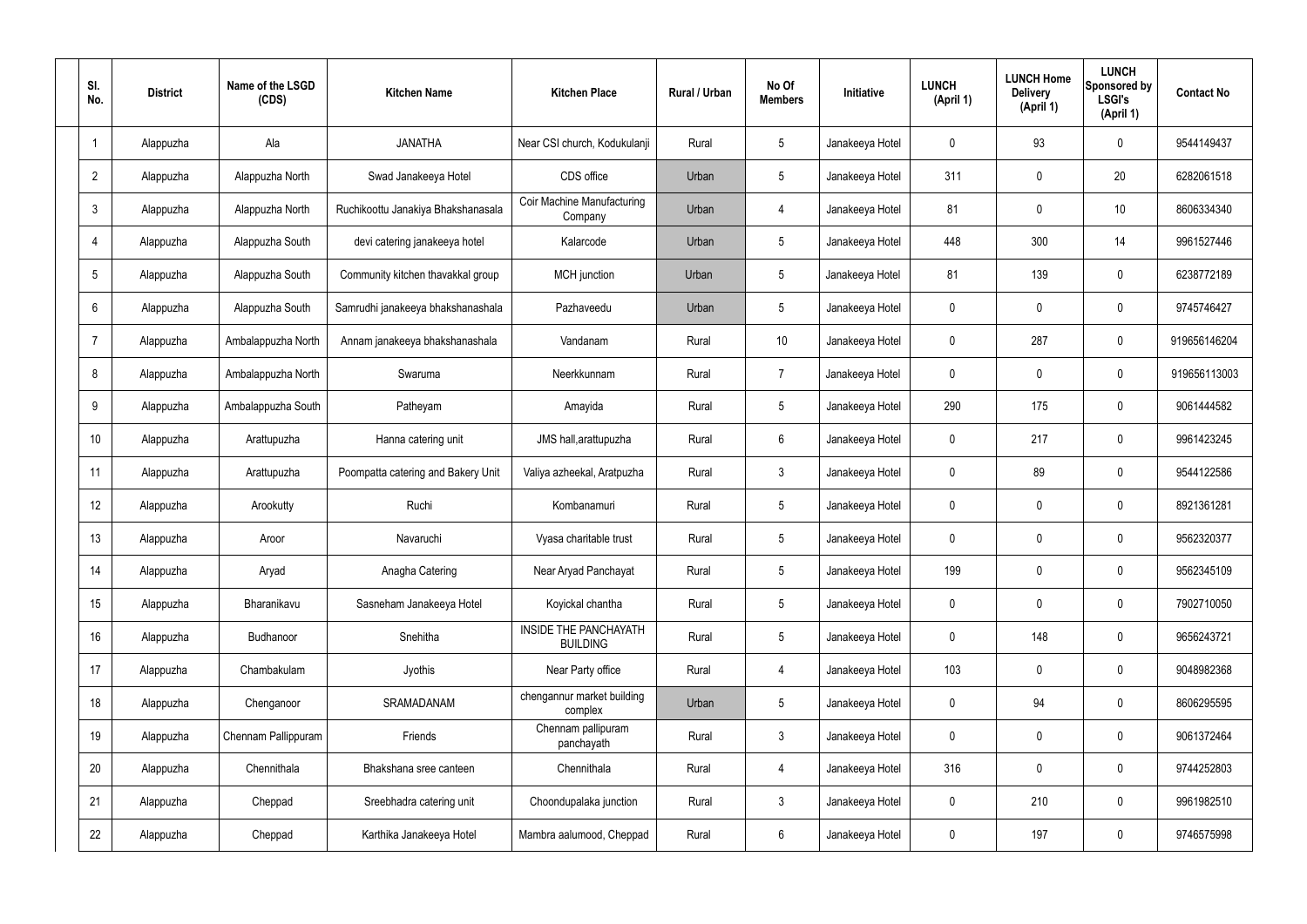|    | SI.<br>No. | <b>District</b> | Name of the LSGD<br>(CDS) | <b>Kitchen Name</b>           | <b>Kitchen Place</b>                    | Rural / Urban | No Of<br><b>Members</b> | Initiative      | <b>LUNCH</b><br>(April 1) | <b>LUNCH Home</b><br><b>Delivery</b><br>(April 1) | <b>LUNCH</b><br>Sponsored by<br><b>LSGI's</b><br>(April 1) | <b>Contact No</b> |
|----|------------|-----------------|---------------------------|-------------------------------|-----------------------------------------|---------------|-------------------------|-----------------|---------------------------|---------------------------------------------------|------------------------------------------------------------|-------------------|
|    | 23         | Alappuzha       | Cheriyanad                | <b>DARSANA</b>                | Near GOLDEN PALACE<br><b>AUDITORIUM</b> | Rural         | 5                       | Janakeeya Hotel | 0                         | 118                                               | $\mathbf 0$                                                | 9747958424        |
|    | 24         | Alappuzha       | Cherthala Municipality    | Santwanam                     | Ward 10                                 | Urban         | 5                       | Janakeeya Hotel | 0                         | $\mathbf 0$                                       | $\boldsymbol{0}$                                           | 8848178001        |
|    | 25         | Alappuzha       | Cherthala Municipality    | <b>NULM</b> canteen           | <b>Cherthala Municipality</b>           | Urban         | 5                       | Janakeeya Hotel | 0                         | $\mathbf 0$                                       | $\mathbf 0$                                                | 6282870356        |
|    | 26         | Alappuzha       | Cherthala South           | Kashinandana                  | Cherthala S                             | Rural         | 10                      | Janakeeya Hotel | 0                         | $\mathbf 0$                                       | $\boldsymbol{0}$                                           | 9745940057        |
|    | 27         | Alappuzha       | Cheruthana                | Sreedurga janakeeya hotel     | Near govt HSS aayaparambu               | Rural         | 4                       | Janakeeya Hotel | 207                       | 0                                                 | $\boldsymbol{0}$                                           | 9961178936        |
|    | 28         | Alappuzha       | Chettikulangara           | SREE VINAYAKA JANAKEEYA HOTEL | <b>KARIPUZHA</b>                        | Rural         | $\mathfrak{Z}$          | Janakeeya Hotel | 125                       | 0                                                 | $\boldsymbol{0}$                                           | 9656810109        |
|    | 29         | Alappuzha       | Chingoli                  | souhridam unit                | karthikappally I p school               | Rural         | $\mathfrak{Z}$          | Janakeeya Hotel | 0                         | 185                                               | $\boldsymbol{0}$                                           | 7559808470        |
|    | 30         | Alappuzha       | Chunakkara                | Vanitha Canteen               | Chunakkara                              | Rural         | $\mathfrak{Z}$          | Janakeeya Hotel | 0                         | 0                                                 | $\boldsymbol{0}$                                           | 9400509985        |
|    | 31         | Alappuzha       | Devikulangara             | Thripthi                      | Buds school, devikulangara              | Rural         | 4                       | Janakeeya Hotel | 0                         | 111                                               | $\mathbf 0$                                                | 9746712528        |
|    | 32         | Alappuzha       | Edathua                   | Theertham                     | Edathua market                          | Rural         | $\mathfrak{Z}$          | Janakeeya Hotel | 111                       | 0                                                 | $\boldsymbol{0}$                                           | 9544351169        |
|    | 33         | Alappuzha       | Ezhupunna                 | Neethipeedam                  | Eramalloor                              | Rural         | 8                       | Janakeeya Hotel | 0                         | $\boldsymbol{0}$                                  | $\pmb{0}$                                                  | 9946790986        |
|    | 34         | Alappuzha       | Harippad                  | Swad                          | A private Hotel's Kitchen               | Urban         | $\overline{4}$          | Janakeeya Hotel | 0                         | 0                                                 | $\boldsymbol{0}$                                           | 9562373933        |
|    | 35         | Alappuzha       | Kadakkarappally           | Soorya                        | Kandamangalam temple<br>auditorium      | Rural         | 5                       | Janakeeya Hotel | 0                         | $\mathbf 0$                                       | $\mathbf 0$                                                | 9895266763        |
|    | 36         | Alappuzha       | Kainakary                 | Sivakashi                     | Near Panchayath                         | Rural         | 5                       | Janakeeya Hotel | 116                       | $\pmb{0}$                                         | $\pmb{0}$                                                  | 8111821552        |
|    | 37         | Alappuzha       | Kandalloor                | Annapoorna Hotel              | Near Velanchira junction                | Rural         | $\overline{4}$          | Janakeeya Hotel | $\mathbf 0$               | $\mathbf 0$                                       | $\pmb{0}$                                                  | -9747600181       |
|    | 38         | Alappuzha       | Kanjikuzhy                | Santhwanam                    | Opposite NSS college                    | Rural         | 5                       | Janakeeya Hotel | 0                         | $\pmb{0}$                                         | $\pmb{0}$                                                  | 9605307328        |
|    | 39         | Alappuzha       | Karthikappally            | Ruchi                         | Community hall                          | Rural         | $6\phantom{.0}$         | Janakeeya Hotel | 286                       | $\pmb{0}$                                         | $\pmb{0}$                                                  | 9747607478        |
|    | 40         | Alappuzha       | Karuvatta                 | Karunya janakeeya hotel       | Near Aashramam junction                 | Rural         | $6\phantom{.0}$         | Janakeeya Hotel | 652                       | $\pmb{0}$                                         | $\pmb{0}$                                                  | 916282508791      |
|    | 41         | Alappuzha       | Kavalam                   | Koottukari Janakeeya Hotel    | <b>Near Permanent Outlet</b>            | Rural         | 5                       | Janakeeya Hotel | 0                         | $\overline{0}$                                    | $\pmb{0}$                                                  | 9744173219        |
|    | 42         | Alappuzha       | Kayamkulam West           | palazhy catering unit         | Kallummood junction                     | Urban         | 5                       | Janakeeya Hotel | 0                         | 228                                               | $\pmb{0}$                                                  | 9388819110        |
|    | 43         | Alappuzha       | Kodamthurath              | <b>MATRUSAKTHI</b>            | <b>KUTHIYATHODE</b>                     | Rural         | $\sqrt{5}$              | Janakeeya Hotel | 0                         | $\pmb{0}$                                         | $\pmb{0}$                                                  | 8281687439        |
| ՋQ | 44         | Alappuzha       | Krishnapuram              | Kanivu catering unit          | Near SCB, kappil                        | Rural         | $\overline{4}$          | Janakeeya Hotel | 0                         | $\pmb{0}$                                         | $\pmb{0}$                                                  | 9544047480        |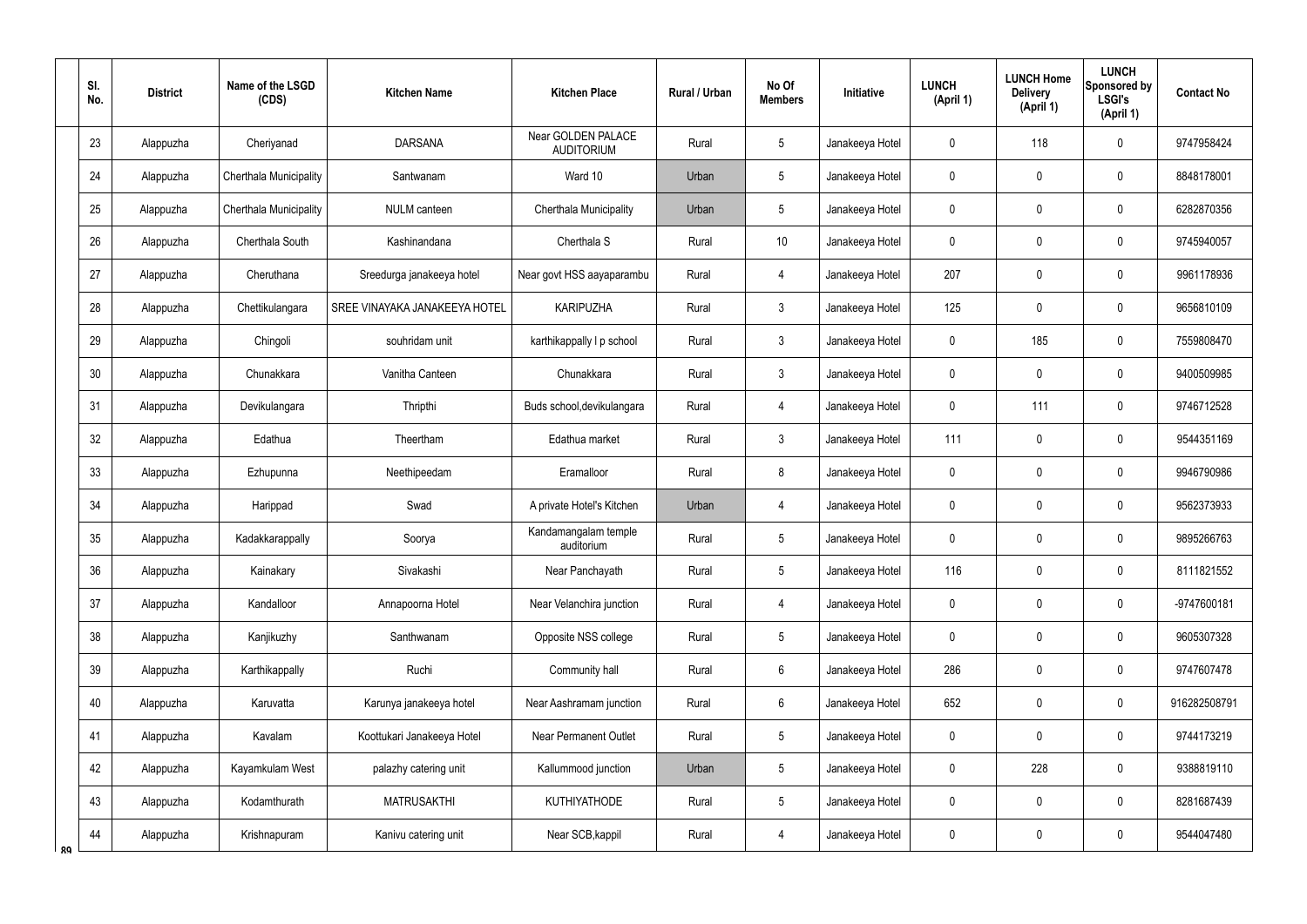|   | SI.<br>No. | <b>District</b> | Name of the LSGD<br>(CDS)   | <b>Kitchen Name</b>             | <b>Kitchen Place</b>                        | Rural / Urban | No Of<br><b>Members</b> | Initiative      | <b>LUNCH</b><br>(April 1) | <b>LUNCH Home</b><br><b>Delivery</b><br>(April 1) | <b>LUNCH</b><br>Sponsored by<br><b>LSGI's</b><br>(April 1) | <b>Contact No</b> |
|---|------------|-----------------|-----------------------------|---------------------------------|---------------------------------------------|---------------|-------------------------|-----------------|---------------------------|---------------------------------------------------|------------------------------------------------------------|-------------------|
| ಾ | 45         | Alappuzha       | Kumarapuram                 | Mahadeva jankeeya hotel         | Near kavarattu temple                       | Rural         | $\mathbf{3}$            | Janakeeya Hotel | 757                       | $\mathbf 0$                                       | $\mathbf 0$                                                | 918606736168      |
|   | 46         | Alappuzha       | Kumarapuram                 | Navodhaya janakeeya hotel       | Kumarapuram                                 | Rural         | $\mathbf{3}$            | Janakeeya Hotel | 344                       | $\mathbf 0$                                       | $\mathbf 0$                                                | 9037499871        |
|   | 47         | Alappuzha       | Kuthiyathode                | Ruchi Janakeeya Hotel           | Near kuthiyathode panchayath<br>office      | Rural         | $5\phantom{.0}$         | Janakeeya Hotel | $\mathbf 0$               | 0                                                 | $\mathbf 0$                                                | 9249269374        |
|   | 48         | Alappuzha       | Mannanchery                 | Snehitha                        | Panchayat building                          | Rural         | 4                       | Janakeeya Hotel | 56                        | 36                                                | $\mathbf 0$                                                | 9544461740        |
|   | 49         | Alappuzha       | Mannar                      | Snehadhara                      | Kunnathur devasom                           | Rural         | $5\phantom{.0}$         | Janakeeya Hotel | 347                       | $\mathbf 0$                                       | $\mathbf 0$                                                | 9567853570        |
|   | 50         | Alappuzha       | Mararikulam North           | Ruchisree                       | Kanichukulangara                            | Rural         | $5\phantom{.0}$         | Janakeeya Hotel | $\mathbf 0$               | $\mathbf 0$                                       | $\mathbf 0$                                                |                   |
|   | 51         | Alappuzha       | Mararikulam South           | Snehasparsham                   | Kattoor                                     | Rural         | 4                       | Janakeeya Hotel | $\mathbf 0$               | 100                                               | $\mathbf 0$                                                | 9747881642        |
|   | 52         | Alappuzha       | Mavelikkara<br>Thamarakulam | Thripthi Catering               | Thamarakulam                                | Rural         | $5\overline{)}$         | Janakeeya Hotel | $\mathbf 0$               | $\mathbf 0$                                       | $\mathbf 0$                                                | 8281558036        |
|   | 53         | Alappuzha       | Mavelikkara<br>Thekkekara   | Bhai catering                   | Pallarimangalam                             | Rural         | $5\phantom{.0}$         | Janakeeya Hotel | 314                       | $\mathbf 0$                                       | $\mathbf 0$                                                | 9539851155        |
|   | 54         | Alappuzha       | Mavelikkara<br>Thekkekara   | Snehatheeram                    | Kurathikkadu                                | Rural         | $5\overline{)}$         | Janakeeya Hotel | 136                       | $\mathbf 0$                                       | $\mathbf 0$                                                | 9656960190        |
|   | 55         | Alappuzha       | Muhamma                     | <b>SNV Catering</b>             | Near Community Health<br>Centre             | Rural         | $5\phantom{.0}$         | Janakeeya Hotel | 180                       | $\mathbf 0$                                       | $\mathbf 0$                                                | 9605388763        |
|   | 56         | Alappuzha       | Mulakkuzha                  | Snehathanal                     | Mulakkuzha                                  | Rural         | $5\phantom{.0}$         | Janakeeya Hotel | $\mathbf 0$               | 170                                               | $\mathbf 0$                                                | 9037085079        |
|   | 57         | Alappuzha       | Muttar                      | Ruchi Catering Unit             | Panchayat Building                          | Rural         |                         | Janakeeya Hotel | $\pmb{0}$                 | 0                                                 | $\mathbf 0$                                                | 9072276826        |
|   | 58         | Alappuzha       | Nedumudy                    | Oruma                           | Champakulam                                 | Rural         | $5\phantom{.0}$         | Janakeeya Hotel | 150                       | $\pmb{0}$                                         | $\mathbf 0$                                                | 9188536147        |
|   | 59         | Alappuzha       | Neelamperoor                | Amrutha Janakeeya Bhakshanasala | Panchayat Building                          | Rural         | $\mathbf{3}$            | Janakeeya Hotel | $\mathbf 0$               | $\pmb{0}$                                         | $\mathbf 0$                                                | 9656167060        |
|   | 60         | Alappuzha       | Nooranad                    | Amma Canteen                    | Inside market place, Noornad                | Rural         | $5\phantom{.0}$         | Janakeeya Hotel | $\pmb{0}$                 | $\mathbf 0$                                       | $\mathbf 0$                                                | 7034377340        |
|   | 61         | Alappuzha       | Palamel                     | Arogya Canteen                  | Panchayat office compound                   | Rural         | $\overline{4}$          | Janakeeya Hotel | $\mathbf 0$               | $\mathbf 0$                                       | $\mathbf 0$                                                | 9497107651        |
|   | 62         | Alappuzha       | Pallippad                   | Annapoorneswari catering unit   | Irattakulangara junction                    | Rural         | $5\phantom{.0}$         | Janakeeya Hotel | 165                       | $\mathbf 0$                                       | $\mathbf 0$                                                | 9562318624        |
|   | 63         | Alappuzha       | Panavally                   | Harikrishnan                    | near nalpatheneswaram<br>temple             | Rural         | $\mathbf{1}$            | Janakeeya Hotel | $\mathbf 0$               | $\pmb{0}$                                         | $\mathbf 0$                                                | 9961774363        |
|   | 64         | Alappuzha       | Pandanad                    | Sreebhadra                      | Muthavazhi                                  | Rural         | $5\phantom{.0}$         | Janakeeya Hotel | $\pmb{0}$                 | 95                                                | $\mathbf 0$                                                | 9947120239        |
|   | 65         | Alappuzha       | Pathiyoor                   | Dakshina catering unit          | Mahalekshmi auditorium,<br>kareelakulangara | Rural         | $5\phantom{.0}$         | Janakeeya Hotel | $\mathbf 0$               | 144                                               | $\mathbf 0$                                                | 9048200655        |
|   | 66         | Alappuzha       | Pattanakkad                 | Aparna                          | Opposite of pattanakkad<br>gramapanchayath  | Rural         | $5\phantom{.0}$         | Janakeeya Hotel | 0                         | $\pmb{0}$                                         | $\mathbf 0$                                                | 9037450634        |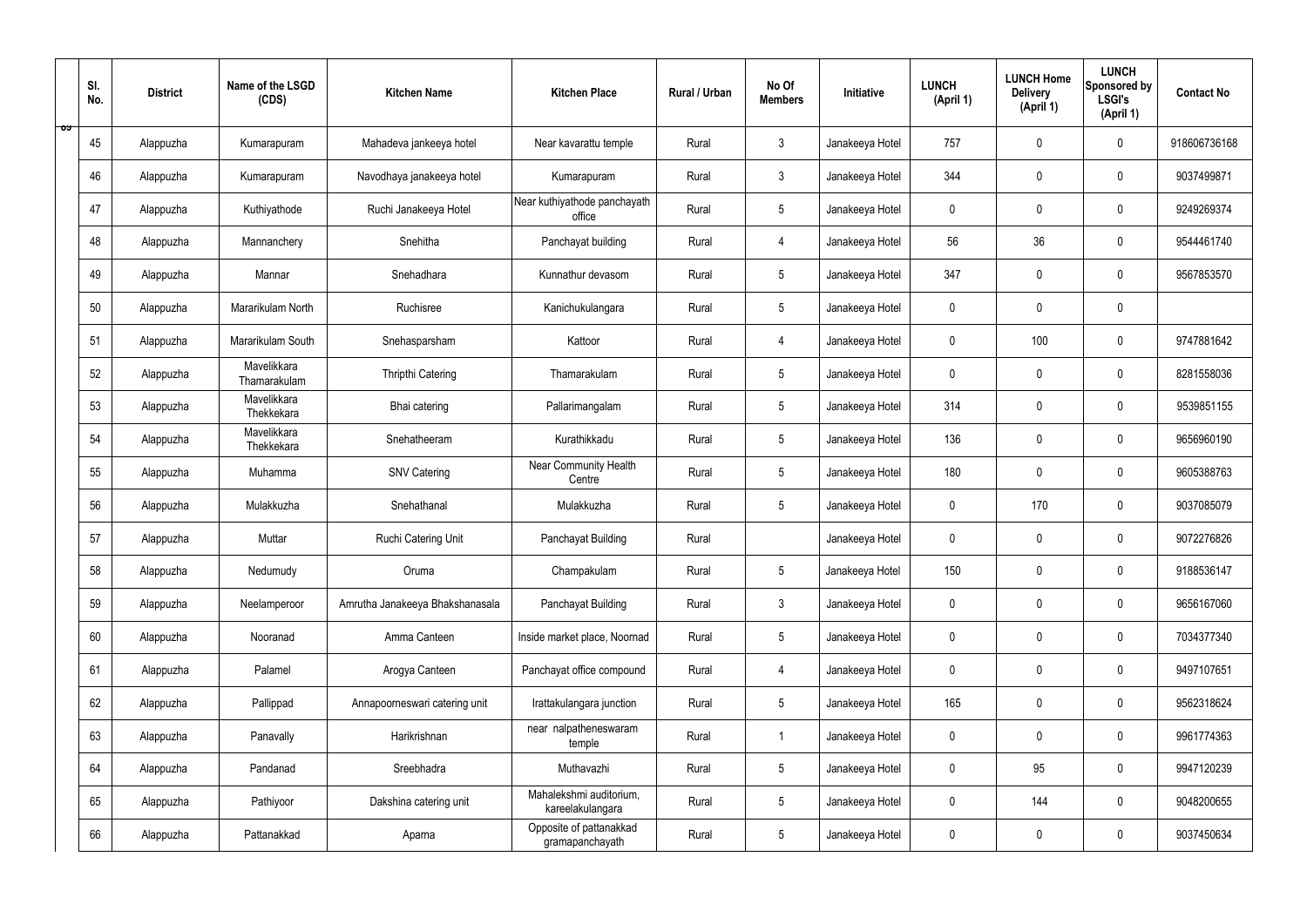| SI.<br>No. | <b>District</b> | Name of the LSGD<br>(CDS) | <b>Kitchen Name</b>         | <b>Kitchen Place</b>                                        | Rural / Urban | No Of<br><b>Members</b> | Initiative      | <b>LUNCH</b><br>(April 1) | <b>LUNCH Home</b><br><b>Delivery</b><br>(April 1) | <b>LUNCH</b><br>Sponsored by<br><b>LSGI's</b><br>(April 1) | <b>Contact No</b> |
|------------|-----------------|---------------------------|-----------------------------|-------------------------------------------------------------|---------------|-------------------------|-----------------|---------------------------|---------------------------------------------------|------------------------------------------------------------|-------------------|
| 67         | Alappuzha       | Perumbalam                | Amritham                    | Near by govt hospital                                       | Rural         | 4                       | Janakeeya Hotel | $\mathbf 0$               | $\mathbf 0$                                       | $\mathbf 0$                                                | 8592809257        |
| 68         | Alappuzha       | Pulincunnu                | Nanma Janakeeya Hotel       | Near Krishi Bhavan                                          | Rural         | $5\phantom{.0}$         | Janakeeya Hotel | $\mathbf 0$               | $\mathbf 0$                                       | $\pmb{0}$                                                  | 9544752465        |
| 69         | Alappuzha       | Puliyoor                  | <b>UPPUM MULAKUM</b>        | <b>INSIDE PANCHAYATH</b><br><b>COMPOUND</b>                 | Rural         | $5\phantom{.0}$         | Janakeeya Hotel | $\mathbf 0$               | 224                                               | $\pmb{0}$                                                  | 6238836314        |
| 70         | Alappuzha       | Punnapra North            | Annapoorneshwary            | Janajagrithi                                                | Rural         | $\overline{4}$          | Janakeeya Hotel | 63                        | 98                                                | $\pmb{0}$                                                  | 8129450136        |
| 71         | Alappuzha       | Punnapra South            | Thripthy janakeeya hotel    | Punnapra south                                              | Rural         | 9                       | Janakeeya Hotel | $\mathbf 0$               | $\mathbf 0$                                       | $\pmb{0}$                                                  | 9846179646        |
| 72         | Alappuzha       | Purakad                   | Pulari                      | Purakkad gp                                                 | Rural         | $5\phantom{.0}$         | Janakeeya Hotel | 42                        | 113                                               | $\pmb{0}$                                                  | 7034494313        |
| 73         | Alappuzha       | Purakad                   | Thiruvonam catering service | Thottappally                                                | Rural         | $\overline{4}$          | Janakeeya Hotel | $\mathbf 0$               | $\mathbf 0$                                       | $\pmb{0}$                                                  |                   |
| 74         | Alappuzha       | Ramankary                 | Kudumbashree Vanitha Hotel  | Ramankary Town, Opposite<br>Judicial First Class Magistrate | Rural         | 4                       | Janakeeya Hotel | $\mathbf 0$               | $\mathbf 0$                                       | $\pmb{0}$                                                  | 8281314746        |
| 75         | Alappuzha       | Thaicattussery            | Unarv                       | Thyakattusheri junction                                     | Rural         | $\overline{4}$          | Janakeeya Hotel | $\mathbf 0$               | $\mathbf 0$                                       | $\pmb{0}$                                                  | 9605897567        |
| 76         | Alappuzha       | Thakazhy                  | Thripthi Thakazhy           | <b>GBHSS Thakazhy</b>                                       | Rural         | $6\phantom{.}6$         | Janakeeya Hotel | 133                       | $\mathbf 0$                                       | $\mathbf 0$                                                | 9747405368        |
| 77         | Alappuzha       | Thalavady                 | Snehitha                    | Vellakinar                                                  | Rural         | $5\phantom{.0}$         | Janakeeya Hotel | 80                        | $\pmb{0}$                                         | $\pmb{0}$                                                  |                   |
| 78         | Alappuzha       | Thannermukkom             | Patheyam                    | Panchayath office                                           | Rural         | $\overline{4}$          | Janakeeya Hotel | $\mathbf 0$               | $\boldsymbol{0}$                                  | $\pmb{0}$                                                  | 9633933288        |
| 79         | Alappuzha       | Thazhakkara               | Akshaya catering            | Building at glassfactory<br>junction                        | Rural         | $5\phantom{.0}$         | Janakeeya Hotel | 243                       | 0                                                 | $\mathbf 0$                                                | 9847177930        |
| 80         | Alappuzha       | Thiruvanvandoor           | <b>SREE KRISHNA</b>         | Near pravinkoodu junction,                                  | Rural         | $5\phantom{.0}$         | Janakeeya Hotel | $\mathbf 0$               | 140                                               | $\pmb{0}$                                                  | 9446627175        |
| 81         | Alappuzha       | Thrikkunnappuzha          | Akshara janakeeya hotel     | KV jetty road                                               | Rural         | $5\phantom{.0}$         | Janakeeya Hotel | 250                       | $\pmb{0}$                                         | $\mathbf 0$                                                | 918891921223      |
| 82         | Alappuzha       | Thuravoor                 | RUCHI JANAKEEYA HOTEL       | Near alakkaparambu                                          | Rural         | $5\phantom{.0}$         | Janakeeya Hotel | $\pmb{0}$                 | $\pmb{0}$                                         | $\mathbf 0$                                                | 8157934346        |
| 83         | Alappuzha       | Vallikunnam               | Samthripthi                 | Padayanivattom temple<br>Auditorium                         | Rural         | $\overline{4}$          | Janakeeya Hotel | $\pmb{0}$                 | $\pmb{0}$                                         | $\mathbf 0$                                                | 8078962129        |
| 84         | Alappuzha       | Vayalar                   | Five star                   | Near Nagamkulangara Market                                  | Rural         | $5\phantom{.0}$         | Janakeeya Hotel | $\pmb{0}$                 | $\pmb{0}$                                         | $\mathbf 0$                                                | 8606081847        |
| 85         | Alappuzha       | Veeyapuram                | Swad 2                      | Veeyapuram jn                                               | Rural         | $5\phantom{.0}$         | Janakeeya Hotel | 552                       | $\pmb{0}$                                         | $\mathbf 0$                                                |                   |
| 86         | Alappuzha       | Veeyapuram                | Karuthal                    | Payippad LPS                                                | Rural         | $5\phantom{.0}$         | Janakeeya Hotel | 315                       | $\pmb{0}$                                         | $\mathbf 0$                                                | 8606846513        |
| 87         | Alappuzha       | Veliyanad                 | Manus Janakeeya Hotel       | Kurishmoodu, Near Veliyanadu<br>Grama Panchayat             | Rural         | $\mathfrak{Z}$          | Janakeeya Hotel | $\pmb{0}$                 | $\pmb{0}$                                         | $\mathbf 0$                                                | 8086782924        |
| 88         | Alappuzha       | Venmoney                  | Annapoorna                  | Poyka                                                       | Rural         | $5\phantom{.0}$         | Janakeeya Hotel | $\pmb{0}$                 | 185                                               | $\pmb{0}$                                                  |                   |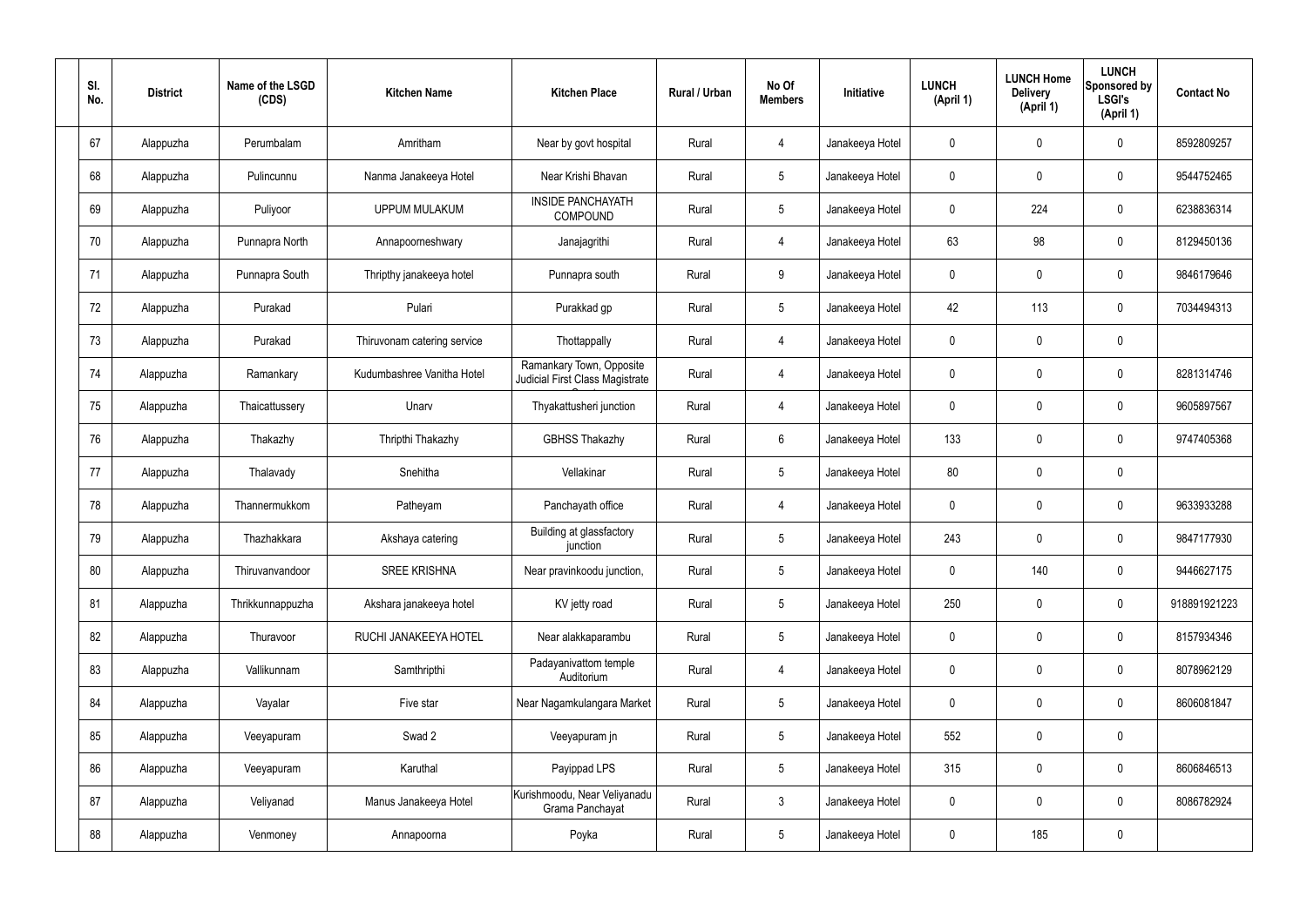|    | SI.<br>No.      | <b>District</b> | Name of the LSGD<br>(CDS) | <b>Kitchen Name</b>              | <b>Kitchen Place</b>         | Rural / Urban | No Of<br><b>Members</b> | Initiative      | <b>LUNCH</b><br>(April 1) | <b>LUNCH Home</b><br><b>Delivery</b><br>(April 1) | <b>LUNCH</b><br>Sponsored by<br><b>LSGI's</b><br>(April 1) | <b>Contact No</b> |
|----|-----------------|-----------------|---------------------------|----------------------------------|------------------------------|---------------|-------------------------|-----------------|---------------------------|---------------------------------------------------|------------------------------------------------------------|-------------------|
| 89 |                 |                 |                           |                                  |                              |               | 415                     |                 | 7453                      | 3896                                              | 44                                                         |                   |
|    | $\overline{1}$  | Ernakulam       | Aikkaranad                | Subiksha Janakeeya Hotel         | Kolancherry                  | Rural         | 4                       | Janakeeya Hotel | $\mathbf 0$               | 0                                                 | $\mathbf 0$                                                | 9074033529        |
|    | $\overline{2}$  | Ernakulam       | Alengade                  | Kasthurba kitchen                | Neerikkode                   | Rural         | 3                       | Janakeeya Hotel | 47                        | 0                                                 | $\mathbf 0$                                                | 9388462558        |
|    | 3               | Ernakulam       | Alengade                  | Thanima foods                    | Koduvazhanga                 | Rural         | 3                       | Janakeeya Hotel | 23                        | 0                                                 | $\mathbf 0$                                                | 9349013322        |
|    | $\overline{4}$  | Ernakulam       | Alengade                  | Mr.Bakers                        | Malikam peedika              | Rural         | 3                       | Janakeeya Hotel | 0                         | 0                                                 | $\mathbf 0$                                                | 9633887779        |
|    | 5               | Ernakulam       | Aluva                     | Ruchi janakeeya hotel            | Aluva                        | Urban         | 4                       | Janakeeya Hotel | 0                         | 0                                                 | $\mathbf 0$                                                | 9947236080        |
|    | 6               | Ernakulam       | Amballoor                 | Dhanshree catering               | St.ignatius schools Amballur | Rural         | $\overline{5}$          | Janakeeya Hotel | 0                         | 0                                                 | $\mathbf 0$                                                | 8330081552        |
|    | $\overline{7}$  | Ernakulam       | Angamaly                  | Cafe Shree Canteen               | <b>Municipality Canteen</b>  | Urban         | 5                       | Janakeeya Hotel | 0                         | 0                                                 | $\mathbf 0$                                                | 9656619614        |
|    | 8               | Ernakulam       | Angamaly                  | Cafe Kudumbashree                | T B Junction                 | Urban         | 3                       | Janakeeya Hotel | 0                         | 0                                                 | $\mathbf 0$                                                | 9447924974        |
|    | 9               | Ernakulam       | Arakuzha                  | Ruchi Janakeeya hotel, Arakkuzha | Pandappilly                  | Rural         | $5\phantom{.0}$         | Janakeeya Hotel | 0                         | 0                                                 | $\mathbf 0$                                                | 9744864225        |
|    | 10 <sup>1</sup> | Ernakulam       | Assamannoor               | New Life kudumbasree Hotel       | Cherukunnam                  | Rural         | $\mathfrak{Z}$          | Janakeeya Hotel | 0                         | 0                                                 | $\mathbf 0$                                                | 9656729450        |
|    | 11              | Ernakulam       | Avoly                     | Janakeeya Hotel, Avoli           | Hostel Junction, Avoli       | Rural         | 3                       | Janakeeya Hotel | 0                         | 0                                                 | $\mathbf 0$                                                | 9847983621        |
|    | 12              | Ernakulam       | Ayavana                   | Keralashree Janakeeya hotel      | Ayavana                      | Rural         | $5\phantom{.0}$         | Janakeeya Hotel | 0                         | 0                                                 | $\mathbf 0$                                                | 9744864210        |
|    | 13              | Ernakulam       | Ayyampuzha                | Sneha Janakeeya Hotel            | Ayyamppuzha                  | Rural         | 4                       | Janakeeya Hotel | $\mathbf 0$               | 0                                                 | $\mathbf 0$                                                | 8590753551        |
|    | 14              | Ernakulam       | Ayyampuzha                | Five Star Hotel and Catering     | Panchayat Junction           | Rural         | 4                       | Janakeeya Hotel | 0                         | 0                                                 | $\mathbf 0$                                                | 9744836324        |
|    | 15              | Ernakulam       | Chendamangalam            | Anugraha Kudumbashree hotel      | Vadakkumpuram                | Rural         | $5\phantom{.0}$         | Janakeeya Hotel | 0                         | 0                                                 | $\mathbf 0$                                                | 9061419729        |
|    | 16              | Ernakulam       | Chengamanade              | Mythri janakeeya hotel           | Purayar                      | Rural         | $5\phantom{.0}$         | Janakeeya Hotel | 0                         | 0                                                 | $\mathbf 0$                                                | 9496818865        |
|    | 17              | Ernakulam       | Cheranalloor              | Chaithanya Janakeeya hotel       | Vishnupuram                  | Rural         | $5\phantom{.0}$         | Janakeeya Hotel | 0                         | 0                                                 | $\mathbf 0$                                                | 9747411465        |
|    | 18              | Ernakulam       | Cheranalloor              | Adukkala                         | Chittoor                     | Rural         | $\overline{5}$          | Janakeeya Hotel | 0                         | 0                                                 | $\mathbf 0$                                                | 9846423001        |
|    | 19              | Ernakulam       | Chittattukara             | Swadh Janakeeya Hotel            | Neendoor                     | Rural         | $5\phantom{.0}$         | Janakeeya Hotel | 0                         | 0                                                 | $\mathbf 0$                                                | 9447812788        |
|    | 20              | Ernakulam       | Choornikkara              | Metro hotel                      | Ambattukavu                  | Rural         | $\mathfrak{Z}$          | Janakeeya Hotel | 0                         | $\mathbf 0$                                       | $\mathbf 0$                                                | 9605319455        |
|    | 21              | Ernakulam       | Chottanikkara             | Ahalya Cafe                      | Kottayatthupara              | Rural         | 6                       | Janakeeya Hotel | 0                         | 0                                                 | $\pmb{0}$                                                  | 9567512337        |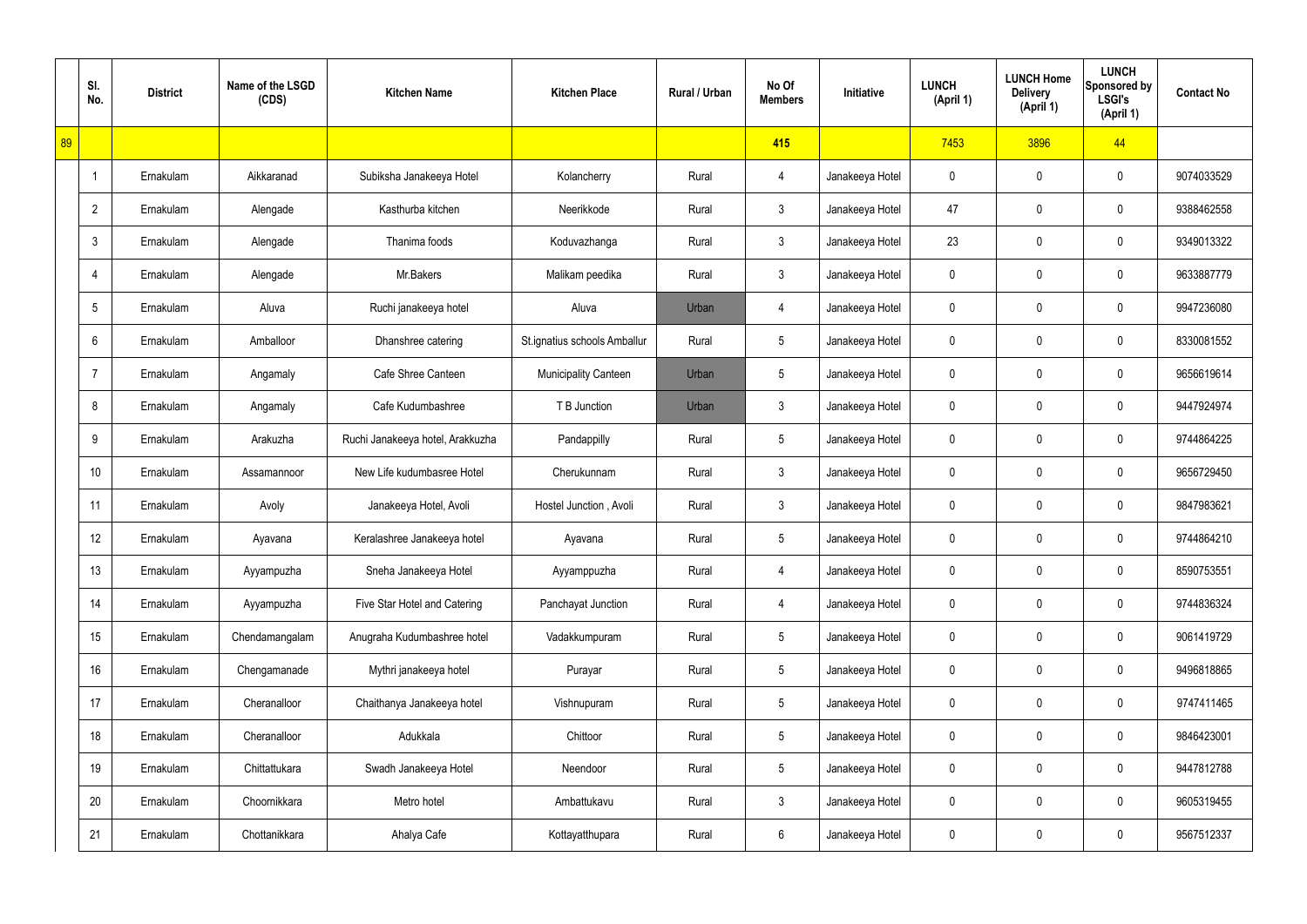| SI.<br>No. | <b>District</b> | Name of the LSGD<br>(CDS) | <b>Kitchen Name</b>                | <b>Kitchen Place</b>                 | Rural / Urban | No Of<br><b>Members</b> | Initiative      | <b>LUNCH</b><br>(April 1) | <b>LUNCH Home</b><br><b>Delivery</b><br>(April 1) | <b>LUNCH</b><br>Sponsored by<br><b>LSGI's</b><br>(April 1) | <b>Contact No</b> |
|------------|-----------------|---------------------------|------------------------------------|--------------------------------------|---------------|-------------------------|-----------------|---------------------------|---------------------------------------------------|------------------------------------------------------------|-------------------|
| 22         | Ernakulam       | Edakkattuvayal            | SANDHVANAM JANAKEEYA HOTEL         | <b>PEPPATHI</b>                      | Rural         | $\mathbf{3}$            | Janakeeya Hotel | 0                         | 0                                                 | $\mathbf 0$                                                | 9447047980        |
| 23         | Ernakulam       | Edathala                  | Veetiloru oonne                    | Manalimukke                          | Rural         | $\mathbf{3}$            | Janakeeya Hotel | 187                       | 0                                                 | $\mathbf 0$                                                |                   |
| 24         | Ernakulam       | Edathala                  | Souhridam Kudumbashree canteen     | Edathala                             | Rural         | $\mathbf{3}$            | Janakeeya Hotel | 0                         | 0                                                 | $\mathbf 0$                                                | 7593057378        |
| 25         | Ernakulam       | Edavanakkad               | Royal Hotel                        | Edavanakad                           | Rural         | $\mathbf{3}$            | Janakeeya Hotel | $\mathbf 0$               | 0                                                 | $\boldsymbol{0}$                                           | 9446742863        |
| 26         | Ernakulam       | Elanji                    | janakiya hotel elanji              | elanji punjayathu junction           | Rural         | $5\phantom{.0}$         | Janakeeya Hotel | 0                         | 0                                                 | 0                                                          | 8921266850        |
| 27         | Ernakulam       | Eloor                     | Nalanandhana janakeeya hotel       | Eloor                                | Urban         | $\mathbf{3}$            | Janakeeya Hotel | $\mathbf 0$               | 0                                                 | $\mathbf 0$                                                | 8848524108        |
| 28         | Ernakulam       | Ezhikkara                 | Sree Rajarajeswari Janakeeya Hotel | Ezhikkara                            | Rural         | $5\phantom{.0}$         | Janakeeya Hotel | 0                         | 0                                                 | $\mathbf 0$                                                | 7558020438        |
| 29         | Ernakulam       | Kadungalloor              | Snehitha janakeeya hotel           | Kadungalloor                         | Rural         | $\mathbf{3}$            | Janakeeya Hotel | $\mathbf 0$               | 0                                                 | $\boldsymbol{0}$                                           | $9.20E+11$        |
| 30         | Ernakulam       | Kalady                    | Jyothi Vanitha Canteen             | Kalady                               | Rural         | $5\phantom{.0}$         | Janakeeya Hotel | 0                         | 0                                                 | $\mathbf 0$                                                | 9544624439        |
| 31         | Ernakulam       | <b>Kalamassery East</b>   | Thanima Janakeeya Hotel            | Kangarappady Medical college<br>Road | Urban         | $\mathbf{3}$            | Janakeeya Hotel | $\mathbf 0$               | 0                                                 | $\mathbf 0$                                                | 9745481742        |
| 32         | Ernakulam       | <b>Kalamassery East</b>   | Nanma janakeeya hotel              | HMT, kalammassery                    | Urban         | $\mathbf{3}$            | Janakeeya Hotel | $\mathbf 0$               | 0                                                 | $\mathbf 0$                                                | 9061986861        |
| 33         | Ernakulam       | Kalamassery West          | Pulari janakeeya hotel             | Kunamthai                            | Urban         | $\mathbf{3}$            | Janakeeya Hotel | $\mathbf 0$               | 0                                                 | $\mathbf 0$                                                | 7736594305        |
| 34         | Ernakulam       | Kalamassery West          | Kismath janakeeya hotel            | Vattekkunnam                         | Urban         | $\mathbf{3}$            | Janakeeya Hotel | 380                       | 0                                                 | 0                                                          | 9895049873        |
| 35         | Ernakulam       | Kalloorkkad               | Puthuma Janakeeya Hotel            | Kallorkkad                           | Rural         | $\mathbf{3}$            | Janakeeya Hotel | $\mathbf 0$               | $\mathbf 0$                                       | $\pmb{0}$                                                  | 7558091353        |
| 36         | Ernakulam       | Kanjoor                   | Ammachiyude Adukkala               | Parappuram                           | Rural         | 3 <sup>1</sup>          | Janakeeya Hotel | $\pmb{0}$                 | 0                                                 | $\mathbf 0$                                                | 8547064578        |
| 37         | Ernakulam       | Karukutty                 | Anugraha Janakeeya Hotel           | Pallissery                           | Rural         | $5\phantom{.0}$         | Janakeeya Hotel | 0                         | 0                                                 | $\mathbf 0$                                                | 8943838295        |
| 38         | Ernakulam       | Karumalloor               | Koottayma janakeeya hotel          | Kariyachira                          | Rural         | $\overline{4}$          | Janakeeya Hotel | $\pmb{0}$                 | 0                                                 | $\mathbf 0$                                                | 8281548828        |
| 39         | Ernakulam       | Kavalangad                | Five star Janakeeya Hotel          | Nellimattom                          | Rural         | $5\phantom{.0}$         | Janakeeya Hotel | 0                         | 0                                                 | $\mathbf 0$                                                | 9744705648        |
| 40         | Ernakulam       | Keerampara                | Abhaya Janakeeya Hotel             | Punnekkad                            | Rural         | $\overline{4}$          | Janakeeya Hotel | $\pmb{0}$                 | 0                                                 | $\mathbf 0$                                                | 9074528135        |
| 41         | Ernakulam       | Keezhmad                  | Sadyalayam janakeeya hotel         | Keezhmad                             | Rural         | $5\phantom{.0}$         | Janakeeya Hotel | 0                         | 0                                                 | $\mathbf 0$                                                | 7012778281        |
| 42         | Ernakulam       | Kochi East                | ANNAPOORNA JANAKEEYA HOTEL         | ALINCHUVADU                          | Urban         | $5\phantom{.0}$         | Janakeeya Hotel | $\mathbf 0$               | $\mathbf 0$                                       | $\mathbf 0$                                                | 9567529849        |
| 43         | Ernakulam       | Kochi East                | YUMMEES KITCHEN                    | VADUTHALA                            | Urban         | $5\phantom{.0}$         | Janakeeya Hotel | 0                         | 0                                                 | $\boldsymbol{0}$                                           | 9497680558        |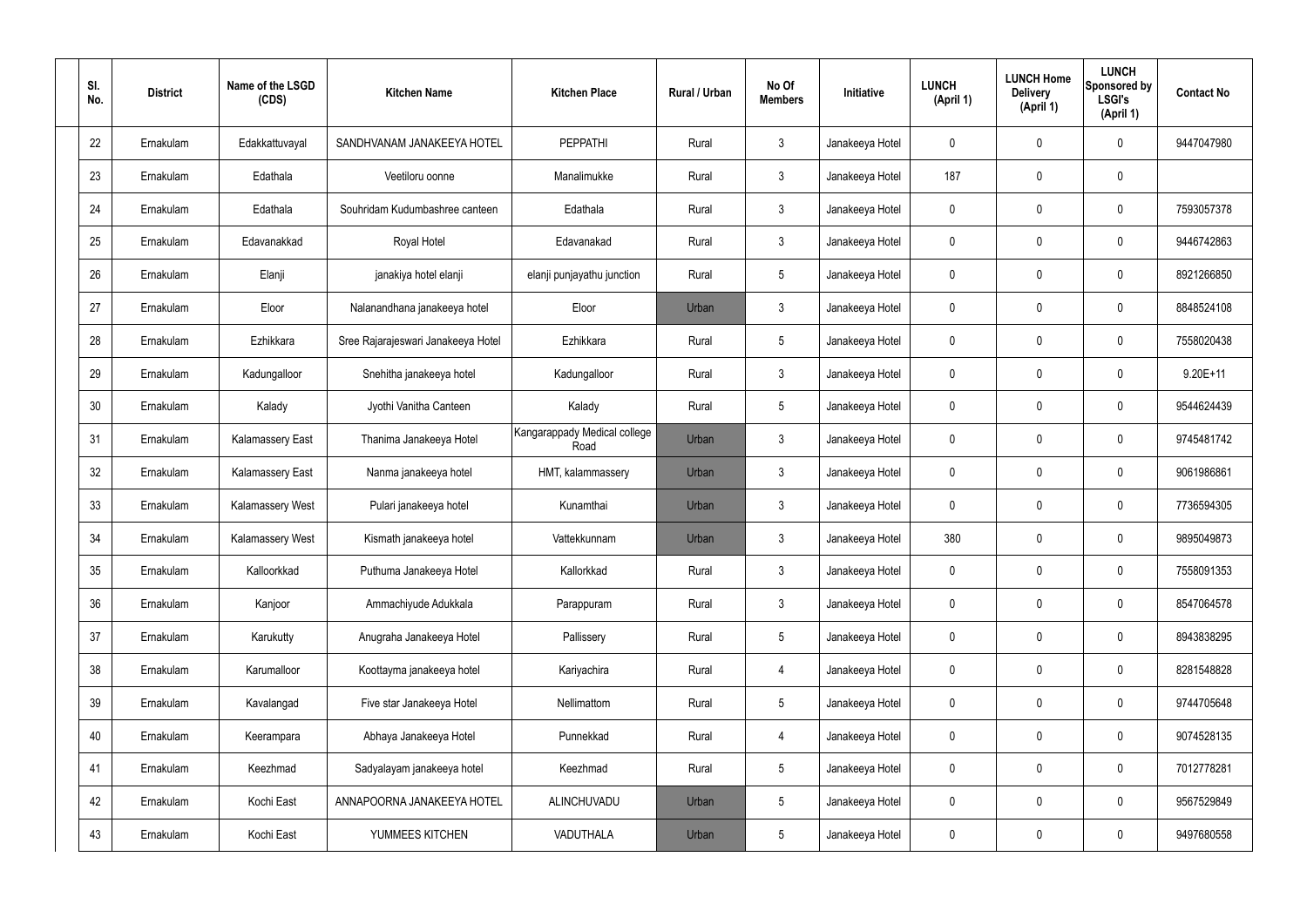|     | SI.<br>No. | <b>District</b> | Name of the LSGD<br>(CDS) | <b>Kitchen Name</b>              | <b>Kitchen Place</b>                      | <b>Rural / Urban</b> | No Of<br><b>Members</b> | Initiative      | <b>LUNCH</b><br>(April 1) | <b>LUNCH Home</b><br><b>Delivery</b><br>(April 1) | <b>LUNCH</b><br>Sponsored by<br><b>LSGI's</b><br>(April 1) | <b>Contact No</b> |
|-----|------------|-----------------|---------------------------|----------------------------------|-------------------------------------------|----------------------|-------------------------|-----------------|---------------------------|---------------------------------------------------|------------------------------------------------------------|-------------------|
|     | 44         | Ernakulam       | Kochi East                | <b>ORUMA KITCHEN</b>             | <b>PACHALAM</b>                           | Urban                | 3                       | Janakeeya Hotel | 0                         | 0                                                 | $\mathbf 0$                                                | 9497680558        |
|     | 45         | Ernakulam       | Kochi East                | <b>PONPULARI</b>                 | <b>KEERHI NAGAR,</b><br><b>ELAMAKKARA</b> | Urban                | $\mathfrak{Z}$          | Janakeeya Hotel | 0                         | 0                                                 | 0                                                          | 9446607548        |
|     | 46         | Ernakulam       | Kochi East                | <b>RUCHI CATERING</b>            | PUNNACKAL                                 | Urban                | $5\overline{)}$         | Janakeeya Hotel | 0                         | 0                                                 | $\mathbf 0$                                                | 9947080022        |
|     | 47         | Ernakulam       | Kochi East                | Samrudhi @ Kochi                 | Ernakulam North                           | Urban                | 14                      | Janakeeya Hotel | 1800                      | 846                                               | $\mathbf 0$                                                | 9048609615        |
|     | 48         | Ernakulam       | Kochi South               | NEW AKSHAYA HOTEL                | <b>PONNURUNNI</b>                         | Urban                | $5\overline{)}$         | Janakeeya Hotel | 0                         | 0                                                 | $\mathbf 0$                                                | 8547855284        |
|     | 49         | Ernakulam       | Kochi South               | <b>AMMAS KITCHEN</b>             | <b>THEVARA</b>                            | Urban                | 4                       | Janakeeya Hotel | 0                         | 0                                                 | $\mathbf 0$                                                | 8547855284        |
|     | 50         | Ernakulam       | Kochi South               | <b>FRIENDS</b>                   | <b>MINI PARK</b>                          | Urban                | 5                       | Janakeeya Hotel | 280                       | 0                                                 | $\mathbf 0$                                                | 9567127064        |
|     | 51         | Ernakulam       | Kochi West                | NAMMUDE ADUKKALA                 | <b>ERAVELI COLONY</b>                     | Urban                | 5                       | Janakeeya Hotel | 0                         | 0                                                 | $\mathbf 0$                                                | 9496025576        |
|     | 52         | Ernakulam       | Kochi West                | PUTHUMA KUDUMBASHREE HOTEL       | PALLURUTHY NADA                           | Urban                | 5                       | Janakeeya Hotel | 0                         | 0                                                 | $\mathbf 0$                                                | 9496025576        |
|     | 53         | Ernakulam       | Kochi West                | USHUS KUDUMBASHREE HOTEL         | <b>FORT KOCHI</b>                         | Urban                | 4                       | Janakeeya Hotel | 0                         | 0                                                 | $\pmb{0}$                                                  | 9847866090        |
|     | 54         | Ernakulam       | Koothattukulam            | Niravu janakeeya hotel           | Near ksrtc bus stand<br>koothattukulam    | Urban                | $\mathfrak{Z}$          | Janakeeya Hotel | 0                         | 0                                                 | $\pmb{0}$                                                  | 9656619614        |
|     | 55         | Ernakulam       | Koovappady                | Kaipunyam Janakeeya hotel        | Koovappady                                | Rural                | 5                       | Janakeeya Hotel | 0                         | 0                                                 | 0                                                          | 9526628158        |
|     | 56         | Ernakulam       | Kothamangalam             | P.K Janakeeya hotel              | Kothamangalam                             | Urban                | 3                       | Janakeeya Hotel | 0                         | 0                                                 | $\mathbf 0$                                                | 8156869114        |
|     | 57         | Ernakulam       | Kothamangalam             | Thanima catering unit            | Kothamangalam                             | Urban                | $\mathbf{3}$            | Janakeeya Hotel | $\mathbf 0$               | $\mathbf 0$                                       | $\mathbf 0$                                                | 9846664377        |
| 114 | 58         | Ernakulam       | Kottapady                 | Janakeeya Hotel                  | Kottappady junction                       | Rural                | $\mathbf{3}$            | Janakeeya Hotel | $\mathbf 0$               | $\mathbf 0$                                       | $\mathbf 0$                                                | 9497406993        |
|     | 59         | Ernakulam       | Kottuvally                | Amritha Janakeeya Hotel          | kottuvally                                | Rural                | $5\overline{)}$         | Janakeeya Hotel | 0                         | 0                                                 | $\mathbf 0$                                                | 8590034196        |
|     | 60         | Ernakulam       | Kumbalam                  | JANAKEEYA HOTEL KUMBALAM         | <b>MADAVANA</b>                           | Rural                | $5\overline{)}$         | Janakeeya Hotel | 0                         | $\mathbf 0$                                       | $\mathsf{0}$                                               | 9746652717        |
|     | 61         | Ernakulam       | Kumbalangy                | St Antoneys kudumbashree         | OLD POST OFFICE                           | Rural                | $\mathbf{3}$            | Janakeeya Hotel | 80                        | 0                                                 | $\mathsf{0}$                                               | 8138860764        |
|     | 62         | Ernakulam       | Kunnathunad               | Thripthi Janakeeya Hotel         | Pallikkara                                | Rural                | 6                       | Janakeeya Hotel | 0                         | 0                                                 | $\mathsf{0}$                                               | 9744561425        |
|     | 63         | Ernakulam       | Kunnukara                 | Greenchilly cafe                 | Kunnukara                                 | Rural                | $\mathbf{3}$            | Janakeeya Hotel | 0                         | 0                                                 | $\mathsf{0}$                                               | 9496852989        |
|     | 64         | Ernakulam       | Kunnukara                 | Thanima canteen                  | North aduvassery                          | Rural                | 5                       | Janakeeya Hotel | 0                         | 0                                                 | $\mathsf{0}$                                               | 9744200583        |
|     | 65         | Ernakulam       | Kuttampuzha               | Nila kudumbashree janakiya hotel | Mini stadium, vadattupara                 | Rural                | $6\phantom{.0}$         | Janakeeya Hotel | 0                         | 0                                                 | $\mathsf{0}$                                               | 9496754018        |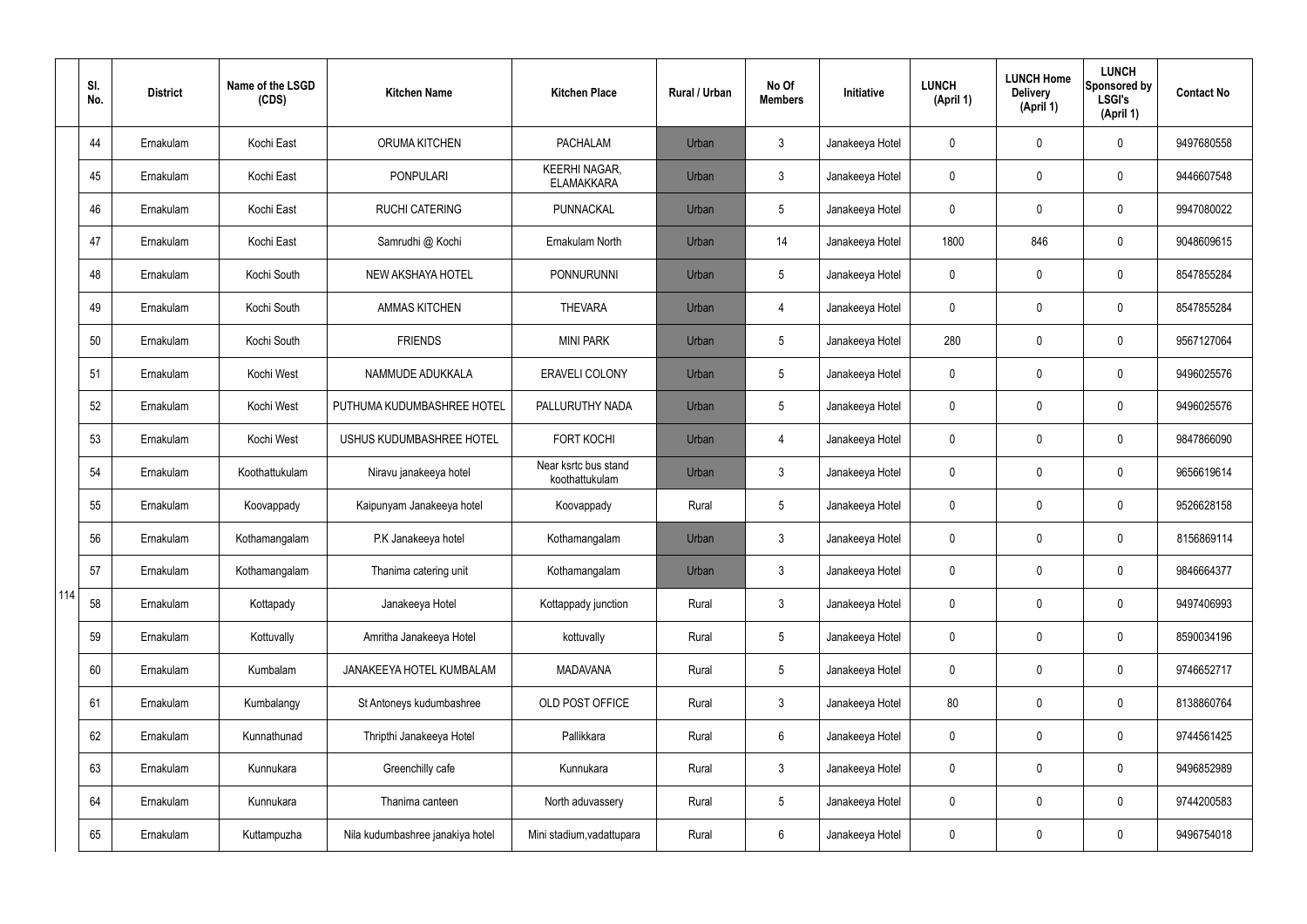| SI.<br>No. | <b>District</b> | Name of the LSGD<br>(CDS) | <b>Kitchen Name</b>            | <b>Kitchen Place</b>        | Rural / Urban | No Of<br><b>Members</b> | Initiative      | <b>LUNCH</b><br>(April 1) | <b>LUNCH Home</b><br><b>Delivery</b><br>(April 1) | <b>LUNCH</b><br>Sponsored by<br><b>LSGI's</b><br>(April 1) | <b>Contact No</b> |
|------------|-----------------|---------------------------|--------------------------------|-----------------------------|---------------|-------------------------|-----------------|---------------------------|---------------------------------------------------|------------------------------------------------------------|-------------------|
| 66         | Ernakulam       | Kuzhippilly               | Janakeeya hotel                | Kuzhupilli                  | Rural         | $\mathbf 0$             | Janakeeya Hotel | 0                         | 0                                                 | $\mathbf 0$                                                | 9744631998        |
| 67         | Ernakulam       | Malayattoor               | Whats app Janakeeya Hotel      | Thottuva                    | Rural         | $\mathbf{3}$            | Janakeeya Hotel | $\mathbf 0$               | 0                                                 | $\mathbf 0$                                                | 9.19E+11          |
| 68         | Ernakulam       | Malayattoor               | Natturuchi Janakeeya Hotel     | Ettakkadavu                 | Rural         | $\mathbf{3}$            | Janakeeya Hotel | $\mathbf 0$               | 0                                                 | $\mathbf 0$                                                | 9745470234        |
| 69         | Ernakulam       | Maneed                    | Coral Island                   | Maneed                      | Rural         | $\overline{4}$          | Janakeeya Hotel | $\mathbf 0$               | 0                                                 | $\mathbf 0$                                                | 7012652495        |
| 70         | Ernakulam       | Manjalloor                | Thanima Kudumbashree hotel     | Vazhakkulam                 | Rural         | $5\phantom{.0}$         | Janakeeya Hotel | $\mathbf 0$               | 0                                                 | $\mathbf 0$                                                | 7306907918        |
| 71         | Ernakulam       | Manjapra                  | Sara's Kitchen                 | Puthenpalli                 | Rural         | $\mathbf{3}$            | Janakeeya Hotel | $\mathbf 0$               | 0                                                 | $\mathbf 0$                                                | 8547392730        |
| 72         | Ernakulam       | Maradu                    | <b>VANITHA HOTEL</b>           | <b>KUNDANNOR JN</b>         | Urban         | $\overline{4}$          | Janakeeya Hotel | $\mathbf 0$               | 0                                                 | $\mathbf 0$                                                | 9349505008        |
| 73         | Ernakulam       | Marady                    | Janakeeya hotel, Marady        | Unnakkuppa                  | Rural         | $\overline{4}$          | Janakeeya Hotel | $\mathbf 0$               | 0                                                 | $\mathbf 0$                                                | 9947943177        |
| 74         | Ernakulam       | Mazhuvannoor              | Sruthi Janakeeya Hotel         | Valayanchirangara           | Rural         | $\mathbf{3}$            | Janakeeya Hotel | $\mathbf 0$               | 0                                                 | $\mathbf 0$                                                | 9747924485        |
| 75         | Ernakulam       | Mookkannoor               | Mammaks Kitchen                | Mookkannoor                 | Rural         | $\mathfrak{Z}$          | Janakeeya Hotel | $\mathbf 0$               | 0                                                 | $\mathbf 0$                                                | $9.19E + 11$      |
| 76         | Ernakulam       | Mudakkuzha                | Janakeeya Hotel                | Mudakkuzha                  | Rural         | $\mathbf{3}$            | Janakeeya Hotel | $\mathbf 0$               | 0                                                 | $\mathbf 0$                                                | $9.19E + 11$      |
| 77         | Ernakulam       | Mulanthuruthy             | Sulabha                        | karikode, mulanthuruthy     | Rural         | $\mathbf 0$             | Janakeeya Hotel | $\mathbf 0$               | 0                                                 | $\boldsymbol{0}$                                           | 9633427553        |
| 78         | Ernakulam       | Mulavukad                 | Kudumbashree Veetile bakshanam | Mulavukad                   | Rural         | $5\phantom{.0}$         | Janakeeya Hotel | 58                        | 68                                                | $\mathbf 0$                                                | 9061339557        |
| 79         | Ernakulam       | Muvattupuzha              | Oottupura                      | Muvattupuzha                | Urban         | $\mathbf{3}$            | Janakeeya Hotel | $\mathbf 0$               | $\mathsf{0}$                                      | $\pmb{0}$                                                  |                   |
| 80         | Ernakulam       | Nayarambalam              | Four star cafe                 | Nayarambalam                | Rural         | $3\phantom{a}$          | Janakeeya Hotel | $\mathbf 0$               | $\mathsf{0}$                                      | $\mathbf 0$                                                | 8891755948        |
| 81         | Ernakulam       | Nedumbassery              | Thani Nadan                    | Athani                      | Rural         | $5\phantom{.0}$         | Janakeeya Hotel | $\mathbf 0$               | $\mathbf 0$                                       | $\mathbf 0$                                                | 8138917514        |
| 82         | Ernakulam       | Nellikuzhy                | Janakeeya Hotel                | Nellikkuzhi                 | Rural         | $\mathbf{3}$            | Janakeeya Hotel | 96                        | $\mathbf 0$                                       | $\mathbf 0$                                                | 9562713076        |
| 83         | Ernakulam       | Njarakkal                 | Kripa Catering Unit            | Njarakkal                   | Rural         | $\mathbf{3}$            | Janakeeya Hotel | $\mathbf 0$               | $\mathbf 0$                                       | $\mathbf 0$                                                | 9567534006        |
| 84         | Ernakulam       | Okkal                     | Manna Janakeeya Hotel          | Edavoor                     | Rural         | $\overline{4}$          | Janakeeya Hotel | $\mathbf 0$               | $\mathbf 0$                                       | $\mathbf 0$                                                | 9539507674        |
| 85         | Ernakulam       | Paingottoor               | Janakeeya hotel                | Paingottoor                 | Rural         | $\overline{7}$          | Janakeeya Hotel | $\mathbf 0$               | $\mathbf 0$                                       | $\mathbf 0$                                                | 9656855730        |
| 86         | Ernakulam       | Paipra                    | Nanma Janakeeya Hotel          | Pezhakkappilly              | Rural         | $\mathfrak{Z}$          | Janakeeya Hotel | $\pmb{0}$                 | 0                                                 | $\mathbf 0$                                                | 9567747725        |
| 87         | Ernakulam       | Pallarimangalam           | Janakeeya Hotel                | Janakeeya Hotel, Koovalloor | Rural         | 4                       | Janakeeya Hotel | 0                         | $\pmb{0}$                                         | $\boldsymbol{0}$                                           | 7025992310        |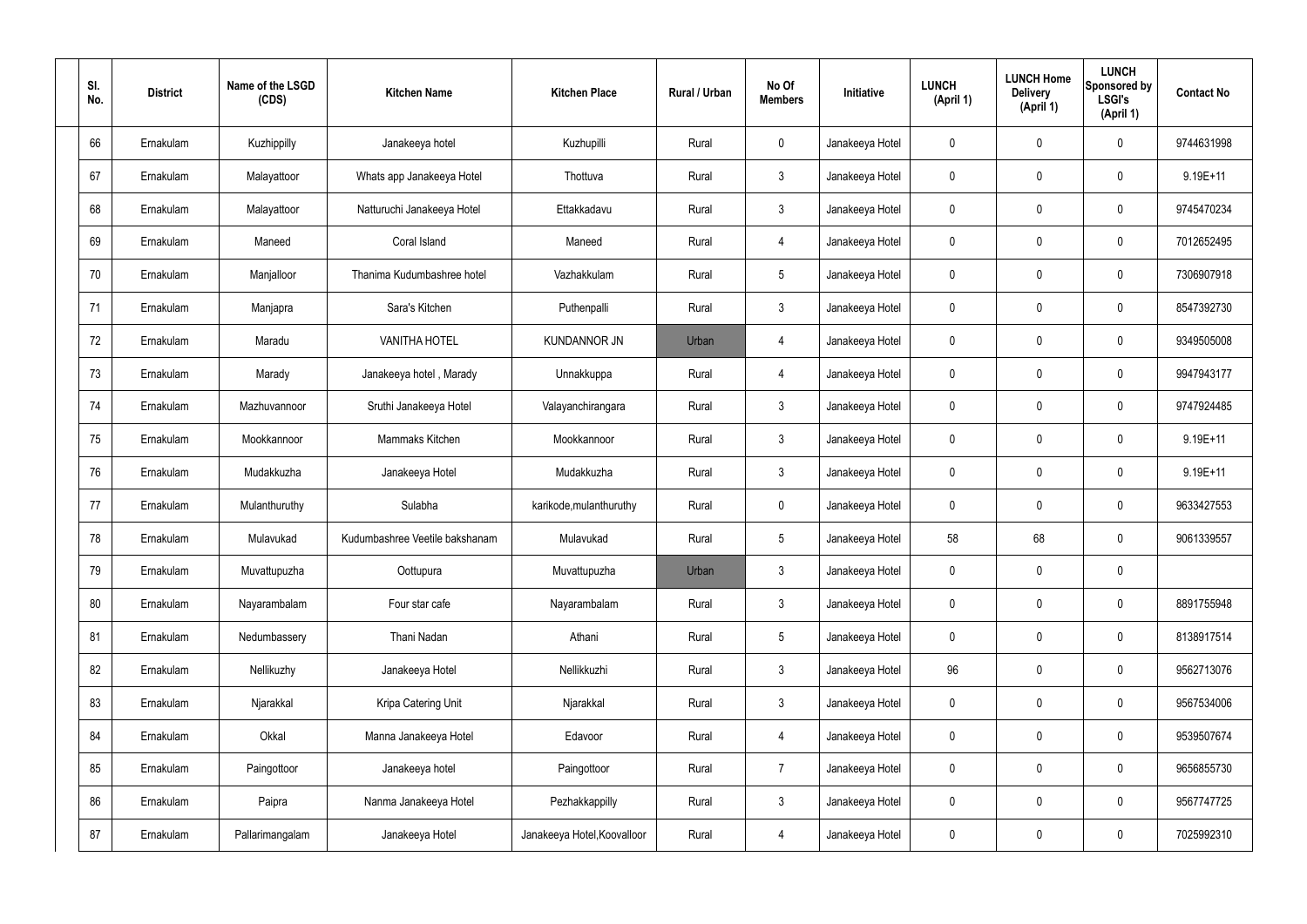| SI.<br>No. | <b>District</b> | Name of the LSGD<br>(CDS) | <b>Kitchen Name</b>                                             | <b>Kitchen Place</b>                        | <b>Rural / Urban</b> | No Of<br><b>Members</b> | <b>Initiative</b> | <b>LUNCH</b><br>(April 1) | <b>LUNCH Home</b><br><b>Delivery</b><br>(April 1) | <b>LUNCH</b><br>Sponsored by<br><b>LSGI's</b><br>(April 1) | <b>Contact No</b> |
|------------|-----------------|---------------------------|-----------------------------------------------------------------|---------------------------------------------|----------------------|-------------------------|-------------------|---------------------------|---------------------------------------------------|------------------------------------------------------------|-------------------|
| 88         | Ernakulam       | Pallipuram                | SANTHWANAM Janakeeyahotel                                       | Pothen valav                                | Rural                | $5\phantom{.0}$         | Janakeeya Hotel   | $\mathbf 0$               | 0                                                 | $\mathbf 0$                                                | 9747525176        |
| 89         | Ernakulam       | Pambakkuda                | viswastha catering unit                                         | pambakkuda block punjayathu<br>building     | Rural                | $\overline{4}$          | Janakeeya Hotel   | $\mathbf 0$               | 0                                                 | $\mathbf 0$                                                | 9946404045        |
| 90         | Ernakulam       | Parakkadave               | Thejus catering unit                                            | Moozhikkulam                                | Rural                | 10 <sup>°</sup>         | Janakeeya Hotel   | $\mathbf 0$               | 0                                                 | $\mathbf 0$                                                | 9847936303        |
| 91         | Ernakulam       | Paravoor                  | sree vigneswara sc cafe                                         | Govt.boys' HSS, N.Paravur                   | Urban                | 4                       | Janakeeya Hotel   | $\mathbf 0$               | 0                                                 | $\mathbf 0$                                                |                   |
| 92         | Ernakulam       | Perumbavoor               | <b>JANAKEEYA HOTEL MINI CIVIL</b><br><b>STATION PERUMBAVOOR</b> | <b>CIVIL STATION</b>                        | Urban                | $\mathbf{3}$            | Janakeeya Hotel   | $\mathbf 0$               | 0                                                 | $\mathbf 0$                                                | 9847008734        |
| 93         | Ernakulam       | Perumbavoor               | Swath kudumbashree canteen                                      | Perumbavoor                                 | Urban                | $\mathbf{3}$            | Janakeeya Hotel   | $\mathbf 0$               | 0                                                 | $\mathbf 0$                                                | 9847015470        |
| 94         | Ernakulam       | Perumbavoor               | Janakeeya Hotel                                                 | Kanjirakkad pallippady                      | Urban                | $\mathbf{3}$            | Janakeeya Hotel   | $\mathbf 0$               | 0                                                 | $\mathbf 0$                                                | 9847015470        |
| 95         | Ernakulam       | Pindimana                 | Janakeeya hotel                                                 | Muthamkuzhi                                 | Rural                | $\overline{4}$          | Janakeeya Hotel   | $\mathbf 0$               | 0                                                 | $\mathbf 0$                                                | 9656297799        |
| 96         | Ernakulam       | Piravam                   | sneha canteen                                                   | municipality building base floor<br>piravom | Urban                | 4                       | Janakeeya Hotel   | 175                       | $\mathbf 0$                                       | $\mathbf 0$                                                | 8075376906        |
| 97         | Ernakulam       | Pootrikka                 | <b>GRANDMA JANAKEEYA HOTEL</b>                                  | <b>CHOONDI</b>                              | Rural                | $\mathbf{3}$            | Janakeeya Hotel   | $\mathbf 0$               | 0                                                 | $\mathbf 0$                                                | 9400550287        |
| 98         | Ernakulam       | Pothanikkad               | Taj hotel                                                       | Pothanikkad                                 | Rural                | $\mathbf{3}$            | Janakeeya Hotel   | $\mathbf 0$               | 0                                                 | $\mathbf 0$                                                | 9645079573        |
| 99         | Ernakulam       | Puthanvelikkara           | Panjami cafe kudumbashree                                       | Near panjayath office                       | Rural                | $5\phantom{.0}$         | Janakeeya Hotel   | $\mathbf 0$               | 0                                                 | $\mathbf 0$                                                | 9645530669        |
| 100        | Ernakulam       | Ramamangalam              | Kalavara janakeeya hotel                                        | ramamngalam                                 | Rural                | 4                       | Janakeeya Hotel   | 180                       | 0                                                 | $\mathbf 0$                                                | 9961344346        |
| 101        | Ernakulam       | Rayamangalam              | Arya canteen                                                    | Kuruppampady                                | Rural                | $\mathbf{3}$            | Janakeeya Hotel   | $\mathbf 0$               | $\mathbf 0$                                       | $\mathbf 0$                                                | 8281825730        |
| 102        | Ernakulam       | Thirumarady               | janakiya hotel thirumarady                                      | edappara jn.                                | Rural                | $\mathfrak{Z}$          | Janakeeya Hotel   | $\mathbf 0$               | 0                                                 | $\mathbf 0$                                                | 7594811868        |
| 103        | Ernakulam       | Thiruvaniyoor             | Thanima                                                         | Thiruvaniyoor                               | Rural                | $\mathbf 0$             | Janakeeya Hotel   | $\pmb{0}$                 | 0                                                 | $\mathbf 0$                                                | 9061239698        |
| 104        | Ernakulam       | Thrikkakkara East         | Thanima Janakeeya Hotel                                         | Kakkanad                                    | Urban                | 8                       | Janakeeya Hotel   | $\mathbf 0$               | 0                                                 | $\mathbf 0$                                                | 9207134763        |
| 105        | Ernakulam       | Thrikkakkara west         | Janakeeya hotel                                                 | Chembumukku                                 | Urban                | $5\,$                   | Janakeeya Hotel   | 397                       | 0                                                 | $\mathbf 0$                                                | 9496530576        |
| 106        | Ernakulam       | Thuravoor                 | e-grill Janakeeya Hotel                                         | Yudapuram                                   | Rural                | $\overline{4}$          | Janakeeya Hotel   | 183                       | 0                                                 | $\mathbf 0$                                                | 9526845935        |
| 107        | Ernakulam       | Tripunithura              | Janakeeya Hotel Tripunithura                                    | Eroor                                       | Urban                | $\mathbf{3}$            | Janakeeya Hotel   | 57                        | 0                                                 | $\mathbf 0$                                                | 8137977644        |
| 108        | Ernakulam       | Vadakkekkara              | vadakkekkara kudumbasree janakeeya<br>hotel                     | Madaplathuruth                              | Rural                | $\overline{4}$          | Janakeeya Hotel   | 0                         | 0                                                 | $\mathbf 0$                                                | 8301806778        |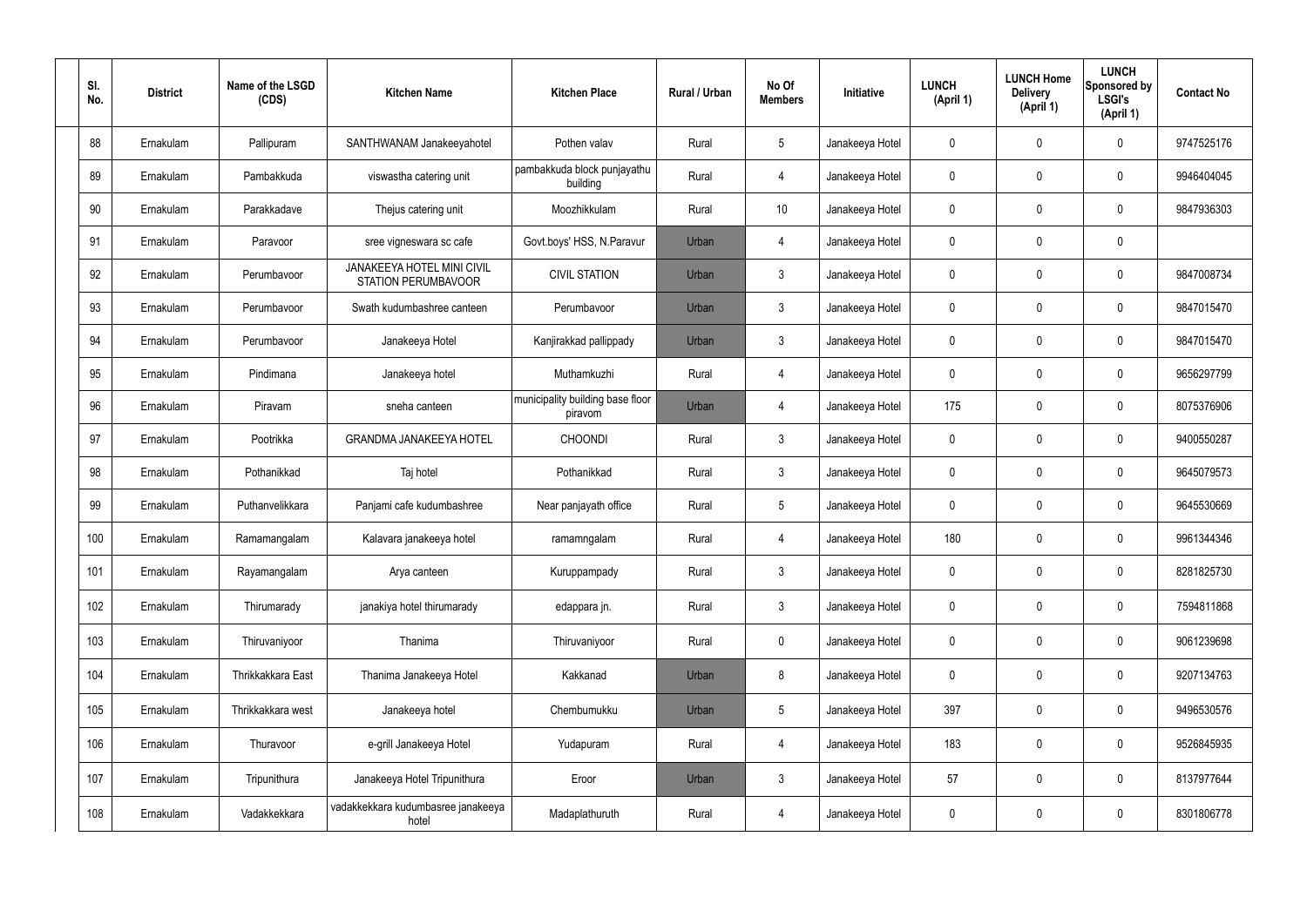|     | SI.<br>No.     | <b>District</b> | Name of the LSGD<br>(CDS) | <b>Kitchen Name</b>          | <b>Kitchen Place</b>                              | Rural / Urban | No Of<br><b>Members</b> | Initiative      | <b>LUNCH</b><br>(April 1) | <b>LUNCH Home</b><br><b>Delivery</b><br>(April 1) | <b>LUNCH</b><br>Sponsored by<br><b>LSGI's</b><br>(April 1) | <b>Contact No</b> |
|-----|----------------|-----------------|---------------------------|------------------------------|---------------------------------------------------|---------------|-------------------------|-----------------|---------------------------|---------------------------------------------------|------------------------------------------------------------|-------------------|
|     | 109            | Ernakulam       | Vadavukode<br>Puthancruz  | <b>JANAKEEYA HOTEL</b>       | Puthencruz                                        | Rural         | $\mathbf{3}$            | Janakeeya Hotel | $\mathbf 0$               | 0                                                 | $\mathbf 0$                                                | $9.19E + 11$      |
|     | 110            | Ernakulam       | Valakom                   | Ruchi                        | Valakom                                           | Rural         | $5\,$                   | Janakeeya Hotel | 0                         | $\mathbf 0$                                       | $\pmb{0}$                                                  | 9074232700        |
|     | 111            | Ernakulam       | Varapuzha                 | DURGA ACTIVITY               | CHETTIBHAGAM                                      | Rural         | 8                       | Janakeeya Hotel | $\mathbf 0$               | 0                                                 | $\mathbf 0$                                                | 9496160074        |
|     | 112            | Ernakulam       | Vazhakulam                | Three Star Hotel             | Marampally                                        | Rural         | $\mathbf{3}$            | Janakeeya Hotel | 0                         | 0                                                 | $\mathbf 0$                                                | 6282644893        |
|     | 113            | Ernakulam       | Vengola                   | Janakeeya Hotel              | Pathipalam                                        | Rural         | $5\phantom{.0}$         | Janakeeya Hotel | 88                        | 0                                                 | $\mathbf 0$                                                | 8137887455        |
|     | 114            | Ernakulam       | Vengoor                   | <b>JANAKEEYA HOTEL</b>       | Choorathod                                        | Rural         | $\overline{4}$          | Janakeeya Hotel | 0                         | 0                                                 | $\mathbf 0$                                                | 9656904682        |
| 114 |                |                 |                           |                              |                                                   |               | 449                     |                 | 4031                      | 914                                               | $\overline{0}$                                             |                   |
|     |                | Idukki          | Adimaly                   | Friends Janakeeya Hotel      | Adimaly                                           | Rural         | 4                       | Janakeeya Hotel | 147                       |                                                   | 0                                                          | 9961635779        |
|     | $\overline{2}$ | Idukki          | Alackode                  | Five Star Canteen            | Elamdesham Block<br>Panchayath Building, Alakode  | Rural         | $5\phantom{.0}$         | Janakeeya Hotel | 30                        |                                                   | 0                                                          | 9961482164        |
|     | 3              | Idukki          | Arakkulam                 | Sabhalyam                    | Moolamattom                                       | Rural         | 4                       | Janakeeya Hotel | 210                       |                                                   | 0                                                          | 8848124921        |
|     | 4              | Idukki          | Ayyappancovil             | Maria Janakeeya Hotel        | Parappu                                           | Rural         | $\mathbf{3}$            | Janakeeya Hotel | 94                        |                                                   | 0                                                          | 9544622096        |
|     | 5              | Idukki          | Bysonvalley               | Famous Janakiya Hotel        | Pottankad                                         | Rural         | 4                       | Janakeeya Hotel | 63                        |                                                   | 0                                                          | 9744566398        |
|     | 6              | Idukki          | Chakkupallam              | Vanithasree Janakeeya Hotel  | Anakkara                                          | Rural         | $\mathbf{3}$            | Janakeeya Hotel | 277                       |                                                   | 0                                                          | 8075143547        |
|     | $\overline{7}$ | Idukki          | Devikulam                 | Kudumbashree Janakeeya Hotel | Echo point                                        | Rural         | 3 <sup>1</sup>          | Janakeeya Hotel |                           |                                                   |                                                            | 8281640208        |
|     | 8              | Idukki          | Edavetty                  | Kudumbashree Janakeeya Hotel | Edavetty                                          | Rural         | $\mathbf{3}$            | Janakeeya Hotel | $\mathbf 0$               |                                                   | $\mathbf 0$                                                | 6238694173        |
|     | 9              | Idukki          | Erattayar                 | Vanitha Janakeeya Hotel      | Erattayar                                         | Rural         | $\overline{4}$          | Janakeeya Hotel | 118                       |                                                   | 0                                                          | 9188166929        |
|     | 10             | Idukki          | Kamakshi                  | Kripa Catering               | Thankamani                                        | Rural         | $5\overline{)}$         | Janakeeya Hotel | 295                       |                                                   | $\mathbf 0$                                                | 9544021398        |
|     | 11             | Idukki          | Kanchiyar                 | Swadh Janakeeya Hotel        | Kanchiyar                                         | Rural         | $5\overline{)}$         | Janakeeya Hotel | 98                        |                                                   | 0                                                          | 8606856496        |
|     | 12             | Idukki          | Kanjikkuzhi               | Samarppanam                  | Kanjikkuzhi                                       | Rural         | $\overline{4}$          | Janakeeya Hotel | 162                       |                                                   |                                                            | 9447169262        |
|     | 13             | Idukki          | Kanthaloor                | Morningstar Janakeeya Hotel  | Sahayagiri complex, near<br>Kanthalloor Bus stand | Rural         | $\overline{4}$          | Janakeeya Hotel |                           |                                                   |                                                            | 9447941632        |
|     | 14             | Idukki          | Karimannoor               | Rujiya Catering Unit         | Karimannoor                                       | Rural         | $5\phantom{.0}$         | Janakeeya Hotel | 63                        |                                                   | $\mathbf 0$                                                | 9497454952        |
|     | 15             | Idukki          | Karunapuram               | Karuna Hotel                 | Panchayathu complex                               | Rural         | $\overline{4}$          | Janakeeya Hotel | 242                       |                                                   | $\pmb{0}$                                                  | 9961152820        |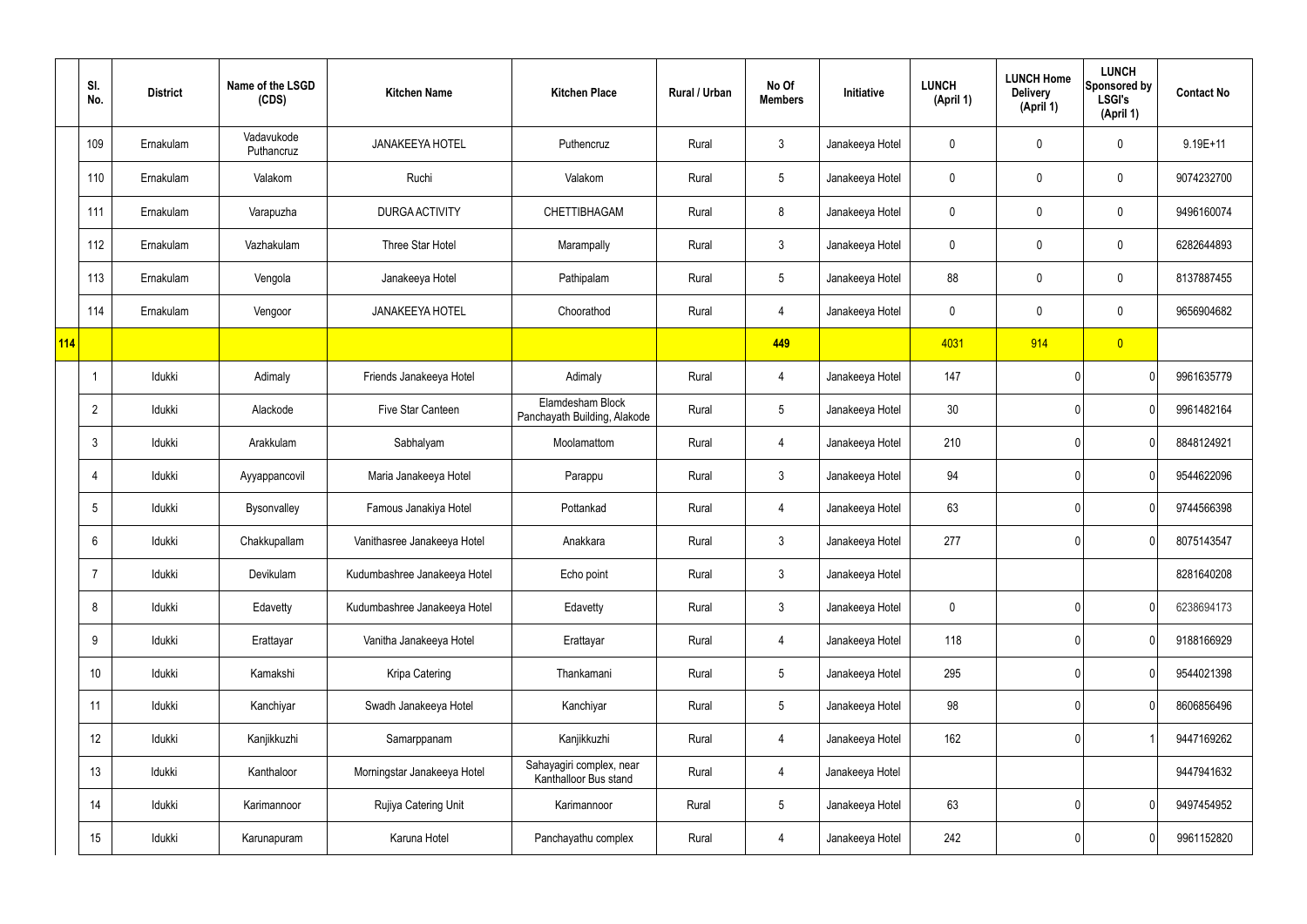|    | SI.<br>No. | <b>District</b> | Name of the LSGD<br>(CDS) | <b>Kitchen Name</b>                | <b>Kitchen Place</b>          | <b>Rural / Urban</b> | No Of<br><b>Members</b> | Initiative      | <b>LUNCH</b><br>(April 1) | <b>LUNCH Home</b><br><b>Delivery</b><br>(April 1) | <b>LUNCH</b><br>Sponsored by<br><b>LSGI's</b><br>(April 1) | <b>Contact No</b> |
|----|------------|-----------------|---------------------------|------------------------------------|-------------------------------|----------------------|-------------------------|-----------------|---------------------------|---------------------------------------------------|------------------------------------------------------------|-------------------|
|    | 16         | Idukki          | Kattappana                | Karunya Janakeeya Hotel            | Kattappana                    | Urban                | $5\phantom{.0}$         | Janakeeya Hotel | 315                       |                                                   | $\Omega$                                                   | 9497684477        |
|    | 17         | Idukki          | Kodikkulam                | Kulirma Janakiya Hotel             | Kodikkulam                    | Rural                | $6\overline{6}$         | Janakeeya Hotel | 52                        |                                                   | 0                                                          | 9605111852        |
|    | 18         | Idukki          | Kokkayar                  | Sevana Janakeeya hotel             | 35th Mile                     | Rural                | $\mathbf{3}$            | Janakeeya Hotel | 23                        |                                                   | 0                                                          | 9562067674        |
|    | 19         | Idukki          | Konnathadi                | Friends Janakeeya Hotel            | Panickankudi                  | Rural                | $6\overline{6}$         | Janakeeya Hotel | $\mathbf 0$               |                                                   | 0                                                          | 9544048878        |
|    | 20         | Idukki          | Konnathadi                | Janapriya Janakeeya Hotel          | Konnathadi                    | Rural                | $\mathbf{3}$            | Janakeeya Hotel | 145                       |                                                   | $\mathbf{0}$                                               | 9895147074        |
|    | 21         | Idukki          | Kudayathoor               | Kudumbashree Janakeeya Hotel       | Kanjar                        | Rural                | $\mathbf{3}$            | Janakeeya Hotel | 115                       |                                                   | 0                                                          | 9526762560        |
|    | 22         | Idukki          | Kumaramangalam            | Kumaramangalam Janakeeya Hotel     | Kumaramangalam                | Rural                | 4                       | Janakeeya Hotel | 140                       |                                                   | $\mathbf{0}$                                               | 9745633509        |
|    | 23         | Idukki          | Kumili                    | Ruchi Hotel                        | Kumili                        | Rural                | 4                       | Janakeeya Hotel | 135                       |                                                   | 0                                                          | 9447980637        |
|    | 24         | Idukki          | Manakkadu                 | Vanitha Hotel                      | Chittoor                      | Rural                | $\mathbf{3}$            | Janakeeya Hotel | $\mathbf 0$               |                                                   | $\mathbf{0}$                                               | 8330097933        |
| 50 | 25         | Idukki          | Mankulam                  | Jeevanam Catering Janakeeya Hotel  | Panchayathu Building          | Rural                | 4                       | Janakeeya Hotel |                           |                                                   |                                                            | 9495060505        |
|    | 26         | Idukki          | Mankulam                  | Happy Janakéeya Hotel              | Aanakkulam                    | Rural                | $\mathfrak{Z}$          | Janakeeya Hotel |                           |                                                   |                                                            | 9496251027        |
|    | 27         | Idukki          | Marayoor                  | Malabar food court Janakeeya Hotel | Marayoor Near IDCB bank       | Rural                | 4                       | Janakeeya Hotel |                           |                                                   |                                                            | 9446925610        |
|    | 28         | Idukki          | Mariyapuram               | Anaswara Hotel & Catering          | Idukki                        | Rural                | $\overline{4}$          | Janakeeya Hotel | 150                       |                                                   | 0                                                          | 9526329438        |
|    | 29         | Idukki          | Munnar                    | Annapoorna catering                | Lorry stand, old munnar       | Rural                | $5\phantom{.0}$         | Janakeeya Hotel |                           |                                                   |                                                            | 8281009478        |
|    | 30         | Idukki          | Muttom                    | Nila Janakeeya Hotel               | Muttom                        | Rural                | $\mathbf{3}$            | Janakeeya hotel | 260                       |                                                   | 0                                                          | 9961104818        |
|    | 31         | Idukki          | Nedumkandam               | Annus catering                     | Nedumkandam<br>Kizhakkekavala | Rural                | 4                       | Janakeeya Hotel | 183                       |                                                   | $\mathbf 0$                                                | 9747458576        |
|    | 32         | Idukki          | Pallivasal                | <b>Blessing Janakeeya Hotel</b>    | Pallivasal                    | Rural                | 4                       | Janakeeya Hotel | 88                        |                                                   | 0                                                          | 9947981574        |
|    | 33         | Idukki          | Pampadumpara              | Thripthy Janakeeya Hotel           | Pampadumpara                  | Rural                | $\mathfrak{Z}$          | Janakeeya Hotel | 197                       |                                                   | $\mathbf 0$                                                | 9207150558        |
|    | 34         | Idukki          | Peermedu                  | Thripthy Janakeeya Hotel           | Peermedu                      | Rural                | $\mathfrak{Z}$          | Janakeeya Hotel | 120                       |                                                   | 0                                                          | 9633311267        |
|    | 35         | Idukki          | Peruvanthanam             | Janakeeya Hotel                    | Peruvanthanam                 | Rural                | $5\phantom{.0}$         | Janakeeya Hotel | 56                        |                                                   | $\mathbf 0$                                                | 9562274720        |
|    | 36         | Idukki          | Purappuzha                | Ammas Janakeeya Hotel              | Purappuzha                    | Rural                | $\mathfrak{Z}$          | Janakeeya Hotel | 50                        |                                                   | 0                                                          | 9744954032        |
|    | 37         | Idukki          | Rajakkadu                 | Janakeeya Hotel                    | Rajakkadu Town                | Rural                | $\mathfrak{Z}$          | Janakeeya Hotel | 449                       |                                                   | $\mathbf 0$                                                | 9446766999        |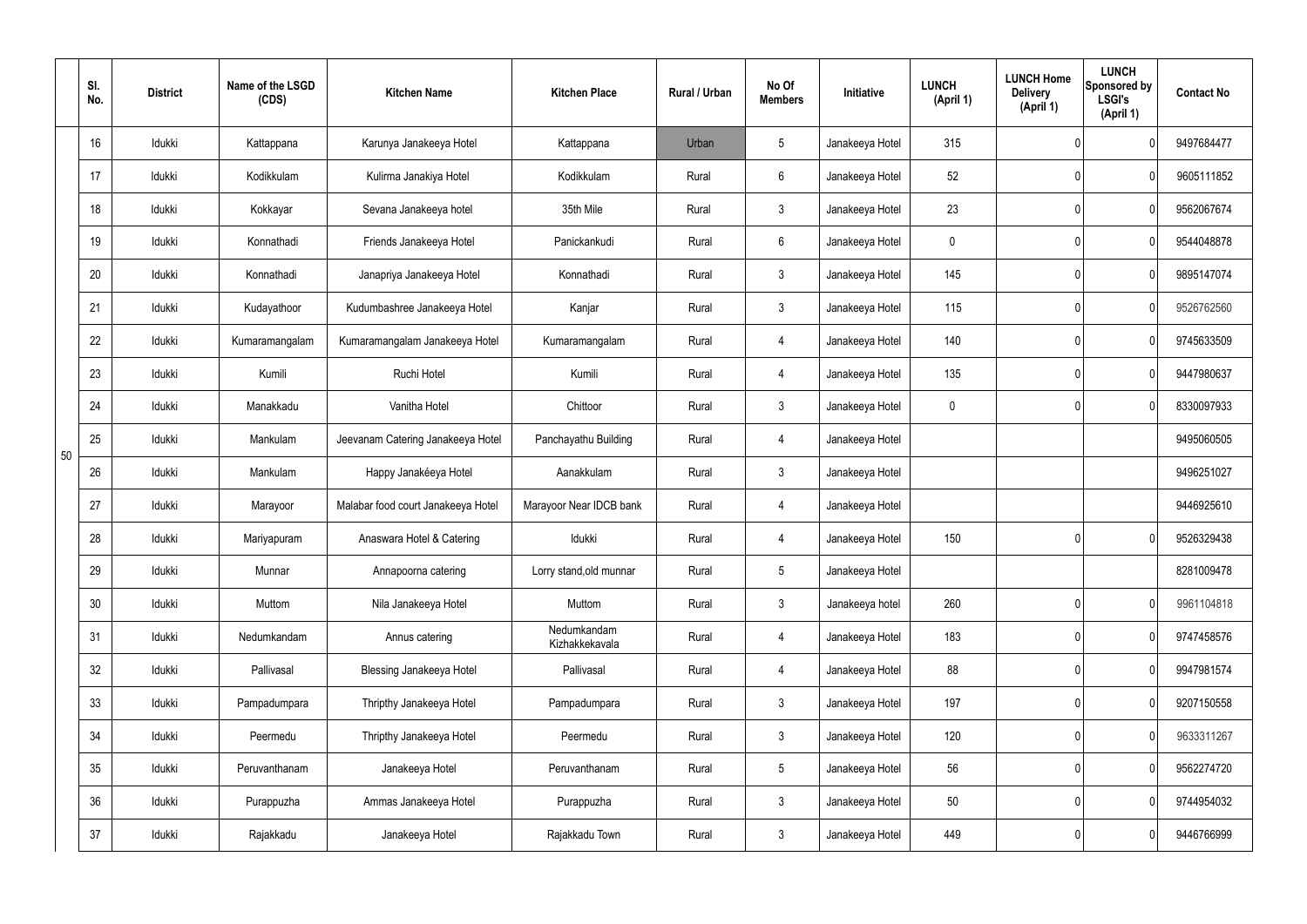|    | SI.<br>No.      | <b>District</b> | Name of the LSGD<br>(CDS) | <b>Kitchen Name</b>                       | <b>Kitchen Place</b>                      | Rural / Urban | No Of<br><b>Members</b> | Initiative      | <b>LUNCH</b><br>(April 1) | <b>LUNCH Home</b><br><b>Delivery</b><br>(April 1) | <b>LUNCH</b><br>Sponsored by<br><b>LSGI's</b><br>(April 1) | <b>Contact No</b> |
|----|-----------------|-----------------|---------------------------|-------------------------------------------|-------------------------------------------|---------------|-------------------------|-----------------|---------------------------|---------------------------------------------------|------------------------------------------------------------|-------------------|
|    | 38              | Idukki          | Rajakumari                | Aiswarya Vanitha Restaurent               | Rajakumari South                          | Rural         | 4                       | Janakeeya Hotel | 350                       |                                                   | $\mathbf{0}$                                               | 9526570410        |
|    | 39              | Idukki          | Santhanpara               | Janakeeya Hotel                           | Santhanpara                               | Rural         | 4                       | Janakeeya Hotel | 198                       |                                                   | $\mathbf{0}$                                               | 9526174553        |
|    | 40              | Idukki          | Senapathy                 | Ammoose Hotel                             | Mangathotty                               | Rural         | $\mathbf{3}$            | Janakeeya Hotel | 110                       |                                                   | $\mathbf{0}$                                               | 9539396626        |
|    | 41              | Idukki          | Udumbannoor               | Kudumbashree Janakeeya Hotel              | Udumbannor                                | Rural         | $\mathbf{3}$            | Janakeeya Hotel | 214                       |                                                   | $\mathbf{0}$                                               | 9633678438        |
|    | 42              | Idukki          | Upputhara                 | Samarppitha Janakeeya hotel               | Upputhara                                 | Rural         | $5\phantom{.0}$         | Janakeeya Hotel | 118                       |                                                   | $\mathbf{0}$                                               | 9526590710        |
|    | 43              | Idukki          | Vandanmedu                | Dharshana Janakeeya Hotel                 | Vandanmedu                                | Rural         | $\overline{4}$          | Janakeeya Hotel | $\pmb{0}$                 |                                                   | $\mathbf{0}$                                               | 9744038737        |
|    | 44              | Idukki          | Vandiperiyar              | Vandiperiyar Janakeeya Hotel              | Vandiperiyar                              | Rural         | $5\phantom{.0}$         | Janakeeya Hotel | 273                       |                                                   | $\mathbf{0}$                                               | 8086863254        |
|    | 45              | Idukki          | Vannappuram               | Souhrudham Janakeeya Hotel                | Vannappuram                               | Rural         | $\sqrt{5}$              | Janakeeya Hotel | 49                        |                                                   | $\mathbf{0}$                                               | 8113054492        |
|    | 46              | Idukki          | Vathikudy                 | Mahima                                    | Murickassery                              | Rural         | $\mathbf{3}$            | Janakeeya Hotel | 254                       |                                                   | $\overline{0}$                                             | 8289945652        |
|    | 47              | Idukki          | Vattavada                 | Vattavada Kudumbashree Janakeeya<br>Hotel | Keekkara, Kovilur                         | Rural         | $\overline{4}$          | Janakeeya Hotel |                           |                                                   |                                                            | 9497790469        |
|    | 48              | Idukki          | Vazhathoppu               | Grahalakshmi Hotel & Catering             | Cheruthoni                                | Rural         | $\overline{4}$          | Janakeeya Hotel | 172                       |                                                   | 3                                                          | 9496178884        |
|    | 49              | Idukki          | Vellathooval              | Flowers Janakeeya Hotel                   | Vellathooval                              | Rural         | 4                       | Janakeeya Hotel | 45                        |                                                   | $\mathbf{0}$                                               | 9961419892        |
|    | 50              | Idukki          | Velliyamattam             | Padhayam Kudumbashree Janakeeya<br>Hotel  | Velliyamattam                             | Rural         | 4                       | Janakeeya Hotel | $\mathbf 0$               |                                                   | $\overline{0}$                                             | 7902854627        |
| 50 |                 |                 |                           |                                           |                                           |               | 197                     |                 | 6060                      | $\bullet$                                         | $\bullet$                                                  |                   |
|    | -1              | Kannur          | Maloor                    | Maloor Janakeeya Hotel                    | Thrikandaripoyil, PO-<br>Thrikandaripoyil | Rural         | $\mathbf{3}$            | Janakeeya Hotel | 135                       | $\mathbf 0$                                       | $\mathbf 0$                                                | 9656132294        |
|    | $\overline{2}$  | Kannur          | Kolachery                 | Janakeeya Hotel                           | Kolachery Paramba, PO-<br>Kolacheri       | Rural         | $5\overline{)}$         | Janakeeya Hotel | 248                       | $\pmb{0}$                                         | $6\phantom{.}6$                                            | 9895324699        |
|    | $\mathbf{3}$    | Kannur          | Pinarayi                  | Janakeeya hotel, Pinarayi                 | Pinarayi                                  | Rural         | $6\overline{6}$         | Janakeeya Hotel | 219                       | $\pmb{0}$                                         | $\mathbf 0$                                                | 9447215211        |
|    | $\overline{4}$  | Kannur          | Muzhakunnu                | Thripthy Janakeeya Hotel                  | Kakkayangad, Muzhakkunnu                  | Rural         | $5\phantom{.0}$         | Janakeeya Hotel | 300                       | $\pmb{0}$                                         | $\overline{2}$                                             | 9526047538        |
|    | $5\,$           | Kannur          | Chapparappadavu           | Kudumbasree janakeeya hotel               | Near village office,<br>Chapparappadav    | Rural         | $\mathbf{3}$            | Janakeeya Hotel | 200                       | $\pmb{0}$                                         | $\mathbf 0$                                                | 9605413324        |
|    | $6\overline{6}$ | Kannur          | Iritty                    | Roopasree Kudumbashree hotel              | Koolichembra                              | Urban         | 8                       | Janakeeya Hotel | 391                       | $\mathbf 0$                                       | $\overline{2}$                                             | 8589921533        |
|    | $\overline{7}$  | Kannur          | Dharmadam                 | Dharmadam Janakeeya hotel                 | Near Andalloor kav,<br>Dharmadam          | Rural         | $\mathbf{3}$            | Janakeeya Hotel | 95                        | $\pmb{0}$                                         | $\mathbf 0$                                                | 9526975778        |
|    | 8               | Kannur          | Peralassery               | Janakeeya Hotel                           | Peralassery Town, PO -<br>Mundallur       | Rural         | 9                       | Janakeeya Hotel | 423                       | $\pmb{0}$                                         | $\boldsymbol{0}$                                           | 70256213909       |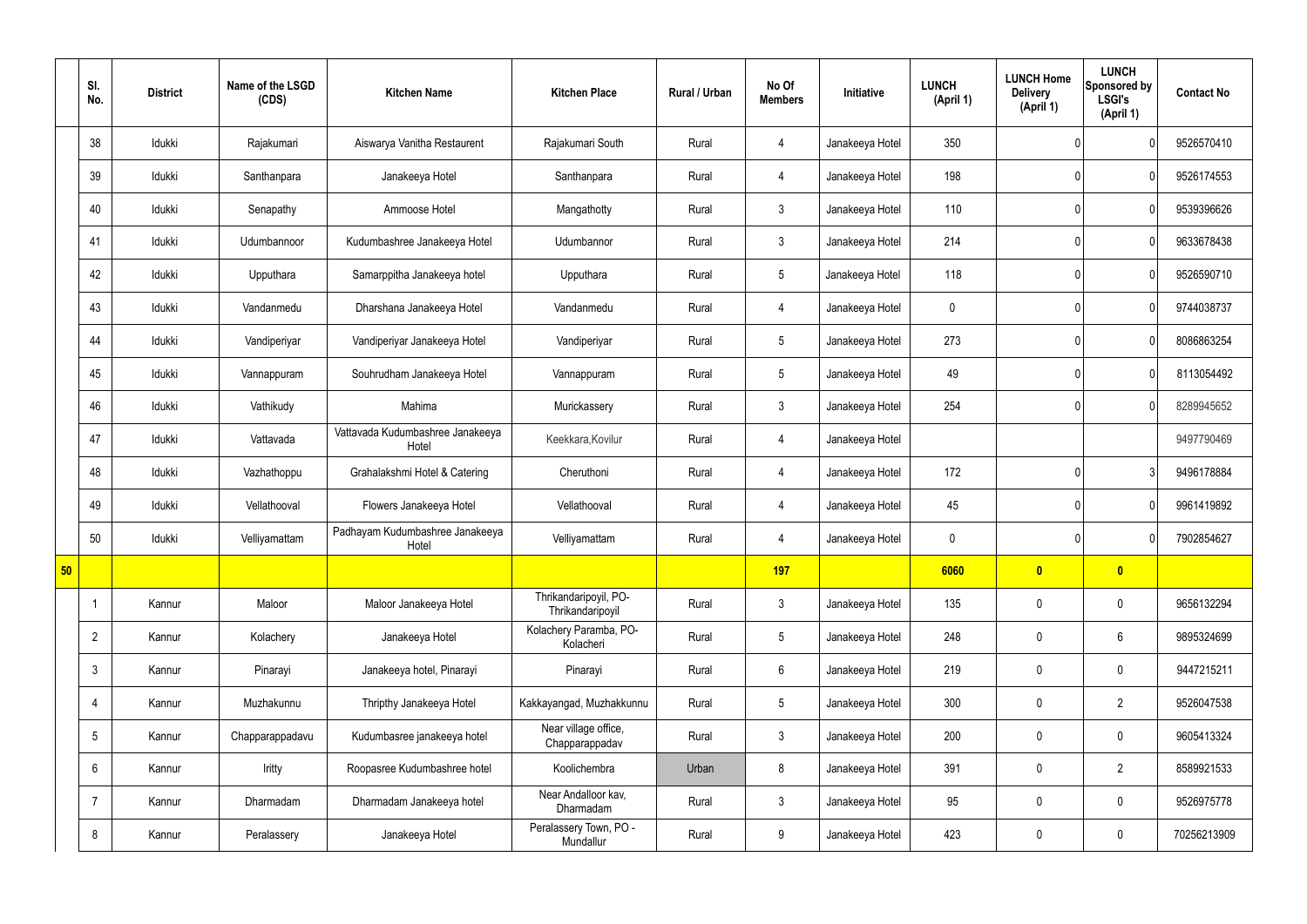| SI. | No.             | <b>District</b> | Name of the LSGD<br>(CDS)   | <b>Kitchen Name</b>                                | <b>Kitchen Place</b>                           | Rural / Urban | No Of<br><b>Members</b> | Initiative      | <b>LUNCH</b><br>(April 1) | <b>LUNCH Home</b><br><b>Delivery</b><br>(April 1) | <b>LUNCH</b><br>Sponsored by<br><b>LSGI's</b><br>(April 1) | <b>Contact No</b> |
|-----|-----------------|-----------------|-----------------------------|----------------------------------------------------|------------------------------------------------|---------------|-------------------------|-----------------|---------------------------|---------------------------------------------------|------------------------------------------------------------|-------------------|
|     | 9               | Kannur          | Kadannappalli<br>Panappuzha | Kudumbasree janakeeya hotel                        | Chanthappura                                   | Rural         | $\overline{4}$          | Janakeeya Hotel | 226                       | $\mathbf 0$                                       | $\mathbf 0$                                                | 9961089935        |
|     | 10 <sup>°</sup> | Kannur          | Anthur                      | Janakeeya hotel                                    | Dharmasala                                     | Urban         | $5\phantom{.0}$         | Janakeeya Hotel | 234                       | $\mathbf 0$                                       | $\mathbf 0$                                                | 9544138650        |
|     | 11              | Kannur          | Cheruthazham                | Janakeeya Hotel (Thripthi<br>Kudumbashree Canteen) | Pilathara                                      | Rural         | $\mathbf{3}$            | Janakeeya Hotel | 208                       | $\mathbf 0$                                       | $\mathbf 0$                                                | 9947540361        |
|     | 12              | Kannur          | Peravoor                    | Kudumbashree Janakeeya Hotel                       | Peravoor Bus stand, Peravoor<br>P <sub>O</sub> | Rural         | $\mathbf{3}$            | Janakeeya Hotel | 215                       | $\mathbf 0$                                       | $\pmb{0}$                                                  | 9947567857        |
|     | 13              | Kannur          | Kalliassery                 | Janakeeya Hotel                                    | Irinav Road, Payyattam, PO-<br>Irinav          | Rural         | 4                       | Janakeeya Hotel | 268                       | $\mathbf 0$                                       | $\mathbf 0$                                                | 8848330570        |
|     | 14              | Kannur          | Panniyannur                 | Janakeeya Hotel                                    | Panoor Block office compound                   | Rural         | $6\overline{6}$         | Janakeeya Hotel | 291                       | $\mathbf 0$                                       | $\pmb{0}$                                                  | 9447449875        |
|     | 15              | Kannur          | Kannapuram                  | Janakeeya Hotel                                    | Chynaclay road, Kannapuram                     | Rural         | $5\overline{)}$         | Janakeeya Hotel | 174                       | $\mathbf 0$                                       | $\overline{2}$                                             | 8089127045        |
|     | 16              | Kannur          | Sreekandapuram              | Janakeeya Hotel                                    | Sreekandapuram, near bus<br>stand              | Urban         | $5\phantom{.0}$         | Janakeeya Hotel | 356                       | $\mathbf 0$                                       | $\mathbf 0$                                                | 7591948757        |
|     | 17              | Kannur          | Thalasseri                  | Janakeeya Hotel                                    | New bus stand, Thalasseri                      | Urban         | $6\overline{6}$         | Janakeeya Hotel | 674                       | $\mathbf 0$                                       | $\mathbf 0$                                                | 9446263864        |
|     | 18              | Kannur          | Chokli                      | Janakeeya Hotel                                    | Olavilam, Chokli                               | Rural         | $5\phantom{.0}$         | Janakeeya Hotel | 106                       | $\mathbf 0$                                       | $\mathbf 0$                                                | 9846892821        |
|     | 19              | Kannur          | Udayagiri                   | Janakeeya Hotel                                    | Karthikapuram                                  | Rural         | $\overline{4}$          | Janakeeya Hotel | 279                       | 0                                                 | $\mathbf 0$                                                | 9562375342        |
|     | 20              | Kannur          | Karivellur Peralam          | Janakeeya Hotel                                    | Panchayah building,<br>Onakkunnu               | Rural         | 4                       | Janakeeya Hotel | 291                       | 0                                                 | $\mathbf 0$                                                | 7025519714        |
|     | 21              | Kannur          | Muzhappilangad              | Janakeeya Hotel                                    | Near FCI godown,<br>Muzhappilangad             | Rural         | 5                       | Janakeeya Hotel | 195                       | $\mathbf 0$                                       | $\mathbf 0$                                                | 7306005267        |
|     | 22              | Kannur          | Narath                      | Janakeeya Hotel                                    | Janakeeya Hotel, Kambil,<br>Narath             | Rural         | $\overline{7}$          | Janakeeya Hotel | 155                       | $\mathbf 0$                                       | $\overline{2}$                                             | 9747441162        |
|     | 23              | Kannur          | Payyannur                   | Janakeeya Hotel                                    | Municipality compoud,<br>Payyannur             | Urban         | $\mathbf{3}$            | Janakeeya Hotel | 300                       | $\pmb{0}$                                         | $\pmb{0}$                                                  | 9526620805        |
|     | 24              | Kannur          | Kangol Alappadamba          | Janakeeya Hotel                                    | Mathil, Near Kangol<br>Alappadamba Panchayath  | Rural         | $\overline{4}$          | Janakeeya Hotel | 108                       | $\pmb{0}$                                         | $\pmb{0}$                                                  | 9495296142        |
|     | 25              | Kannur          | Naduvil                     | Janakeeya Hotel                                    | Panchayath compound,<br>Naduvil town           | Rural         | $\overline{4}$          | Janakeeya Hotel | 240                       | $\pmb{0}$                                         | $\pmb{0}$                                                  | 7902902490        |
|     | 26              | Kannur          | Koothuparamba               | Janakeeya Hotel                                    | Manghad Vayal, Near HSS<br>Koothuparamba, PO-  | Urban         | 8                       | Janakeeya Hotel | 346                       | $\pmb{0}$                                         | $\pmb{0}$                                                  | 9645608253        |
|     | 27              | Kannur          | Kuttiatoor                  | Janakeeya Hotel                                    | Near Panchayath office,<br>Chattukappara       | Rural         | $5\phantom{.0}$         | Janakeeya Hotel | 85                        | $\mathbf 0$                                       | $\pmb{0}$                                                  | 9544644195        |
|     | 28              | Kannur          | Kathirur                    | Janakeeya Hotel                                    | Panchayath office building,<br>Kathirur        | Rural         | $5\phantom{.0}$         | Janakeeya Hotel | 217                       | $\pmb{0}$                                         | -1                                                         | 8129404833        |
|     | 29              | Kannur          | Panoor                      | Janakeeya Hotel                                    | Elangode, Panoor                               | Urban         | $5\phantom{.0}$         | Janakeeya Hotel | 112                       | $\pmb{0}$                                         | $\pmb{0}$                                                  | 9605852157        |
|     | 30 <sup>°</sup> | Kannur          | Chirakkal                   | Janakeeya Hotel                                    | Chirakkal weavers,<br>Puthiyatheru             | Rural         | $5\overline{)}$         | Janakeeya Hotel | 286                       | $\pmb{0}$                                         | $\pmb{0}$                                                  | 9895854873        |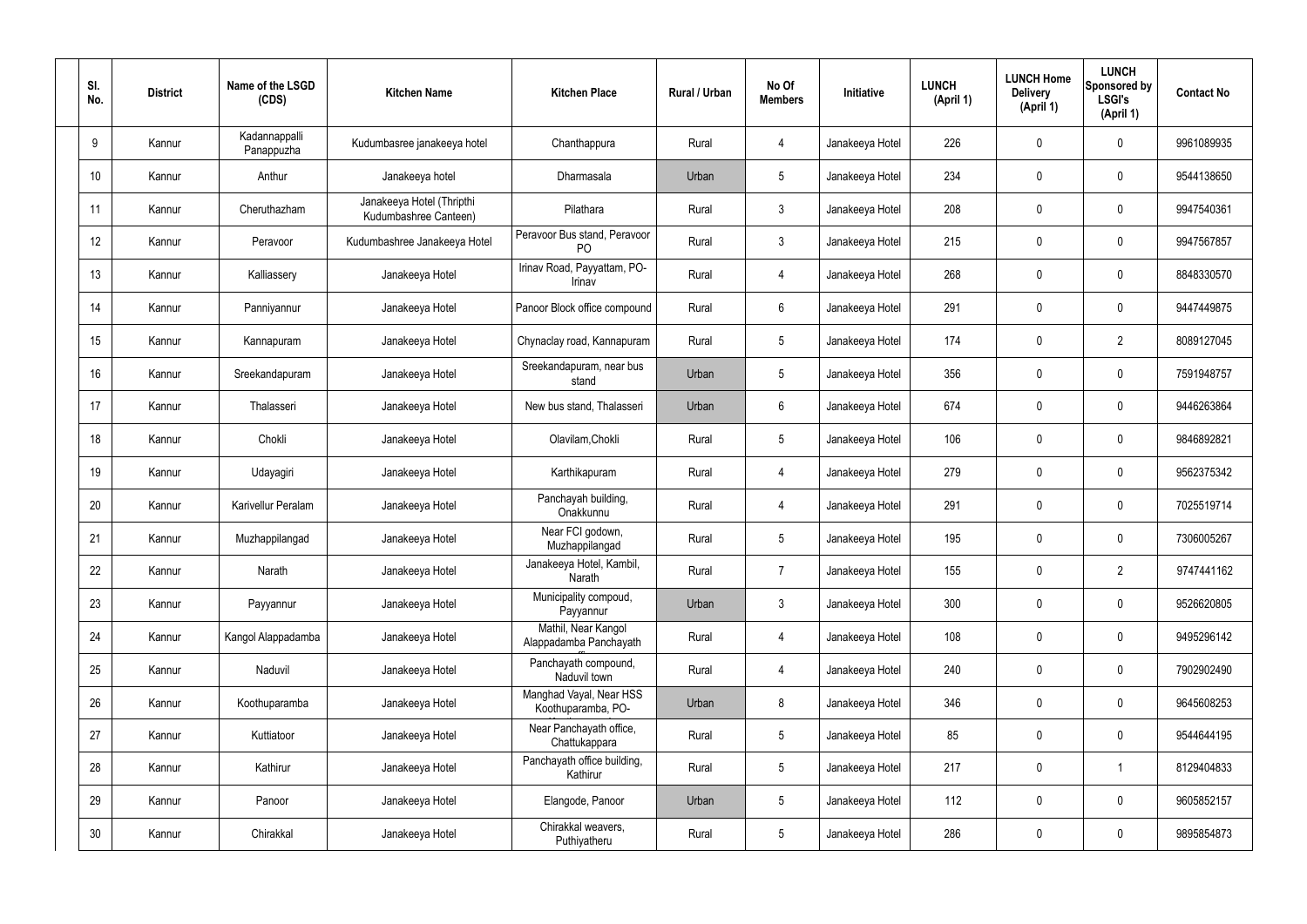|    | SI.<br>No. | <b>District</b> | Name of the LSGD<br>(CDS) | <b>Kitchen Name</b> | <b>Kitchen Place</b>                                           | Rural / Urban | No Of<br><b>Members</b> | Initiative      | <b>LUNCH</b><br>(April 1) | <b>LUNCH Home</b><br><b>Delivery</b><br>(April 1) | <b>LUNCH</b><br>Sponsored by<br><b>LSGI's</b><br>(April 1) | <b>Contact No</b> |
|----|------------|-----------------|---------------------------|---------------------|----------------------------------------------------------------|---------------|-------------------------|-----------------|---------------------------|---------------------------------------------------|------------------------------------------------------------|-------------------|
|    | 31         | Kannur          | Eranjoli                  | Janakeeya Hotel     | Near Thalassery RTO office,<br>Chungam                         | Rural         | $5\phantom{.0}$         | Janakeeya Hotel | 268                       | 0                                                 | $\mathbf 0$                                                | 9656368808        |
|    | 32         | Kannur          | Payam                     | Janakeeya Hotel     | Near Panchayath office,<br>Madathil                            | Rural         | 4                       | Janakeeya Hotel | 182                       | $\mathbf 0$                                       | $\mathbf 0$                                                | 9496554678        |
|    | 33         | Kannur          | Eramam Kuttoor            | Janakeeya Hotel     | Mathamangalam, Near CDS<br>office                              | Rural         | 4                       | Janakeeya Hotel | 158                       | 0                                                 | $\mathbf 0$                                                | 9562473576        |
|    | 34         | Kannur          | Ramanthally               | Janakeeya hotel     | Ramanthally                                                    | Rural         | 4                       | Janakeeya Hotel | 242                       | 0                                                 | $\mathbf 0$                                                | 9496705429        |
|    | 35         | Kannur          | Thripangottur             | Janakeeya Hotel     | Kallikkandy, Thripangottur                                     | Rural         | $\mathbf{3}$            | Janakeeya Hotel | $\mathbf 0$               | 0                                                 | $\mathbf 0$                                                | 9495191659        |
|    | 36         | Kannur          | Madayi                    | Janakeeya Hotel     | Eripuram, Near Vrindhavan<br>Residency, PO Pazhayangadi        | Rural         | $\mathbf{3}$            | Janakeeya Hotel | 112                       | 0                                                 |                                                            | 7561006271        |
|    | 37         | Kannur          | Kelakam                   | Janakeeya Hotel     | Kelakam PO                                                     | Rural         | $\mathbf{3}$            | Janakeeya Hotel | 118                       | 0                                                 | $\mathbf 0$                                                | 8113866296        |
|    | 38         | Kannur          | Kurumathoor               | Janakeeya Hotel     | Near GVHSS, Kurumathoor                                        | Rural         | $\mathbf{3}$            | Janakeeya Hotel | 121                       | 0                                                 | $\mathbf 0$                                                | 9633816470        |
|    | 39         | Kannur          | Peringome Vayakkara       | Janakeeya Hotel     | Peringome, Near Police station                                 | Rural         | $5\overline{)}$         | Janakeeya Hotel | 120                       | 0                                                 | $\mathbf 0$                                                | 9961413726        |
|    | 40         | Kannur          | Munderi                   | Janakeeya Hotel     | Kanjirode Karakkadu, Munderi                                   | Rural         | $\overline{4}$          | Janakeeya Hotel | 281                       | 0                                                 | $\mathbf 0$                                                | 8547609196        |
|    | 41         | Kannur          | Anjarakandy               | Janakeeya Hotel     | Panayatham Paramba,<br>Anjarankandy                            | Rural         | 4                       | Janakeeya Hotel | 225                       | 0                                                 | $\mathbf 0$                                                | 9496900755        |
| 91 | 42         | Kannur          | Ayyankkunnu               | Janakeeya Hotel     | Ayyankunnu Panchayth<br>Anghadikkadavu                         | Rural         | 4                       | Janakeeya Hotel | 160                       | 0                                                 | $\mathbf 0$                                                | 9946734976        |
|    | 43         | Kannur          | Padiyoor                  | Janakeeya Hotel     | Padiyoor PO                                                    | Rural         | 4                       | Janakeeya Hotel | 230                       | 0                                                 | $\Omega$                                                   | 9539028498        |
|    | 44         | Kannur          | Ezhome                    | Janakeeya Hotel     | Pazhayangadi bus stand,<br>Ezhom                               | Rural         | $5\phantom{.0}$         | Janakeeya Hotel | 310                       | 0                                                 | $\mathbf 0$                                                | 8086910862        |
|    | 45         | Kannur          | Koodali                   | Janakeeya Hotel     | Near Koodali Panchayath<br>Office, Kololam, PO -<br>Edavannoor | Rural         | $\overline{4}$          | Janakeeya Hotel | 155                       | 0                                                 | $\boldsymbol{0}$                                           | 9526524230        |
|    | 46         | Kannur          | Pappinisseri              | Janakeeya Hotel     | Near EMS Smaraka Govt.<br>Higher secondary school,             | Rural         | $\overline{4}$          | Janakeeya Hotel | 200                       | 0                                                 | $\mathbf 0$                                                | 9605727307        |
|    | 47         | Kannur          | Mattannur                 | Janakeeya Hotel     | Near Municipality office,<br>Mattannur                         | Urban         | $5\phantom{.0}$         | Janakeeya Hotel | 300                       | $\pmb{0}$                                         | $\mathbf 0$                                                | 7510706897        |
|    | 48         | Kannur          | Chenghalayi               | Janakeeya Hotel     | Valakai, Chenghalayi                                           | Rural         | 3                       | Janakeeya Hotel | 150                       | 0                                                 | $\mathbf 0$                                                | 8547696233        |
|    | 49         | Kannur          | Pattiam                   | Janakeeya Hotel     | Cheruvancheri PO,<br>Cheruvancheri                             | Rural         | $\overline{4}$          | Janakeeya Hotel | 276                       | $\pmb{0}$                                         | $\mathbf 0$                                                | 7025025275        |
|    | 50         | Kannur          | Thaliparamba              | Janakeeya Hotel     | Municipality compoud,<br>Thaliparamba                          | Urban         | 4                       | Janakeeya Hotel | 150                       | 0                                                 | $\mathbf 0$                                                | 8547849019        |
|    | 51         | Kannur          | Payyavoor                 | Janakeeya Hotel     | Payyavoor - PO, Payyavoor                                      | Rural         | $5\overline{)}$         | Janakeeya Hotel | 310                       | 0                                                 | $\mathbf 0$                                                | 9495311608        |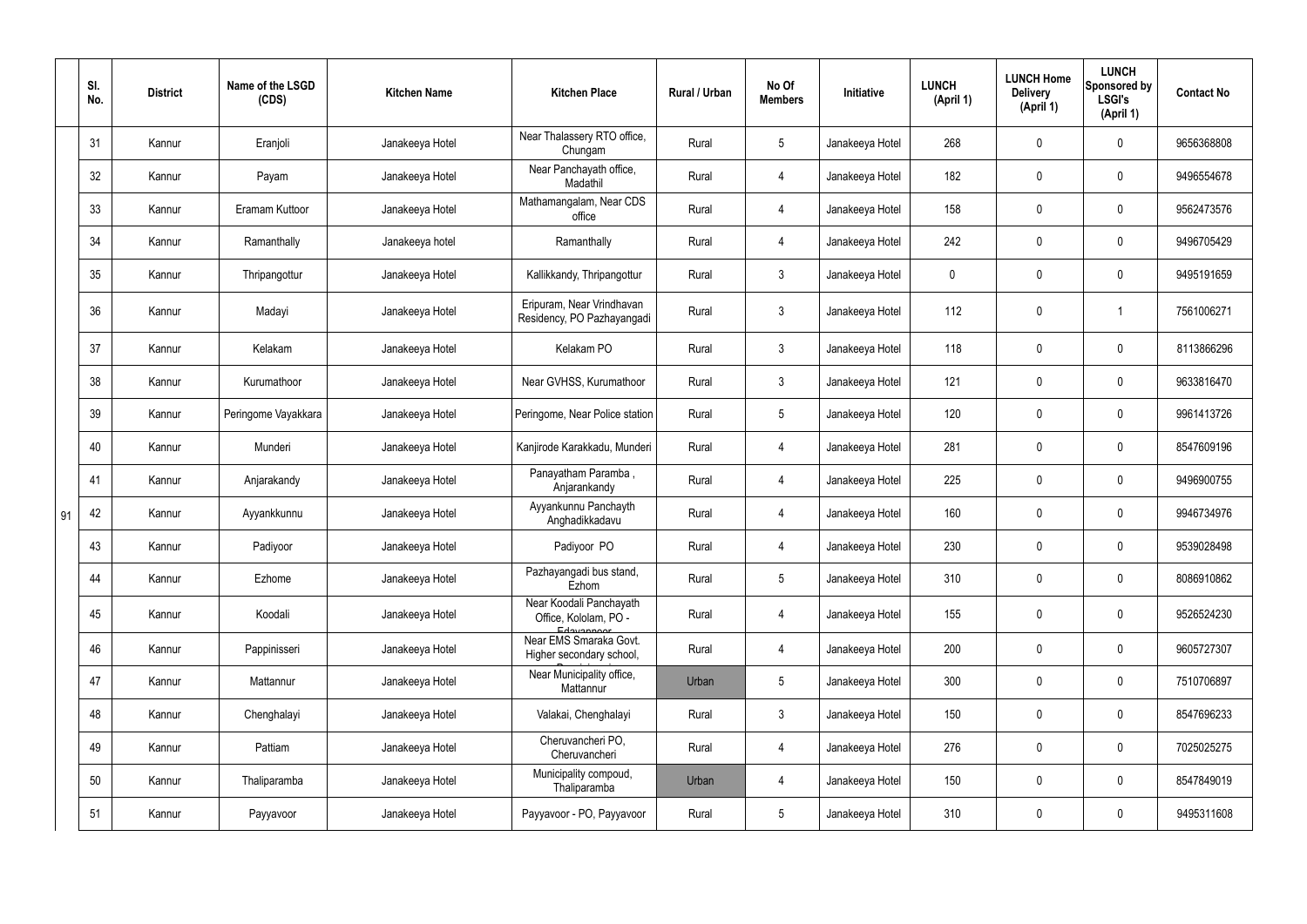| SI.<br>No. | <b>District</b> | Name of the LSGD<br>(CDS) | <b>Kitchen Name</b>                          | <b>Kitchen Place</b>                                    | Rural / Urban | No Of<br><b>Members</b> | Initiative      | <b>LUNCH</b><br>(April 1) | <b>LUNCH Home</b><br><b>Delivery</b><br>(April 1) | <b>LUNCH</b><br>Sponsored by<br><b>LSGI's</b><br>(April 1) | <b>Contact No</b> |
|------------|-----------------|---------------------------|----------------------------------------------|---------------------------------------------------------|---------------|-------------------------|-----------------|---------------------------|---------------------------------------------------|------------------------------------------------------------|-------------------|
| 52         | Kannur          | Kottiyoor                 | Janakeeya Hotel                              | Neendunokki, Kottiyoor - PO                             | Rural         | $5\phantom{.0}$         | Janakeeya Hotel | 128                       | 0                                                 | $\mathbf 0$                                                | 6282565854        |
| 53         | Kannur          | Kunnothparamba            | Janakeeya Hotel                              | Kunnothparamba PO,<br>Kunnothparamba                    | Rural         | $\mathbf{3}$            | Janakeeya Hotel | 297                       | $\mathbf 0$                                       | $\mathbf 0$                                                | 8156840487        |
| 54         | Kannur          | Pariyaram                 | Janakeeya Hotel                              | Near Panchayath Office,<br>Chithappile poyil, Pariyaram | Rural         | 4                       | Janakeeya Hotel | 156                       | 0                                                 | $\pmb{0}$                                                  | 9744385083        |
| 55         | Kannur          | Kunjimangalam             | Janakeeya Hotel                              | Old Post office building,<br>Andamkovil, Kunjimangalam  | Rural         | $\overline{4}$          | Janakeeya Hotel | 142                       | $\mathbf 0$                                       | $\mathbf 0$                                                | 9526981326        |
| 56         | Kannur          | Thillenkeri               | Janakeeya Hotel                              | Thekkam poyil, Near Uliyil<br>Town                      | Rural         | $\mathfrak{Z}$          | Janakeeya Hotel | 265                       | 0                                                 | $\overline{0}$                                             | 9745059451        |
| 57         | Kannur          | Chittariparamba           | Janakeeya Hotel                              | Poovathinkeezhil, PO-<br>Chittariparamba                | Rural         | $6\phantom{.}6$         | Janakeeya Hotel | 160                       | 0                                                 | $\mathbf 0$                                                | 8943506825        |
| 58         | Kannur          | Mayyil                    | Janakeeya Hotel                              | Near Mayyil Panchayath office,<br>Mayyil                | Rural         | 4                       | Janakeeya Hotel | 168                       | $\boldsymbol{0}$                                  | $\mathbf 0$                                                | 9526072638        |
| 59         | Kannur          | Cherukunnu                | Janakeeya Hotel                              | Pallichal, PO - Cherukunnu,<br>Pin -670301              | Rural         | $\overline{4}$          | Janakeeya Hotel | 188                       | 0                                                 | $\pmb{0}$                                                  | 8547361298        |
| 60         | Kannur          | Aaralam                   | Janakeeya Hotel                              | Athikkal, PO - Keezhpally                               | Rural         | $5\phantom{.0}$         | Janakeeya Hotel | 231                       | $\boldsymbol{0}$                                  | $\mathbf 0$                                                | 9961285762        |
| 61         | Kannur          | Alakkode                  | Janakeeya Hotel                              | Therthally, Therthally PO,<br>Alakkode                  | Rural         | $5\phantom{.0}$         | Janakeeya Hotel | 220                       | $\mathbf 0$                                       | $\mathbf 0$                                                | 8547045070        |
| 62         | Kannur          | Malappattam               | Janakeeya Hotel                              | Near Malappattam<br>panchayath, Malappattam             | Rural         | $\mathbf{3}$            | Janakeeya Hotel | 156                       | $\boldsymbol{0}$                                  | $\mathbf 0$                                                | 9400571842        |
| 63         | Kannur          | Kanichar                  | Janakeeya Hotel                              | Kanichar PO, Kanichar                                   | Rural         | $\mathbf{3}$            | Janakeeya Hotel | 226                       | 0                                                 | $\boldsymbol{0}$                                           | 9526167667        |
| 64         | Kannur          | Mokeri                    | Kudumbashree Janakeeya Hotel,<br>Mokeri      | Vallangad, Mokeri                                       | Rural         | 5                       | Janakeeya Hotel | 262                       | 0                                                 | 0                                                          | 9947037223        |
| 65         | Kannur          | Anjarakandy 2             | Kudumbashree Janakeeya Hotel,<br>Anjarakandy | Kavinmoola, Anjarakandy                                 | Rural         | $5\overline{)}$         | Janakeeya Hotel | 177                       | 0                                                 | $\boldsymbol{0}$                                           | 9446657510        |
| 66         | Kannur          | Newmahi                   | Kudumbashree Janakeeya Hotel                 | Newmahi bridge, Newmahi                                 | Rural         | $\mathbf{3}$            | Janakeeya Hotel | 260\$                     | 0\$                                               | 0\$                                                        | 9946056862        |
| 67         | Kannur          | Keezhallur                | Janakeeya Hotel                              | Kummanam, Elambara                                      | Rural         | $\mathfrak{Z}$          | Janakeeya Hotel | 230                       | 0                                                 | $\boldsymbol{0}$                                           | 9947648580        |
| 68         | Kannur          | Chembilode                | Janakeeya hotel                              | Chakkarakal bus stand,<br>mowanchery                    | Rural         | $5\overline{)}$         | Janakeeya Hotel | 562                       | 0                                                 | $\boldsymbol{0}$                                           | 9847951631        |
| 69         | Kannur          | vengad                    | Janakeeya hotel                              | mambaram                                                | Rural         | $6\,$                   | Janakeeya Hotel | 158                       | 0                                                 | $\boldsymbol{0}$                                           | 7902970902        |
| 70         | Kannur          | Azhikode                  | Janakeeya hotel                              | vankulathvayayal                                        | Rural         | 4                       | Janakeeya Hotel | 156                       | 0                                                 | $\boldsymbol{0}$                                           | 9895910633        |
| 71         | Kannur          | Kolayad                   | Janakeeya hotel                              | kolayad                                                 | rural         | $\mathbf{3}$            | janakeeya hotel | 145                       | 0                                                 | $\overline{0}$                                             | 8592065431        |
| 72         | Kannur          | valapattanam              | janakeeya hotel                              | mill road, valapattanam                                 | rural         | $\mathbf{3}$            | janakeeya hotel | 0                         | 0                                                 | $\boldsymbol{0}$                                           | 9061345312        |
| 73         | Kannur          | Anthur 2                  | annapoorna janakeeya hotel                   | paliyath valapp, po morazha                             | urban         | $\mathfrak{Z}$          | janakeeya hotel | 197                       | 0                                                 | $\boldsymbol{0}$                                           | 9526183004        |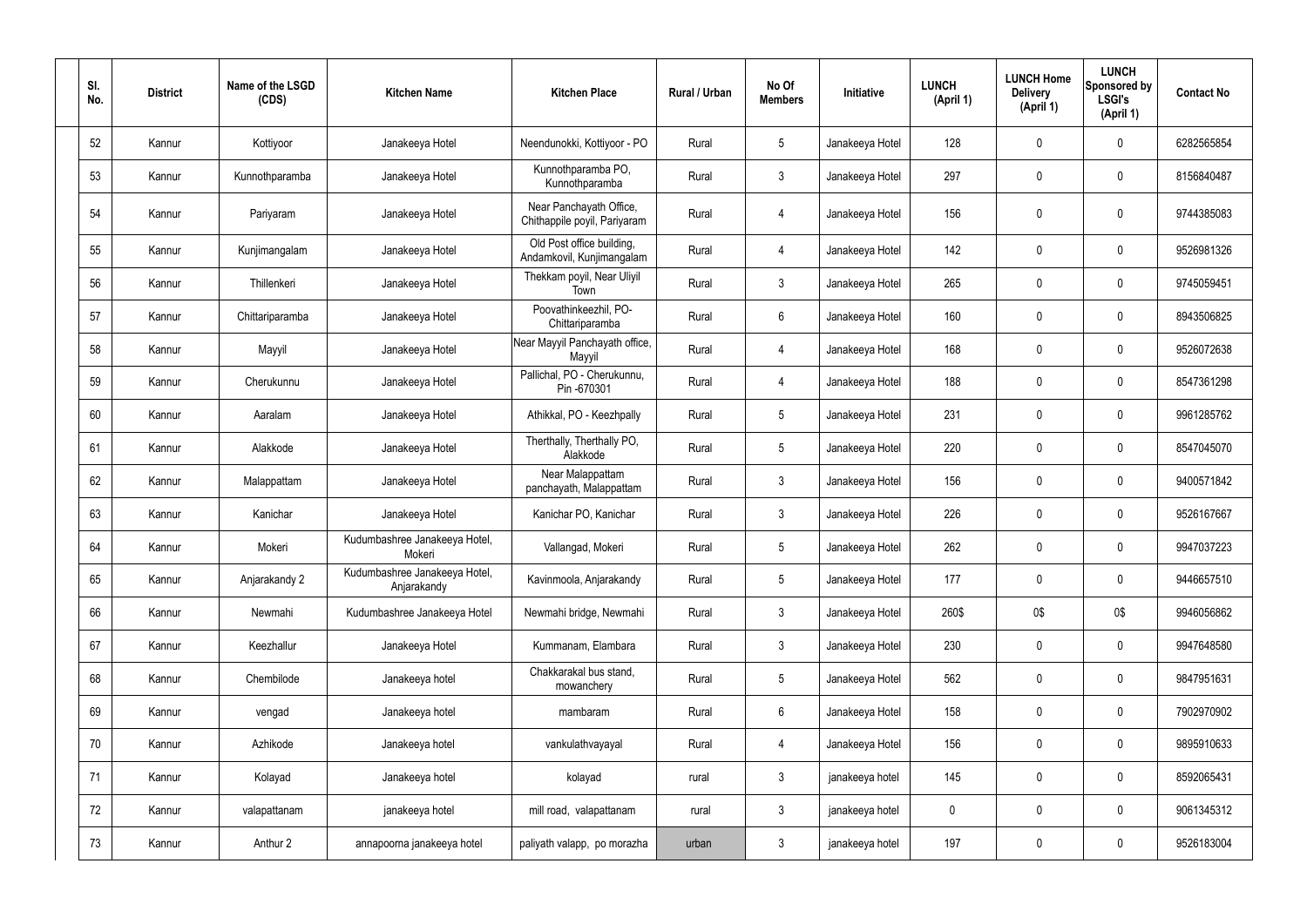|    | SI.<br>No.     | <b>District</b> | Name of the LSGD<br>(CDS) | <b>Kitchen Name</b>             | <b>Kitchen Place</b>                                        | <b>Rural / Urban</b> | No Of<br><b>Members</b> | Initiative      | <b>LUNCH</b><br>(April 1) | <b>LUNCH Home</b><br><b>Delivery</b><br>(April 1) | <b>LUNCH</b><br>Sponsored by<br><b>LSGI's</b><br>(April 1) | <b>Contact No</b> |
|----|----------------|-----------------|---------------------------|---------------------------------|-------------------------------------------------------------|----------------------|-------------------------|-----------------|---------------------------|---------------------------------------------------|------------------------------------------------------------|-------------------|
|    | 74             | Kannur          | payyannur 2               | janakeeya hotel                 | kaniyeri, po vellur                                         | urban                | 3                       | janakeeya hotel | 113                       | $\mathbf 0$                                       | $\mathbf 0$                                                | 8301817232        |
|    | 75             | Kannur          | cherupuzha                | janakeeya hotel                 | near panjayath office,<br>cherupuzha, 670511                | rural                | 4                       | janakeeya hotel | 285                       | $\mathbf 0$                                       | $\mathbf 0$                                                | 8547114024        |
|    | 76             | Kannur          | Eruvessy                  | Janakeeya hotel                 | Panchayath office road,<br>Chemberi                         | Rural                | 4                       | Janakeeya hotel | 242                       | $\mathbf 0$                                       | $\mathbf 0$                                                | 9544893463        |
|    | 77             | Kannur          | Pattuvam                  | Janakeeya Hotel                 | Near Pattuvam panchayath<br>office, Pattuvam                | Rural                | 5                       | Janakeeya hotel | 188                       | $\mathbf 0$                                       | $\mathbf 0$                                                | 9539731430        |
|    | 78             | Kannur          | Mangattidom               | Janakeeya Hotel                 | Kaitheri idam, Nirmalagiri PO,<br>Mangattidom               | Rural                | $\overline{7}$          | Janakeeya hotel | 180                       | $\mathbf 0$                                       | $\mathbf 0$                                                | 9207253934        |
|    | 79             | Kannur          | Panoor                    | Janakeeya Hotel                 | Thundayi peedika, Pukkom,<br>Panoor PO                      | Urban                | 5                       | Janakeeya hotel | 198                       | $\mathbf 0$                                       | $\mathbf 0$                                                | 9605852157        |
|    | 80             | Kannur          | Kottayam                  | Janakeeya hotel                 | Kottayam malabar, Kottayam<br>panchayath building, Kottayam | Rural                | 5                       | Janakeeya hotel | 155                       | $\mathbf 0$                                       | $\mathbf 0$                                                | 9656672187        |
|    | 81             | Kannur          | Ulikkal                   | Janakeeya hotel                 | Vattiyam thodu (po) Mattara,<br>Ulikkal, 670705             | Rural                | 5                       | Janakeeya hotel | 83                        | $\mathbf 0$                                       | $\mathbf 0$                                                | 8086777517        |
|    | 82             | Kannur          | Kadambur                  | Janakeeya hotel                 | Kadachira, Kadambur                                         | Rural                | 5                       | Janakeeya hotel | 148                       | $\mathbf 0$                                       | $\mathbf 0$                                                | 9847178332        |
|    | 83             | Kannur          | Irikkoor                  | Janakeeya hotel                 | Peruvalathuparambu, PO -<br>Irikkoor                        | Rural                | 4                       | Janakeeya hotel | 108                       | $\mathbf 0$                                       | $\mathbf 0$                                                | 9746864255        |
|    | 84             | Kannur          | Mattool                   | Janakeeya hotel                 | Mattool central, Mattool                                    | Rural                | $5\phantom{.0}$         | Janakeeya hotel | $\pmb{0}$                 | $\pmb{0}$                                         | $\mathbf 0$                                                | 9895321842        |
|    | 85             | Kannur          | Thalasseri -2             | Janakeeya hotel                 | Thalayi harbour, Thalasseri                                 | Urban                | 5                       | Janakeeya hotel | 193                       | $\mathbf 0$                                       | $\mathbf 0$                                                | 9605745402        |
|    | 86             | Kannur          | Kannur                    | Janakeeya hotel                 | Pallipoyil division, Kannur<br>corporation                  | Urban                | $\mathfrak{Z}$          | Janakeeya hotel | 150                       | $\mathbf 0$                                       | $\mathbf 0$                                                | 9745243643        |
|    | 87             | Kannur          | Ulikkal                   | Janakeeya hotel                 | Manikkadavu PO,<br>Manikkadadavu - 670705                   | Rural                | $5\overline{)}$         | Janakeeya hotel | 282                       | $\pmb{0}$                                         | $\mathbf 0$                                                | 8547972988        |
|    | 88             | Kannur          | payam                     | Janakeeya hotel                 | vallithod, Kiliyanthara po<br>670706                        | Rural                | $5\phantom{.0}$         | Janakeeya Hotel | 260                       | $\pmb{0}$                                         | $\mathbf 0$                                                | 8848760234        |
|    | 89             | Kannur          | Naduvil                   | Janakeeya Hotel                 | karuvanchal                                                 | Rural                | $6\phantom{.}$          | janakeeya hotel | 186                       | $\pmb{0}$                                         | $\mathbf 0$                                                | 9495191934        |
|    | 90             | Kannur          | Mattanur-2                | Janakeeya Hotel                 | Uruvachal                                                   | Urban                |                         | Janakeeya Hotel | 202                       | $\pmb{0}$                                         | $\mathbf 0$                                                | 9400477400        |
|    | 91             | Kannur          | Peringome -2              | Janakeeya Hotel                 | Padiyottuchal                                               | Rural                | $5\phantom{.0}$         | Janakeeya Hotel | 155                       | $\pmb{0}$                                         | $\mathbf 0$                                                |                   |
| 91 |                |                 |                           |                                 |                                                             |                      | 396                     |                 | 18902                     | $\pmb{0}$                                         | 16                                                         |                   |
|    |                | kasaragod       | kayyur cheemeni           | janakeeya hotel cheemeni        | cheemeni                                                    | Rural                | $\overline{4}$          | janakeeya hotel | 180                       |                                                   |                                                            |                   |
|    | $\overline{2}$ | Kasaragod       | Pilicode                  | Janakeeya Hotel, Pilicode       | Kalikkadavu                                                 | Rural                | $\overline{4}$          | Janakeeya Hotel | 186                       | $\mathbf 0$                                       | $\mathbf 0$                                                | 9944087661        |
|    | $\mathbf{3}$   | Kasaragod       | Kodom belur               | janakeeya hotel kalichanadukkam | Kalichanadukkam                                             | Rural                | $\overline{4}$          | Janakeeya Hotel | 112                       | $\pmb{0}$                                         | $\mathbf 0$                                                | 9562820280        |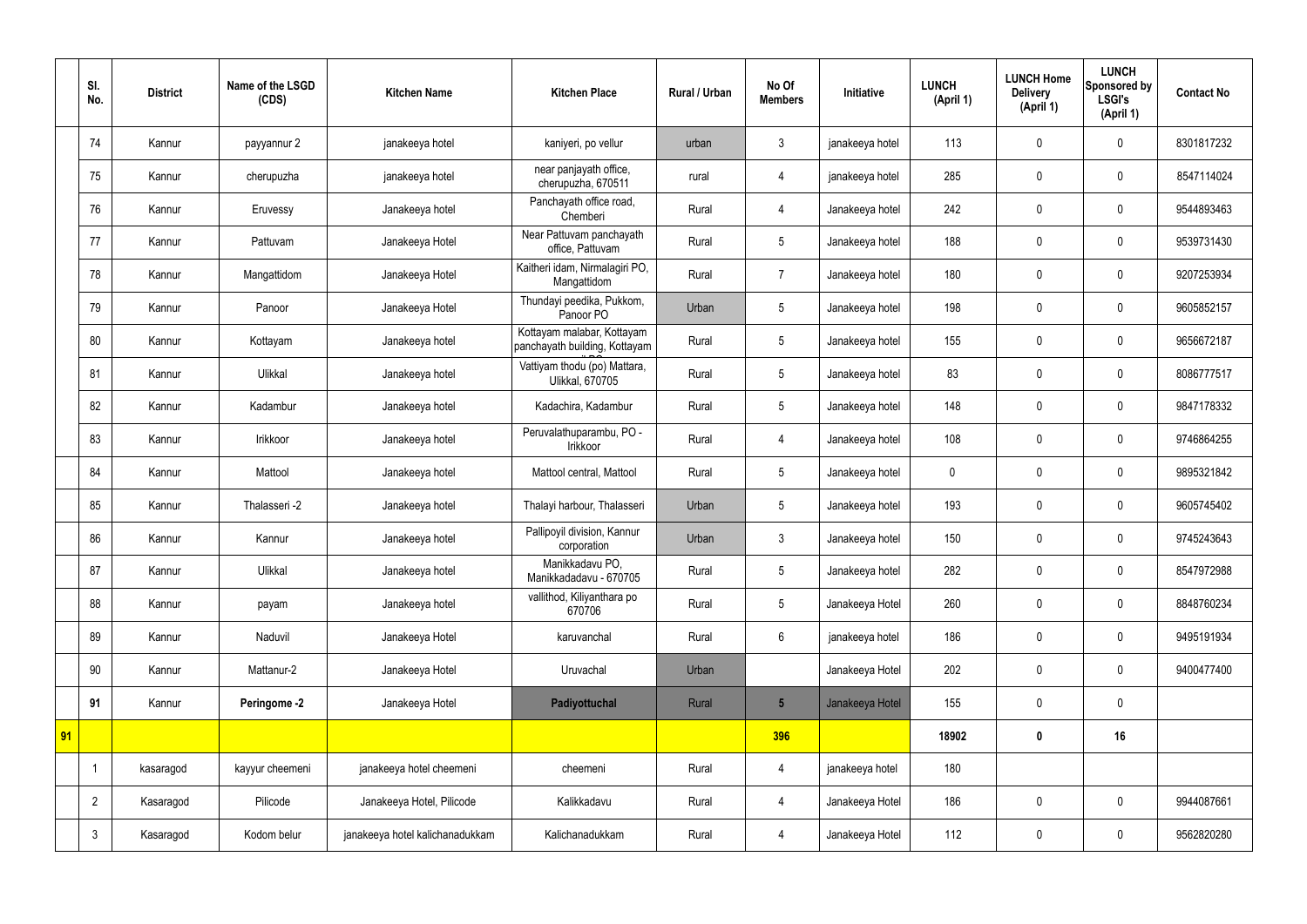| SI.<br>No.     | <b>District</b> | Name of the LSGD<br>(CDS) | <b>Kitchen Name</b>      | <b>Kitchen Place</b>  | <b>Rural / Urban</b> | No Of<br><b>Members</b> | <b>Initiative</b> | <b>LUNCH</b><br>(April 1) | <b>LUNCH Home</b><br><b>Delivery</b><br>(April 1) | <b>LUNCH</b><br>Sponsored by<br><b>LSGI's</b><br>(April 1) | <b>Contact No</b> |
|----------------|-----------------|---------------------------|--------------------------|-----------------------|----------------------|-------------------------|-------------------|---------------------------|---------------------------------------------------|------------------------------------------------------------|-------------------|
| 4              | Kasaragod       | Chemnad                   | Oruma janakeeya hotel    | Koliyadkam            | Rural                | $5\phantom{.0}$         | Janakeeya Hotel   | 285                       | $\mathbf 0$                                       | $\mathbf 0$                                                | 9567660603        |
| 5              | Kasaragod       | Trikarpur                 | Janakeeya Hotel          | Trikaripur            | Rural                | $5\phantom{.0}$         | Janakeeya Hotel   | 280                       | $\mathbf 0$                                       | $\mathbf 0$                                                | 8086392698        |
| 6              | Kasaragod       | Panathady                 | janakeeya hotel panthoor | Panathoor             | Rural                | $\overline{4}$          | Janakeeya Hotel   | 101                       | $\mathbf 0$                                       | $\mathbf 0$                                                | 8943109804        |
| $\overline{7}$ | Kasaragod       | West eleri                | Thripthi Janakeeya hotel | Bheemanadi            | Rural                | $\overline{4}$          | Janakeeya Hotel   | 263                       | $\mathbf 0$                                       | $\mathbf 0$                                                | 9497847040        |
| 8              | Kasaragod       | Madikai                   | Salkara Janakeeya hotel  | Madikai               | Rural                | $\mathbf{3}$            | Janakeeya Hotel   | 109                       | $\pmb{0}$                                         | $\mathbf 0$                                                | 8281850733        |
| 9              | Kasaragod       | Valiyaparamba             | Janakeeya hotel          | Valiyaparamba         | Rural                | $\mathbf{3}$            | Janakeeya Hotel   | 150                       | $\pmb{0}$                                         | $\mathbf 0$                                                | 9745962447        |
| 10             | Kasaragod       | Ajanur                    | Janakeeya hotel          | Vellikkoth            | Rural                | $\mathbf{3}$            | Janakeeya Hotel   | 477                       | $\pmb{0}$                                         | $\mathbf 0$                                                | 7558068272        |
| 11             | Kasaragod       | Badiadka                  | Janakeeya hotel          | Badiadka              | Rural                | $\overline{4}$          | Janakeeya Hotel   | 70                        | $\mathbf 0$                                       | $\mathbf 0$                                                | 9539359291        |
| 12             | Kasaragod       | Kuttikkol                 | Janakeeya hotel          | Kuttikkol             | Rural                | $\overline{4}$          | Janakeeya Hotel   | 110                       | $\pmb{0}$                                         | $\mathbf 0$                                                | 8547062480        |
| 13             | Kasaragod       | Delampadi                 | Janakeeya hotel          | Delampadi             | Rural                | $\overline{4}$          | Janakeeya hotel   | 121                       | $\mathbf 0$                                       | $\mathbf 0$                                                | 9496702505        |
| 14             | Kasaragod       | Meenja                    | Janakeeya hotel          | Miyapadav             | Rural                | $\overline{4}$          | Janakeeya Hotel   | 58                        | $\pmb{0}$                                         | $\mathbf 0$                                                | 9497161960        |
| 15             | Kasaragod       | Puthige                   | Janakeeya hotel          | Puthige               | Rural                | $\mathbf{3}$            | Janakeeya hotel   | 41                        | $\mathbf 0$                                       | $\mathbf 0$                                                | 8592071686        |
| 16             | Kasaragod       | Bedaduka                  | Janakeeya hotel          | Kundamkuzhi           | Rural                | $\mathfrak{Z}$          | Janakeeya hotel   | 115                       | $\mathbf 0$                                       | $\mathbf 0$                                                | 8281092860        |
| 17             | Kasaragod       | muliyar                   | Janakeeya Hotel          | Bovikanam             | Rural                | 9                       | Janakeeya Hotel   | 423                       | $\pmb{0}$                                         | $\mathbf 0$                                                | 7034632654        |
| 18             | Kasaragod       | Pallikara                 | Janakeeya Hotel          | Pallikara             | Rural                | $\overline{4}$          | Janakeeya Hotel   | 246                       | $\pmb{0}$                                         | $\mathbf 0$                                                | 7034016505        |
| 19             | Kasaragod       | Kinanoor karinthalam      | Janakeeya Hotel          | Parappa               | Rural                | $5\phantom{.0}$         | Janakeeya hotel   | 228                       | $\pmb{0}$                                         | $\mathbf 0$                                                | 9526063885        |
| 20             | Kasaragod       | Nileswaram                | Janakeeya Hotel          | Nileswaram market     | Urban                | $5\phantom{.0}$         | Janakeeya hotel   | 340                       | $\pmb{0}$                                         | $\mathbf 0$                                                | 6235177323        |
| 21             | Kasaragod       | Kanhangad 1               | Janakeeya hotel          | Kanhangad town        | Urban                | $5\phantom{.0}$         | Janakeeya hotel   | \$511                     | $\pmb{0}$                                         | $\mathbf 0$                                                | 8111858204        |
| 22             | Kasaragod       | Kanhangad 1               | Janakeeya hotel          | Nr.Mini civil station | Urban                | $\mathbf{3}$            | Janakeeya hotel   | $\pmb{0}$                 | 125                                               | $\mathbf 0$                                                | 9495561250        |
| 23             | Kasaragod       | Paivalige                 | Janakeeya hotel          | Paivalige             | Rural                | $\overline{4}$          | Janakeeya hotel   | $\pmb{0}$                 | $\pmb{0}$                                         | $\mathbf 0$                                                | 7356491447        |
| 24             | Kasaragod       | Manjeswaram               | Janakeeya Hotel          | Manjeswaram           | Rural                | $\overline{4}$          | Janakeeya Hotel   | 106                       | $\pmb{0}$                                         | $\mathbf 0$                                                | 9562867549        |
| 25             | Kasaragod       | Kanhangad 2               | Janakeeya Hotel          | Kottrachal            | Urban                | 3 <sup>1</sup>          | Janakeeya Hotel   | 173                       | $\pmb{0}$                                         | $\boldsymbol{0}$                                           | 7025961094        |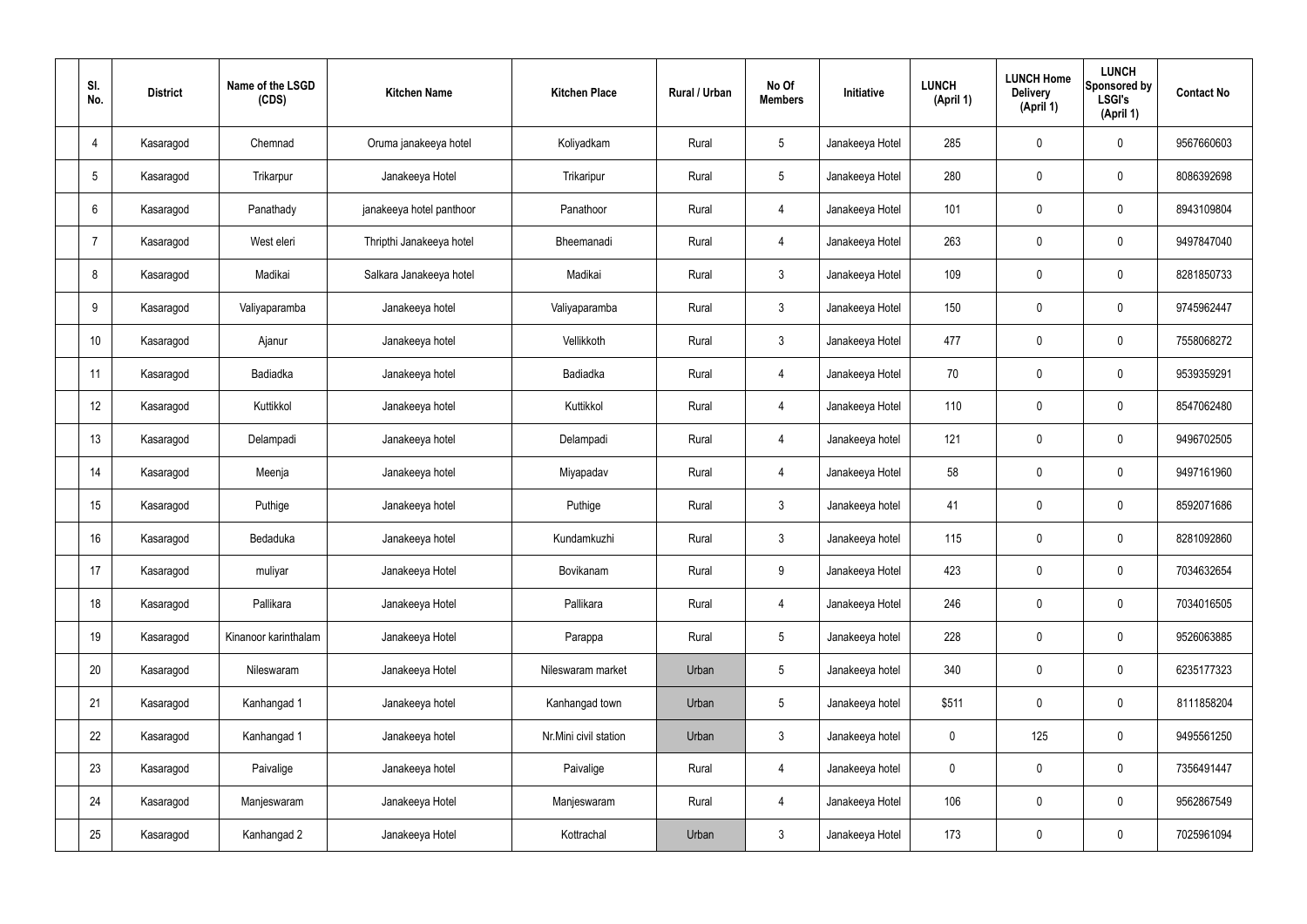|    | SI.<br>No.     | <b>District</b> | Name of the LSGD<br>(CDS) | <b>Kitchen Name</b>     | <b>Kitchen Place</b> | Rural / Urban | No Of<br><b>Members</b> | Initiative      | <b>LUNCH</b><br>(April 1) | <b>LUNCH Home</b><br><b>Delivery</b><br>(April 1) | <b>LUNCH</b><br>Sponsored by<br><b>LSGI's</b><br>(April 1) | <b>Contact No</b> |
|----|----------------|-----------------|---------------------------|-------------------------|----------------------|---------------|-------------------------|-----------------|---------------------------|---------------------------------------------------|------------------------------------------------------------|-------------------|
|    | 26             | Kasaragod       | Cheruvathur               | Janakeeya hotel         | Kavumchira           | Rural         | $\sqrt{5}$              | Janakeeya Hotel | 220                       | $\pmb{0}$                                         | $\mathbf 0$                                                | 9562358039        |
|    | 27             | Kasaragod       | Padne                     | Janakeeya Hotel         | Nadakkavu            | Rural         | $\mathbf{3}$            | Janakeeya Hotel | 221                       | $\mathbf 0$                                       | $\mathbf 0$                                                | 9744087661        |
|    | 28             | Kasaragod       | Kasaragod                 | Janakeeya Hotel         | Kasaragod            | Urban         | $\overline{4}$          | Janakeeya Hotel | 180                       | $\mathbf 0$                                       | $\mathbf 0$                                                | 9633400269        |
|    | 29             | Kasarkode       | Pallikkara                | Janakeeya Hotel         | Perladukkam          | Rural         | $\overline{4}$          | Janakeeya Hotel | 303                       | $\mathbf 0$                                       | $\mathbf 0$                                                | 9544582935        |
|    | 30             | Kasargode       | Kumbala                   | Janakeeya Hotel         | Kumbala              | Rural         | $\mathbf{3}$            | Janakeeya Hotel | 45                        | $\pmb{0}$                                         | $\mathbf 0$                                                | 7012142329        |
|    | 31             | Kasargode       | Karadka                   | Janakeeya Hotel         | Mulleria             | Rural         | $\overline{7}$          | Janakeeya Hotel | 102                       | $\pmb{0}$                                         | $\mathbf 0$                                                | 8281395910        |
|    | 32             | Kasaragode      | Vorkady                   | Janakeeya Hotel         | Vorkady              | Rural         | $\mathbf{3}$            | Janakeeya Hotel | $\mathbf 0$               | $\pmb{0}$                                         | $\mathbf 0$                                                | 8547223339        |
|    | 33             | Kasaragode      | Balal                     | Janakeeya hotel         | Balal                | Rural         | $\mathbf{3}$            | Janakeeya hotel | 102                       | $\pmb{0}$                                         | $\mathbf 0$                                                | 7510839676        |
|    | 34             | Kasaragod       | Nileswaram                | mahima janakeeya hotel  | kanichira            | urban         | $\overline{4}$          | janakeeya hotel | 168                       | $\pmb{0}$                                         | $\mathbf 0$                                                | 8590121681        |
|    | 35             | Kasaragode      | Kallar                    | janakeeya hotel         | kallar               | rural         | $\overline{4}$          | janakeeya hotel | 168                       | $\pmb{0}$                                         | $\mathbf 0$                                                | 9562820280        |
|    | 36             | Kasaragode      | Mangalpady                | janakeeya hotel         | mangalpady           | rural         | $\overline{4}$          | janakeeya hotel | $\mathbf 0$               | $\pmb{0}$                                         | $\mathbf 0$                                                | 9633488309        |
|    | 37             | kasaragod       | Uduma                     | granma janakeeya hotel  | palakkunnu           | Rural         | $\overline{4}$          | janakeeya hotel | 353                       | $\pmb{0}$                                         | $\mathbf 0$                                                | 8129957159        |
|    | 38             | Kasaragod       | pullur periya             | Salkara Janakeeya hotel | periya               | Rural         | $5\phantom{.0}$         | janakeeya hotel | 360                       | $\mathbf 0$                                       | $\mathbf 0$                                                | 8547309266        |
|    | 39             | kasaragod       | kumbadaje                 | janakeeya hotel         | kumbadaje            | Rural         | $\mathbf{3}$            | janakeeya hotel | 41                        | $\pmb{0}$                                         | $\mathbf 0$                                                | 8593848698        |
|    | 40             | Kasaragod       | Chengala                  | Janakeeya Hotel         | Cherkkala            | Rural         | $\mathbf{3}$            | Janakeeya Hotel | $\mathbf 0$               | $\pmb{0}$                                         | $\mathbf 0$                                                |                   |
|    | 41             | kasaragod       | East eleri                | janakeeya hotel         | east eleri           | Rural         | $\mathbf{3}$            | janakeeya hotel | 160                       | $\pmb{0}$                                         | $\mathbf 0$                                                |                   |
|    | 42             | kasaragod       | karadka                   | janakeeya hotel         | karmam thody         | Rural         | $10$                    | janakeeya hotel | 80                        | $\pmb{0}$                                         | $\mathbf 0$                                                |                   |
|    | 43             | kasargod        | madhur                    | janakeeya hotel         | madhur               | Rural         |                         | janakeeya hotel | 236                       |                                                   |                                                            |                   |
|    | 44             | kasargod        | Cheruvathur               | janakeeya hotel         | cheruvathur          | Rural         |                         | janakeeya hotel | 192                       |                                                   |                                                            |                   |
| 43 |                |                 |                           |                         |                      |               | 175                     |                 | 7424                      | $\pmb{0}$                                         | $\mathbf 0$                                                |                   |
|    |                | Kollam          | Chathannur                | Memsahib                | Sheemaaty junction   | Rural         | $5\phantom{.0}$         | Janakeeya Hotel | $\pmb{0}$                 | $\pmb{0}$                                         | $\mathbf 0$                                                | 9446246685        |
|    | $\overline{2}$ | Kollam          | Melila                    | Atham Unit              | Melila               | Rural         | $\overline{7}$          | Janakeeya Hotel | 218                       | $\pmb{0}$                                         | $\pmb{0}$                                                  | 9961178040        |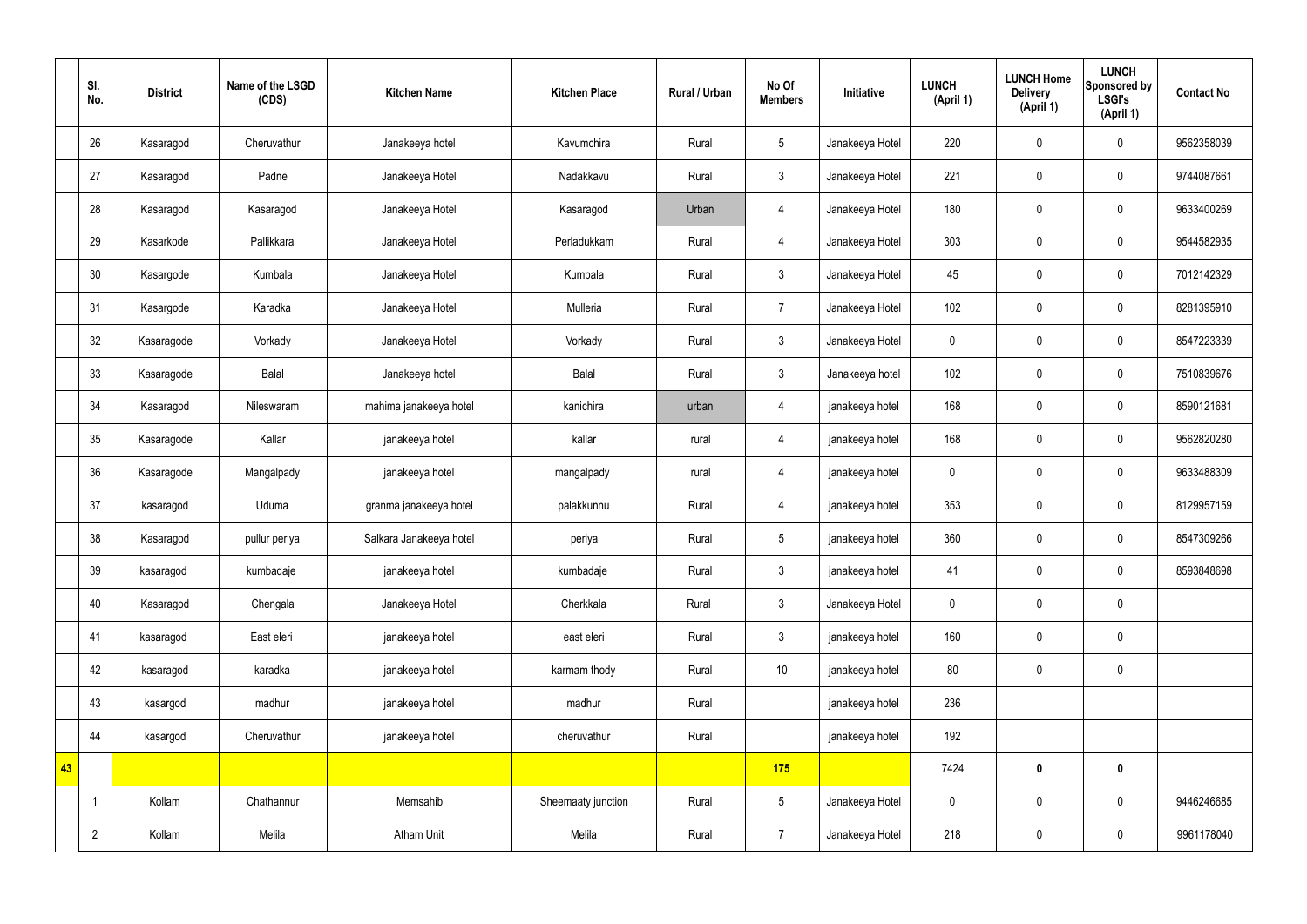| SI.<br>No.      | <b>District</b> | Name of the LSGD<br>(CDS) | <b>Kitchen Name</b>              | <b>Kitchen Place</b>                 | Rural / Urban | No Of<br><b>Members</b> | <b>Initiative</b> | <b>LUNCH</b><br>(April 1) | <b>LUNCH Home</b><br><b>Delivery</b><br>(April 1) | <b>LUNCH</b><br>Sponsored by<br><b>LSGI's</b><br>(April 1) | <b>Contact No</b> |
|-----------------|-----------------|---------------------------|----------------------------------|--------------------------------------|---------------|-------------------------|-------------------|---------------------------|---------------------------------------------------|------------------------------------------------------------|-------------------|
| $\mathbf{3}$    | Kollam          | Kulakkada                 | Ruchi Snacks & Catering Unit     | Poovattoor                           | Rural         | 4                       | Janakeeya Hotel   | 198                       | $\mathbf 0$                                       | $\mathbf 0$                                                | 7907941183        |
| $\overline{4}$  | Kollam          | Ittiva                    | Nanma Janakeeya hotel            | Kattampally                          | Rural         | $5\phantom{.0}$         | Janakeeya Hotel   | $\mathbf 0$               | $\mathbf 0$                                       | $\mathbf 0$                                                | 9809171887        |
| $5\overline{)}$ | Kollam          | Sooranad North            | Nanma catering unit              | Sooranadu higher secondary<br>school | Rural         | $5\phantom{.0}$         | Janakeeya Hotel   | 187                       | $\mathbf 0$                                       | $\mathbf 0$                                                | 9846082469        |
| 6               | Kollam          | Clappana                  | Bismi catering                   | Palakulangara                        | Rural         | $5\phantom{.0}$         | Janakeeya Hotel   | 96                        | $\mathbf 0$                                       | $\mathbf 0$                                                | 9847901413        |
| $\overline{7}$  | Kollam          | Mayyanad                  | Krishnas Janakeeya hotel         | Eravipuram                           | Rural         | $\mathbf{3}$            | Janakeeya Hotel   | 279                       | $\mathbf 0$                                       | $\mathbf 0$                                                | 9656477455        |
| 8               | Kollam          | Mayyanad                  | Souhridha Janakeeya hotel        | Pattarumukku,                        | Rural         | 9                       | Janakeeya Hotel   | 487                       | $\mathbf 0$                                       | $\mathbf 0$                                                | 7902645448        |
| 9               | Kollam          | Kulasekharapuram          | adi sakthi                       | Puthentheruvu.                       | Rural         | $5\overline{)}$         | Janakeeya Hotel   | 257                       | $\mathbf 0$                                       | $\mathbf 0$                                                | 9656890790        |
| 10              | Kollam          | Thekkumbhagam             | Krishna hotel                    | Nadakavu junction                    | Rural         | $\overline{4}$          | Janakeeya Hotel   | 38                        | 0                                                 | $\mathbf 0$                                                | 9961070031        |
| 11              | Kollam          | Oachira                   | Parabhramam catering             | near oachira , ITI canteen,          | Rural         | $\overline{4}$          | Janakeeya Hotel   | $\mathbf 0$               | $\mathbf 0$                                       | $\mathbf 0$                                                | 9562283927        |
| 12              | Kollam          | Thodiyoor                 | Samridhi activity group          | Lpschool thodiyoor                   | Rural         | $5\phantom{.0}$         | Janakeeya Hotel   | 71                        | 0                                                 | $\mathbf 0$                                                | 9895703572        |
| 13              | Kollam          | Thrikkovilvattom          | Murari catering, janakeeya hotel | Mukhathala                           | Rural         | 4                       | Janakeeya Hotel   | 290                       | 0                                                 | $\mathbf 0$                                                | 9847072544        |
| 14              | Kollam          | Sasthamcotta              | Sreedurgha catering              | Jemini hotel sasthamcotta            | Rural         | $\overline{7}$          | Janakeeya Hotel   | 283                       | $\mathbf 0$                                       | $\mathbf 0$                                                | 9744368496        |
| 15              | Kollam          | Kollam                    | Athulya catering                 | Thirumullavaram                      | Urban         | 4                       | Janakeeya Hotel   | 423                       | 0                                                 | $\mathbf 0$                                                | 9048646080        |
| 16              | Kollam          | West Kallada              | Keerthi catering                 | Karalimukku                          | Rural         | $5\phantom{.0}$         | Janakeeya Hotel   | 210                       | $\mathbf 0$                                       | $\mathbf 0$                                                | 9605206907        |
| 17              | Kollam          | Thazhava                  | Pavizham                         | Karutheri junction                   | Rural         | $5\overline{)}$         | Janakeeya Hotel   | 232                       | 0                                                 | $\mathbf 0$                                                | 8086704216        |
| 18              | Kollam          | Kollam                    | Niravu catering                  | Chinnakkada                          | Urban         | $5\phantom{.0}$         | Janakeeya Hotel   | $\mathbf 0$               | 0                                                 | $\mathbf 0$                                                | 9633073613        |
| 19              | Kollam          | Kundara                   | Ammu Catering unit               | Mulavana LP school                   | Rural         | $\overline{4}$          | Janakeeya Hotel   | 146                       | 0                                                 | $\mathbf 0$                                                | 9633518572        |
| 20              | Kollam          | Neduvathur                | Pooja hotel                      | Thevalappuram                        | Rural         | $\mathbf{3}$            | Janakeeya Hotel   | 38                        | 0                                                 | $\mathbf 0$                                                | 9745376675        |
| 21              | Kollam          | Punalur                   | Jyothi Catering                  | Punalur                              | Urban         | $\overline{4}$          | Janakeeya Hotel   | 230                       | 0                                                 | $\mathbf 0$                                                | 9961249345        |
| 22              | Kollam          | Punalur                   | Mahima Catering                  | Punalur                              | Urban         | $5\phantom{.0}$         | Janakeeya Hotel   | 281                       | 0                                                 | $\mathbf 0$                                                | 9496112957        |
| 23              | Kollam          | Punalur                   | Safalyam Catering                | Punalur                              | Urban         | $5\phantom{.0}$         | Janakeeya Hotel   | 341                       | 0                                                 | $\mathbf 0$                                                | 9495476197        |
| 24              | Kollam          | Thrikkaruva               | Janakeeya Bhakshanashala         | Thinavila Junction Kanjaveli         | Rural         | 4                       | Janakeeya Hotel   | 146                       | 0                                                 | $\mathbf 0$                                                | 9645069880        |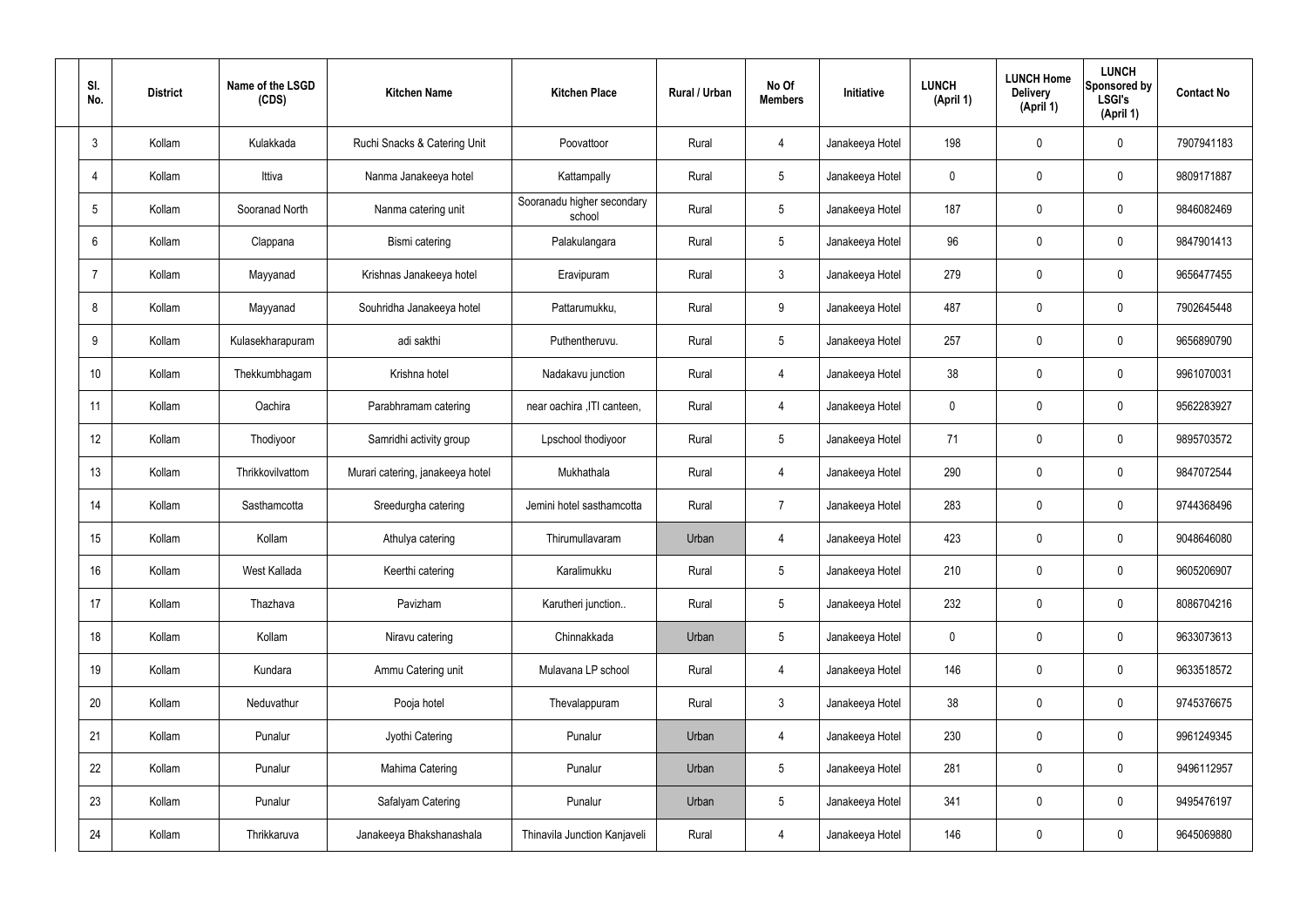|    | SI.<br>No. | <b>District</b> | Name of the LSGD<br>(CDS) | <b>Kitchen Name</b>      | <b>Kitchen Place</b>              | <b>Rural / Urban</b> | No Of<br><b>Members</b> | Initiative      | <b>LUNCH</b><br>(April 1) | <b>LUNCH Home</b><br><b>Delivery</b><br>(April 1) | <b>LUNCH</b><br>Sponsored by<br><b>LSGI's</b><br>(April 1) | <b>Contact No</b> |
|----|------------|-----------------|---------------------------|--------------------------|-----------------------------------|----------------------|-------------------------|-----------------|---------------------------|---------------------------------------------------|------------------------------------------------------------|-------------------|
|    | 25         | Kollam          | Chithara                  | AKG Janakeeya Hotel      | Kizhakkumbagom                    | Rural                | 5                       | Janakeeya Hotel | 94                        | 0                                                 | $\pmb{0}$                                                  | 9495701987        |
|    | 26         | Kollam          | South Paravur             | Kshree janakeeya hotel   | Busstand , paravur                | Urban                | 5                       | Janakeeya Hotel | 210                       | $\mathbf 0$                                       | $5\overline{)}$                                            | 8606179380        |
|    | 27         | Kollam          | Mynagappally              | Anugraha hotel           | Kadappa                           | Rural                | 5                       | Janakeeya Hotel | 238                       | $\mathbf 0$                                       | $\pmb{0}$                                                  | 9995085705        |
|    | 28         | Kollam          | Mandrothuruthu            | Janakeeya Bhakshanashala | Thoombummukham                    | 121                  | 4                       | Janakeeya Hotel | 79                        | $\mathbf 0$                                       | $\pmb{0}$                                                  | 9526648057        |
|    | 29         | Kollam          | Karungappally             | Bagya catering           | Muncipality                       | Urban                | 4                       | Janakeeya Hotel | 0                         | 0                                                 | $\pmb{0}$                                                  | 9947702130        |
|    | 30         | Kollam          | Kollam East               | Bharathlekshmi           | Vadakkevila                       | Urban                | $\mathbf{3}$            | Janakeeya Hotel | 642                       | $\pmb{0}$                                         | $\pmb{0}$                                                  | 9744300901        |
|    | 31         | Kollam          | Chavara                   | Harisree janakeya hotel  | Panchayath                        | Rural                | $\mathbf{3}$            | Janakeeya Hotel | 68                        | 0                                                 | $\pmb{0}$                                                  | 9995166343        |
|    | 32         | Kollam          | Pavithreswaram            | Kairali                  | Pavithreswaram                    | Rural                | 4                       | Janakeeya Hotel | 224                       | $\pmb{0}$                                         | $\pmb{0}$                                                  | 9605836414        |
|    | 33         | Kollam          | Veliyam                   | Kantharees               | Panchayathu building              | Rural                | 5                       | Janakeeya Hotel | 87                        | 0                                                 | $\pmb{0}$                                                  | 9562111715        |
|    | 34         | Kollam          | Velinalloor               | Quality Janakeeya hotel  | Alummod , Velinalloor             | Rural                | 4                       | Janakeeya Hotel | 100                       | $\mathbf 0$                                       | $\pmb{0}$                                                  | 9605896303        |
|    | 35         | Kollam          | Elamadu                   | Swaruma janakeeya hotel  | Near cooperative bank,<br>Elamadu | Rural                | 3                       | Janakeeya Hotel | 161                       | $\mathbf 0$                                       | $\overline{1}$                                             | 8129611321        |
|    | 36         | Kollam          | Kadakkal                  | Nanma janakeeya hotel    | Kadakkal                          | Rural                | 4                       | Janakeeya Hotel | 250                       | $\mathbf 0$                                       | $\mathbf 0$                                                | 9847936390        |
|    | 37         | Kollam          | Perayam                   | Janakeeya hotel          | Onambalam                         | Rural                | 4                       | Janakeeya Hotel | 0                         | $\mathbf 0$                                       | $\mathbf 0$                                                | 9446855866        |
|    | 38         | Kollam          | Ezhukone                  | Ezhukone janakeeya hotel | Near panchayathu office           | Rural                | $5\phantom{.0}$         | Janakeeya Hotel | 154                       | $\mathbf 0$                                       | $\mathbf 0$                                                | 8086757275        |
| 80 | 39         | Kollam          | Adichanalloor             | Ruchikkoottu             | Mylakkaadu                        | Rural                | $\overline{4}$          | Janakeeya Hotel | 176                       | $\mathbf 0$                                       | $\mathbf 0$                                                | 8136954461        |
|    | 40         | Kollam          | Poruvazhi                 | Amma janakeeya hotel     | Poruvaxhy                         | Rural                | $5\phantom{.0}$         | Janakeeya Hotel | 230                       | 0                                                 | $\mathbf 0$                                                | 9656421272        |
|    | 41         | Kollam          | Nilamel                   | Vanitha Janakeeya Hotel  | Nilamel                           | Rural                | $\overline{4}$          | Janakeeya Hotel | 99                        | $\mathbf 0$                                       | $\pmb{0}$                                                  | 9447407264        |
|    | 42         | Kollam          | Panmana                   | SV janakeeya hotel       | Kollaka CN junction               | Rural                | 3                       | Janakeeya Hotel | 89                        | 0                                                 | $\mathbf 0$                                                | 8113020216        |
|    | 43         | Kollam          | Ummannoor                 | Thanal                   | Nellikunnam                       | Rural                | $\overline{4}$          | Janakeeya Hotel | 238                       | $\mathbf 0$                                       | $\pmb{0}$                                                  | 9656194614        |
|    | 44         | Kollam          | Kulathupuzha              | Karunya Janakeeya Hotel  | Thinkal karikkam                  | Rural                | 4                       | Janakeeya Hotel | 178                       | $\mathbf 0$                                       | $\pmb{0}$                                                  | 9048034267        |
|    | 45         | Kollam          | Kareepra                  | Kareepra janakeeya hotel | Panchayathu office junction       | Rural                | $5\phantom{.0}$         | Janakeeya Hotel | $\mathbf 0$               | $\mathbf 0$                                       | $\mathbf 0$                                                | 9656783244        |
|    | 46         | Kollam          | Piravanthur               | Thanima catering unit    | Piravanthoor                      | Rural                | $\overline{5}$          | Janakeeya Hotel | 184                       | $\mathbf 0$                                       | $\mathbf 0$                                                | 9207907284        |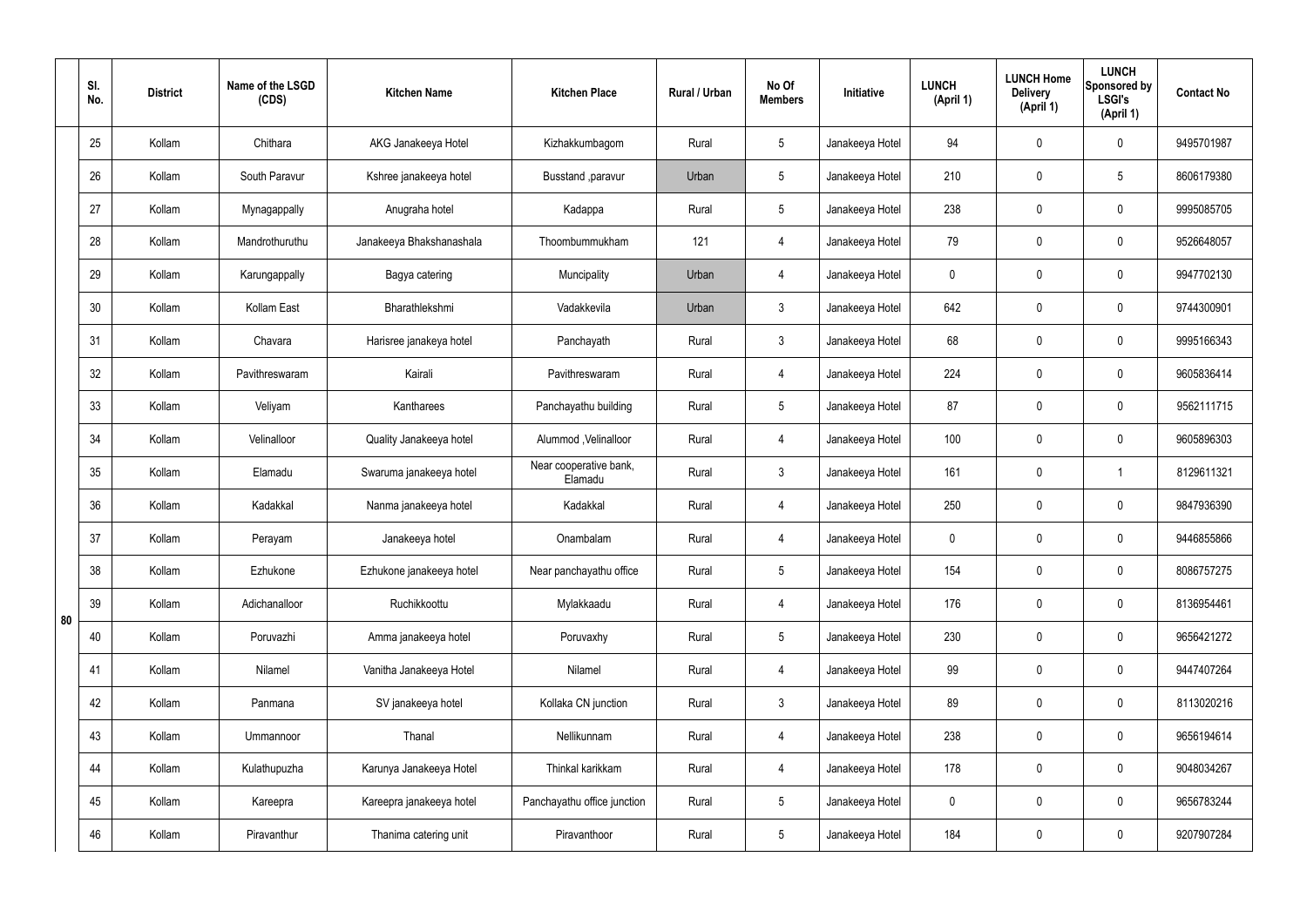| SI.<br>No. | <b>District</b> | Name of the LSGD<br>(CDS) | <b>Kitchen Name</b>                              | <b>Kitchen Place</b>                                 | Rural / Urban | No Of<br><b>Members</b> | <b>Initiative</b> | <b>LUNCH</b><br>(April 1) | <b>LUNCH Home</b><br><b>Delivery</b><br>(April 1) | <b>LUNCH</b><br>Sponsored by<br><b>LSGI's</b><br>(April 1) | <b>Contact No</b> |
|------------|-----------------|---------------------------|--------------------------------------------------|------------------------------------------------------|---------------|-------------------------|-------------------|---------------------------|---------------------------------------------------|------------------------------------------------------------|-------------------|
| 47         | Kollam          | Karavaloor                | Sreelekshmi Janakeeya Hotel                      | Karavalur                                            | Rural         | $5\phantom{.0}$         | Janakeeya Hotel   | 167                       | 0                                                 | $\mathbf 0$                                                | 9745719860        |
| 48         | Kollam          | Kunnathur                 | Sneha janakeeya hotel                            | Bhoothakuzhi                                         | Rural         | $\mathbf{3}$            | Janakeeya Hotel   | 267                       | 0                                                 | $\mathbf 0$                                                | 9061504141        |
| 49         | Kollam          | Alayaman                  | Sreelakam Janakeeya Hotel                        | Karukone                                             | Rural         | $\overline{4}$          | Janakeeya Hotel   | 230                       | $\mathbf 0$                                       | $\mathbf 0$                                                | 8592858448        |
| 50         | Kollam          | Kottarakkara              | Ruchi                                            | Kottarakkara christuraj hospital<br>hospital canteen | Urban         | $5\phantom{.0}$         | Janakeeya Hotel   | 212                       | 0                                                 | $\mathbf 0$                                                | 9447997809        |
| 51         | Kollam          | Chirakkara                | Bhoomika Jh                                      | Bhajanamadam mukku                                   | Rural         | $5\phantom{.0}$         | Janakeeya Hotel   | 145                       | $\mathbf 0$                                       | $\mathbf 0$                                                | 9567024263        |
| 52         | Kollam          | Kalluvathukkal            | Deepam Jh                                        | Parippally                                           | Rural         | $\overline{4}$          | Janakeeya Hotel   | $\mathbf 0$               | 0                                                 | $\mathbf 0$                                                | 8593984144        |
| 53         | Kollam          | Chirakkara                | Niram Jh                                         | Vadakkemukku ,chirakkara                             | Rural         | $\overline{4}$          | Janakeeya Hotel   | 191                       | $\mathbf 0$                                       | $\mathbf 0$                                                | 9847286593        |
| 54         | Kollam          | Velinalloor               | Mathrika janakeeya hotel                         | Govt PHC canteen                                     | Rural         | $\overline{4}$          | Janakeeya Hotel   | 128                       | 0                                                 | $\mathbf 0$                                                | 7592859804        |
| 55         | Kollam          | East Kallada              | kudumbashree janakeeya hotel                     | marthandapuram                                       | Rural         | $5\phantom{.0}$         | Janakeeya Hotel   | 219                       | $\mathbf 0$                                       | $\mathbf 0$                                                | 9746964557        |
| 56         | Kollam          | Anchal                    | Malu janakeeya hotel                             | Anchal, Town ward                                    | Rural         | $\mathbf{3}$            | Janakeeya Hotel   | 306                       | 0                                                 | $\mathbf 0$                                                | 9656920091        |
| 57         | Kollam          | Kummil                    | Sreebhadra janakeeya hotel                       | Thachonam                                            | Rural         | $\mathbf{3}$            | Janakeeya Hotel   | $\mathbf 0$               | 0                                                 | $\mathbf 0$                                                | 9846327312        |
| 58         | Kollam          | Yeroor                    | Oottupura janakeeya hotel                        | yeroor                                               | Rural         | $6\phantom{.}6$         | Janakeeya Hotel   | 143                       | 0                                                 | $\mathbf 0$                                                | 9526031467        |
| 59         | Kollam          | Nedumpana                 | Samthripthy janakeeya hotel                      | Pallimon                                             | Rural         | 4                       | Janakeeya Hotel   | 80                        | 0                                                 | 0                                                          | 9539780119        |
| 60         | Kollam          | Kollam                    | Ishwarya janakeeya hotel                         | Near collectorate, Thevally<br>division              | Urban         | $\mathbf{3}$            | Janakeeya Hotel   | 577                       | $\mathbf 0$                                       | $\mathbf 0$                                                | 8848893882        |
| 61         | Kollam          | Edamulakkal               | Sahya janakeeya hotel                            | Edamulackal                                          | Rural         | $\overline{4}$          | Janakeeya Hotel   | 155                       | $\mathbf 0$                                       | $\mathbf 0$                                                | 7025532998        |
| 62         | Kollam          | Mylom                     | Amrutha                                          | Inchakkadu                                           | Rural         | $5\phantom{.0}$         | Janakeeya Hotel   | 165                       | $\mathbf 0$                                       | $\mathbf 0$                                                | 9539780965        |
| 63         | Kollam          | Thevalakkara              | Kerala Janakeeya Hotel                           | Thevalakkara                                         | Rural         | $\mathbf{3}$            | Janakeeya Hotel   | 154                       | $\mathbf 0$                                       | $\mathbf 0$                                                | 9847291089        |
| 64         | Kollam          | Thalavoor                 | Kudumbasheree Nadan<br>Bhakshanashala            | Pidavoor                                             | Rural         | $\overline{4}$          | Janakeeya Hotel   | 130                       | 0                                                 | $\mathbf 0$                                                | 9747324839        |
| 65         | Kollam          | Vilakkudy                 | vadhanam                                         | KUNNICODU                                            | Rural         | $5\phantom{.0}$         | Janakeeya Hotel   | 165                       | 0                                                 | $\mathbf 0$                                                | 9526354689        |
| 66         | Kollam          | Poothakkulam              | Avani catering                                   | Poothakkulam gp                                      | Rural         | $\overline{4}$          | Janakeeya Hotel   | 90                        | 0                                                 | $\mathbf 0$                                                | 9562782082        |
| 67         | Kollam          | Pathanapuram              | Pathanapuram Grama Panchayath<br>Janakeeya Hotel | Pathanapuram                                         | Rural         | $\overline{4}$          | Janakeeya Hotel   | 97                        | $\mathbf 0$                                       | $\mathbf 0$                                                | 9061291033        |
| 68         | Kollam          | Chadayamangalam           | Real janakeeya hotel                             | Chadayamangalam                                      | Rural         | $\mathbf{3}$            | Janakeeya Hotel   | 86                        | 0                                                 | $\mathbf 0$                                                | 9562123039        |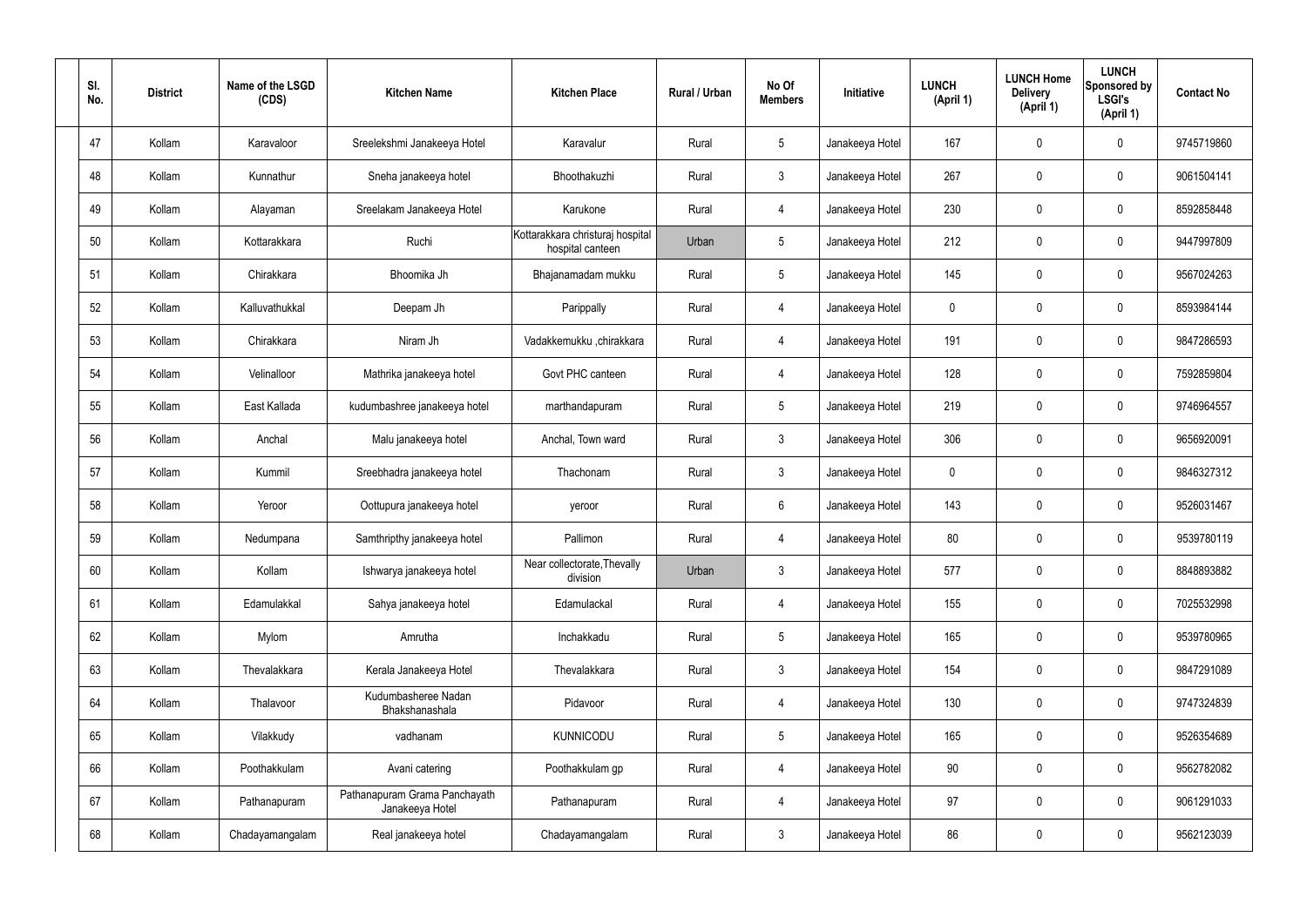|    | SI.<br>No.      | <b>District</b> | Name of the LSGD<br>(CDS) | <b>Kitchen Name</b>             | <b>Kitchen Place</b>      | Rural / Urban | No Of<br><b>Members</b> | Initiative      | <b>LUNCH</b><br>(April 1) | <b>LUNCH Home</b><br><b>Delivery</b><br>(April 1) | <b>LUNCH</b><br>Sponsored by<br><b>LSGI's</b><br>(April 1) | <b>Contact No</b> |
|----|-----------------|-----------------|---------------------------|---------------------------------|---------------------------|---------------|-------------------------|-----------------|---------------------------|---------------------------------------------------|------------------------------------------------------------|-------------------|
|    | 69              | Kollam          | Elampalloor               | Kalavara janakeeya hotel        | Ashupathri mukku, Kundara | Rural         | $\sqrt{5}$              | Janakeeya Hotel | 354                       | $\mathbf 0$                                       | $\mathbf 0$                                                | 8943182967        |
|    | 70              | Kollam          | Kottamkara                | Ishwarya janakeeya hotel        | Keralapuram               | Rural         | $5\phantom{.0}$         | Janakeeya Hotel | $\mathbf 0$               | $\mathbf 0$                                       | $\mathbf 0$                                                | 9747765979        |
|    | 71              | Kollam          | Vettikavala               | Nanma                           | Vettikkavala              | Rural         | $\mathbf{3}$            | Janakeeya Hotel | 180                       | $\mathbf 0$                                       | $\mathbf 0$                                                | 9645070430        |
|    | 72              | Kollam          | Pooyappally               | Anaswara janakeeya hotel        | Maruthamanpally           | Rural         | $5\phantom{.0}$         | Janakeeya Hotel | 65                        | $\mathbf 0$                                       | $\mathbf 0$                                                | 9947289476        |
|    | 73              | Kollam          | Thenmala                  | Nanma janakeeya hotel           | Thenmala                  | Rural         | $\overline{4}$          | Janakeeya Hotel | 216                       | $\pmb{0}$                                         | $\mathbf 0$                                                | 9446274943        |
|    | 74              | Kollam          | Pattazhi                  | Suprabhatham Catering Unit      | pattazhy                  | Rural         | $\overline{4}$          | Janakeeya Hotel | 68                        | $\mathbf 0$                                       | $\mathbf 0$                                                | 9495195796        |
|    | 75              | Kollam          | Neendakara                | Darshana Janakeeya Hotel        | Puthenthura Junction      | Rural         | $\mathbf{3}$            | Janakeeya Hotel | 198                       | $\pmb{0}$                                         | $\mathbf 0$                                                | 9633106463        |
|    | 76              | Kollam          | Panayam                   | snehadeepam activity group      | Thanikkamukku             | Rural         | $\overline{4}$          | Janakeeya Hotel | $\mathbf 0$               | $\mathbf 0$                                       | $\mathbf 0$                                                | 8606117577        |
|    | 77              | Kollam          | Clappana                  | Vijayasree                      | Near alumpeedika junction | Rural         | $5\phantom{.0}$         | Janakeeya Hotel | 174                       | $\mathbf 0$                                       | $\mathbf 0$                                                | 9567797660        |
|    | 78              | Kollam          | Sooranad South            | Akshaya janakeeya hotel         | Patharam                  | Rural         | $\overline{4}$          | Janakeeya Hotel | 255                       | $\mathbf 0$                                       | $\mathbf 0$                                                | 9746919825        |
|    | 79              | Kollam          | Edamulakkal               | Deepam janakeeya hotel          | Edamulackal               | Rural         | $\mathbf{3}$            | Janakeeya Hotel | 298                       | $\mathbf 0$                                       | $\mathbf 0$                                                | 9400684494        |
|    | 80              | Kollam          | Aryankavu                 | Sevana janakeeya hotel          | Kazhuthurutty             | Rural         | $\mathbf{3}$            | Janakeeya Hotel | 146                       | $\mathbf 0$                                       | $\mathbf 0$                                                | 8921381398        |
|    | 81              | Kollam          | Pattazhi Vadakkekara      | Annapoorna                      | Kaduvathode               | Rural         | 4                       | Janakeeya Hotel | 113                       | $\mathbf 0$                                       | $\mathbf 0$                                                | 7561013776        |
|    | 82              | Kollam          | Kulasekharapuram          | Vinayaka                        | Puthiykavu                | Rural         | 4                       | Janakeeya Hotel | 259                       | $\pmb{0}$                                         | $\mathbf 0$                                                | 9947499053        |
| 82 |                 |                 |                           |                                 |                           |               | 354                     |                 | 13985                     | $\bullet$                                         | 6                                                          |                   |
|    |                 | Kottayam        | Akalakkunnam              | Navaruchi                       | Chengalam                 | Rural         | $5\phantom{.0}$         | Janakeeya Hotel | $\mathbf 0$               | $\pmb{0}$                                         | $\mathbf 0$                                                | 9188362235        |
|    | $\overline{2}$  | Kottayam        | Arpookkara                | Niravu                          | <b>Medical College</b>    | Rural         | 8                       | Janakeeya Hotel | 150                       | $\pmb{0}$                                         | $\mathbf 0$                                                | 9744719092        |
|    | $\mathfrak{Z}$  | Kottayam        | Arpookkara                | Ruchi Janakeeya Hotel           | Kaippuzha mutt            | Rural         | $\overline{4}$          | Janakeeya Hotel | 210                       | $\pmb{0}$                                         | $\mathbf 0$                                                | 9847147156        |
|    | $\overline{4}$  | Kottayam        | Athirampuzha              | Hannas                          | Mannanam                  | Rural         | $\overline{4}$          | Janakeeya Hotel | 82                        | $\pmb{0}$                                         | $\mathbf 0$                                                | 9496136682        |
|    | $5\phantom{.0}$ | Kottayam        | Ayarkunnam                | Panchami Unit                   | Near PHC Ayarkunnam       | Rural         | $5\overline{)}$         | Janakeeya Hotel | $\mathbf 0$               | $\mathbf 0$                                       | $\mathbf 0$                                                | 9744560994        |
|    | $6\phantom{.}$  | Kottayam        | Aymanam                   | Bisiya                          | Aymanam panchayath hall   | Rural         | $\mathbf{3}$            | Janakeeya Hotel | $\mathbf 0$               | $\pmb{0}$                                         | $\mathbf 0$                                                | 9544560606        |
|    | $\overline{7}$  | Kottayam        | Bharananganam             | Kudumbshree nadan bhakshanasala | Bharananganam             | Rural         | $\mathbf{3}$            | Janakeeya Hotel | 156                       | $\pmb{0}$                                         | $\mathbf 0$                                                | 8113827680        |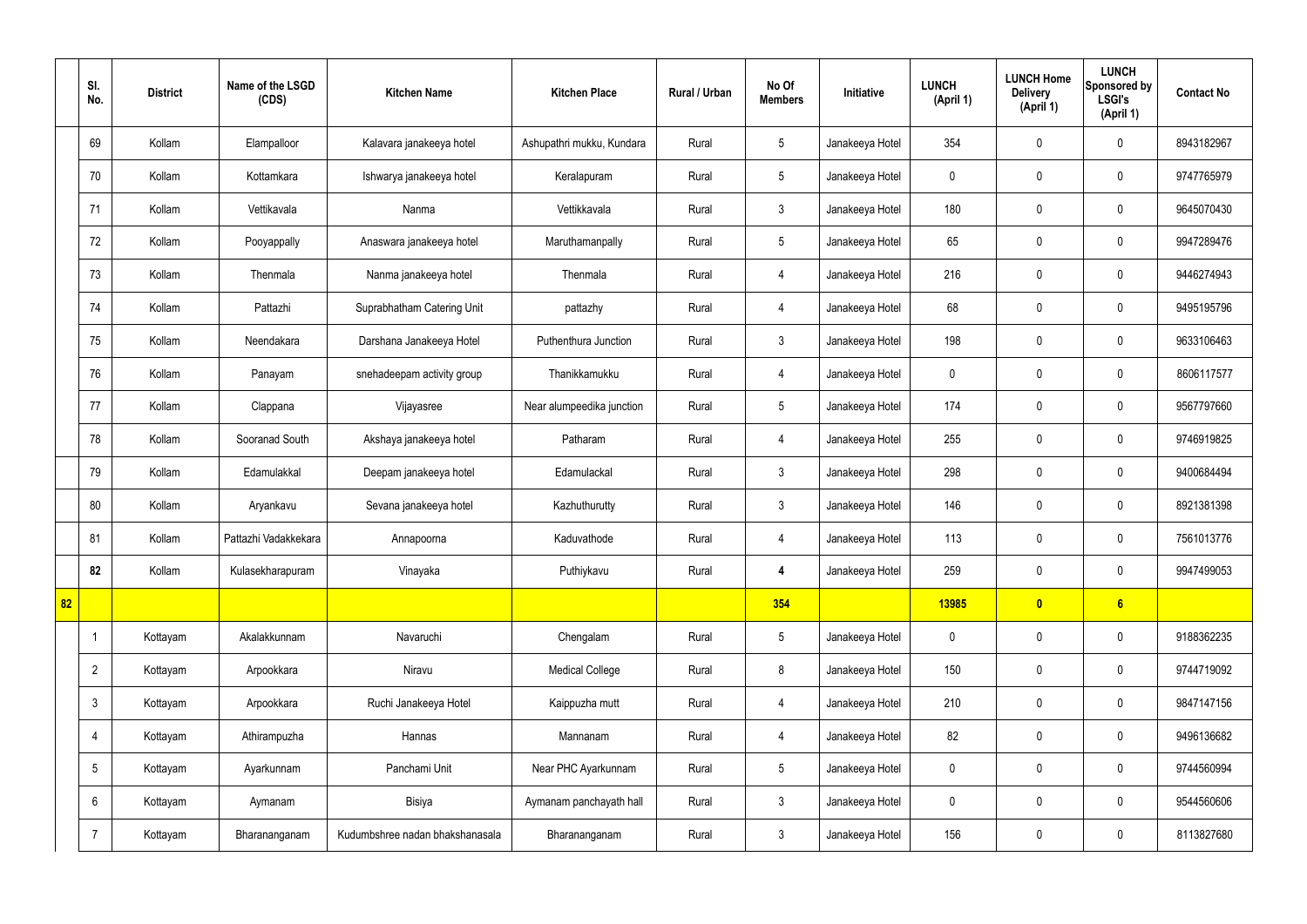| SI.<br>No. | <b>District</b> | Name of the LSGD<br>(CDS) | <b>Kitchen Name</b>           | <b>Kitchen Place</b>                   | Rural / Urban | No Of<br><b>Members</b> | Initiative      | <b>LUNCH</b><br>(April 1) | <b>LUNCH Home</b><br><b>Delivery</b><br>(April 1) | <b>LUNCH</b><br>Sponsored by<br><b>LSGI's</b><br>(April 1) | <b>Contact No</b> |
|------------|-----------------|---------------------------|-------------------------------|----------------------------------------|---------------|-------------------------|-----------------|---------------------------|---------------------------------------------------|------------------------------------------------------------|-------------------|
| 8          | Kottayam        | Changanassery             | Janakeeya Hotel               | Near Railway station                   | Urban         | 3                       | Janakeeya Hotel | 102                       | 0                                                 | $\mathbf 0$                                                | 7560866821        |
| 9          | Kottayam        | Chemp                     | Thanima                       | Chemp                                  | Rural         | 4                       | Janakeeya Hotel | $\mathbf 0$               | 0                                                 | $\mathbf 0$                                                | 9809940907        |
| 10         | Kottayam        | Chirakkadav               | <b>Udaya Catering Unit</b>    | Mahatma Gandhi Town Hall,<br>Ponkunnam | Rural         | $5\overline{)}$         | Janakeeya Hotel | 114                       | 0                                                 | $\mathbf 0$                                                | 6282479410        |
| 11         | Kottayam        | Chirakkadav               | Sargam                        | Thekkethu Kavala                       | Rural         | $\mathbf{3}$            | Janakeeya Hotel | 73                        | 0                                                 | $\mathbf 0$                                                | 9656087110        |
| 12         | Kottayam        | Elikulam                  | Janakeeya Hotel Elikkulam     | Manchakuzhy                            | Rural         | $\mathbf{3}$            | Janakeeya Hotel | 96                        | 0                                                 | $\mathbf 0$                                                | 9074768314        |
| 13         | Kottayam        | Erumeli                   | Janakeeya Hotel Erumeli       | Erumeli                                | Rural         | $\overline{4}$          | Janakeeya Hotel | 124                       | 0                                                 | $\mathbf 0$                                                | 8078201554        |
| 14         | Kottayam        | Ettumanoor                | Gramashree cafe kudumbasree   | Nandanam auditorium,<br>Ettumanoor     | Urban         | $5\overline{)}$         | Janakeeya Hotel | 152                       | $\mathbf 0$                                       | $\mathbf 0$                                                | 9847334071        |
| 15         | Kottayam        | Kadanad                   | Thanal catering               | Kadanad                                | Rural         | $5\overline{)}$         | Janakeeya Hotel | 79                        | 0                                                 | $\mathbf 0$                                                | 9048099040        |
| 16         | Kottayam        | Kadaplamattam             | Salt &pepper                  | Near Kadaplamattom CDS                 | Rural         | 4                       | Janakeeya Hotel | 132                       | $\mathbf 0$                                       | $\mathbf 0$                                                | 9645400860        |
| 17         | Kottayam        | Kadaplamattam             | Kadaplamattam Janakeeya Hotel | Vayala                                 | Rural         | 4                       | Janakeeya Hotel | 143                       | 53                                                | $\mathbf 0$                                                | 9446804954        |
| 18         | Kottayam        | Kaduthuruthy              | Janakeeya Hotel               | Panchayath premise                     | Rural         | $6\phantom{.}6$         | Janakeeya Hotel | 96                        | 0                                                 | $\mathbf 0$                                                | 9847166464        |
| 19         | Kottayam        | Kallara                   | Vasuki Janakeeya hotel        | Kallara                                | Rural         | $\mathbf{3}$            | Janakeeya Hotel | 100                       | 0                                                 | $\mathbf 0$                                                | 9846103478        |
| 20         | Kottayam        | Kanakkari                 | Jesus                         | Pattithanam                            | Rural         | $5\phantom{.0}$         | Janakeeya Hotel | 98                        | 0                                                 | $\mathbf 0$                                                | 9447192439        |
| 21         | Kottayam        | Kangazha                  | Sulabha                       | Pathanadu                              | Rural         | $5\,$                   | Janakeeya Hotel | 85                        | $\mathsf{0}$                                      | $\mathbf 0$                                                | 9847438293        |
| 22         | Kottayam        | Kanjirapally              | Vanitha canteen               | Panchayath premise                     | Rural         | $3\phantom{a}$          | Janakeeya Hotel | 143                       | $\mathsf{0}$                                      | $\mathbf 0$                                                | 9605391868        |
| 23         | Kottayam        | Karoor                    | Unarvu janakeeya hotel        | Valavoor                               | Rural         | $5\phantom{.0}$         | Janakeeya Hotel | 126                       |                                                   | $\mathbf 0$                                                | 8304903250        |
| 24         | Kottayam        | Karukachal                | Sukrutham Catering Unit       | Karukachal                             | Rural         | $5\phantom{.0}$         | Janakeeya Hotel | 52                        | $\mathbf 0$                                       | $\mathbf 0$                                                | 9847766843        |
| 25         | Kottayam        | Kidangoor                 | Janakeeya hotel               | Kidangoor Panchayath                   | Rural         | $\mathfrak{Z}$          | Janakeeya Hotel | 136                       | 0                                                 | $\mathbf 0$                                                | 9048080292        |
| 26         | Kottayam        | Kooroppada                | Achus Janakeeya Hotel         | Panchayath                             | Rural         | $\mathfrak{Z}$          | Janakeeya Hotel | 98                        | 0                                                 | $\mathbf 0$                                                | 9778121989        |
| 27         | Kottayam        | Koottickal                | Janakeeya hotel               | Koottickal                             | Rural         | $5\phantom{.0}$         | Janakeeya Hotel | 148                       | 0                                                 | $\mathbf 0$                                                | 9645219929        |
| 28         | Kottayam        | Koruthodu                 | Koruthodu Janakeeya Hotel     | Koruthodu                              | Rural         | $6\,$                   | Janakeeya Hotel | 117                       | 0                                                 | $\mathbf 0$                                                | 7510770418        |
| 29         | Kottayam        | KottayamNorth             | Alfa Canteen                  | Municipality Kottayam                  | Urban         | $5\phantom{.0}$         | Janakeeya Hotel | 148                       | 0                                                 | $\boldsymbol{0}$                                           | 9846571923        |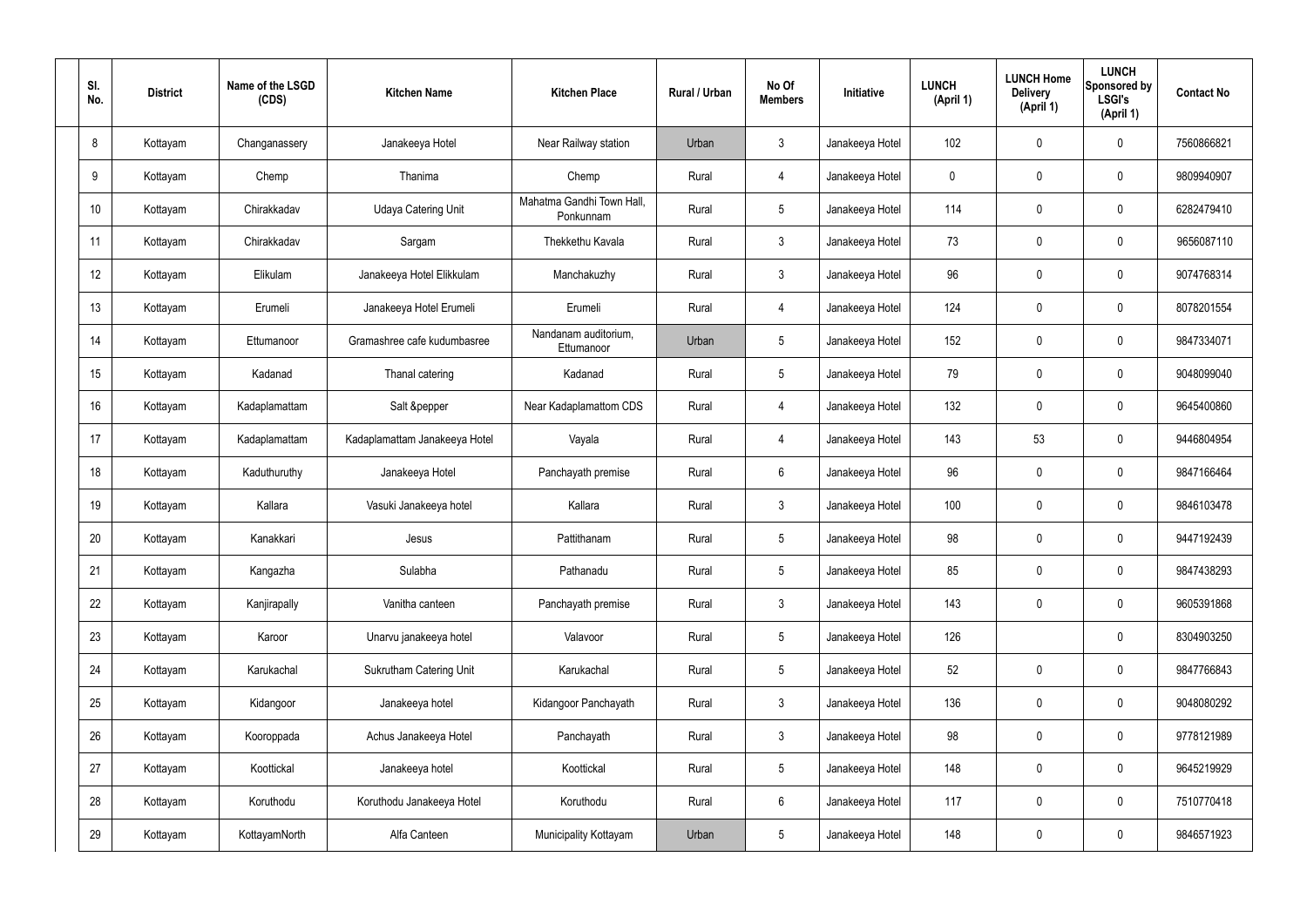|    | SI.<br>No. | <b>District</b> | Name of the LSGD<br>(CDS) | <b>Kitchen Name</b>             | <b>Kitchen Place</b>           | <b>Rural / Urban</b> | No Of<br><b>Members</b> | Initiative      | <b>LUNCH</b><br>(April 1) | <b>LUNCH Home</b><br><b>Delivery</b><br>(April 1) | <b>LUNCH</b><br>Sponsored by<br><b>LSGI's</b><br>(April 1) | <b>Contact No</b> |
|----|------------|-----------------|---------------------------|---------------------------------|--------------------------------|----------------------|-------------------------|-----------------|---------------------------|---------------------------------------------------|------------------------------------------------------------|-------------------|
|    | 30         | Kottayam        | KottayamNorth             | Kerala cafe janakeeya hotel     | Choottuveli                    | Urban                | $\mathfrak{Z}$          | Janakeeya Hotel | 391                       | 0                                                 | $\pmb{0}$                                                  | 8129337294        |
|    | 31         | Kottayam        | KottayamNorth             | Maria Janakeeya Hotel           | Chungam                        | Urban                | $5\overline{)}$         | Janakeeya Hotel | 246                       | $\mathbf 0$                                       | $\pmb{0}$                                                  | 9744843928        |
|    | 32         | Kottayam        | Kuravilangadu             | kudumbashree janakeeya hotel    | kuravilangady by pass junction | Rural                | $5\overline{)}$         | Janakeeya Hotel | 104                       | 0                                                 | $\pmb{0}$                                                  | 7559022364        |
|    | 33         | Kottayam        | Kurichi                   | <b>Swad Catering</b>            | Cheruvelippadi                 | Rural                | 4                       | Janakeeya Hotel | 113                       | 0                                                 | $\pmb{0}$                                                  | 9847891917        |
|    | 34         | Kottayam        | Madappally                | SR catering                     | Mammoodu                       | Rural                | $\mathbf{3}$            | Janakeeya Hotel | 95                        | 0                                                 | $\pmb{0}$                                                  | 9747702203        |
|    | 35         | Kottayam        | Manimala                  | Vanitha canteen                 | Manimala                       | Rural                | $\mathfrak{Z}$          | Janakeeya Hotel | 87                        | 0                                                 | $\pmb{0}$                                                  | 9946318069        |
|    | 36         | Kottayam        | Manjoor                   | Oruma catering unit             | Kuruppanthara                  | Rural                | $5\overline{)}$         | Janakeeya Hotel | 104                       | 0                                                 | $\pmb{0}$                                                  | 9349189590        |
|    | 37         | Kottayam        | Marangattupilly           | Marangattupilly Janakeeya Hotel | Marangattupilly                | Rural                | 4                       | Janakeeya Hotel | 104                       | 0                                                 | $\pmb{0}$                                                  | 9544416772        |
|    | 38         | Kottayam        | Maravanthuruth            | Changathi                       | Maravanthuruth                 | Rural                | 4                       | Janakeeya Hotel | 110                       | 0                                                 | $\pmb{0}$                                                  | 9744598169        |
|    | 39         | Kottayam        | Meenachil                 | Akshaya Janakeeya hotel         | Idamattam                      | Rural                | 4                       | Janakeeya Hotel | 130                       | 0                                                 | $\overline{2}$                                             | 9747190979        |
|    | 40         | Kottayam        | Meenachil                 | Archana janakeeya Hotel         | Paika                          | Rural                | $5\overline{)}$         | Janakeeya Hotel | 191                       | $\mathbf 0$                                       | $\mathbf 0$                                                | 9048759539        |
| 82 | 41         | Kottayam        | Meenadom                  | Nainus                          | Meenadom                       | Rural                | $\mathfrak{Z}$          | Janakeeya Hotel | 112                       | $\mathbf 0$                                       | 0                                                          | 9539752801        |
|    | 42         | Kottayam        | Melukavu                  | Seenayi Cafe centre             | Melukavumattam                 | Rural                | $5\phantom{.0}$         | Janakeeya Hotel | 0                         | 0                                                 | $\mathbf 0$                                                | 9744546703        |
|    | 43         | Kottayam        | Moonnilav                 | Aiswarya                        | Moonnilav                      | Rural                | $\mathfrak{Z}$          | Janakeeya Hotel | 142                       | 0                                                 | $\pmb{0}$                                                  | 8281227689        |
|    | 44         | Kottayam        | Mulakkulam                | Janakeeya Hotel                 | Moorkkattilpadi                | Rural                | $\overline{4}$          | Janakeeya Hotel | 95                        | 0                                                 | $\mathbf 0$                                                | 9747856382        |
|    | 45         | Kottayam        | Mundakkayam               | Janakeeya Hotel Mundakkayam     | Mundakkayam                    | Rural                | $6\overline{6}$         | Janakeeya Hotel | 109                       | 0                                                 | $\mathbf 0$                                                | 9495314979        |
|    | 46         | Kottayam        | Nedumkunnam               | Nanma Kudumbashree Unit         | Nedumkunnam                    | Rural                | $5\phantom{.0}$         | Janakeeya Hotel | 43                        | 0                                                 | $\overline{2}$                                             | 7306791612        |
|    | 47         | Kottayam        | Neendoor                  | Gruhasree ME Unit               | Panchayath                     | Rural                | $\mathbf{3}$            | Janakeeya Hotel | 57                        | 0                                                 | $\mathbf 0$                                                | 9847756958        |
|    | 48         | Kottayam        | Njeezhoor                 | Annapoorna Janakeeya Hotel      | Panchayath                     | Rural                | $\overline{4}$          | Janakeeya Hotel | 84                        | 0                                                 | $\pmb{0}$                                                  | 9745246839        |
|    | 49         | Kottayam        | Pala                      | Angel Janakeeya Hotel           | Pala Municipality              | Urban                | 4                       | Janakeeya Hotel | 240                       | 0                                                 | $\mathbf 0$                                                | 9745963125        |
|    | 50         | Kottayam        | Pala                      | Harithasree catering            | Chethimattam                   | Urban                | $5\phantom{.0}$         | Janakeeya Hotel | 215                       | $\mathbf 0$                                       | $\mathbf 0$                                                | 9895154240        |
|    | 51         | Kottayam        | Pallickathodu             | Sangeetha                       | Pallickathodu Bus stand        | Rural                | $\mathfrak{Z}$          | Janakeeya Hotel | 97                        | 0                                                 | $\mathbf 0$                                                | 9633814381        |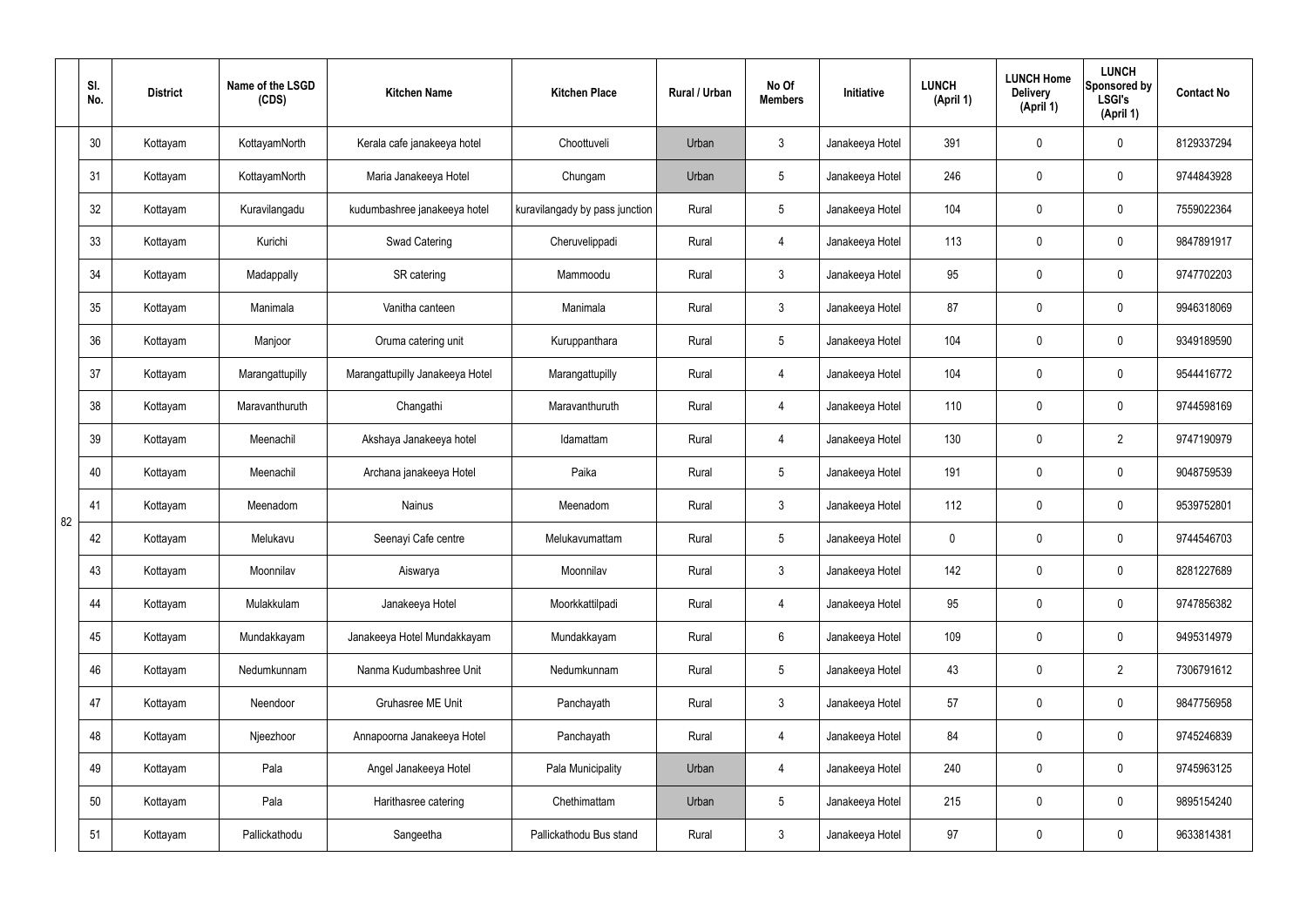| SI.<br>No. | <b>District</b> | Name of the LSGD<br>(CDS) | <b>Kitchen Name</b>          | <b>Kitchen Place</b>     | Rural / Urban | No Of<br><b>Members</b> | Initiative      | <b>LUNCH</b><br>(April 1) | <b>LUNCH Home</b><br><b>Delivery</b><br>(April 1) | <b>LUNCH</b><br>Sponsored by<br><b>LSGI's</b><br>(April 1) | <b>Contact No</b> |
|------------|-----------------|---------------------------|------------------------------|--------------------------|---------------|-------------------------|-----------------|---------------------------|---------------------------------------------------|------------------------------------------------------------|-------------------|
| 52         | Kottayam        | Pampady                   | Thrupthi                     | Pampady Town             | Rural         | $5\phantom{.0}$         | Janakeeya Hotel | $\mathbf 0$               | 0                                                 | $\mathbf 0$                                                | 9633013622        |
| 53         | Kottayam        | Panachikkadu              | Ruchi Canteen                | Paruthumpara             | Rural         | $5\phantom{.0}$         | Janakeeya Hotel | 148                       | $\mathbf 0$                                       | $\mathbf 0$                                                | 9656411494        |
| 54         | Kottayam        | Parathodu                 | Janakeeya Hotel Parathodu    | Panchayath               | Rural         | 4                       | Janakeeya Hotel | 142                       | 0                                                 | $\mathbf 0$                                                | 7907455541        |
| 55         | Kottayam        | Paippadu                  | Thejus                       | Paippadu                 | Rural         | $5\phantom{.0}$         | Janakeeya Hotel | 99                        | 0                                                 | $\mathbf 0$                                                | 7034621426        |
| 56         | Kottayam        | Poonjar                   | Haritham                     | Poonjar                  | Rural         | $5\phantom{.0}$         | Janakeeya Hotel | 102                       | 0                                                 | $\mathbf 0$                                                | 9495235348        |
| 57         | Kottayam        | poonjar south             | Sowbhagya Janakeeya Hotel    | poonjar south            | Rural         | 4                       | Janakeeya Hotel | 167                       | $\boldsymbol{0}$                                  | $\mathbf 0$                                                | 9495151799        |
| 58         | Kottayam        | Puthuppalli               | Ammaveedu                    | Puthuppally bus stand    | Rural         | $5\phantom{.0}$         | Janakeeya Hotel | 147                       | 0                                                 | $\mathbf 0$                                                | 9947156548        |
| 59         | Kottayam        | Ramapuram                 | Ruchi                        | Ramapuram                | Rural         | 4                       | Janakeeya Hotel | 114                       | 32                                                | $\mathbf 0$                                                | 9495107277        |
| 60         | Kottayam        | T.V.Puram                 | Vijaya Janakeeya Hotel       | TV Puram                 | Rural         | $\mathfrak{Z}$          | Janakeeya Hotel | $\mathbf 0$               | 0                                                 | $\mathbf 0$                                                | 9847614136        |
| 61         | Kottayam        | Teekkoy                   | Kairali                      | Vagamattom, Kallambhagam | Rural         | $\mathfrak{Z}$          | Janakeeya Hotel | 144                       | 0                                                 | $\mathbf 0$                                                | 7025702768        |
| 62         | Kottayam        | Thalanad                  | Nanma                        | Muttambhagam Kavala      | Rural         | $\mathfrak{Z}$          | Janakeeya Hotel | $\mathbf 0$               | 0                                                 | $\mathbf 0$                                                | 9961289547        |
| 63         | Kottayam        | Thalappalam               | Ameya                        | Thalappalam              | Rural         | 4                       | Janakeeya Hotel | 108                       | 0                                                 | 4                                                          | 7025932626        |
| 64         | Kottayam        | Thalayolaparambu          | kudumbashree janakeeya hotel | Thalayolaparambu         | Rural         | $\mathbf{3}$            | Janakeeya Hotel | 96                        | $\mathbf 0$                                       | $\mathbf 0$                                                | 7994830570        |
| 65         | Kottayam        | Thidanadu                 | Janani                       | Chemmlamattam            | Rural         | $6\,$                   | Janakeeya Hotel | 95                        | 0                                                 | 0\$                                                        | 9562695545        |
| 66         | Kottayam        | Thidanadu                 | Krishna                      | Near Panchayath          | Rural         | $\overline{4}$          | Janakeeya Hotel | 147                       | 0                                                 | $\mathbf 0$                                                | 9605565960        |
| 67         | Kottayam        | Thiruvarppu               | Sreeparvathy food products   | Illickal                 | Rural         | $\mathbf{3}$            | Janakeeya Hotel | 147                       | 0                                                 | $\mathbf 0$                                                | 9747289846        |
| 68         | Kottayam        | Thrikkodithanam           | Swanthanam                   | Thrikkodithanam          | Rural         | $5\phantom{.0}$         | Janakeeya Hotel | 98                        | 0                                                 | $\mathbf 0$                                                | 7902729237        |
| 69         | Kottayam        | Udayanapuram              | Uppum Mulakum                | Nerekadavu               | Rural         | $\mathbf{3}$            | Janakeeya Hotel | 73                        | 0                                                 | $\mathbf 0$                                                | 8111850728        |
| 70         | Kottayam        | Udayanapuram              | Aiswarya Activity Group      | Vaikom Block Panchayath  | Rural         | $5\phantom{.0}$         | Janakeeya Hotel | 112                       | 0                                                 | $\mathbf 0$                                                | 9847437286        |
| 71         | Kottayam        | Uzhavoor                  | Uzhavoor Janakeeya Hotel     | Uzhavoor Town            | Rural         | 8                       | Janakeeya Hotel | 73                        | 0                                                 | $\mathbf 0$                                                | 9746074266        |
| 72         | Kottayam        | Vaikom                    | <b>Chanees Eats</b>          | Chalapparambu            | Urban         | 4                       | Janakeeya Hotel | 104                       | $\pmb{0}$                                         | $\mathbf 0$                                                | 9446467389        |
| 73         | Kottayam        | Vakathanam                | Padheyam                     | Njaliakuzhi              | Rural         | $6\,$                   | Janakeeya Hotel | 86                        | $\pmb{0}$                                         | $\boldsymbol{0}$                                           | 9495010073        |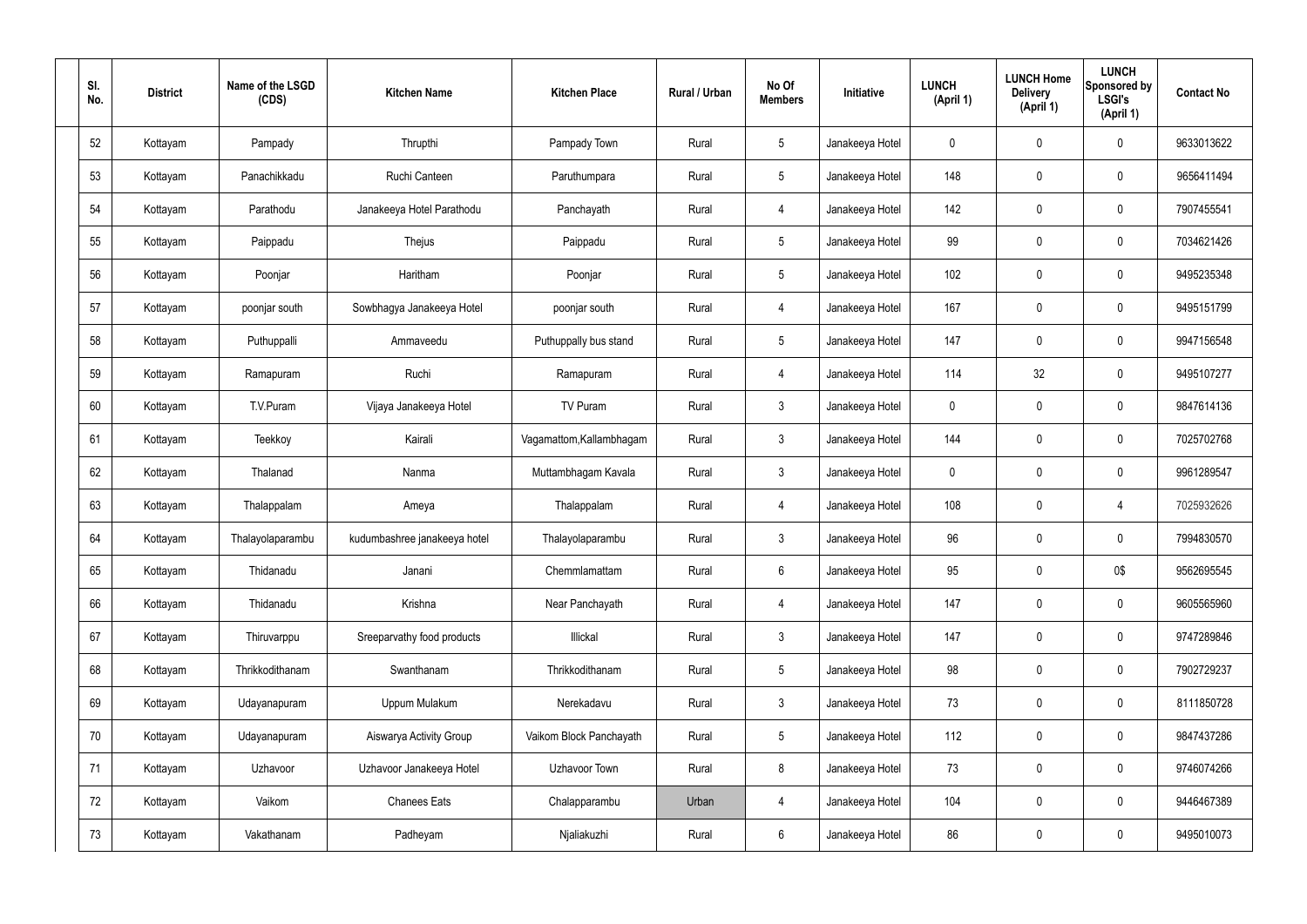|    | SI.<br>No.      | <b>District</b> | Name of the LSGD<br>(CDS) | <b>Kitchen Name</b>                                      | <b>Kitchen Place</b>                        | <b>Rural / Urban</b> | No Of<br><b>Members</b> | <b>Initiative</b> | <b>LUNCH</b><br>(April 1) | <b>LUNCH Home</b><br><b>Delivery</b><br>(April 1) | <b>LUNCH</b><br>Sponsored by<br><b>LSGI's</b><br>(April 1) | <b>Contact No</b> |
|----|-----------------|-----------------|---------------------------|----------------------------------------------------------|---------------------------------------------|----------------------|-------------------------|-------------------|---------------------------|---------------------------------------------------|------------------------------------------------------------|-------------------|
|    | 74              | Kottayam        | Vazhappally               | Udayam                                                   | Vazhappally                                 | Rural                | 4                       | Janakeeya Hotel   | 107                       | $\mathbf 0$                                       | $\mathbf 0$                                                | 9562267564        |
|    | 75              | Kottayam        | Vazhoor                   | Kudumbashree Canteen Unit At<br>Vazhoor Grama Panchayath | Vazhoor Grama Panchayath<br><b>Building</b> | Rural                | $5\overline{)}$         | Janakeeya Hotel   | 92                        | $\mathbf 0$                                       | $\mathbf 0$                                                | 9544717796        |
|    | 76              | Kottayam        | Vazhoor                   | New India                                                | Nedumavu                                    | Rural                | $\mathbf{3}$            | Janakeeya Hotel   | 0                         | $\mathbf 0$                                       | $\mathbf 0$                                                | 9744581242        |
|    | 77              | Kottayam        | Vechoor                   | Treeland Annapoorna                                      | <b>Bund Road</b>                            | Rural                | $\mathbf{3}$            | Janakeeya Hotel   | 117                       | $\mathbf 0$                                       | $\mathbf 0$                                                | 8606814487        |
|    | 78              | Kottayam        | Veliyannoor               | Thanima foods                                            | Veliyannoor                                 | Rural                | $\mathbf{3}$            | Janakeeya Hotel   | 108                       | $\mathbf 0$                                       | $\mathbf 0$                                                | 9744392147        |
|    | 79              | Kottayam        | Vellavoor                 | Uppum Mulakum Janakeeya Hotel                            | Panchayath premise                          | Rural                | $5\overline{)}$         | Janakeeya Hotel   | 192                       | $\mathbf 0$                                       | $\mathbf 0$                                                | 9188317288        |
|    | 80              | Kottayam        | Velloor                   | Puzhayoram catering                                      | Near Velloor cds office                     | Rural                | $\overline{4}$          | Janakeeya Hotel   | 240                       | $\mathbf 0$                                       | $\mathbf 0$                                                | 9895522286        |
|    | 81              | Kottayam        | Vijayapuram               | Niravu                                                   | Iranjal                                     | Rural                | $\mathbf{3}$            | Janakeeya Hotel   | 309                       | $\mathbf 0$                                       | $\mathbf 0$                                                | 9495245895        |
|    | 82              | Kottayam        | Vijayapuram               | Renown Janakeeya Hotel                                   | Vadavathoor                                 | Rural                | $5\phantom{.0}$         |                   | 172                       | $\mathbf 0$                                       | $\mathbf 0$                                                | 8606536302        |
| 82 |                 |                 |                           |                                                          |                                             |                      | 336                     |                   | 9368                      | 85                                                | 8                                                          |                   |
|    |                 | Kozhikode       | Balussery                 | Unarvu Janakeeya Hotel                                   | Balussery                                   | Rural                | $5\phantom{.0}$         | Janakeeya Hotel   | 165                       | 0                                                 | $\mathbf 0$                                                | 95440 03929       |
|    | $\overline{2}$  | Kozhikode       | Panangad                  | Kairali Janakeeya Hotel                                  | Balussery mukku at KK<br>hospital           | Rural                | $\mathbf{3}$            | Janakeeya Hotel   | 402                       | $\mathbf 0$                                       | $\mathbf 0$                                                | 97450 85782       |
|    | $\mathbf{3}$    | Kozhikode       | Koorachundu               | Swad Nirmmal Janakeeya hotel                             | Koorachundu                                 | Rural                | 4                       | Janakeeya Hotel   | 290                       | 0                                                 | $\mathbf 0$                                                | 94967 07886       |
|    | $\overline{4}$  | Kozhikode       | Koorachundu               | Koottayma Janakeeya Hotel                                | Kallanode                                   | Rural                | $5\phantom{.0}$         | Janakeeya Hotel   | 342                       | $\mathbf 0$                                       | $\mathbf 0$                                                | 94967 26850       |
|    | $5\overline{)}$ | Kozhikode       | Kottur                    | Kudumbashree Janakeeya Hotel Kottur                      | Kottur                                      | Rural                | 10                      | Janakeeya Hotel   | 207                       | $\mathbf 0$                                       | $\mathbf 0$                                                | 97456 72101       |
|    | 6               | Kozhikode       | Naduvannur                | Naduvannur Janakeeya Hotel                               | Naduvannur                                  | Rural                | $5\overline{)}$         | Janakeeya Hotel   | 325                       | 0                                                 | $\mathbf 0$                                                | 8592-031802       |
|    | 7               | Kozhikode       | Naduvannur                | FriendsJanakeeya Hotel                                   | Anjolimukku                                 | Rural                | $\mathbf{3}$            | Janakeeya Hotel   | 358                       | 0                                                 | $\mathbf 0$                                                | 9995947043        |
|    | 8               | Kozhikode       | Ulliyeri                  | Ruchi Janakeeya Hotel                                    | Ulliyeri                                    | Rural                | $\overline{4}$          | Janakeeya Hotel   | 346                       | 0                                                 | $\mathbf 0$                                                | 89434 06681       |
|    | 9               | Kozhikode       | Unnikulam                 | Swad Janakeeya Hotel                                     | Ekarool Kaappil Road                        | Rural                | $\mathfrak{Z}$          | Janakeeya Hotel   | 711                       | 0                                                 | $\mathbf 0$                                                | 85475 75474       |
|    | 10              | Kozhikode       | Unnikulam                 | Chaithanya Janakeeya Hotel                               | Opposite unnikulam<br>gramapanchayath       | Rural                | $\mathbf{3}$            | Janakeeya Hotel   | 656                       | 0                                                 | $\mathbf 0$                                                | 87141 31460       |
|    | 11              | Kozhikode       | Nanminda                  | Akshaya vanitha hotel                                    | Nanminda panchayath building                | Rural                | $5\phantom{.0}$         | Janakeeya Hotel   | 174                       | 0                                                 | $\mathbf 0$                                                | 9961184212        |
|    | 12              | Kozhikode       | Thalakkulathur            | Thalakkulathur Janakeeya Hotel                           | Parambath                                   | Rural                | $5\phantom{.0}$         | Janakeeya Hotel   | 257                       | 0                                                 | $\overline{0}$                                             | 7593067511        |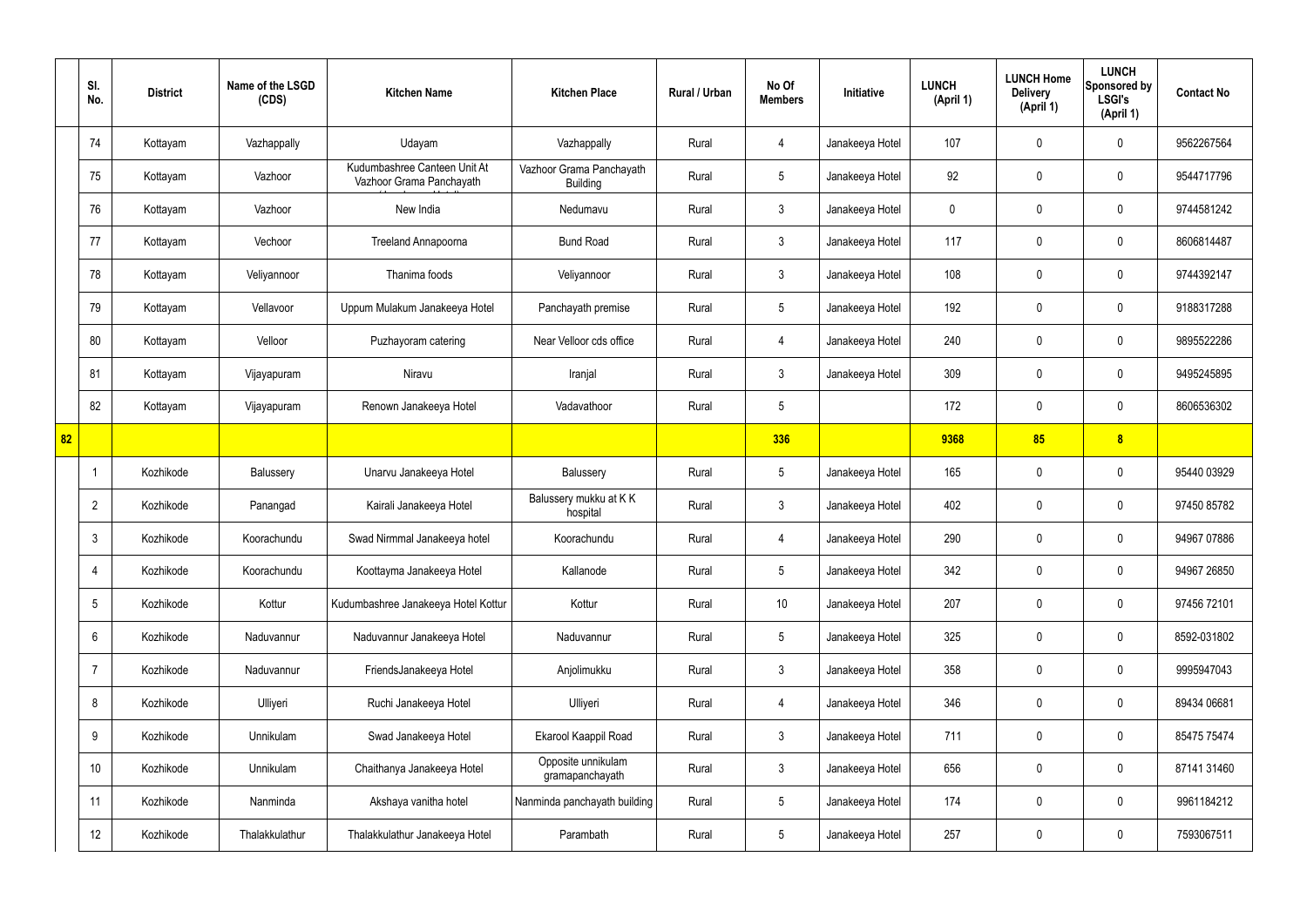| SI.<br>No.      | <b>District</b> | Name of the LSGD<br>(CDS) | <b>Kitchen Name</b>                      | <b>Kitchen Place</b>      | Rural / Urban | No Of<br><b>Members</b> | Initiative      | <b>LUNCH</b><br>(April 1) | <b>LUNCH Home</b><br><b>Delivery</b><br>(April 1) | <b>LUNCH</b><br>Sponsored by<br><b>LSGI's</b><br>(April 1) | <b>Contact No</b> |
|-----------------|-----------------|---------------------------|------------------------------------------|---------------------------|---------------|-------------------------|-----------------|---------------------------|---------------------------------------------------|------------------------------------------------------------|-------------------|
| 13              | Kozhikode       | Kakkodi                   | Kakkodi Janakeeya Hotel                  | Kakkodi Bazar             | Rural         | $\overline{7}$          | Janakeeya Hotel | 419                       | 0                                                 | $\mathbf 0$                                                | 8943123615        |
| 14              | Kozhikode       | Chelannur                 | Oottupura Janakeeya Hotel                | Ambalathukulangara        | Rural         | $\overline{7}$          | Janakeeya Hotel | 173                       | 0                                                 | $\overline{2}$                                             | 9846010528        |
| 15              | Kozhikode       | Narikkuni                 | Amma Janakeeya Hotel                     | Narikkuni                 | Rural         | 4                       | Janakeeya Hotel | 143                       | 0                                                 | $\mathbf 0$                                                | 9645606562        |
| 16              | Kozhikode       | Kakkoor                   | Janakeeya Hotel Kakkoor                  | Kakkoor                   | Rural         | $5\phantom{.0}$         | Janakeeya Hotel | 163                       | 0                                                 | $\mathbf 0$                                                | 8592050112        |
| 17              | Kozhikode       | Koduvally                 | Sadhya Janakeeya Hotel                   | G M L P School, Koduvally | Urban         | $5\phantom{.0}$         | Janakeeya Hotel | 630                       | 0                                                 | $\mathbf 0$                                                | 8593898831        |
| 18              | Kozhikode       | Koduvally                 | KKN Janakeeya Hotel Koduvally            | Nellamkandi               | Urban         | $\mathbf{3}$            | Janakeeya Hotel | 180                       | 0                                                 | $\mathbf 0$                                                | 9847650894        |
| 19              | Kozhikode       | Koduvally                 | Swad Janakeeya Hotel                     | Manipuram                 | Urban         | $5\phantom{.0}$         | Janakeeya Hotel | 318                       | 0                                                 | $\mathbf 0$                                                | 9946991995        |
| 20              | Kozhikode       | Madavoor                  | Madavoor Janakeeya Hotel                 | Near madavoor panchayath  | Rural         | $5\,$                   | Janakeeya Hotel | 162                       | 0                                                 | $\mathbf 0$                                                | 8547590842        |
| 21              | Kozhikode       | Omasseri                  | Annapoornna Janakeeya Hotel              | Omasseri                  | Rural         | 4                       | Janakeeya Hotel | 274                       | 0                                                 | $\mathbf 0$                                                | 9605102599        |
| 22              | Kozhikode       | Puthuppadi                | Ruchi Janakeeya Hotel                    | Puthupadi                 | Rural         | $5\overline{)}$         | Janakeeya Hotel | 330                       | 0                                                 | $\mathbf 0$                                                | 7909113114        |
| 23              | Kozhikode       | Kizhakkoth                | Swad Janakeeya Hotel                     | Mariveettilthazham        | Rural         | 4                       | Janakeeya Hotel | 140                       | $\mathbf 0$                                       | $\mathbf 0$                                                | 9847086665        |
| 24              | Kozhikode       | Thamarassery              | Pavithram Janakeeya hotel                | Thamarassery old stand    | Rural         | $6\phantom{.}6$         | Janakeeya Hotel | 369                       | 0                                                 | $\mathbf 0$                                                | 9048389661        |
| 25              | Kozhikode       | Kodenchery                | Kairali Janakeeya Hotel                  | Kodenchery                | Rural         | 4                       | Janakeeya Hotel | 168                       | $\mathbf 0$                                       | 0                                                          | 9446037829        |
| 26              | Kozhikode       | Koodaranji                | Ruchikkoot Janakeeya Hotel               | Koodaranji                | Rural         | $6\,$                   | Janakeeya Hotel | 240                       | 0                                                 | $\mathbf 0$                                                | 9496439278        |
| 27              | Kozhikode       | Thiruvambadi              | Pulari Janakeeya Hotel                   | Thondimmal                | Rural         | $5\phantom{.0}$         | Janakeeya Hotel | 166                       | 0                                                 | $\mathbf 0$                                                | 7034264232        |
| 28              | Kozhikode       | Kattippara                | Ruchi Janakeeya Hotel                    | Chamal                    | Rural         | $6\phantom{.}6$         | Janakeeya Hotel | 0                         | 0                                                 | $\mathbf 0$                                                | 7591974045        |
| 29              | Kozhikode       | Koyilandy North           | Naveena canteen                          | Near new bus stand        | Urban         | $\overline{7}$          | Janakeeya Hotel | 670                       | 0                                                 | $\overline{4}$                                             | 9544185262        |
| 30 <sup>°</sup> | Kozhikode       | Koyilandy North           | Koyilandi Nagarasabha Janakeeya<br>Hotel | Near Kollamchira          | Urban         | 10 <sup>°</sup>         | Janakeeya Hotel | 464                       | 0                                                 | $\overline{2}$                                             | 8943191728        |
| 31              | Kozhikode       | Koyilandi South           | Snehadeepam Janakeeya Hotel              | Muthambi                  | Urban         | $6\phantom{.}6$         | Janakeeya Hotel | 76                        | 56                                                | $\mathbf 0$                                                | 9188198658        |
| 32              | Kozhikode       | Koyilandi South           | Kudumbashree Janakeeya Hotel             | Koyilandi Market          | Urban         | $\mathbf{3}$            | Janakeeya Hotel | 308                       | 0                                                 | $\mathbf 0$                                                | 9544185262        |
| 33              | Kozhikode       | Chengottukavu             | Amma Janakeeya Hotel                     | Edakkulam                 | Rural         | $5\,$                   | Janakeeya Hotel | 155                       | 0                                                 | $\mathbf 0$                                                | 9048235785        |
| 34              | Kozhikode       | Atholi                    | Atholi Janakeeya Hotel                   | Kodassery                 | Rural         | 4                       | Janakeeya Hotel | 0                         | 0                                                 | $\pmb{0}$                                                  | 9072499251        |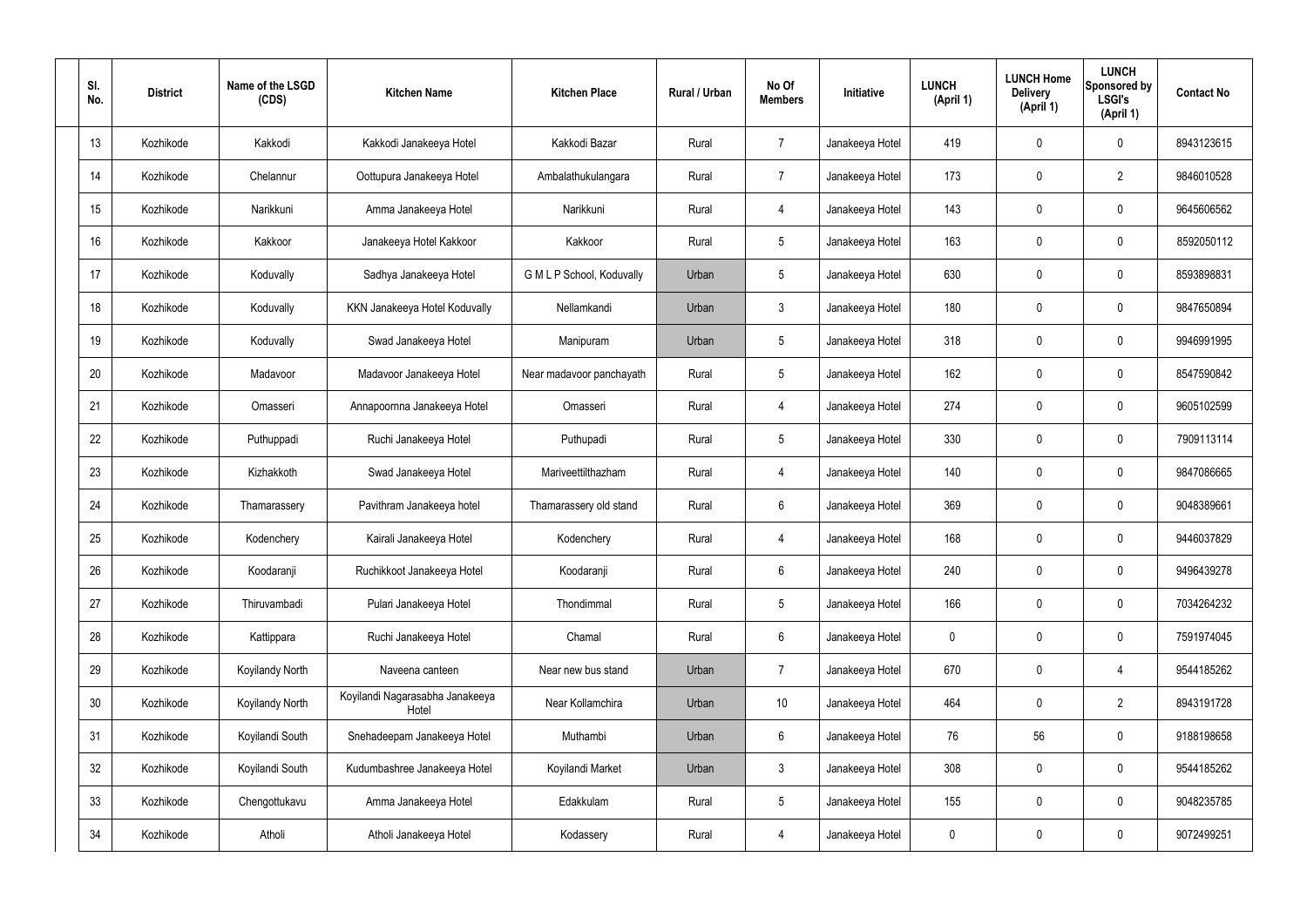|     | SI.<br>No. | <b>District</b> | Name of the LSGD<br>(CDS) | <b>Kitchen Name</b>         | <b>Kitchen Place</b>                        | Rural / Urban | No Of<br><b>Members</b> | Initiative      | <b>LUNCH</b><br>(April 1) | <b>LUNCH Home</b><br><b>Delivery</b><br>(April 1) | <b>LUNCH</b><br>Sponsored by<br><b>LSGI's</b><br>(April 1) | <b>Contact No</b> |
|-----|------------|-----------------|---------------------------|-----------------------------|---------------------------------------------|---------------|-------------------------|-----------------|---------------------------|---------------------------------------------------|------------------------------------------------------------|-------------------|
|     | 35         | Kozhikode       | Moodadi                   | Ruchi Janakeeya Hotel       | Moodadi                                     | Rural         | $5\overline{)}$         | Janakeeya Hotel | 310                       | $\mathbf 0$                                       | $\mathbf 0$                                                | 8281226403        |
|     | 36         | Kozhikode       | Chemancheri               | Annapoornna Janakeeya Hotel | Pookkad                                     | Rural         | $5\overline{)}$         | Janakeeya Hotel | 204                       | $\mathbf 0$                                       | $\mathbf 0$                                                | 9048235785        |
|     | 37         | Kozhikode       | Arikkulam                 | Thanima Janakeeya Hotel     | Kurudimukku                                 | Rural         | $\overline{4}$          | Janakeeya Hotel | 197                       | $\mathbf 0$                                       | -1                                                         | 9645137125        |
|     | 38         | Kozhikode       | Arikkulam                 | Ruchiyidam Janakeeya Hotel  | Arikkulam                                   | Rural         | $\overline{4}$          | Janakeeya Hotel | 62                        | $\mathbf 0$                                       | $\overline{2}$                                             | 9048410803        |
|     | 39         | Kozhikode       | Kozhikode Central.        | Ruchikkoott                 | <b>District Veterinary Hospital</b>         | Urban         | $\mathbf{3}$            | Janakeeya Hotel | 845                       | 100                                               | $\mathbf 0$                                                | 7025774213        |
|     | 40         | Kozhikode       | Kozhikode Central         | Sneha Ruchikkoott           | Mankavu                                     | Urban         | $\overline{4}$          | Janakeeya Hotel | 366                       | 46                                                | $\mathbf 0$                                                | 8921995031        |
|     | 41         | Kozhikode       | Kozhikode Central         | Tripthi Janakeeya Hotel     | Near AMLP School,<br>Moozhikkal             | Urban         | $\mathbf{3}$            | Janakeeya Hotel | 594                       | 104                                               | $\mathbf 0$                                                | 8129200288        |
|     | 42         | Kozhikode       | Kozhikode Central         | New Ganesh                  | Kovoor, near library                        | Urban         | $5\overline{)}$         | Janakeeya Hotel | 940                       | 15                                                | $\mathbf 0$                                                | 9349123701        |
|     | 43         | Kozhikode       | Kozhikode Central         | Ruchippura Janakeeya Hotel  | Near Focus mall, New bus<br>stand Kozhikode | Urban         | $\mathbf{3}$            | Janakeeya Hotel | 810                       | $\mathbf 0$                                       | $\mathbf 0$                                                | 9605602806        |
|     | 44         | Kozhikode       | Kozhikode Central         | Souparnika Janakeeya Hotel  | Medical college near chest<br>hospital      | Urban         | 6                       | Janakeeya Hotel | 412                       | $\mathbf 0$                                       | $\mathbf 0$                                                | 8281709784        |
|     | 45         | Kozhikode       | Kozhikode North           | Udayam kudumbasree canteen  | Thadambattuthazham                          | Urban         | 5 <sup>5</sup>          | Janakeeya Hotel | 550                       | 75                                                | $\mathbf 0$                                                | 7736850096        |
|     | 46         | Kozhikode       | Kozhikode North           | Ruchi                       | Elathoor, Chettikulam                       | Urban         | 4                       | Janakeeya Hotel | 342                       | $\mathbf 0$                                       | $\mathbf 0$                                                | 9947743713        |
|     | 47         | Kozhikode       | Kozhikode North           | Tasty Janakeeya Hotel       | <b>Butt</b> road                            | Urban         | 5                       | Janakeeya Hotel | 617                       | 80                                                | $\mathbf 0$                                                | 9074462795        |
|     | 48         | Kozhikode       | Kozhikode North           | Oruma                       | Eranjikkal                                  | Urban         | $\overline{4}$          | Janakeeya Hotel | 404                       | 24                                                | $\mathbf 0$                                                |                   |
|     | 49         | Kozhikode       | Feroke                    | Ruchi vanitha mess          | <b>Feroke Muncipality</b>                   | Urban         | $\overline{7}$          | Janakeeya Hotel | 302                       | $\mathbf 0$                                       | $\mathbf 0$                                                | 9544468026        |
|     | 50         | Kozhikode       | Feroke                    | Mithra Janakeeya Hotel      | Ambalangadi                                 | Urban         | 5 <sup>5</sup>          | Janakeeya Hotel | 389                       | $\mathbf 0$                                       | $\mathbf 0$                                                | 9847657229        |
|     | 51         | Kozhikode       | Feroke                    | Chemmeen Janakeeya Hotel    | Karuvanthuruthi                             | Urban         | 4                       | Janakeeya Hotel | 338                       | $\pmb{0}$                                         | $\mathbf 0$                                                | 9747265293        |
|     | 52         | Kozhikode       | Ramanattukara             | Tasty catering unit         | Ramanattukara                               | Urban         | $6\overline{6}$         | Janakeeya Hotel | 334                       | $\mathbf 0$                                       | $\mathbf 0$                                                | 9961004004        |
| 106 | 53         | Kozhikode       | KozhikodeSouth            | Ushass cattering            | Meenchantha school                          | Urban         | $5\phantom{.0}$         | Janakeeya Hotel | 699                       | $\pmb{0}$                                         | $\mathbf 0$                                                | 9645629224        |
|     | 54         | Kozhikode       | Kozhikode South           | Oruma                       | Naduvattam                                  | Urban         | 4                       | Janakeeya Hotel | 350                       | $\mathbf 0$                                       | $\mathbf 0$                                                | 9747405960        |
|     | 55         | Kozhikode       | Kozhikode South           | Ruchi Janakeeya Hotel       | Kundayithode                                | Urban         | $5\phantom{.0}$         | Janakeeya Hotel | 573                       | $\mathbf 0$                                       | $\mathbf 0$                                                | 9526521036        |
|     | 56         | Kozhikode       | Kozhikode South           | Five star                   | Palayam                                     | Urban         | 4                       | Janakeeya Hotel | 457                       | $\pmb{0}$                                         | $\overline{0}$                                             | 9744307041        |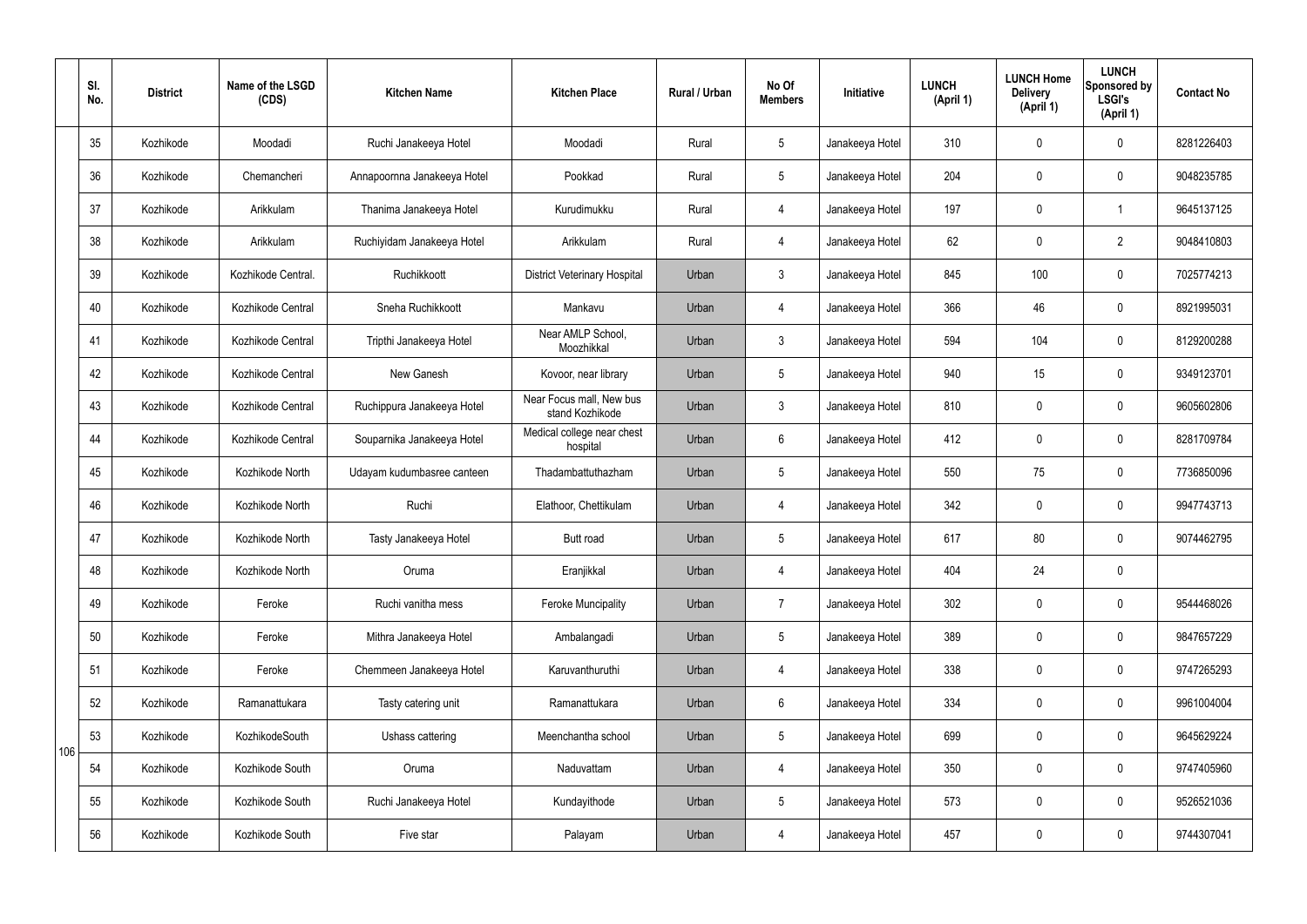| SI.<br>No. | <b>District</b> | Name of the LSGD<br>(CDS) | <b>Kitchen Name</b>                       | <b>Kitchen Place</b>               | Rural / Urban | No Of<br><b>Members</b> | Initiative      | <b>LUNCH</b><br>(April 1) | <b>LUNCH Home</b><br><b>Delivery</b><br>(April 1) | <b>LUNCH</b><br>Sponsored by<br><b>LSGI's</b><br>(April 1) | <b>Contact No</b> |
|------------|-----------------|---------------------------|-------------------------------------------|------------------------------------|---------------|-------------------------|-----------------|---------------------------|---------------------------------------------------|------------------------------------------------------------|-------------------|
| 57         | Kozhikode       | Olavanna                  | Kailamadam Janakeeya Hotel                | Pantheerankavu bypass              | Rural         | 6                       | Janakeeya Hotel | 336                       | 90                                                | 0                                                          | 9526123535        |
| 58         | Kozhikode       | Olavanna                  | Snehitha Janakeeya Hotel                  | Kunnathupalam                      | Rural         | $6\phantom{.}6$         | Janakeeya Hotel | 286                       | 153                                               | 0                                                          | 9072771905        |
| 59         | Kozhikode       | Kadalundi                 | Kadambhari Janakeeya Hotel                | Mannoor valavil                    | Rural         | 6                       | Janakeeya Hotel | 152                       | 52                                                | 0                                                          | 9349923675        |
| 60         | Kozhikode       | Mukkam                    | Mukkam Friends Janakeeya hotel            | Mukkam                             | Urban         | $\overline{4}$          | Janakeeya Hotel | 500                       | $\mathbf 0$                                       | 0                                                          | 9497215604        |
| 61         | Kozhikode       | Mukkam                    | Oottupura Janakeeya Hotel                 | Manassery                          | Urban         | $\overline{4}$          | Janakeeya Hotel | 304                       | 0                                                 | 0                                                          | 9645563417        |
| 62         | Kozhikode       | Chathamangalam            | Prakruthi                                 | Chathamangalam vipanana<br>kendram | Rural         | $\sqrt{5}$              | Janakeeya Hotel | 105                       | $\mathbf 0$                                       | 0                                                          | 9745828787        |
| 63         | Kozhikode       | Chathamangalam            | Oruma                                     | Milk society                       | Rural         | $5\phantom{.0}$         | Janakeeya Hotel | 92                        | 0                                                 | 0                                                          | 9847872378        |
| 64         | Kozhikode       | Perumanna                 | Thushara Janakeeya Hotel                  | Vallikkunnu                        | Rural         | $5\phantom{.0}$         | Janakeeya Hotel | 185                       | $\mathbf 0$                                       | 0                                                          | 8113873612        |
| 65         | Kozhikode       | Kodiyathur                | Kanivu                                    | Eranjimavu                         | Rural         | 4                       | Janakeeya Hotel | $\mathbf 0$               | $\boldsymbol{0}$                                  | 0                                                          | 9048094053        |
| 66         | Kozhikode       | Karassery                 | Karassery CDS Janakeeya Hotel             | Near karassery panchayath          | Rural         | 4                       | Janakeeya Hotel | 230                       | $\mathbf 0$                                       | 0                                                          | 9645120636        |
| 67         | Kozhikode       | Kuruvattoor               | Nanma Janakeeya Hotel                     | Payambra                           | Rural         | 4                       | Janakeeya Hotel | 168                       | 0                                                 | 0                                                          | 8547413299        |
| 68         | Kozhikode       | Mavoor                    | Koottayma Janakeeya Hotel                 | Mavoor                             | Rural         | 4                       | Janakeeya Hotel | 332                       | $\mathbf 0$                                       | 0                                                          | 9961856227        |
| 69         | Kozhikode       | Peruvayal                 | Tripthi Janakeeya Hotel                   | Velliparambu                       | Rural         | $5\phantom{.0}$         | Janakeeya Hotel | 185                       | $\boldsymbol{0}$                                  | 0                                                          | 6238723687        |
| 70         | Kozhikode       | Kuttiadi                  | Janakeeya Hotel                           | Kuttiadi Town                      | Rural         | 9                       | Janakeeya Hotel | 303                       | $\pmb{0}$                                         | 0                                                          | 8606099575        |
| 71         | Kozhikode       | Kavilumpara               | Kavilumpara panchayath Janakeeya<br>Hotel | Thottilpalam                       | Rural         | $\overline{4}$          | Janakeeya Hotel | 298                       | $\pmb{0}$                                         | $\mathbf 0$                                                | 8157900256        |
| 72         | Kozhikode       | Maruthonkara              | Thanima Janakeeya Hotel                   | Adukkath                           | Rural         | $5\phantom{.0}$         | Janakeeya Hotel | 363                       | $\boldsymbol{0}$                                  | 0                                                          | 9846974198        |
| 73         | Kozhikode       | Velom                     | Samridhi                                  | Kallumpuram - Theekkuni            | Rural         | $5\phantom{.0}$         | Janakeeya Hotel | 201                       | $\pmb{0}$                                         | 0                                                          | 9846813401        |
| 74         | Kozhikode       | Kunnummal                 | Ruchi Janakeeya Hotel                     | Kakkattil                          | Rural         | $5\phantom{.0}$         | Janakeeya Hotel | 297                       | $\boldsymbol{0}$                                  | 0                                                          | 9605800608        |
| 75         | Kozhikode       | Naripatta                 | Sthree sakthi Janakeeya Hotel             | Kaiveli                            | Rural         | $5\phantom{.0}$         | Janakeeya Hotel | 136                       | $\pmb{0}$                                         | $\mathbf 0$                                                | 9645339232        |
| 76         | Kozhikode       | Kayakkodi                 | Samridhi Janakeeya Hotel                  | Kayakkodi                          | Rural         | $5\phantom{.0}$         | Janakeeya Hotel | 206                       | $\boldsymbol{0}$                                  | 0                                                          | 9495587551        |
| 77         | Kozhikode       | Thurayur                  | Cds coffee house                          | Thurayur                           | Rural         | $5\phantom{.0}$         | Janakeeya Hotel | 170                       | $\pmb{0}$                                         | 0                                                          | 9048028293        |
| 78         | Kozhikode       | Payyoli                   | Mithra                                    | Payyoli Municipality               | Urban         | $5\phantom{.0}$         | Janakeeya Hotel | 180                       | $\pmb{0}$                                         | 0                                                          | 8606505900        |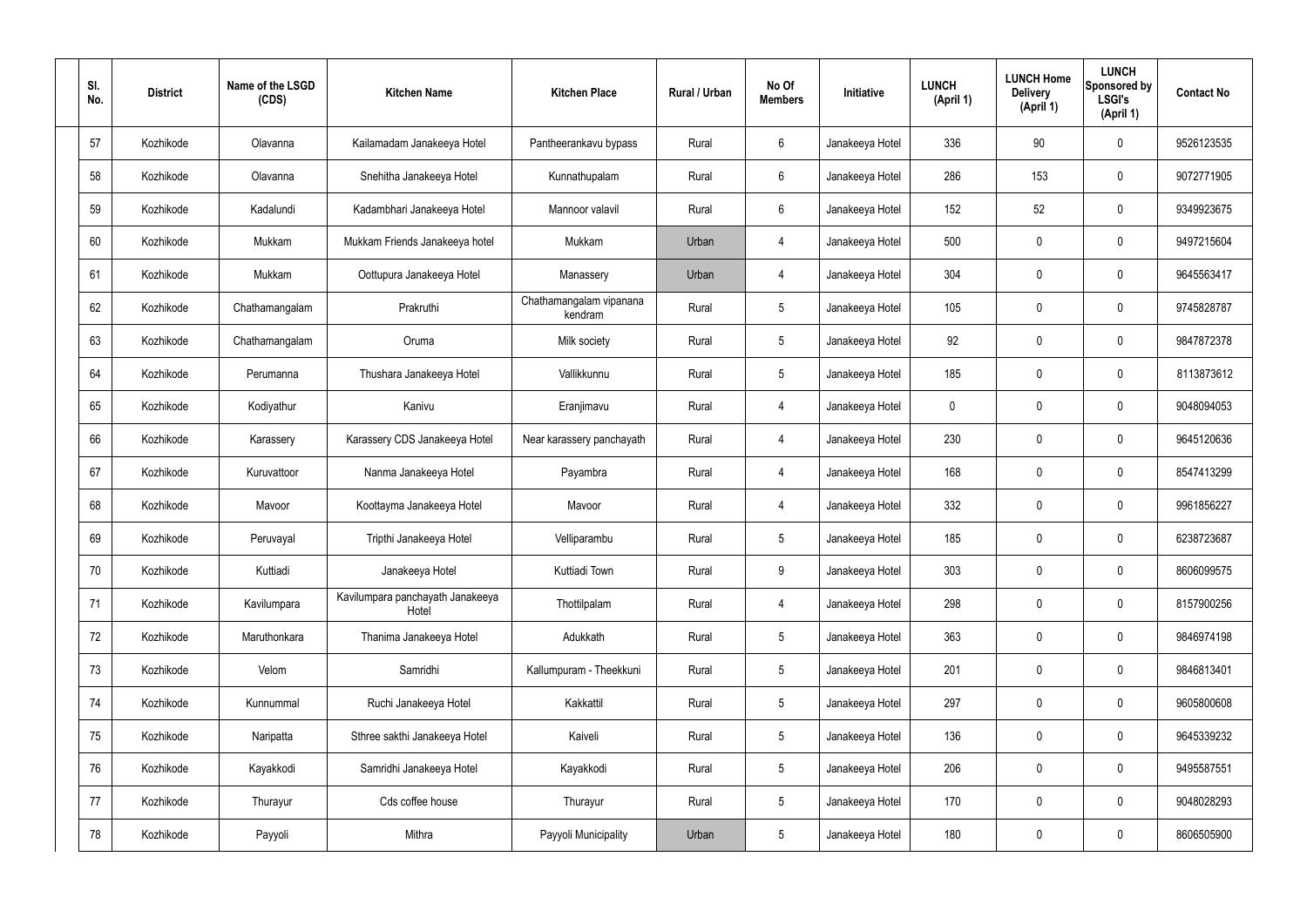| SI.<br>No. | <b>District</b> | Name of the LSGD<br>(CDS) | <b>Kitchen Name</b>                                  | <b>Kitchen Place</b>                               | Rural / Urban | No Of<br><b>Members</b> | Initiative      | <b>LUNCH</b><br>(April 1) | <b>LUNCH Home</b><br><b>Delivery</b><br>(April 1) | <b>LUNCH</b><br>Sponsored by<br><b>LSGI's</b><br>(April 1) | <b>Contact No</b> |
|------------|-----------------|---------------------------|------------------------------------------------------|----------------------------------------------------|---------------|-------------------------|-----------------|---------------------------|---------------------------------------------------|------------------------------------------------------------|-------------------|
| 79         | Kozhikode       | Meppayur                  | Ruchi canteen                                        | Meppayur                                           | Rural         | $5\phantom{.0}$         | Janakeeya Hotel | 294                       | 0                                                 | $\mathbf 0$                                                | 9447469729        |
| 80         | Kozhikode       | Thikkodi                  | Kaippunnyam Janakeeya Hotel                          | Thikkodi                                           | Rural         | $5\phantom{.0}$         | Janakeeya Hotel | 170                       | 0                                                 | $\pmb{0}$                                                  | 9526071250        |
| 81         | Kozhikode       | Keezhariyur               | Tripthi Janakeeya Hotel                              | Arayanattu para                                    | Rural         | 8                       | Janakeeya Hotel | 289                       | 0                                                 | $\mathbf 0$                                                | 8592834034        |
| 82         | Kozhikode       | Chakkittappara            | Chakkittapara cds Hotel                              | Chakkittapara CDS                                  | Rural         | $\mathbf{3}$            | Janakeeya Hotel | 264                       | 0                                                 | $\mathbf 0$                                                | 9526881089        |
| 83         | Kozhikode       | Cheruvannur               | Vanitha canteen                                      | near cheruvannur panchayath<br>office, Cheruvannur | Rural         | $5\phantom{.0}$         | Janakeeya Hotel | 152                       | 0                                                 | $\mathbf 0$                                                | 9400676505        |
| 84         | Kozhikode       | Koothali                  | Salkara stationary cum Coffee house<br>and photostat | Near Koothali panchayath<br>office                 | Rural         | $6\phantom{.}$          | Janakeeya Hotel | 184                       | 0                                                 | $\mathbf 0$                                                | 9847642496        |
| 85         | Kozhikode       | Changaroth                | Changorath Janakeeya Hotel                           | Near Vadakkumbad HSS                               | Rural         | $5\phantom{.0}$         | Janakeeya Hotel | 122                       | 0                                                 | $\mathbf 0$                                                | 9747353283        |
| 86         | Kozhikode       | Perambra                  | Perambra Janakeeya Hotel                             | Perambra                                           | Rural         | $\overline{4}$          | Janakeeya Hotel | 344                       | 0                                                 | $\mathbf 0$                                                | 6238677483        |
| 87         | Kozhikode       | Kayanna                   | Kudumbashree Janakeeya Hotel<br>Kayanna              | Kayanna Bazar                                      | Rural         | $\mathbf{3}$            | Janakeeya Hotel | 55                        | 0                                                 | $\mathbf 0$                                                | 9496130121        |
| 88         | Kozhikode       | Nochad                    | Kudumbashree Janakeeya Hotel                         | Muliyangal                                         | Rural         | $5\phantom{.0}$         | Janakeeya Hotel | 197                       | 0                                                 | $\mathbf 0$                                                | 7034944936        |
| 89         | Kozhikode       | Nochad                    | Ruchi Janakeeya Hotel                                | Kalpathur                                          | Rural         | $5\phantom{.0}$         | Janakeeya Hotel | 160                       | 0                                                 | $\boldsymbol{0}$                                           | 9946006742        |
| 90         | Kozhikode       | Ayenchery                 | Janakeeya Hotel Ayanchery                            | Ayanchery                                          | Rural         | 4                       | Janakeeya Hotel | 200                       | 0                                                 | $\boldsymbol{0}$                                           | 8078369520        |
| 91         | Kozhikode       | Maniyur                   | Ruchikoott Vanitha Hotel                             | Near maniyur panchayath<br>office, Navodaya stop   | Rural         | 4                       | Janakeeya Hotel | 165                       | 0                                                 | 0                                                          | 9400097895        |
| 92         | Kozhikode       | Villiappally              | Janakeeya Hotel Villiappally                         | Keezhal Mukku                                      | Rural         | $\overline{4}$          | Janakeeya Hotel | 177                       | $\mathbf 0$                                       | $\mathbf 0$                                                | 8086472039        |
| 93         | Kozhikode       | Thiruvallur               | Ruchi Janakeeya Hotel                                | Thiruvallur                                        | Rural         | $5\phantom{.0}$         | Janakeeya Hotel | 280                       | $\mathbf 0$                                       | $\mathbf 0$                                                | 9400723619        |
| 94         | Kozhikode       | Edachery                  | Kudumbasree cafe and helpdesk                        | Edachery                                           | Rural         | $\overline{4}$          | Janakeeya Hotel | 197                       | $\mathbf 0$                                       | $\mathbf 0$                                                | 7736287974        |
| 95         | Kozhikode       | Nadapuram                 | Uttupura canteen and catering                        | Kallachi                                           | Rural         | $6\,$                   | Janakeeya Hotel | 434                       | $\mathbf 0$                                       | $\mathbf 0$                                                | 9946448011        |
| 96         | Kozhikode       | Chekkyad                  | Ruchi vanitha hotel                                  | Puliyav                                            | Rural         | $\overline{4}$          | Janakeeya Hotel | 258                       | 0                                                 | $\mathbf 0$                                                | 9048541152        |
| 97         | Kozhikode       | Valayam                   | Nanma Janakeeya Hotel                                | Valayam                                            | Rural         | $5\phantom{.0}$         | Janakeeya Hotel | 123                       | 0                                                 | $\mathbf 0$                                                | 9207821783        |
| 98         | Kozhikode       | Purameri                  | Nanma Janakeeya Hotel                                | Purameri                                           | Rural         | $6\phantom{.}$          | Janakeeya Hotel | 263                       | 0                                                 | $\mathbf 0$                                                | 9745393164        |
| 99         | Kozhikode       | Vanimel                   | Vanimel Janakeeya Hotel                              | Bhoomivathukkal                                    | Rural         | $5\phantom{.0}$         | Janakeeya Hotel | 129                       | 0                                                 | $\mathbf 0$                                                | 9048163049        |
| 100        | Kozhikode       | Tuneri                    | Menma Oottupura Janakeeya Hotel                      | Tuneri                                             | Rural         | $\mathfrak{Z}$          | Janakeeya Hotel | 204                       | $\pmb{0}$                                         | $\boldsymbol{0}$                                           | 9745251928        |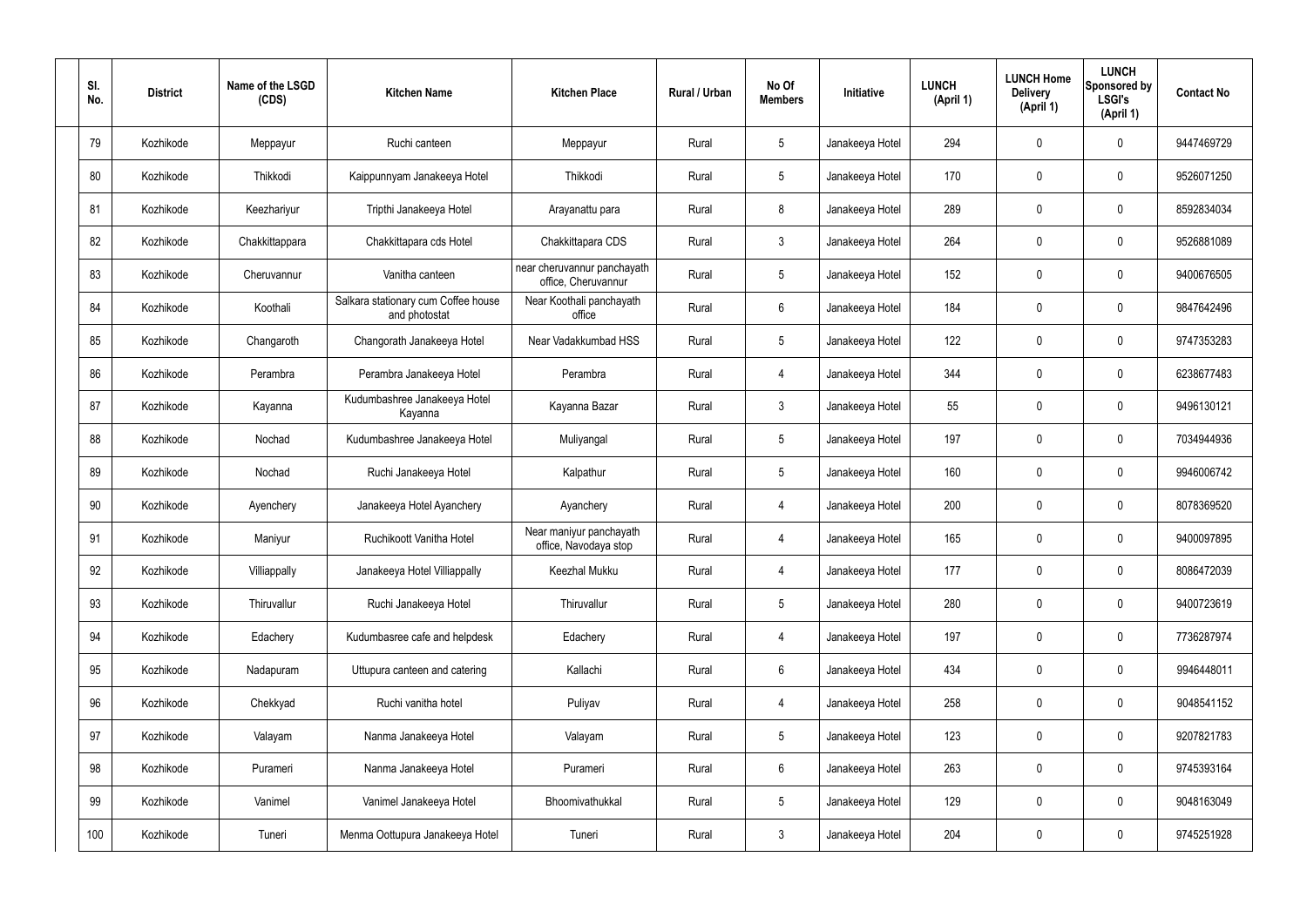|     | SI.<br>No.     | <b>District</b> | Name of the LSGD<br>(CDS) | <b>Kitchen Name</b>                   | <b>Kitchen Place</b>                     | Rural / Urban | No Of<br><b>Members</b> | Initiative      | <b>LUNCH</b><br>(April 1) | <b>LUNCH Home</b><br><b>Delivery</b><br>(April 1) | <b>LUNCH</b><br>Sponsored by<br><b>LSGI's</b><br>(April 1) | <b>Contact No</b> |
|-----|----------------|-----------------|---------------------------|---------------------------------------|------------------------------------------|---------------|-------------------------|-----------------|---------------------------|---------------------------------------------------|------------------------------------------------------------|-------------------|
|     | 101            | Kozhikode       | Onchiyam                  | Adukkala                              | Kannookkara                              | Rural         | $\mathbf{3}$            | Janakeeya Hotel | 178                       | $\mathbf 0$                                       | $\mathbf 0$                                                | 8606115054        |
|     | 102            | Kozhikode       | Chorode                   | Janani Hotel and Catering Unit        | Chorode                                  | Rural         | $\overline{4}$          | Janakeeya Hotel | 226                       | $\mathbf 0$                                       | $\mathbf 0$                                                | 9645426343        |
|     | 103            | Kozhikode       | Eramala                   | Janakeeya Hotel - Eramala             | Orkkatteri                               | Rural         | 8                       | Janakeeya Hotel | 158                       | $\mathbf 0$                                       | $\mathbf 0$                                                | 9645239675        |
|     | 104            | Kozhikode       | Vadakara West             | Chithra Janakeeya Hotel               | Vadakara New bus stand                   | Urban         | $\mathbf{3}$            | Janakeeya Hotel | 343                       | $\mathbf 0$                                       | $\mathbf 0$                                                | 9387762939        |
|     | 105            | Kozhikode       | Vadakara East             | Janakeeya Hotel Vadakara Municipality | Edodi                                    | Urban         | $6\overline{6}$         | Janakeeya Hotel | 403                       | $\mathbf 0$                                       | $\mathbf 0$                                                | 9207604876        |
|     | 106            | Kozhikode       | Azhiyoor                  | Janakeeya Hotel Azhiyoor              | Chombala near Block Office               | Rural         | $\mathbf{3}$            | Janakeeya Hotel | 206                       | $\mathbf 0$                                       | $\mathbf 0$                                                | 8086159250        |
| 106 |                |                 |                           |                                       |                                          |               | 512                     |                 | 31080                     | 795                                               | 11                                                         |                   |
|     | -1             | Malappuram      | Triprangode               | Vishista Vanitha Canteen              | Ottumpuram                               | Rural         | $5\overline{)}$         | Janakeeya Hotel | 165                       | 32                                                |                                                            | 9526951352        |
|     | $\overline{2}$ | Malappuram      | Kondotty-2                | Amrutham Janakeeya Hotel              | Kondotty busstand                        | Urban         | 4                       | Janakeeya Hotel | 562                       | $\mathbf 0$                                       | 4                                                          | 7356582539        |
|     | $\mathbf{3}$   | Malappuram      | Ponmundam                 | Janakeeya hotel                       | Athanikkal                               | Rural         | 4                       | Janakeeya Hotel | 138                       | $\mathbf 0$                                       | $\mathbf 0$                                                |                   |
|     | $\overline{4}$ | Malappuram      | Ponnani-1                 | Samridhi                              | Ponnani                                  | Urban         | $5\overline{)}$         | Janakeeya Hotel | 95                        | $\mathbf 0$                                       | $\mathbf 0$                                                |                   |
|     | 5              | Malappuram      | Parappanangadi            | Dithoos janakeeya hotel               | Parappanangadi                           | Urban         | $\mathbf{3}$            | Janakeeya Hotel | 193                       | 105                                               | $\mathbf 0$                                                |                   |
|     | 6              | Malappuram      | Edayur                    | mathuraka vanita hotel                | vattaparamb                              | Rural         | $\mathbf{3}$            | Janakeeya Hotel | 173                       | $\mathbf 0$                                       | $\mathbf 0$                                                |                   |
|     | $\overline{7}$ | Malappuram      | Kaladi                    | Thripthi Janakeeya Hotel              | Naripparamb                              | Rural         | $\overline{4}$          | Janakeeya Hotel | 143                       | $\pmb{0}$                                         | $\mathbf 0$                                                |                   |
|     | 8              | Malappuram      | Tavanur                   | Snehitha                              | Ayankalam                                | Rural         | $5\overline{)}$         | Janakeeya Hotel | 67                        | $\pmb{0}$                                         | $\mathbf 0$                                                |                   |
|     | 9              | Malappuram      | Karulai                   | Janakeeya Hotel                       | Karulayi Town                            | Rural         | $\overline{4}$          | Janakeeya Hotel | 71                        | 16                                                | $\mathbf 0$                                                | 9388070564        |
|     | 10             | Malappuram      | Melattur                  | Melattur Janakeeya Hotel              | Melattur                                 | Rural         | $5\overline{)}$         | Janakeeya Hotel | 255                       | 0                                                 | $\mathbf 0$                                                | 9497644650        |
|     | 11             | Malappuram      | Vallikkunnu               | Ruchikootu                            | Anangadi                                 | Rural         | $\overline{4}$          | Janakeeya Hotel | 112                       | 179                                               | $\mathbf 0$                                                | 9846828029        |
|     | 12             | Malappuram      | Parappanangadi            | Sobhika Janakeeya hotel               | Parappanangadi                           | Urban         | $5\phantom{.0}$         | Janakeeya Hotel | 432                       | 170                                               | $\mathbf 0$                                                | 9048220552        |
|     | 13             | Malappuram      | Vazhakkad                 | Ruchi hotel vazhakkad                 | Gup school vazhakkad                     | Rural         | $5\overline{)}$         | Janakeeya Hotel | 354                       | 241                                               | 4                                                          | 9656316072        |
|     | 14             | Malappuram      | Amarambalam               | Janakeeya Hotel                       | Opposite Federal Bank<br>Pookkottumpadam | Rural         | $\overline{4}$          | Janakeeya Hotel | 106                       | 4                                                 | 4                                                          | 8157060589        |
|     | 15             | Malappuram      | Marakkara                 | Famous Hotel                          | marakkara                                | Rural         | 3 <sup>2</sup>          | Janakeeya Hotel | 118                       | 0                                                 | $\overline{0}$                                             | 6238909658        |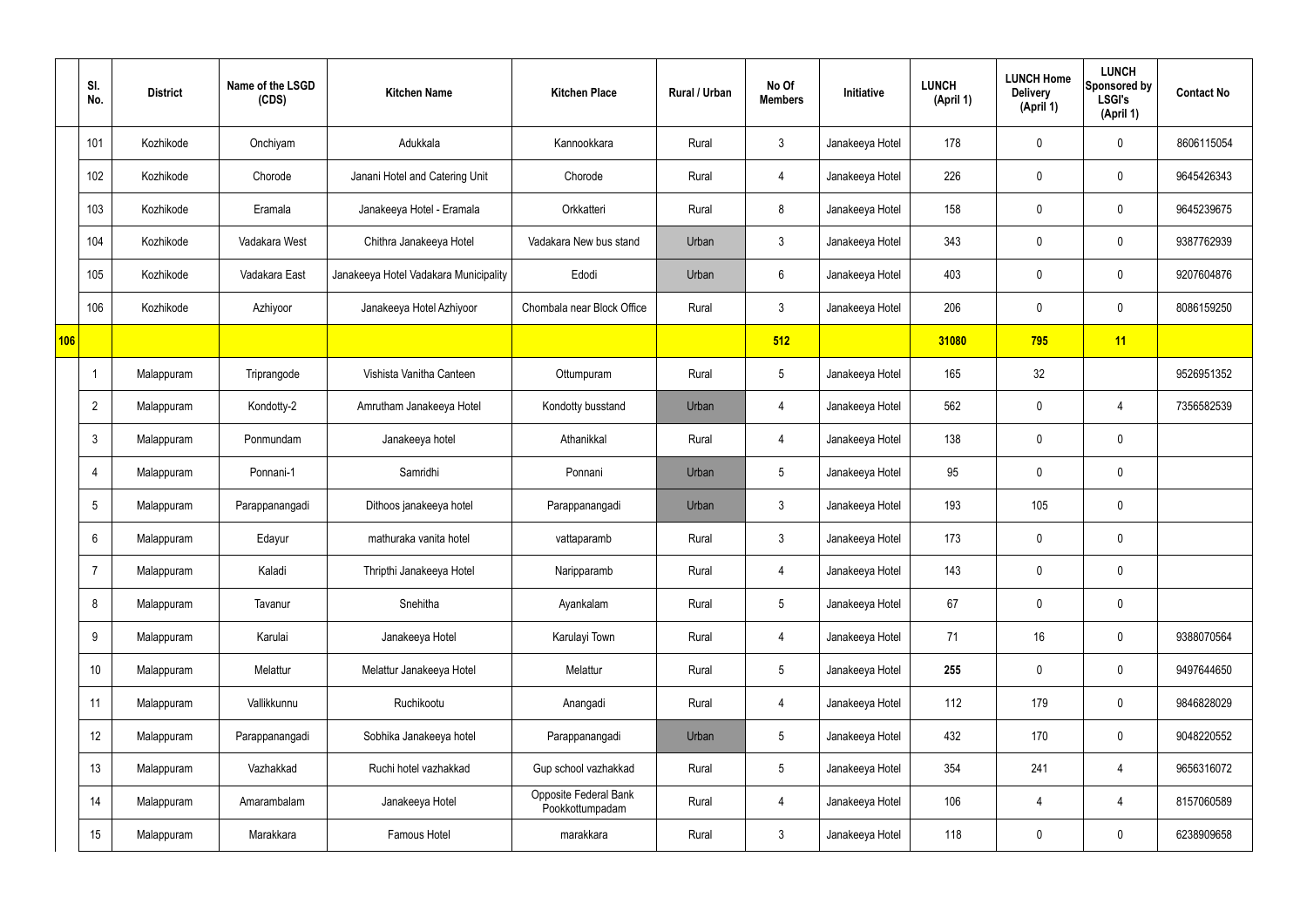| SI.<br>No. | <b>District</b> | Name of the LSGD<br>(CDS) | <b>Kitchen Name</b>         | <b>Kitchen Place</b> | Rural / Urban | No Of<br><b>Members</b> | <b>Initiative</b> | <b>LUNCH</b><br>(April 1) | <b>LUNCH Home</b><br><b>Delivery</b><br>(April 1) | <b>LUNCH</b><br>Sponsored by<br><b>LSGI's</b><br>(April 1) | <b>Contact No</b> |
|------------|-----------------|---------------------------|-----------------------------|----------------------|---------------|-------------------------|-------------------|---------------------------|---------------------------------------------------|------------------------------------------------------------|-------------------|
| 16         | Malappuram      | Ozhur                     | Archana Vanitha Canteen     | Pulparambu           | Rural         | $\overline{2}$          | Janakeeya Hotel   | 180                       | $\mathbf 0$                                       | $\mathbf 0$                                                | 9645906084        |
| 17         | Malappuram      | Keezhuparambu             | Sisiram hotel keezhuparambu | New bazar kuniyil    | Rural         | $5\phantom{.0}$         | Janakeeya Hotel   | 141                       | 35                                                | $\mathbf 0$                                                | 8086830582        |
| 18         | Malappuram      | Irimbiliyam               | nandanam vanita hotel       | kotappuram           | Rural         | $5\overline{)}$         | janakeeya Hotel   | 188                       | 0                                                 | $\mathbf 0$                                                | 7306302029        |
| 19         | Malappuram      | Porur                     | Kudumbasree vanitha canteen | Cherukod             | Rural         | $\overline{4}$          | Janakeeya Hotel   | 288                       | $\mathbf 0$                                       | $\mathbf 0$                                                | 9745425647        |
| 20         | Malappuram      | Tirunavaya                | Vibhava Cafesree            | Karathoor            | Rural         | $\overline{4}$          | Janakeeya Hotel   | 96                        | 26                                                | $\mathbf 0$                                                | 9645414837        |
| 21         | Malappuram      | Moothedam                 | Moothedam janakeeya hotel   | Karappuram           | Rural         | $\mathbf{3}$            | Janakeeya Hotel   | 258                       | $\mathbf 0$                                       | $\mathbf 0$                                                | 9447630154        |
| 22         | Malappuram      | Vazhayur                  | Three Star Janakeeya Hotel  | Karad                | Rural         | $\overline{4}$          | Janakeeya Hotel   | 240                       | 62                                                | $\mathbf 0$                                                | 9744305921        |
| 23         | Malappuram      | urngattiri                | Oottupura                   | Therattummal         | Rural         | $5\phantom{.0}$         | Janakeeya Hotel   | 104                       | 82                                                | $\mathbf 0$                                                | 9562851125        |
| 24         | Malappuram      | Maranchery                | Janakeeya Hotel maranchey   | Panambad             | Rural         | $5\overline{)}$         | Janakeeya Hotel   | 84                        | 162                                               | $\mathbf 0$                                                | 9048081621        |
| 25         | Malappuram      | Athavanad                 | Janakeeya Bhakshanasala     | Vettichira           | Rural         | $5\phantom{.0}$         | Janakeeya Hotel   | $\mathbf 0$               | $\mathbf 0$                                       | $\mathbf 0$                                                | 9495291580        |
| 26         | Malappuram      | Pothukal                  | Vanitha Canteen             | Nettikulam           | Rural         | $6\overline{6}$         | Janakeeya Hotel   | 125                       | 0                                                 | $\mathbf 0$                                                | 9048501397        |
| 27         | Malappuram      | Mampad                    | Bismi Cafe                  | Mampad               | Rural         | $\mathbf{3}$            | Janakeeya Hotel   | $\mathbf 0$               | $\mathbf 0$                                       | $\mathbf 0$                                                | 9961170251        |
| 28         | Malappuram      | Marakkara                 | Ruchikoottu                 | <b>AC Nirappu</b>    | Rural         | $5\phantom{.0}$         | Janakeeya Hotel   | 58                        | 0                                                 | $\mathbf 0$                                                | 9745625415        |
| 29         | Malappuram      | Alipparambu               | Oottupura                   | Alipparambu          | Rural         | $5\phantom{.0}$         | Janakeeya Hotel   | 185                       | $\mathbf 0$                                       | $\mathbf 0$                                                | 9847690941        |
| 30         | Malappuram      | Valanchery                | Janakkeeya Hotel            | Valanchery           | Urban         | $5\phantom{.0}$         | Janakeeya Hotel   | 169                       | $\mathbf 0$                                       | $\mathbf 0$                                                | 8593812408        |
| 31         | Malappuram      | Chaliyar                  | Chaliyar Janakeeya Hotel    | Akambaadam           | Rural         | $\mathbf{3}$            | Janakeeya Hotel   | 148                       | 37                                                | $\mathbf 0$                                                | 9605274841        |
| 32         | Malappuram      | Kalikavu                  | Friends Janakeeya Hotel     | Kalikavu             | Rural         | $\overline{4}$          | Janakeeya Hotel   | 147                       | 22                                                | $\mathbf 0$                                                | 9745751684        |
| 33         | Malappuram      | Angadipuram               | Janakeeya Hotel             | Angadipuram          | Rural         | $\overline{4}$          | Janakeeya Hotel   | 207                       | 0                                                 | $\mathbf 0$                                                | 7902314724        |
| 34         | Malappuram      | Puzhakkattri              | Jasmin                      | Puzhakkattiri        | Rural         | $5\phantom{.0}$         | Janakeeya Hotel   | 147                       | 92                                                | $\mathbf 0$                                                | 9495497872        |
| 35         | Malappuram      | Nannamukku                | Tanima                      | Nannamukku           | Rural         | $5\overline{)}$         | Janakeeya Hotel   | 143                       | 97                                                | $\mathbf 0$                                                | 8943417885        |
| 36         | Malappuram      | Moorkkanad                | Oruma Janakeeya Hotel       | Moorkkanad           | Rural         | $5\phantom{.0}$         | Janakeeya Hotel   | 165                       | 75                                                | $\mathbf 0$                                                | 9605728248        |
| 37         | Malappuram      | Edavanna                  | Souhrtham Janakeeya Hotel   | Edavanna             | Rural         | $5\,$                   | Janakeeya Hotel   | 495                       | 69                                                | $\mathbf 0$                                                | 9746986110        |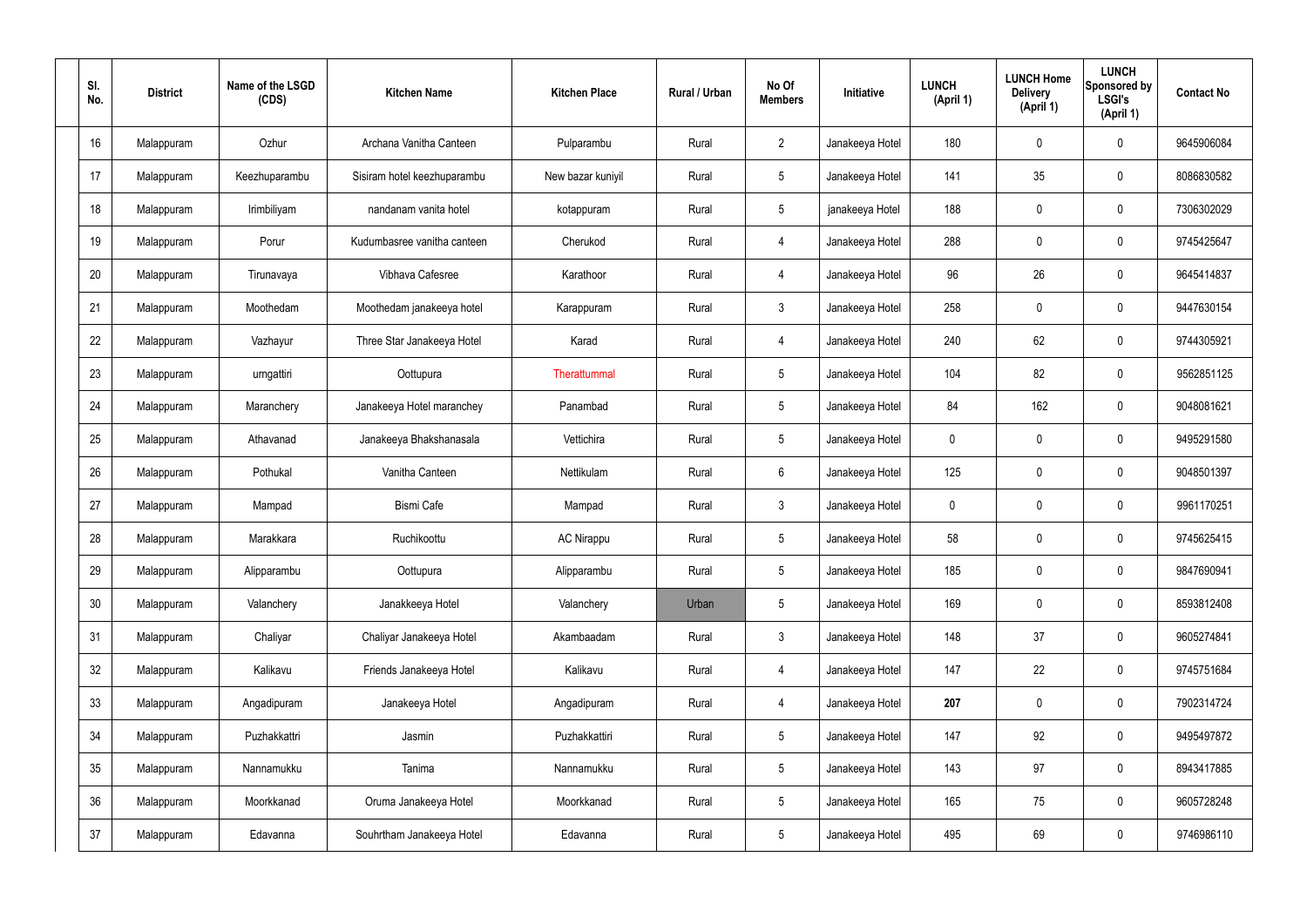| SI.<br>No. | <b>District</b> | Name of the LSGD<br>(CDS) | <b>Kitchen Name</b>                               | <b>Kitchen Place</b>   | Rural / Urban | No Of<br><b>Members</b> | Initiative      | <b>LUNCH</b><br>(April 1) | <b>LUNCH Home</b><br><b>Delivery</b><br>(April 1) | <b>LUNCH</b><br>Sponsored by<br><b>LSGI's</b><br>(April 1) | <b>Contact No</b> |
|------------|-----------------|---------------------------|---------------------------------------------------|------------------------|---------------|-------------------------|-----------------|---------------------------|---------------------------------------------------|------------------------------------------------------------|-------------------|
| 38         | Malappuram      | Tirur                     | Ruchi Janakeeya Hotel                             | Tirur                  | Urban         | 4                       | Janakeeya Hotel | 398                       | 38                                                | $\mathbf 0$                                                | 9895409528        |
| 39         | Malappuram      | Tirur                     | Amrutham Janakeeya Hotel                          | Tirur                  | Urban         | $\overline{4}$          | Janakeeya Hotel | 320                       | 0                                                 | $\mathbf 0$                                                | 9745074259        |
| 40         | Malappuram      | Edappal                   | Daya Cafesree                                     | Edappal                | Rural         | $5\phantom{.0}$         | Janakeeya Hotel | $\mathbf 0$               | 0                                                 | $\mathbf 0$                                                | 9895439056        |
| 41         | Malappuram      | Koottilangadi             | Janakeeya Hotel                                   | Koottilangadi          | Rural         | $\overline{4}$          | Janakeeya Hotel | 85                        | 35                                                | $\overline{2}$                                             | 9539471939        |
| 42         | Malappuram      | Vattamkulam               | Vibhava Janakeeya Hotel                           | Edappal                | Rural         | $\overline{4}$          | Janakeeya Hotel | 192                       | $\mathbf 0$                                       | $\mathbf 0$                                                | 9744844512        |
| 43         | Malappuram      | Nilambur                  | Annapporna Janakeeya Hotel                        | Nilambur               | Urban         | 8                       | Janakeeya Hotel | 389                       | 98                                                | $\mathbf 0$                                                | 8547795364        |
| 44         | Malappuram      | Puzhakkattri              | PT Group                                          | Ramapuram              | Rural         | $\overline{4}$          | Janakeeya Hotel | 124                       | 37                                                | $\mathbf 0$                                                | 9745108676        |
| 45         | Malappuram      | Vazhikkadavu              | Vanitha Janakeeya Hotel                           | Manimooli              | Rural         | $\overline{4}$          | Janakeeya Hotel | 158                       | 104                                               | $\mathbf 0$                                                | 8943046755        |
| 46         | Malappuram      | Chungathara               | Chungathara Annapoorna Vanitha<br>Janakeeya Hotel | Chalikkulam            | Rural         | $\mathbf{3}$            | Janakeeya Hotel | 56                        | 0                                                 | $\mathbf 0$                                                | 9745674102        |
| 47         | Malappuram      | Vallikunnu                | Punathil Janakeeya Hotel                          | Vallikunnu             | Rural         | 4                       | Janakeeya Hotel | 102                       | 176                                               | $\boldsymbol{0}$                                           | 9946051042        |
| 48         | Malappuram      | Tirurangadi               | Nirmalyam Janakeeya Hotel                         | Chanthappadi           | Urban         | $5\phantom{.0}$         | Janakeeya Hotel | 222                       | 227                                               | $\mathbf 0$                                                | 9895168511        |
| 49         | Malappuram      | Purathur                  | Purathur Janakeeya Hotel                          | Kavilakkad             | Rural         | $\mathfrak{Z}$          | Janakeeya Hotel | 112                       | 67                                                | $\boldsymbol{0}$                                           | 9645170119        |
| 50         | Malappuram      | Kuruva                    | Swad                                              | Ambalaparamb           | Rural         | 4                       | Janakeeya Hotel | 46                        | 122                                               | 0                                                          | 9495993543        |
| 51         | Malappuram      | Perumanna Klari           | Perumanna Klari Janakeeya Hotel                   | Near Panjayathu office | Rural         | $\mathbf{3}$            | Janakeeya Hotel | 95                        | 0                                                 | $\mathbf 0$                                                | 7306197556        |
| 52         | Malappuram      | Kuttippuram               | Janakeeya Hotel Kuttippurram                      | Kuttipuram             | Rural         | $5\phantom{.0}$         | Janakeeya Hotel | 188                       | $\mathsf{0}$                                      | $\mathbf 0$                                                | 8921459017        |
| 53         | Malappuram      | Niramaruthur              | Annapporna Janakeeya Hotel                        | Mangad                 | Rural         | $\mathbf{3}$            | Janakeeya Hotel | 140                       | $\mathbf 0$                                       | $\mathbf 0$                                                | 9746334349        |
| 54         | Malappuram      | Veliyancode               | Cafe Kudumbashree                                 | Eramangalam            | Rural         | $\mathbf{3}$            | Janakeeya Hotel | 63                        | 79                                                | $\mathbf 0$                                                | 9567575145        |
| 55         | Malappuram      | Pulilkal                  | Ruchi Koottu Janakeeya Hotel                      | Pulikkal               | Rural         | $\overline{4}$          | Janakeeya Hotel | 141                       | 20                                                | $\mathbf 0$                                                | 9947039208        |
| 56         | Malappuram      | Karuvarakund              | Janakeeya Hotel                                   | Karuvarakund           | Rural         | $\overline{4}$          | Janakeeya Hotel | 182                       | 26                                                | $\mathbf 0$                                                | 9562233316        |
| 57         | Malappuram      | Thuvvur                   | Janakeeya Hotel                                   | Thuvvur                | Rural         | $5\phantom{.0}$         | Janakeeya Hotel | 160                       | 40                                                | $\mathbf 0$                                                | 8075365565        |
| 58         | Malappuram      | Kottakkal                 | Kottakkal Kitchen                                 | Kottakkal              | Urban         | $\mathbf{3}$            | Janakeeya Hotel | 362                       | 0                                                 | $\mathbf 0$                                                | 9946216609        |
| 59         | Malappuram      | Kuzhimanna                | Mythri Janakkeeya Hotel                           | Cheruparamb            | Rural         | 4                       | Janakeeya Hotel | 40                        | 110                                               | $\boldsymbol{0}$                                           | 9961738543        |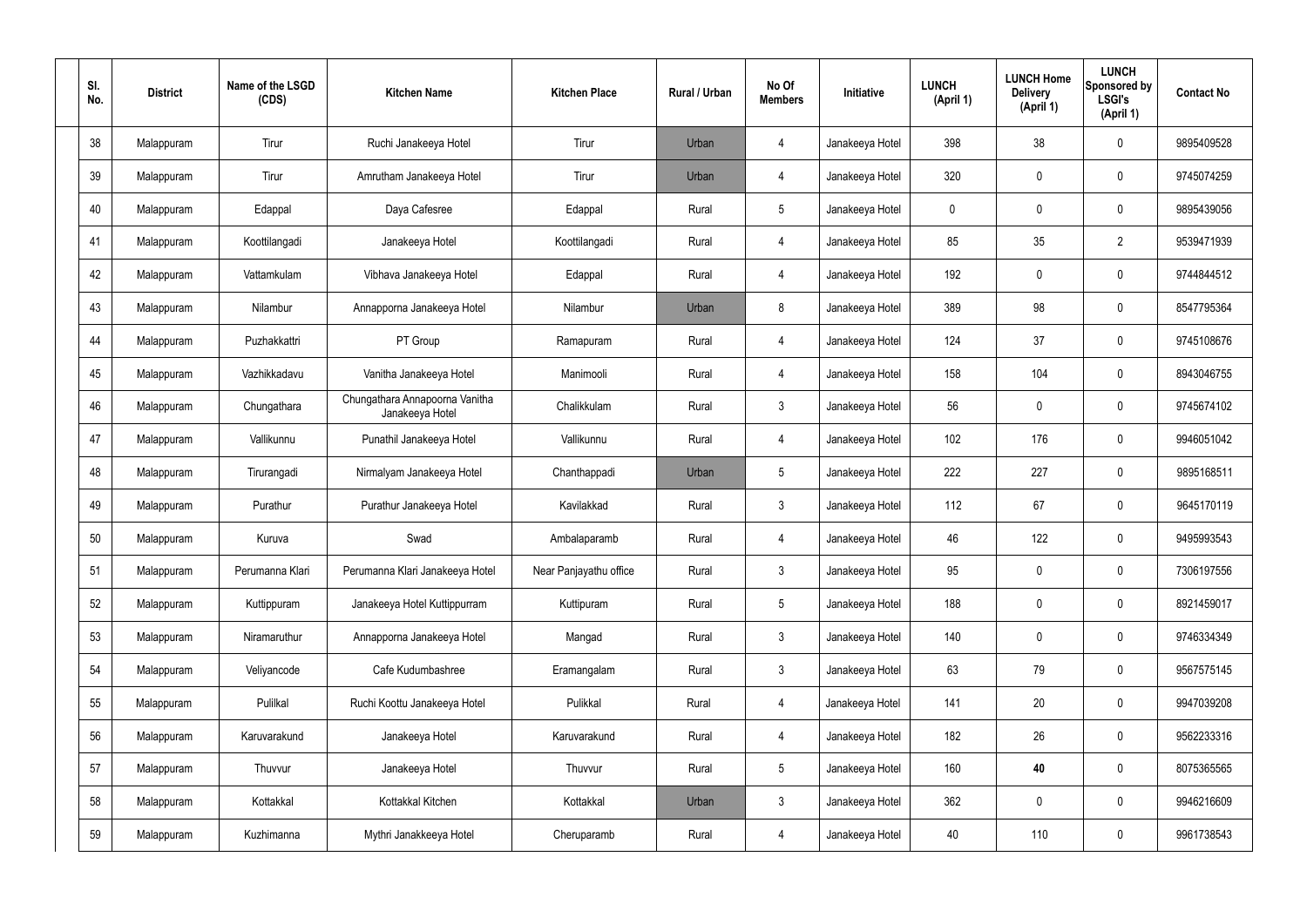|     | SI.<br>No. | <b>District</b> | Name of the LSGD<br>(CDS) | <b>Kitchen Name</b>          | <b>Kitchen Place</b> | Rural / Urban | No Of<br><b>Members</b> | Initiative      | <b>LUNCH</b><br>(April 1) | <b>LUNCH Home</b><br><b>Delivery</b><br>(April 1) | <b>LUNCH</b><br>Sponsored by<br><b>LSGI's</b><br>(April 1) | <b>Contact No</b> |
|-----|------------|-----------------|---------------------------|------------------------------|----------------------|---------------|-------------------------|-----------------|---------------------------|---------------------------------------------------|------------------------------------------------------------|-------------------|
|     | 60         | Malappuram      | Talakkad                  | Talakkad Janakeeya Hotel     | <b>BP</b> Angadi     | Rural         | 4                       | Janakeeya Hotel | 200                       | 35                                                | $\mathbf 0$                                                | 9447824517        |
|     | 61         | Malappuram      | Areecode                  | Haritha sree Janakeeya Hotel | Pookottuchola        | Rural         | $\overline{4}$          | Janakeeya Hotel | 87                        | 55                                                | $\mathbf 0$                                                | 7025072558        |
|     | 62         | Malappuram      | Cherukkavu                | Kitchen Hut Janakeeya Hotel  | Chevayoor            | Rural         | $\overline{4}$          | Janakeeya Hoel  | 165                       | 55                                                | $\overline{2}$                                             | 9895195887        |
|     | 63         | Malappuram      | Thiruvali                 | Janakeeya hotel              | Thiruvali            | Rural         | $5\phantom{.0}$         | Janakeeya Hotel | 149                       | $\mathbf 0$                                       | $\mathbf 0$                                                | 9746385945        |
| 128 | 64         | Malappuram      | Alamcode                  | Janakeeya hotel              | Alamcode             | Rural         | $5\overline{)}$         | Janakeeya Hotel | 209                       | 93                                                | $\mathbf 0$                                                | 8129368109        |
|     | 65         | Malappuram      | Manjeri 1                 | Cafe Janakeeya hotel         | Manjeri              | Urban         | $6\phantom{.}6$         | Janakeeya Hotel | 241                       | 71                                                | $\mathbf 0$                                                | 7336671011        |
|     | 66         | Malappuram      | kalpakanchery             | Janakeeya HOTEL              | Kalpakanchery        | Rural         | $\overline{4}$          | Janakeeya Hotel | 140                       | $\mathbf 0$                                       | $\mathbf 0$                                                | 9048929947        |
|     | 67         | Malappuram      | Kodur                     | Janakeeya hotel              | vadakkemanna         | Rural         | $\mathbf{3}$            | Janakeeya hotel | 155                       | 0                                                 | $\mathbf 0$                                                | 9605430938        |
|     | 68         | Malappuram      | Anakayam                  | janakeeya hotel              | Anakayam             | Rural         | $5\phantom{.0}$         | Janakeeya hotel | 277                       | $\mathbf 0$                                       | $\mathbf 0$                                                | 7025840671        |
|     | 69         | Malappuram      | Malappuram                | Janakeeya Hotel              | Malappuram           | Urban         | $\mathbf{3}$            | Janakeeya Hotel | 221                       | $\boldsymbol{0}$                                  | $\mathbf 0$                                                | 8281125864        |
|     | 70         | Malappuram      | Tanur                     | Azhimukham Janakeeya hotel   | tanur                | Urba          | $\mathbf{3}$            | Janakeeya Hotel | 240                       | 0                                                 | $\mathbf 0$                                                | 7594914843        |
|     | 71         | Malappuram      | Elamkulam                 | Janapriya                    | Kunnakav             | Rural         | 4                       | Janakeeya Hotel | 162                       | $\mathbf 0$                                       | $\mathbf 0$                                                | 9496725446        |
|     | 72         | Malappuram      | Wandoor                   | Janakeeya Hotel              | wandoor              | Rural         | 4                       | Janakeeya Hotel | 202                       | 0                                                 | $\mathbf 0$                                                | 8086064498        |
|     | 73         | Malappuram      | Perinthalmanna            | samrthi janakeeya hotei      | Perinthalmanna       | Urban         | $5\phantom{.0}$         | Janakeeya hotel | 243                       | $\mathbf 0$                                       | $\mathbf 0$                                                | 7994259773        |
|     | 74         | Malappuram      | Munniyur                  | Oottupura                    | Munniyur             | Rural         | $5\phantom{.0}$         | Janakeeya Hotel | 259                       | 188                                               | $\mathbf 0$                                                |                   |
|     | 75         | Malappuram      | AR Nagar                  | Aiswarya                     | AR Nagar             | Rural         | $3\phantom{a}$          | Janakeeya Hotel | 178                       | 0                                                 | $\mathbf 0$                                                |                   |
|     | 76         | Malappuram      | Thenjippalam              | Nanma                        | Thenjippalam         | Rural         | 4                       | Janakeeya Hotel | 323                       | 84                                                | $\mathbf 0$                                                |                   |
|     | 77         | Malappuram      | Peruvallur                | Anugraha                     | Super bazar          | Rural         | $5\phantom{.0}$         | Jankeeya Hotel  | 213                       | 138                                               | $\overline{2}$                                             | 9747037665        |
|     | 78         | Malappuram      | Muthuvallur               | Nanma janakeeya hotel        | Muthuparambu         | Rural         | $\mathbf{3}$            | Janakeeya hotel | 523                       | 0                                                 | $\mathbf 0$                                                | 9744406501        |
|     | 79         | Malappuram      | mankada                   | janakeeya hatel              | Aryiranazhipadi      | Rural         | $3\phantom{a}$          | janakeeya hotel | $\pmb{0}$                 | 0                                                 | $\mathbf 0$                                                | 9539855520        |
|     | 80         | Malappuram      | Vengara                   | Ponnoos hotel                | Vengara              | Rural         | 4                       | Janakeeya hotel | 278                       | 0                                                 | $\mathbf 0$                                                | 9947424618        |
|     | 81         | Malappuram      | Pulpatta                  | Santhwanam Janakeeya hotel   | Padikkal parambil    | Rural         | $5\phantom{.0}$         | Janakeeya hotel | 325                       | 210                                               | $\mathbf 0$                                                | 9526367569        |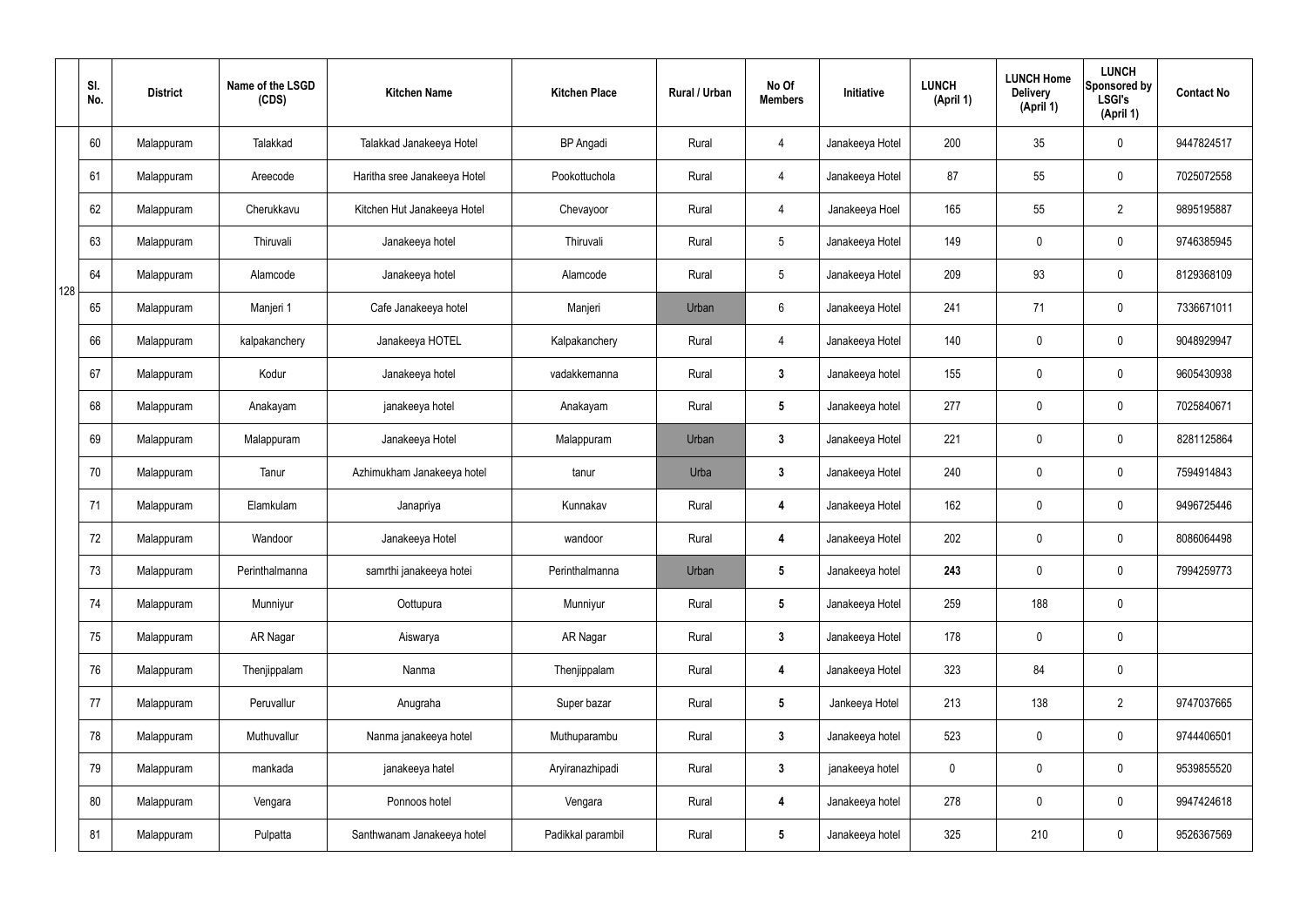| SI.<br>No. | <b>District</b> | Name of the LSGD<br>(CDS) | <b>Kitchen Name</b>        | <b>Kitchen Place</b> | Rural / Urban | No Of<br><b>Members</b> | Initiative      | <b>LUNCH</b><br>(April 1) | <b>LUNCH Home</b><br><b>Delivery</b><br>(April 1) | <b>LUNCH</b><br>Sponsored by<br><b>LSGI's</b><br>(April 1) | <b>Contact No</b> |
|------------|-----------------|---------------------------|----------------------------|----------------------|---------------|-------------------------|-----------------|---------------------------|---------------------------------------------------|------------------------------------------------------------|-------------------|
| 82         | Malappuram      | Keezhattur                | Keezhattur Janakeeya hotel | Keezhattur           | Rural         | 4                       | Janakeeya hotel | 60                        | 0                                                 | $\mathbf 0$                                                | 9539209640        |
| 83         | Malappuram      | Cheriyamundam             | Nanma janakeeya hotel      | Manchingapara        | Rural         | 4                       | Janakeeya hotel | 89                        | $\pmb{0}$                                         | $\mathbf 0$                                                | 9496048689        |
| 84         | Malappuram      | Chelambre                 | Soorya Janakeeya hotel     | Pulluparamb          | Rural         | $\mathbf{3}$            | Janakeeya hotel | 97                        | 84                                                | $\mathbf 0$                                                | 7994179285        |
| 85         | Malappuram      | Ponmala                   | Janakeeya hotel            | Chappangadi          | Rural         | 4                       | Janakeeya hotel | 229                       | $\pmb{0}$                                         | $\mathbf 0$                                                | 9605811748        |
| 86         | Malappuram      | Thennala                  | <b>Bismi Hotel</b>         | Pookkiparamb         | Rural         | 4                       | Jankeeya Hotel  | 238                       | 0                                                 | $\mathbf 0$                                                | 9995757092        |
| 87         | Malappuram      | Tanalur                   | Janakeeya Hotel            | Tanalur              | Rural         | $\mathbf{3}$            | Jankeeya Hotel  | 222                       | $\pmb{0}$                                         | $\mathbf 0$                                                |                   |
| 88         | Malappuram      | Parappur                  | Janakeeya Hotel            | chullipparambu       | Rural         | $5\phantom{.0}$         | Janakeeya Hotel | 298                       | 0                                                 | $\mathbf 0$                                                | 9961091317        |
| 89         | Malappuram      | Edarikkode                | Janakeeya Hotel            | Edarikkod            | Rural         | $\mathbf{3}$            | Janakeeya Hotel | 0                         | $\pmb{0}$                                         | $\mathbf 0$                                                | 8089003770        |
| 90         | Malappuram      | Oorakam                   | Ammoos                     | Panchayath padi      | Rural         | $3\phantom{a}$          | Janakeeya Hotel | 232                       | 0                                                 | $\mathbf 0$                                                | 9526449294        |
| 91         | Malappuram      | Nannambra                 | Veeturuchi                 | Kundoor Athani       | Rural         | 4                       | Janakeeya Hotel | 34                        | 188                                               | $\mathbf 0$                                                | 9400618659        |
| 92         | Malappuram      | Pandikkad                 | Janakeeya Hotel            | Pandikkad            | Rural         | $\overline{\mathbf{4}}$ | Janakeeya Hotel | 240                       | 0                                                 | $\mathbf 0$                                                | 9995504081        |
| 93         | Malappuram      | Chokkad                   | Natturuchi                 | Chokkad              | Rural         | $5\phantom{.0}$         | Janakeeya Hotel | 70                        | 20                                                | $\mathbf 0$                                                |                   |
| 94         | Malappuram      | Cheekode                  | Cheekode Janakeeya Hotel   | Cheekode             | Rural         | 4                       | Janakeeya Hotel | 62                        | 36                                                | $\mathbf 0$                                                |                   |
| 95         | Malappuram      | Makkarapparamb            | Subiksha                   | Makkarapparamb       | Rural         | $\mathbf{3}$            | Janakeeya Hotel | 83                        | 32                                                | $\mathbf 0$                                                | 8089003770        |
| 96         | Malappuram      | Ponnani-1                 | Devi Janakeeya Hotel       | Ponnani              | Urban         | $5\phantom{.0}$         | Janakeeya Hotel | 298                       | $\pmb{0}$                                         | $\mathbf 0$                                                | 9961919097        |
| 97         | malappuram      | Mangalam                  | Soubagya                   | mangalam             | Rural         | $5\phantom{.0}$         | janakeeya hotel | 129                       | 31                                                | $\mathbf 0$                                                |                   |
| 98         | Malappuram      | Trikkalangode             | janakeeya hotel            | karakkunnu           | Rural         | $6\phantom{a}$          | Janakeeya Hotel | 367                       | $\pmb{0}$                                         | $\mathbf 0$                                                |                   |
| 99         | Malppuram       | Morayoor                  | Janakeeya hotel            | Valanchery           | Rural         | $3\phantom{a}$          | Janakeeya hotel | 110                       | $\pmb{0}$                                         | $\mathbf 0$                                                |                   |
| 100        | Malappuram      | Perumbadapp               | Janakeeya hotel            | Perumbadapp          | Rural         | $\overline{\mathbf{4}}$ | Janakeeya hotel | 190                       | 50                                                | $\mathbf 0$                                                |                   |
| 101        | Malappuram      | Vettom                    | Samruthi Janakeeya Hotel   | Puthanpeedika        | Rural         | $5\phantom{.0}$         | Janakeeya hotel | 137                       | 181                                               | $\mathbf 0$                                                |                   |
| 102        | Malappuram      | Kondotty                  | Janakeeya hotel            | vazhakad             | <b>RURAL</b>  | 4                       | janakeeya hotel | 333                       | 239                                               | $\mathbf 0$                                                |                   |
| 103        | Malappuram      | Pulamanthol               | Janakeeya hotel            | pulamanthole         | <b>RURAL</b>  | 4                       | Janakeeya hotel | 204                       | $\pmb{0}$                                         | $\pmb{0}$                                                  |                   |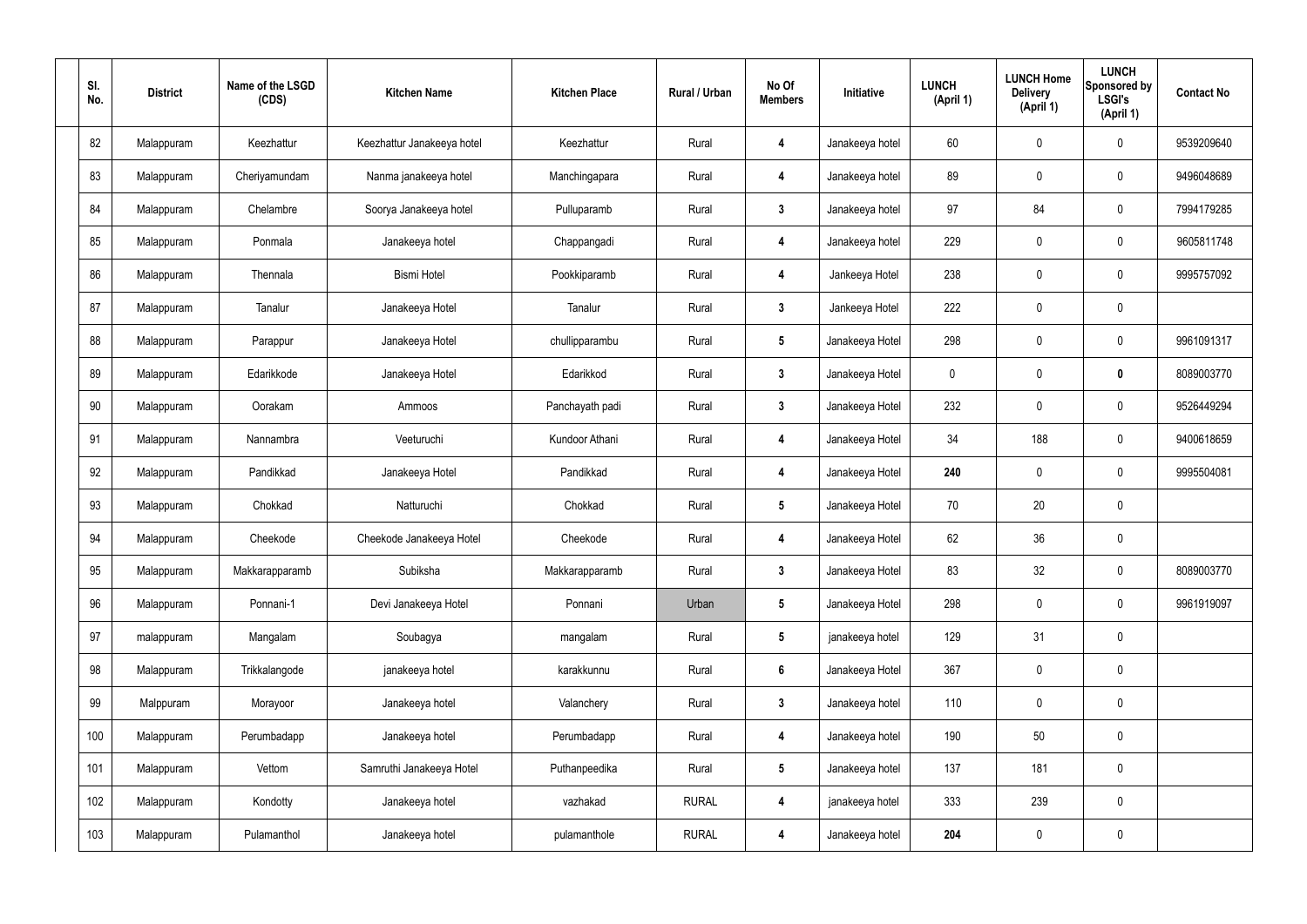| SI.<br>No. | <b>District</b> | Name of the LSGD<br>(CDS) | <b>Kitchen Name</b>        | <b>Kitchen Place</b> | Rural / Urban | No Of<br><b>Members</b> | Initiative      | <b>LUNCH</b><br>(April 1) | <b>LUNCH Home</b><br><b>Delivery</b><br>(April 1) | <b>LUNCH</b><br>Sponsored by<br><b>LSGI's</b><br>(April 1) | <b>Contact No</b> |
|------------|-----------------|---------------------------|----------------------------|----------------------|---------------|-------------------------|-----------------|---------------------------|---------------------------------------------------|------------------------------------------------------------|-------------------|
| 104        | Malappuram      | Valavannur                | Jankeeya hotel             | Valavannur           | <b>RURAL</b>  | $5\phantom{.0}$         | Janakeeya hotel | 150                       | 0                                                 | $\mathbf 0$                                                |                   |
| 105        | Malappuram      | kottakkal                 | Subhiksha Janakeeya hotel  | kotakkal             | <b>URBAN</b>  | 4                       | Janakeeya hotel | 250                       | $\mathbf 0$                                       | $\mathbf 0$                                                |                   |
| 106        | Malappuram      | Vettom                    | Thripthi Janakeeya Hotel   | Vadikkal             | <b>RURAL</b>  | 4                       | Janakeeya hotel | 237                       | 15                                                | $\mathbf 0$                                                |                   |
| 107        | Malappuram      | Nilambur                  | Ajva Janakeeya hotel       | Minarvapadi          | <b>URBAN</b>  | $5\phantom{.0}$         | Janakeeya hotel | 248                       | 15                                                | $\mathbf 0$                                                |                   |
| 108        | Malappuram      | Nilambur                  | Unity Janakeeya hotel      | nilambur             | <b>URBAN</b>  | 4                       | Janakeeya hotel | 388                       | 0                                                 | $\mathbf 0$                                                |                   |
| 109        | Malappuram      | Vallikkunn                | Rasakkut                   | Vallikunnu           | Rural         | 4                       | janakeeyahotel  | 135                       | 154                                               | $\mathbf 0$                                                |                   |
| 110        | Malappuram      | kuruva                    | Ruchi                      | Kurava               | Rural         | $5\phantom{.0}$         | Janakeeyahotel  | 118                       | 17                                                | $\mathbf 0$                                                | 9745414800        |
| 111        | Malappuram      | Kannamangalam             | Ruchikoott                 | Cheroor              | Rural         | $\mathbf{3}$            | Janakeeya Hotel | 318                       | $\boldsymbol{0}$                                  | $\mathbf 0$                                                |                   |
| 112        | Malappuram      | Othungal                  | janakeeya hotel            | Othukkungal          | Rural         | $5\phantom{.0}$         | Janakeeya Hotel | 207                       | 0                                                 | $\mathbf 0$                                                | 9656716066        |
| 113        | Malappuram      | Pookkottur                | janakeeya hotel            | valluvambram         | Rural         | 4                       | Janakeeya Hotel | 217                       | 0                                                 | $\mathbf 0$                                                | 9447334084        |
| 114        | Malappuram      | Edakkara                  | Edakkara janakeeya hotel   | Edakkara             | Rural         | 4                       | janakeeya hotel | 190                       | 0                                                 | $\mathbf 0$                                                |                   |
| 115        | Malappuram      | porur                     | Thanima Janakeeya Hotel    | Porur                | Rural         | $\mathbf{3}$            | janakeeya hotel | 133                       | 0                                                 | $\mathbf 0$                                                | 9539928567        |
| 116        | Malappuram      | Pulikkal                  | al madeena Janakeeya Hotel | pulikkal             | Rural         | 4                       | Janakeeya Hotel | 53                        | 27                                                | $\mathbf 0$                                                |                   |
| 117        | malappuram      | Tanur                     | amma janakeeyahottel       | Tanur                | Urban         | $5\phantom{.0}$         | janakeeyahottel | 215                       | 0                                                 | $\mathbf 0$                                                |                   |
| 118        | malappuram      | Pallikkal                 | padheyam janakeeyahottel   | Pallikkal            | Rural         | $5\phantom{.0}$         | janakeeyahotel  | 102                       | 72                                                | $\mathbf 0$                                                |                   |
| 119        | Malappuram      | Chelembra                 | janakeeyahotel2            | Chelembra            | Rural         | $\overline{\mathbf{4}}$ | janakeeyahotel  | 167                       | 86                                                | $\mathbf 0$                                                |                   |
| 120        | Malappuram      | Purathur                  | Safa Janakeeya Hotel       | Paravanna            | Rural         | $\overline{\mathbf{4}}$ | Janakeeya Hotel | 72                        | 21                                                | $\mathbf 0$                                                |                   |
| 121        | malappuram      | vazhayur                  | puthuma janakeeyahotel     | Vazhayur             | Rural         | $\overline{\mathbf{4}}$ | janakeeyahotel  | 190                       | 30                                                | $\mathbf 0$                                                |                   |
| 122        | malappuram      | Mangalam                  | Swathistam                 | Vadikkal             | Rural         | $\overline{\mathbf{4}}$ | janakeeyahotel  | $\mathbf 0$               | 0                                                 | $\mathbf 0$                                                |                   |
| 123        | malappuram      | kuttippuram               | nilayoram janakeeya hotel  | Kuttipuram           | Rural         | $\overline{\mathbf{4}}$ | janakeeyahotel  | 225                       | 0                                                 | $\mathbf 0$                                                |                   |
| 124        | malapluram      | thazhekode                | Thazhekode Janakeeya Hotel | Thazhekode           | Rural         | 4                       | Janakeeya Hotel | 198                       | $\pmb{0}$                                         | $\mathbf 0$                                                |                   |
| 125        | malappuram      | munniyur                  | my kitchen                 | Alinchuvad           | Rural         | $5\phantom{.0}$         | janakeeya hotel | 128                       | 153                                               | $\overline{1}$                                             | 8589809765        |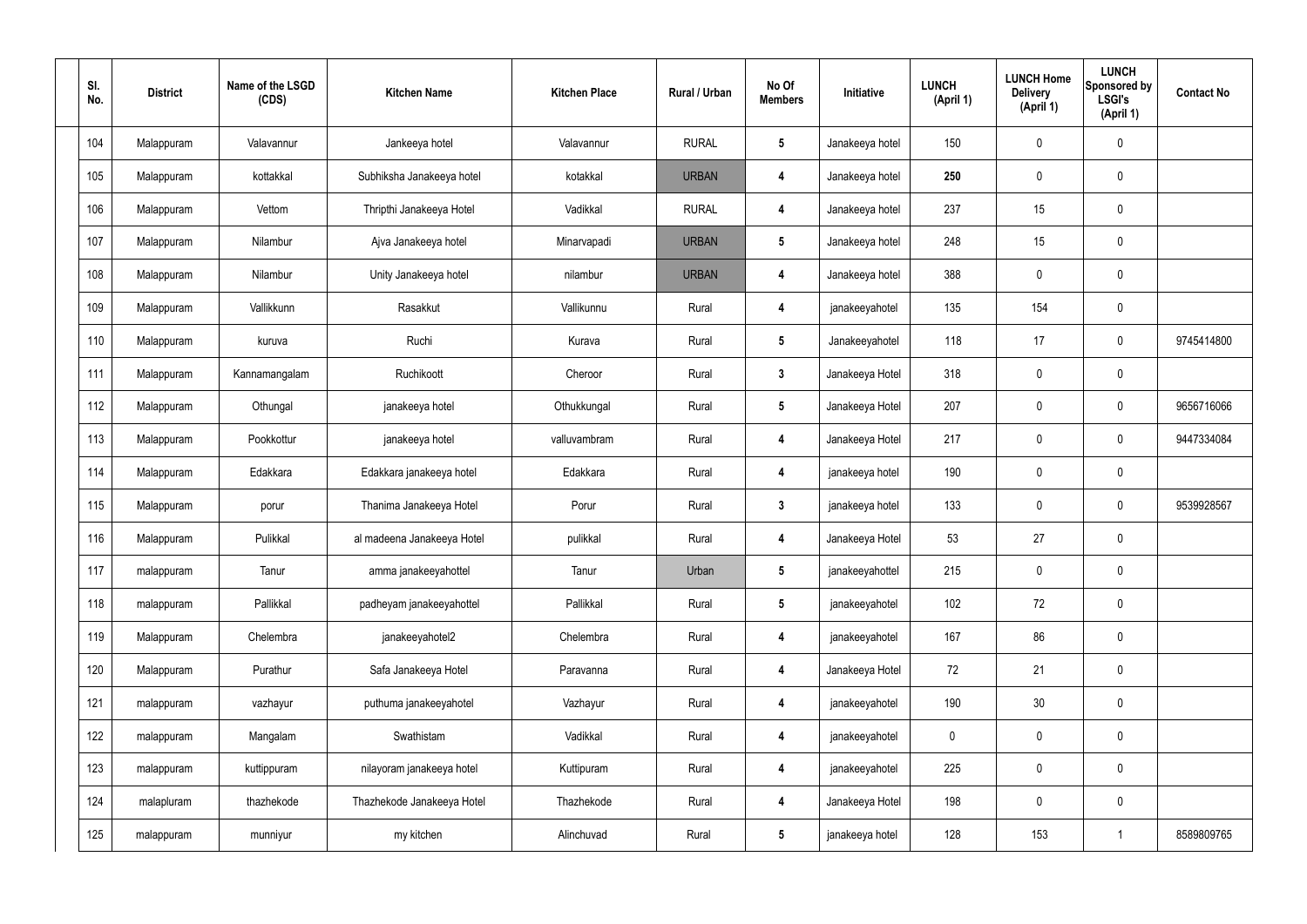|            | SI.<br>No.           | <b>District</b> | Name of the LSGD<br>(CDS) | <b>Kitchen Name</b>             | <b>Kitchen Place</b>                      | Rural / Urban | No Of<br><b>Members</b> | Initiative      | <b>LUNCH</b><br>(April 1) | <b>LUNCH Home</b><br><b>Delivery</b><br>(April 1) | <b>LUNCH</b><br>Sponsored by<br><b>LSGI's</b><br>(April 1) | <b>Contact No</b> |
|------------|----------------------|-----------------|---------------------------|---------------------------------|-------------------------------------------|---------------|-------------------------|-----------------|---------------------------|---------------------------------------------------|------------------------------------------------------------|-------------------|
|            | 126                  | Malappuram      | Mangalam                  | Ruchikkoottu                    | Mangalam                                  | Rural         | $\overline{4}$          | Janakeeya hotel | 202                       | 60                                                | $\mathbf 0$                                                |                   |
|            | 127                  | Malappuram      | Ponnani                   | Thripthi                        | Ponnani                                   | Urban         | $5\phantom{.0}$         | Janakeeya Hotel | 198                       | 0                                                 | $\mathbf 0$                                                |                   |
|            | 128                  | Malappuram      | Tanur                     | Krishna                         | Tanur                                     | Urban         | $5\phantom{.0}$         | janakeeya hotel | 128                       | 0                                                 | $\mathbf 0$                                                |                   |
| <b>128</b> |                      |                 |                           |                                 |                                           |               | 537                     |                 | 23108                     | 5125                                              | 19                                                         |                   |
|            | $\blacktriangleleft$ | Palakkad        | Elapully                  | Nakshathra Vanitha canteen      | Canteen                                   | Rural         | $\overline{4}$          | Janakeeya Hotel | 225                       | 0                                                 | $\mathbf 0$                                                | 23108             |
|            | $\overline{2}$       | Palakkad        | Nalleppilly               | Vanitha Canteen                 | Canteen                                   | Rural         | $\overline{4}$          | Janakeeya Hotel | 146                       | 0                                                 | $\pmb{0}$                                                  | 9656232569        |
|            | 3                    | Palakkad        | Chittur                   | Thanal vanitha Canteen          | Thathamangalam, Mettuvalavu               | Urban         | $\mathbf{3}$            | Janakeeya Hotel | 342                       | 0                                                 | $\mathbf 0$                                                | 9447105400        |
|            |                      | Palakkad        | chittur                   | urapp janakeeya hotel           | Anicode junction                          | urban         | $5\phantom{.0}$         | Janakeeya hotel | 150                       | 0                                                 | $\pmb{0}$                                                  | 9349930549        |
|            | 5                    | Palakkad        | polpully                  | subiksha janakeeya hotel        | kallootiyal                               | Rural         | $5\phantom{.0}$         | Janakeeya hotel | 162                       | 0                                                 | $\mathbf 0$                                                | 9495197498        |
|            | 6                    | Palakkad        | Eruthenpathy              | Nila janakeeya hotel            | Mooniilmada muniyappan<br>kshethram near  | Rural         | $5\phantom{.0}$         | Janakeeya hotel | 134                       | 0                                                 | $\pmb{0}$                                                  | 9037290925        |
|            | -7                   | Palakkad        | Perumatty                 | Nanam Janakeeya hotel           | kannimari                                 | Rural         | $\mathbf{3}$            | Janakeeya hotel | 132                       | 0                                                 | $\mathbf 0$                                                | 9605529657        |
|            | 8                    | Palakkad        | Vadakarapathy             | soubhagya janakeeya hotel       | vadakarapathy panchayath                  | Rural         | $5\phantom{.0}$         | Janakeeya hotel | 135                       | 0                                                 | $\pmb{0}$                                                  | 9633578756        |
|            | 9                    | Palakkad        | Kozhinjampara             | Sreesakthi Janakeeya hotel      | Kozhinjampara<br>gramapanchayth, near bus | Rural         | $5\phantom{.0}$         | Janakeeya hotel | 180                       | 0                                                 | $\mathbf 0$                                                | 9847121105        |
|            | 10                   | Palakkad        | Vadakkenchery             | Oottupura Vanitha Canteen       | Panchayath building,<br>Vadakkenchery     | Rural         | $\overline{4}$          | Janakeeya Hotel | 243                       | $\mathbf 0$                                       | $\pmb{0}$                                                  | 9656360141        |
|            | 11                   | Palakkad        | PKD North                 | Cafesree                        | opp. ksrtc bus stand,<br>Manjakulam road  | Urban         | $5\phantom{.0}$         | Janakeeya Hotel | 0                         | $\mathbf 0$                                       | $\mathbf 0$                                                | 9037332005        |
|            | 12                   | Palakkad        | Ongallur                  | Amma canteen                    | Ongallur vipanana kendram                 | Rural         | $\overline{4}$          | Janakeeya Hotel | 102                       | $\mathbf 0$                                       | $\mathbf 0$                                                | 7560924507        |
|            | 13                   | Palakkad        | Muthuthala                | Sreelakshmi vanitha canteen     | Muthuthala panchayath                     | Rural         | $\overline{4}$          | Janakeeya Hotel | 116                       | $\mathbf 0$                                       | $\mathbf 0$                                                | 7558865485        |
|            | 14                   | Palakkad        | Koppam                    | Natturuchi kudumbashree cafe    | Near koppam village                       | Rural         | $\sqrt{5}$              | Janakeeya Hotel | 88                        | 0                                                 | $\mathbf 0$                                                | 8075779172        |
|            | 15                   | Palakkad        | Paruthur                  | Mamatty vanitha canteen         | Near panchayath                           | Rural         | $\sqrt{5}$              | Janakeeya Hotel | 0                         | $\mathbf 0$                                       | $\mathbf 0$                                                | 9544847874        |
|            | 16                   | Palakkad        | Vilayur                   | Souhritha caffesree (Ruchipura) | Near Vilayur Panchayath                   | Rural         | $6\phantom{.}$          | Janakeeya Hotel | 125                       | 0                                                 | $\mathbf 0$                                                | 9747342046        |
|            | 17                   | palakkad        | Kulukkallur               | Snehitha Janakeeya hotel        | Kulukkallur panchayath                    | Rural         | $5\phantom{.0}$         | Janakeeya hotel | 80                        | $\mathbf 0$                                       | $\mathbf 0$                                                | 9746701454        |
|            | 18                   | Palakkad        | Pattambi                  | Janakeeya hotel                 | near Govt samskritha college,<br>Pattambi | Urban         | 4                       | Janakeeya hotel | 0                         | 0                                                 | $\mathbf 0$                                                | 9562043428        |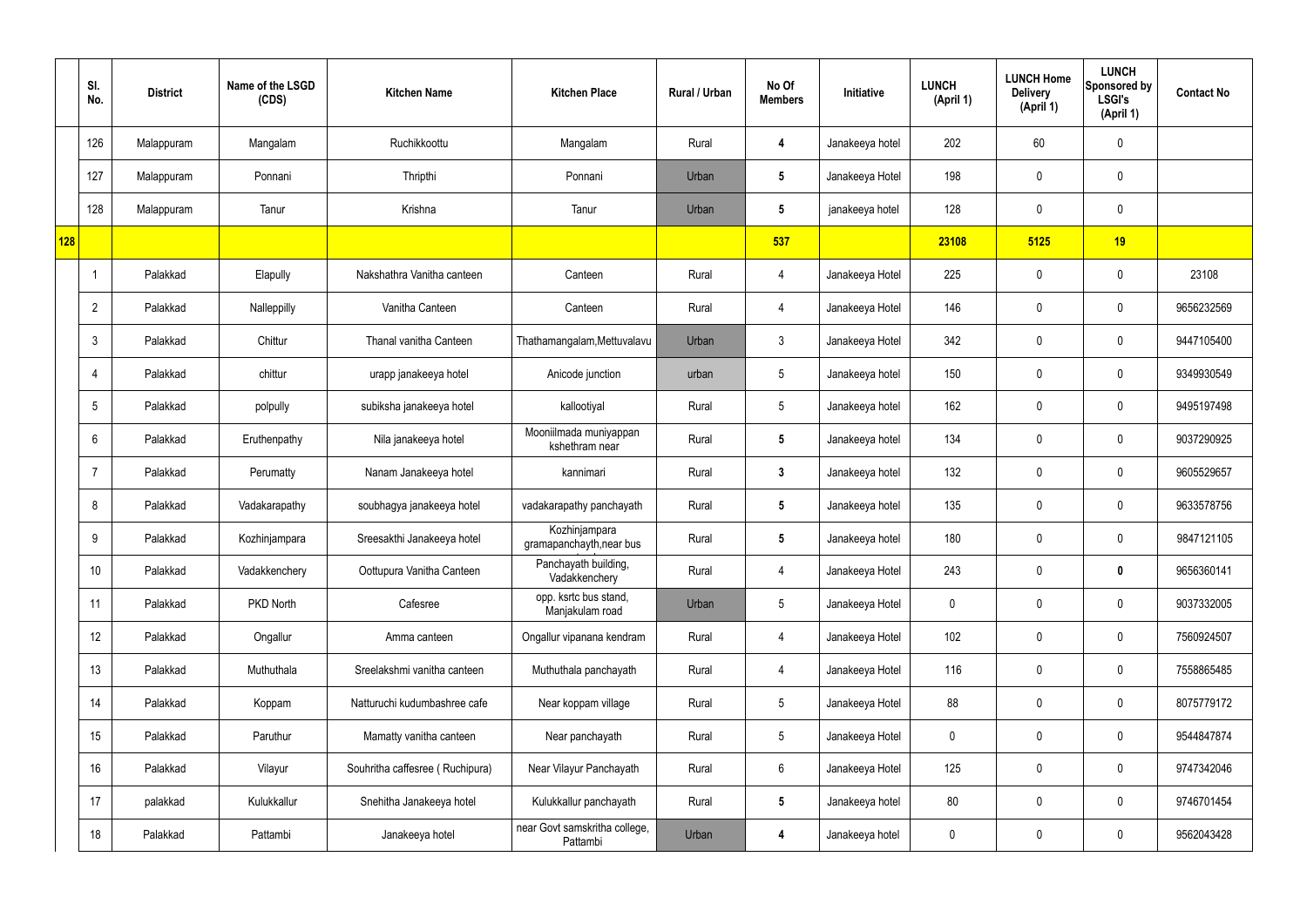| SI.<br>No. | <b>District</b> | Name of the LSGD<br>(CDS) | <b>Kitchen Name</b>                      | <b>Kitchen Place</b>                   | Rural / Urban | No Of<br><b>Members</b> | Initiative       | <b>LUNCH</b><br>(April 1) | <b>LUNCH Home</b><br><b>Delivery</b><br>(April 1) | <b>LUNCH</b><br>Sponsored by<br><b>LSGI's</b><br>(April 1) | <b>Contact No</b> |
|------------|-----------------|---------------------------|------------------------------------------|----------------------------------------|---------------|-------------------------|------------------|---------------------------|---------------------------------------------------|------------------------------------------------------------|-------------------|
| 19         | Palakkad        | Erimayur                  | Thanima Vanitha Canteen                  | Panchayath building, Erimayur          | Rural         | $5\phantom{.0}$         | Janakeeya Hotel  | 65                        | $\mathbf 0$                                       | $\overline{2}$                                             | 9746440633        |
| 20         | Palakkad        | Kizhekkencheri            | Vanitha Canteen                          | Panchayath Building,<br>Kizhakkenchery | Rural         | 4                       | Janakeeya Hotel  | 80                        | $\mathbf 0$                                       | -1                                                         | 9747923418        |
| 21         | Palakkad        | Peringottukkurrissi       | Aiswarya Vanitha canteen                 | Panchayth building                     | Rural         | $\mathbf{3}$            | Janakeeya Hotel  | 90                        | $\mathbf 0$                                       | 0                                                          | 9048665884        |
| 22         | Palakkad        | Mundoor                   | Bharath vanitha canteen                  | Panchayath building                    | Rural         | $\mathbf{3}$            | Janakeeya Hotel  | 139                       | $\mathbf 0$                                       | 0                                                          | 8592830607        |
| 23         | Palakkad        | Kodumbu                   | kripa                                    | kodumb panchayath                      | Rural         | 4                       | Janakeeya HoteL  | 65                        | 0                                                 | 0                                                          | 9048682860        |
| 24         | Palakkad        | Thirumittakode            | Thirumuttam Janakeeya Hotel              | Karukaputhur                           | Rural         | $6\phantom{.}6$         | Janakeeya Hotel  | 104                       | $\mathbf 0$                                       | 0                                                          | 9072841599        |
| 25         | Palakkad        | Akathethara               | Nanma canteen                            | kalyanamandapam                        | Rural         | $\mathbf{3}$            | Janakeeya Hotel  | 63                        | $\mathbf 0$                                       | 0                                                          | 7025563510        |
| 26         | Palakkad        | Marutharoad               | flavours cantteen                        | panchayath                             | Rural         | $5\phantom{.0}$         | Janakeeya Hotela | 121                       | $\mathbf 0$                                       | 0                                                          | 9746227966        |
| 27         | Palakkad        | Trithala                  | Kairali Vanitha Hotel                    | Thirthala                              | Rural         | $5\phantom{.0}$         | Janakeeya Hotel  | 137                       | 0                                                 | 0                                                          | 9048710155        |
| 28         | Palakkad        | Kongad                    | Annapoorna vanitha canteen               | Near Kongad village office             | Rural         | $5\phantom{.0}$         | Janakeeya Hotel  | 83                        | 0                                                 | 0                                                          | 9645425774        |
| 29         | Palakkad        | Sreekrishnapuram          | Subiksha canteen                         | Near panchayath office                 | Rural         | $\mathbf{3}$            | Janakeeya Hotel  | 104                       | 0                                                 | 0                                                          | 8086697226        |
| 30         | Palakkad        | Pallassana                | dhanalakshmi vanitha canteen             | pallassana panchayath<br>building      | Rural         | $5\phantom{.0}$         | Janakeeya Hotel  | 154                       | 0                                                 | 0                                                          | 8943225892        |
| 31         | Palakkad        | Nenmmara                  | Nemmara Janakeeya hotel                  | Nemmara junction                       | Rural         | 4                       | Janakeeya hotel  | 285                       | 0                                                 | 0                                                          | 8157850935        |
| 32         | Palakkad        | Ayilur                    | Janakeeya hotel                          | Thalavettanpara, Ayilur                | Rural         | $\mathbf{3}$            | Janakeeya hotel  | 220                       | $\mathbf 0$                                       | 0                                                          | 9539517856        |
| 33         | Palakkad        | Melarkode                 | Janakeeya Hotel                          | near Melarkode panchayath              | Rural         | $\overline{4}$          | Janakeeya hotel  | 152                       | $\mathbf 0$                                       | 0                                                          | 8606193918        |
| 34         | Palakkad        | Vandazhi                  | janakeeya hotel                          | Kaniyamangalam                         | Rural         | $\mathbf{3}$            | Janakeeya hotel  | 59                        | $\mathbf 0$                                       | 0                                                          | 9645919937        |
| 35         | Palakkad        | Nelliayampathy            | Janakeeya hotel                          | near Panchayat, kaikaty                | Rural         | $\overline{4}$          | Janakeeya hotel  | 90 <sup>°</sup>           | $\mathbf 0$                                       | 0                                                          | 9497123529        |
| 36         | Palakkad        | Elavanchery               | Snehatheeram                             | Near GUPS, Vattekkad                   | Rural         | $5\phantom{.0}$         | Janakeeya Hotel  | 240                       | $\mathbf 0$                                       | 0                                                          | 9744195274        |
| 37         | Palakkad        | Kollemkode                | Priya Vanitha Canteen                    | Block Panchayath Office,<br>Kollengode | Rural         | $\overline{4}$          | Janakeeya Hotel  | 242                       | $\mathbf 0$                                       | 0                                                          | 9745456764        |
| 38         | Palakkad        | Koduvayur                 | Samridhi Kudumbashree Vanitha<br>Canteen | Panchayath Building                    | Rural         | $5\phantom{.0}$         | Janakeeya Hotel  | 107                       | $\mathbf 0$                                       | 0                                                          | 8086263595        |
| 39         | Palakkad        | Pattanchery               | Sreelakshmi vanitha canteen              | Panchayath Building                    | Rural         | $\overline{4}$          | Janakeeya Hotel  | 72                        | $\mathbf 0$                                       | 0                                                          | 8086916932        |
| 40         | Palakkad        | Pudunagaram               | Janakeeya Hotel                          | Near KSEB, Pudunagaram                 | Rural         | 4                       | Janakeeya hotel  | 196                       | 0                                                 | 0                                                          | 9497241598        |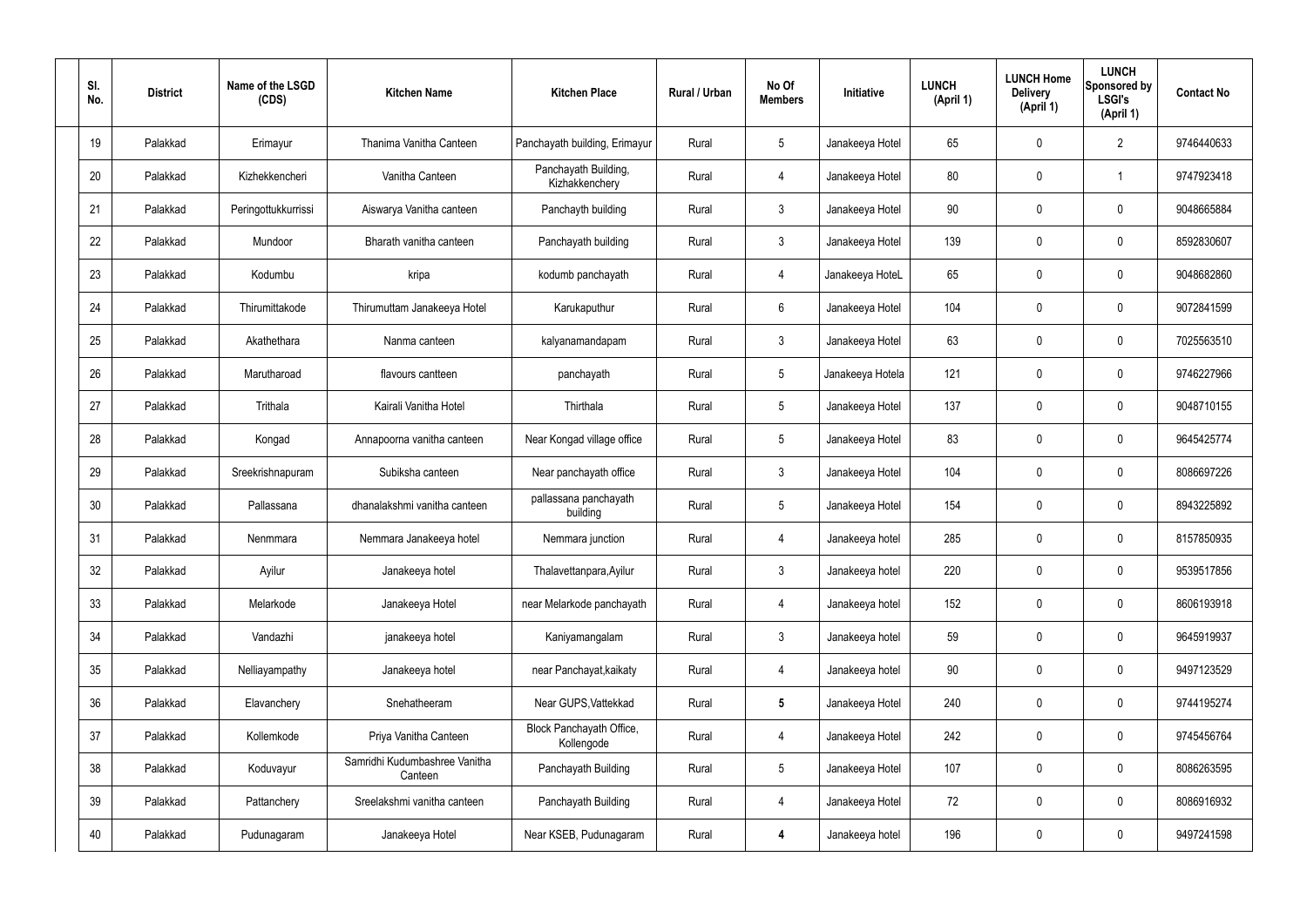|     | SI.<br>No. | <b>District</b> | Name of the LSGD<br>(CDS) | <b>Kitchen Name</b>                  | <b>Kitchen Place</b>                            | Rural / Urban | No Of<br><b>Members</b> | Initiative       | <b>LUNCH</b><br>(April 1) | <b>LUNCH Home</b><br><b>Delivery</b><br>(April 1) | <b>LUNCH</b><br>Sponsored by<br><b>LSGI's</b><br>(April 1) | <b>Contact No</b> |
|-----|------------|-----------------|---------------------------|--------------------------------------|-------------------------------------------------|---------------|-------------------------|------------------|---------------------------|---------------------------------------------------|------------------------------------------------------------|-------------------|
|     | 41         | Palakkad        | Vadavanoor                | Sree Muruka Janakeeya Hotel          | Vydhyasala, Vadavanoor                          | Rural         | 5                       | Janakeeya hotel  | 175                       | 0                                                 | $\mathbf 0$                                                | 9567011729        |
|     | 42         | Palakkad        | Peruvemba                 | Samridi Janakeeya Hotel              | Peruvemba Junction                              | Rural         | 4                       | Jankeeya hotel   | 30 <sup>°</sup>           | 0                                                 | $\pmb{0}$                                                  | 918089611261      |
|     | 43         | Palakkad        | Muthalamada               | Janakeeya Hotel                      | Chulliyarmedu                                   | Rural         | 4                       | Jankeeya hotel   | 315                       | $\mathbf 0$                                       | $\mathbf 0$                                                | 9633730067        |
|     | 44         | Palakkad        | Cherppalasseri            | Swad Janakiyahotel, CPY              | Scheduled caste coperative<br>society hall, cpy | Urban         | 5                       | Janakeeya Hotel  | 219                       | 0                                                 | $\mathbf 0$                                                | 9447746082        |
|     | 45         | Palakkad        | Vellinezhi                | Aiswarya kudumbashree                | Adakkaputhur                                    | Rural         | $\mathbf{3}$            | Janakeeya Hotel  | 91                        | $\mathbf 0$                                       | $\mathbf 0$                                                | 9747730588        |
|     | 46         | Palakkad        | Keralasseri               | Bhagyasree janakeeya hotel           | Near village office                             | Rural         | $\mathbf{3}$            | Janakeeya Hotel  | 50                        | 0                                                 | $\mathbf 0$                                                | 8606125128        |
|     | 47         | Palakkad        | Kottayi                   | Kudumbashree Vanitha canteen         | Near Kottayi Panchayath                         | Rural         | 4                       | Jankeeya hotel   | 120                       | 0                                                 | $\mathbf 0$                                                | 9605699847        |
|     | 48         | Palakkad        | anakkara                  | udayasurya vanitha canteen           | kumbidi                                         | rural         | 5                       | Janakeeya Hotel  | 155                       | 0                                                 | $\mathbf 0$                                                | 9895947614        |
|     | 49         | Palakkad        | kappur                    | jeevanam hotel                       | kumaranellur                                    | rural         | 6                       | Janakeeya Hotel  | 317                       | 0                                                 | $\mathbf 0$                                                | 9605308385        |
| 102 | 50         | Palakkad        | Malampauzha               | Nandhanam canteen                    | near fantasy park                               | Rural         | $5\phantom{.0}$         | Janakeeya HotelT | 204                       | 0                                                 | $\mathbf 0$                                                | 807587062         |
|     | 51         | Palakkad        | Puduppariyaram            | Anaswara Canteen                     | Panchayath                                      | Rural         | 4                       | Janakeeya Hotel  | 135                       | 0                                                 | $\mathbf 0$                                                | 9526677781        |
|     | 52         | Palakkad        | kadambazhipuram           | Reshmi janakeeya hotel               | 16 mail                                         | Rural         | 5                       | Janakeeya Hotel  | 86                        | 0                                                 | $\mathbf 0$                                                | 9048375891        |
|     | 53         | Palakkad        | Kadambazhipuram           | Ardhram Janakeeya hotel              | Pulapatta                                       | Rural         | 3                       | Janakeeya Hotel  | 94                        | 0                                                 | $\mathbf 0$                                                | 9495775246        |
|     | 54         | Palakkad        | Kannambra                 | Sree kurumba canteen                 | kannambra                                       | Rural         | $\overline{4}$          | Janakeeya Hotel  | 194                       | 0                                                 | $\pmb{0}$                                                  | 8157815819        |
|     | 55         | Palakkad        | karakkurissi              | Janakiya hotel                       | Near ammus auditorium,<br>Ayappankavu           | Rural         | $\mathbf{3}$            | Janakeeya Hotel  | 130                       | 0                                                 | $\mathbf 0$                                                | 6238788932        |
|     | 56         | Palakkad        | Thenkara                  | Subiksham janakeeya hotel            | Ayurveda hospital compound<br>Then kara         | Rural         | 5                       | Janakeeya Hotel  | 201                       | 0                                                 | $\mathbf 0$                                                | 9747557333        |
|     | 57         | Palakkad        | Alanallur                 | Keerthi vanitha canteen and catering | Near panchayath Alanallur                       | Rural         | $5\phantom{.0}$         | Janakeeya hotel  | 201                       | 0                                                 | $\mathbf 0$                                                | 9495447569        |
|     | 58         | Palakkad        | Pudur                     | Asil canteen                         | Pudur panchayath                                | Rural         | $\overline{4}$          | Janakeeya hotel  | 69                        | 0                                                 | $\mathbf 0$                                                | 8086968050        |
|     | 59         | Palakkad        | Parali                    | Annasree Janakeeya hotel             | Near parali panchayath                          | Rural         | $\overline{4}$          | Janakeeya hotel  | 118                       | 0                                                 | $\mathbf 0$                                                | 8281829238        |
|     | 60         | Palakkad        | Mannur                    | Kudumbasree janakeeya hotel          | Mannur panchayath                               | Rural         | $5\phantom{.0}$         | Janakeeya hotel  | 86                        | 0                                                 | $\mathbf 0$                                                | 9495771095        |
|     | 61         | Palakkad        | Kuzhalmannam              | Janasree jankeeya hotel              | Kuzhalmannam block<br>panchayth                 | Rural         | $\mathbf{3}$            | Jankeeya hotel   | 150                       | 0                                                 | $\mathbf 0$                                                | 9847364980        |
|     | 62         | Palakkad        | Kavassery                 | samridhi Janakeeya Hotel             | Alathur road, kavasheery                        | Rural         | $6\phantom{.}6$         | Janakeeya hotel  | 101                       | 0                                                 | $\boldsymbol{0}$                                           | 9747570761        |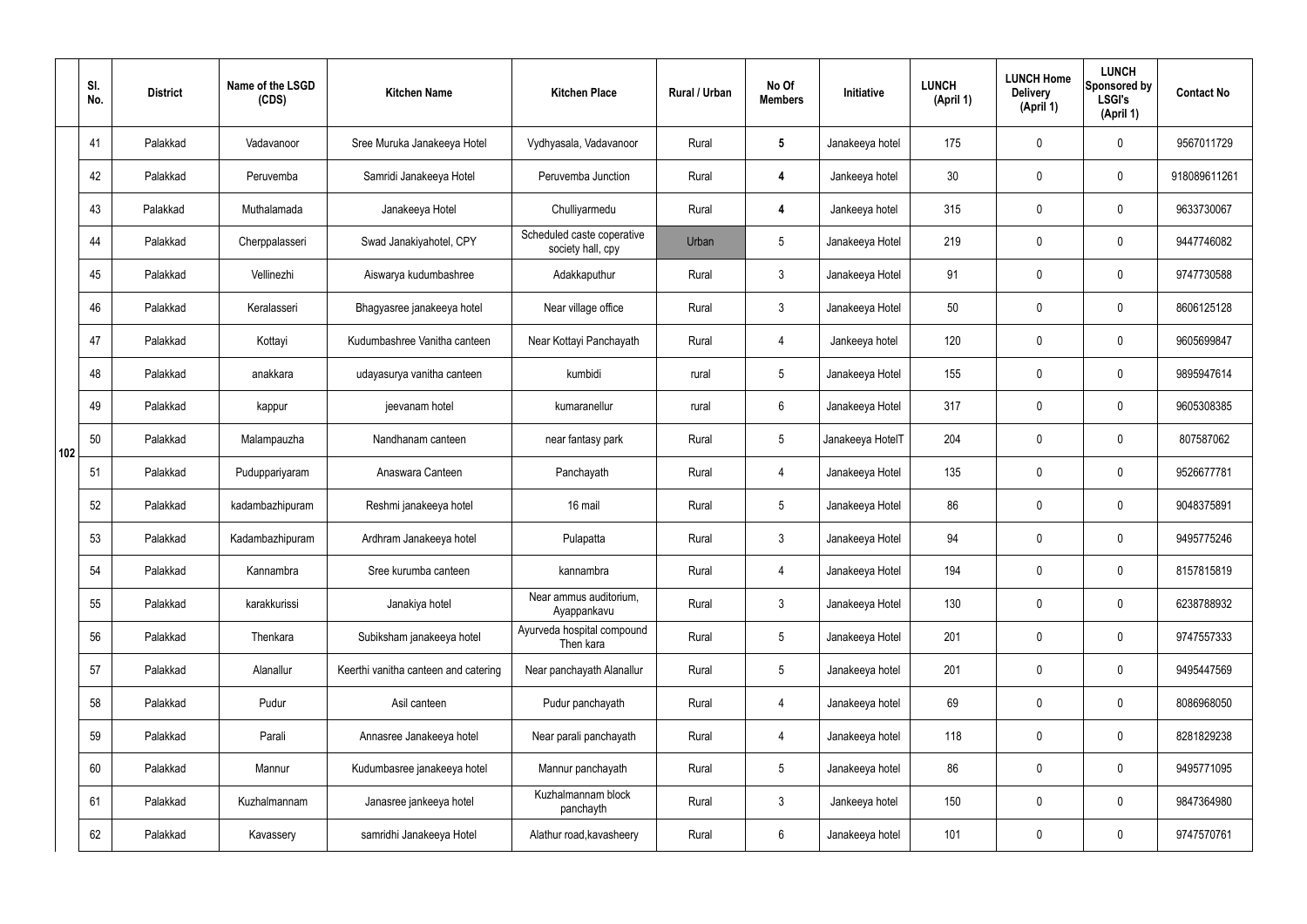| SI.<br>No. | <b>District</b> | Name of the LSGD<br>(CDS) | <b>Kitchen Name</b>                         | <b>Kitchen Place</b>                       | Rural / Urban | No Of<br><b>Members</b> | Initiative       | <b>LUNCH</b><br>(April 1) | <b>LUNCH Home</b><br><b>Delivery</b><br>(April 1) | <b>LUNCH</b><br>Sponsored by<br><b>LSGI's</b><br>(April 1) | <b>Contact No</b> |
|------------|-----------------|---------------------------|---------------------------------------------|--------------------------------------------|---------------|-------------------------|------------------|---------------------------|---------------------------------------------------|------------------------------------------------------------|-------------------|
| 63         | palakkad        | chalissery                | Thanal janakeeya hotel                      | chalissery panchayath building             | Rural         | $\mathbf{3}$            | Janakeeya hotel  | 40                        | 0                                                 | 0                                                          | 9562702284        |
| 64         | palakkad        | Kottopadam                | Iva canteen and catering janakeeya<br>hotel | Block building, Near<br>aryambavu junction | Rural         | 4                       | Janakeeya hotel  | 250                       | $\boldsymbol{0}$                                  | $\mathbf 0$                                                | 9074818126        |
| 65         | palakkad        | kumaramputhur             | Ruchi cafe janakeeya hotel                  | Panchayath kumaramputhur                   | Rural         | $\mathbf{3}$            | Janakeeya hotel  | 303                       | $\boldsymbol{0}$                                  | $\mathbf 0$                                                | 8589968705        |
| 66         | palakkad        | Malampuzha                | Amma janakeeya hotel                        | kadukkamkunnu, Malampuzha                  | Rural         | $\mathbf{3}$            | Janakeeya hotel. | 308                       | 0                                                 | $\mathbf 0$                                                | 9446521664        |
| 67         | palakkad        | Alathur                   | Rich Janakeeya hotel                        | Near bus stand, Alathur                    | Rural         | 4                       | Janakeeya hotel  | 343                       | 0                                                 | 14                                                         | 9947030779        |
| 68         | palakkad        | Karimpuzha                | Janakeeya hotel                             | Karimpuzha panchayath                      | Rural         | $\mathbf{3}$            | Janakeeya hotel  | 82                        | 0                                                 | $\mathbf 0$                                                | 9961502739        |
| 69         | Palakkad        | Thenkurissi               | Eyeshee janakeeya hotel                     | Panchayth building,<br>Thenkurissi         | Rural         | 4                       | Jankeeya hotel   | 108                       | 0                                                 | $\mathbf 0$                                                | 9995662723        |
| 70         | Palakkad        | Agali                     | Janakeeya Hotel                             | Block Panchayath building,<br>Agali        | Rural         | $5\phantom{.0}$         | Jankeeya hotel   | 153                       | 0                                                 | $\mathbf 0$                                                | 9037878897        |
| 71         | Palakkad        | Sholayur                  | Powrnami janakeeya hotel                    | anakkatty bus stand                        | Rural         | 4                       | Jankeeya hotel   | 105                       | $\boldsymbol{0}$                                  | $\mathbf 0$                                                | 9159556404        |
| 72         | Palakkad        | Puthushery                | Janakeeya hotel                             | Puthushery panchayath                      | Rural         | $5\phantom{.0}$         | Janakeeya hotel. | 155                       | 0                                                 | $\mathbf 0$                                                | 9562772723        |
| 73         | Palakkad        | Karimba                   | Janakeeya hotel                             | Panchayath premise                         | Rural         | $\mathbf{3}$            | Janakeeya Hotel  | 112                       | $\mathbf 0$                                       | $\mathbf 0$                                                | 9562163979        |
| 74         | Palakkad        | Nagalasseri               | Janakeeya hotel                             | near koottanad bus stand                   | Rural         | $5\phantom{.0}$         | Janakeeya hotel  | 200                       | 0                                                 | $\mathbf 0$                                                | 8921928291        |
| 75         | Palakkad        | Mathur                    | Nila janakeeya Hotel                        | Near Panchayth, Mathur                     | Rural         | 4                       | Jankeeya hotel   | 137                       | 0                                                 | $\Omega$                                                   | 9562356483        |
| 76         | Palakkad        | Chalavara                 | Janakeeya hotel                             | Chalavara panchayath                       | Rural         | $5\phantom{.0}$         | Janakeeya hotel  | 150                       | 0                                                 | $\mathbf 0$                                                | 9544659942        |
| 77         | Palakkad        | Ananganadi                | vanitha cateen                              | near Ananganadi panchayath                 | Rural         | $\mathbf{3}$            | Janakeeya Hotel  | 78                        | 0                                                 | $\mathbf 0$                                                | 8921410495        |
| 78         | Palakkad        | Lakkidiperur              | Janakeeya hotel                             | Lekkidi perur panchayath                   | Rural         | $5\phantom{.0}$         | Jankeeya hotel   | 98                        | 0                                                 | $\mathbf 0$                                                | 6238921903        |
| 79         | Palakkad        | Nellaya                   | Janakeeya hotel                             | Nellaya panchayath                         | Rural         | 4                       | Janakeeya hotel  | 45                        | 0                                                 | $\mathbf 0$                                                | 9562432883        |
| 80         | Palakkad        | Shornur                   | Oottupura Janakeeya hotel                   | near bus stand, Shoranur                   | Urban         | $5\phantom{.0}$         | Janakeeya hotel  | 257                       | 0                                                 | $\mathbf 0$                                                | 9747102377        |
| 81         | Palakkad        | Shornur                   | Snehadeepam Janakeeya hotel                 | Shoranur municipality                      | Urban         | 4                       | Janakeeya hotel  | 195                       | 0                                                 | $\mathbf 0$                                                | 6238755729        |
| 82         | Palakkad        | Thrikkadiri               | Janakeeya hotel                             | Samskarika nilayam                         | Rural         | 4                       | Janakeeya hotel  | 65                        | 0                                                 | $\mathbf 0$                                                | 9544806032        |
| 83         | palakkad        | Vaniyamkulam              | Janakeeya hotel                             | near PK DAS hospital                       | Rural         | $\mathbf{3}$            | Janakeeya hotel  | 250                       | 0                                                 | $\mathfrak{Z}$                                             | 9947408415        |
| 84         | Palakkad        | Ambalappara               | Janakiya hotel                              | ambalappara<br>kalyanamandapam             | Rural         | $5\phantom{.0}$         | Janakeeya Hotel  | 145                       | 0                                                 | $\mathbf 0$                                                | 8129562289        |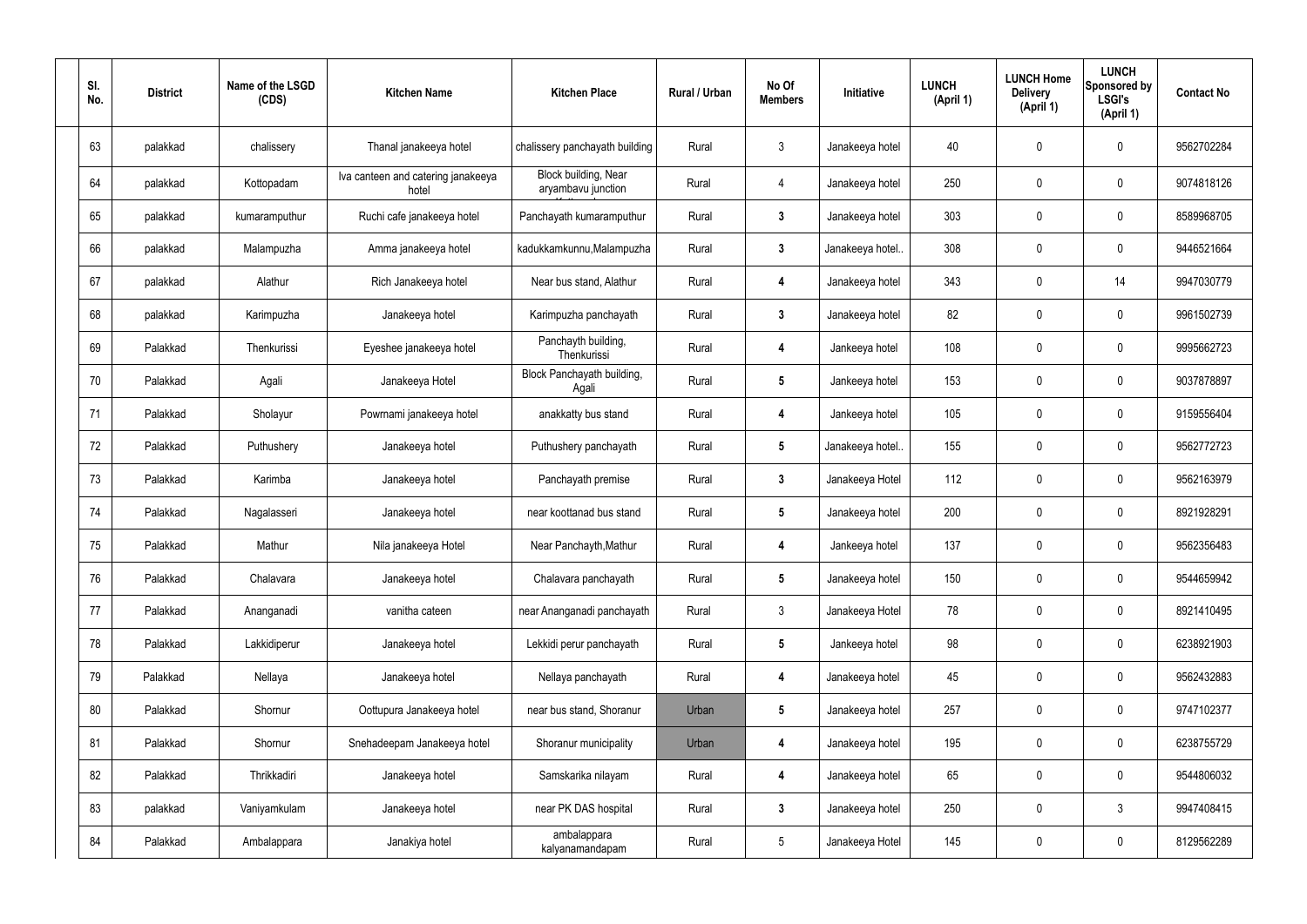|    | SI.<br>No.     | <b>District</b> | Name of the LSGD<br>(CDS) | <b>Kitchen Name</b>             | <b>Kitchen Place</b>                       | Rural / Urban | No Of<br><b>Members</b> | Initiative      | <b>LUNCH</b><br>(April 1) | <b>LUNCH Home</b><br><b>Delivery</b><br>(April 1) | <b>LUNCH</b><br>Sponsored by<br><b>LSGI's</b><br>(April 1) | <b>Contact No</b> |
|----|----------------|-----------------|---------------------------|---------------------------------|--------------------------------------------|---------------|-------------------------|-----------------|---------------------------|---------------------------------------------------|------------------------------------------------------------|-------------------|
|    | 85             | Palakkad        | Vallappuzha               | Janakeeya hotel                 | Hayath Complex, Vallappuzha                | Rural         | $5\phantom{.0}$         | Janakeeya Hotel | 253                       | 0                                                 | $\mathbf 0$                                                | 8086406897        |
|    | 86             | Palakkad        | Shoranur                  | Ela janakeeya hotel             | Vpc market, kulappully                     | Urban         | $\mathbf{3}$            | Janakeeya hotel | 122                       | 0                                                 | $\overline{0}$                                             | 8129769113        |
|    | 87             | Palakkad        | Mankara                   | Subiksha Janakeeya hotel        | Near Mankara Panchayath                    | Rural         | $5\overline{)}$         | Janakeeya hotel | 105                       | $\boldsymbol{0}$                                  | $\mathbf 0$                                                | 8549045637        |
|    | 88             | Palakkad        | Kanjirapuzha              | Surya Janakeeya hotel,          | Kanjirapuzha, panchayath                   | Rural         | $5\phantom{.0}$         | Janakeeya hotel | 144                       | 0                                                 | $\overline{0}$                                             | 9048698194        |
|    | 89             | Palakkad        | Thachanattukara           | Haritham janakeeya hotel        | 53 mile, Thachanattukara                   | Rural         | $3\phantom{a}$          | Janakeeya hotel | 236                       | $\boldsymbol{0}$                                  | $\mathbf 0$                                                | 9605097810        |
|    | 90             | Palakkad        | Puthukode                 | Puthuma jankeeya hotel          | Thachanadi junction                        | Rural         | 6                       | Janakeeya hotel | 248                       | $\boldsymbol{0}$                                  | $\mathbf 0$                                                | 9744459080        |
|    | 91             | Palakkad        | Tarur                     | Jankeeya Hotel                  | Infront of vilage office, Tarurk           | Rural         | 4                       | Janakeeya hotel | 92                        | 0                                                 | $\mathbf 0$                                                | 8606780959        |
|    | 92             | Palakkad        | Pirayiri                  | Janakeeya hotel                 | Near Panchayath office                     | Rural         | $5\overline{)}$         | Janakeeya hotel | 101                       | 0                                                 | $\mathbf 0$                                                | 9037495586        |
|    | 93             | Palakkad        | Palakkad ulb              | Ruchi                           | Near Balaji hospital, Fort<br>Maidan       | Urban         | 4                       | Janakeeya hotel | 272                       | 0                                                 | $\mathbf 0$                                                | 7994185687        |
|    | 94             | Palakkad        | Pookkottukavu             | Punya                           | Pookkottukavu Centre                       | Rural         | 4                       | Janakeeya Hotel | 90                        | 0                                                 | $\mathbf 0$                                                | 9745511432        |
|    | 95             | Palakkad        | Kuthanoor                 | Suryodayam jankeeya hotel       | Kalapara, kuthanoor                        | Rural         | $5\phantom{.0}$         | Jankeeya hotel  | 60                        | $\mathbf 0$                                       | $\mathbf 0$                                                | 9995159738        |
|    | 96             | Palakkad        | Thiruvegappura            | Janakeeya Hotel                 | Kaippuram                                  | Rural         | $5\phantom{.0}$         | Jankeeya hotel  | 156                       | 0                                                 | $\mathbf 0$                                                | 8921882903        |
|    | 97             | Palakkad        | Thachampara               | Vanitha canteen Janakeeya Hotel | Thachampara town                           | Rural         | 4                       | Jankeeya hotel  | 144                       | 0                                                 | $\mathbf 0$                                                | 9497826216        |
|    | 98             | Palakkad        | Kannadi                   | Sweet jankeeya hotel            | Yakkara junction                           | Rural         | $3\phantom{a}$          | Jankeeya hotel  | 360                       | 0                                                 | $\mathbf 0$                                                | 9846918028        |
|    | 99             | Palakkad        | Pattithara                | Bavana janakeeya hotel          | kottappadam                                | Rural         | $5\phantom{.0}$         | Janakeeya hotel | 0                         | 0                                                 | $\mathbf 0$                                                | 9074163402        |
|    | 100            | Palakkad        | Mannarkkad                | Janakeeya Hotel                 | muncipal building, busstand,<br>mannarkkad | Urban         | 4                       | Janakeeya hotel | 220                       | 0                                                 | $\mathbf 0$                                                |                   |
|    | 101            | Palakkad        | Pirayiri                  | Kudumbashree janakeeya hotel    | Kallekkad Block Panchayath                 | Rural         | $5\phantom{.0}$         | janakeeya hotel | 73                        | $\pmb{0}$                                         | $\mathbf 0$                                                | 8137940343        |
|    | 102            | Palakkad        | Marutharoad               | Sreelakshmi janakeeya hotel     | Pirivusala                                 | Rural         | 4                       | janakeeya hotel | 240                       | 0                                                 | $\mathbf 0$                                                | 9048636162        |
|    | 103            | Palakkad        | Puthussery                | Ruchi janakeeya hotel           | puthussery junction                        | Rural         | $5\phantom{.0}$         | janakeeya hotel | 79                        | 0                                                 | $\mathbf 0$                                                |                   |
| 99 |                |                 |                           |                                 |                                            |               | 439                     |                 | 15043                     | $\overline{0}$                                    | 20                                                         |                   |
|    | $\overline{1}$ | Pathanamthitta  | Anicadu                   | Janatha janakeeya hotel         | Nooromave                                  | Rural         | $\mathfrak{Z}$          | Janakeeya Hotel | 138                       | $\pmb{0}$                                         | $\boldsymbol{0}$                                           | 6282875679        |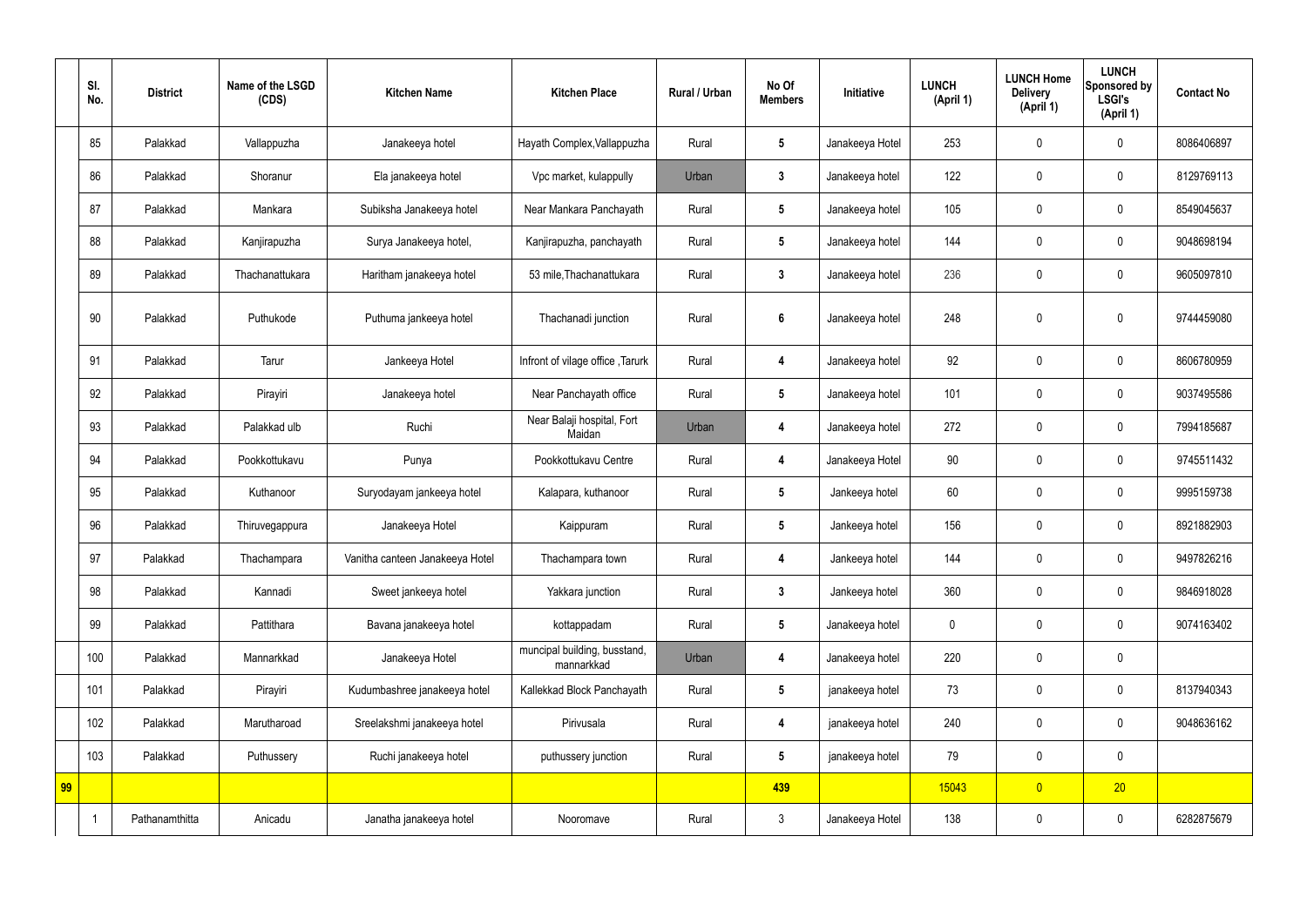| SI.<br>No.      | <b>District</b> | Name of the LSGD<br>(CDS) | <b>Kitchen Name</b>             | <b>Kitchen Place</b>        | Rural / Urban | No Of<br><b>Members</b> | Initiative      | <b>LUNCH</b><br>(April 1) | <b>LUNCH Home</b><br><b>Delivery</b><br>(April 1) | <b>LUNCH</b><br><b>Sponsored by</b><br><b>LSGI's</b><br>(April 1) | <b>Contact No</b> |
|-----------------|-----------------|---------------------------|---------------------------------|-----------------------------|---------------|-------------------------|-----------------|---------------------------|---------------------------------------------------|-------------------------------------------------------------------|-------------------|
| $\overline{2}$  | Pathanamthitta  | Kaviyoor                  | Janakeeya Hotel                 | Manakkachira                | Rural         | 4                       | Janakeeya Hotel | 185                       | 0                                                 | 0                                                                 | 9747886172        |
| $\mathbf{3}$    | Pathanamthitta  | Kottanadu                 | Janakeeya Hotel                 | Kottanadu                   | Rural         | $\overline{4}$          | Janakeeya Hotel | 70                        | $\mathbf 0$                                       | 0                                                                 | 6282382608        |
| 4               | Pathanamthitta  | Kalloopara                | Janakeeya Hotel                 | Kalloopara                  | Rural         | $5\phantom{.0}$         | Janakeeya Hotel | 125                       | $\mathbf 0$                                       | 0                                                                 | 9947471024        |
| $5\phantom{.0}$ | Pathanamthitta  | Kunnamthanam              | <b>Thripthi Hotel</b>           | Kunnamthanam                | Rural         | $\mathbf{3}$            | Janakeeya Hotel | 80                        | $\mathbf 0$                                       | 0                                                                 | 6235908328        |
| 6               | pathanamthitta  | mallappally               | janakeeya hotel                 | mallappally                 | Rural         | $\mathbf{3}$            | janakeeya hotel | 105                       | 0                                                 | 0                                                                 | 9744194830        |
|                 | Pathanamthitta  | kottangal                 | janakeeya hotel                 | kottangal                   | Rural         | $\mathbf{3}$            | Janakeeya Hotel | 103                       | $\mathbf 0$                                       | 0                                                                 | 9526690541        |
| 8               | Pathanamthitta  | Nedumpuram                | Nedumpram Janakeeya Hotel       | Podiyadi                    | Rural         | $5\phantom{.0}$         | Janakeeya Hotel | 0                         | 0                                                 | 0                                                                 | 919188291409      |
| 9               | Pathanamthitta  | Niranam                   | Sakhi cafe                      | Niranam                     | Rural         | $\mathbf{3}$            | Janakeeya Hotel | 53                        | $\mathbf 0$                                       | 0                                                                 | 919526423710      |
| 10              | Pathanamthitta  | Peringara                 | Haritha samrudhi Catering       | PMVHS Pringara              | Rural         | 4                       | Janakeeya Hotel | 147                       | 0                                                 | 0                                                                 | 919961219550      |
| 11              | Pathanamthitta  | Peringara                 | Pulari janakeeya Hotel          | swamipalam                  | Rural         | $\overline{4}$          | Janakeeya hotel | 40                        | 0                                                 | 0                                                                 | 919656132036      |
| 12              | Pathanamthitta  | Kuttor                    | Nanma Catering                  | <b>GHS Kuttoor</b>          | Rural         | $\mathbf{3}$            | Janakeeya Hotel | 108                       | 0                                                 | 0                                                                 | 919526323212      |
| 13              | Pathanamthitta  | Kadapra                   | Niradeepam janakeeya hotel      | Kadapra                     | Rural         | 4                       | Janakeeya Hotel | $\mathbf 0$               | 0                                                 | 0                                                                 | 9656512066        |
| 14              | Pathanamthitta  | Eraviperoor               | Avi cafe                        | Avi cafe                    | Rural         | $\mathbf{3}$            | Janakeeya Hotel | 128                       | 0                                                 | 0                                                                 | 6238013293        |
| 15              | Pathanamthitta  | Koipuram                  | Ammas kudumbashree cafe         | Muttamon                    | Rural         | $5\phantom{.0}$         | Janakeeya Hotel | 75                        | $\mathbf 0$                                       | 0                                                                 | 9961485931        |
| 16              | Pathanamthitta  | Thottappuzhassery         | Thottapuzhassery Jankeeya Hotel | Thottapuzhassery            | Rural         | $\overline{4}$          | Janakeeya Hotel | $\mathbf 0$               | $\mathbf 0$                                       | $\mathbf 0$                                                       | 9656403054        |
| 17              | Pathanamthitta  | Puramattom                | Top N Taste                     | Puramattom                  | Rural         | $\mathbf{3}$            | Janakeeya Hotel | 65                        | $\mathbf 0$                                       | 0                                                                 | 9526728230        |
| 18              | Pathanamthitta  | Ayroor                    | Janakeeya Hotel                 | Ayroor                      | Rural         | $6\overline{6}$         | Janakeeya Hotel | 51                        | $\mathbf 0$                                       | 0                                                                 | 8086653951        |
| 19              | Pathanamthitta  | Ezhumattor                | Swad Hotel                      | Thadiyoor                   | Rural         | $\mathbf{3}$            | Janakeeya Hotel | 88                        | $\mathbf 0$                                       | 0                                                                 | 9526857335        |
| 20              | Pathanamthitta  | Kozhencherry              | Ruchi Janakeeya hotel           | Community hall, kozhenchery | Rural         | $\overline{4}$          | Janakeeya Hotel | 68                        | $\pmb{0}$                                         | $\mathbf 0$                                                       | 9947387912        |
| 21              | Pathanamthitta  | Mallappuzhassery          | Snehadeepam                     | Paramootil                  | Rural         | $6\overline{6}$         | Janakeeya Hotel | $\mathbf 0$               | $\mathbf 0$                                       | 0                                                                 | 9847170052        |
| 22              | Pathanamthitta  | Chennerkara               | Thanal Kudumbasree Cafe         | Nallanikunnu                | Rural         | $5\phantom{.0}$         | Janakeeya Hotel | 70                        | $\mathbf 0$                                       | 0                                                                 | 9747469562        |
| 23              | Pathanamthitta  | Cherukole                 | Janakeeya Hotel                 | Cherukole                   | Rural         | $\mathfrak{Z}$          | Janakeeya Hotel | 42                        | $\boldsymbol{0}$                                  | 0                                                                 | 7907811728        |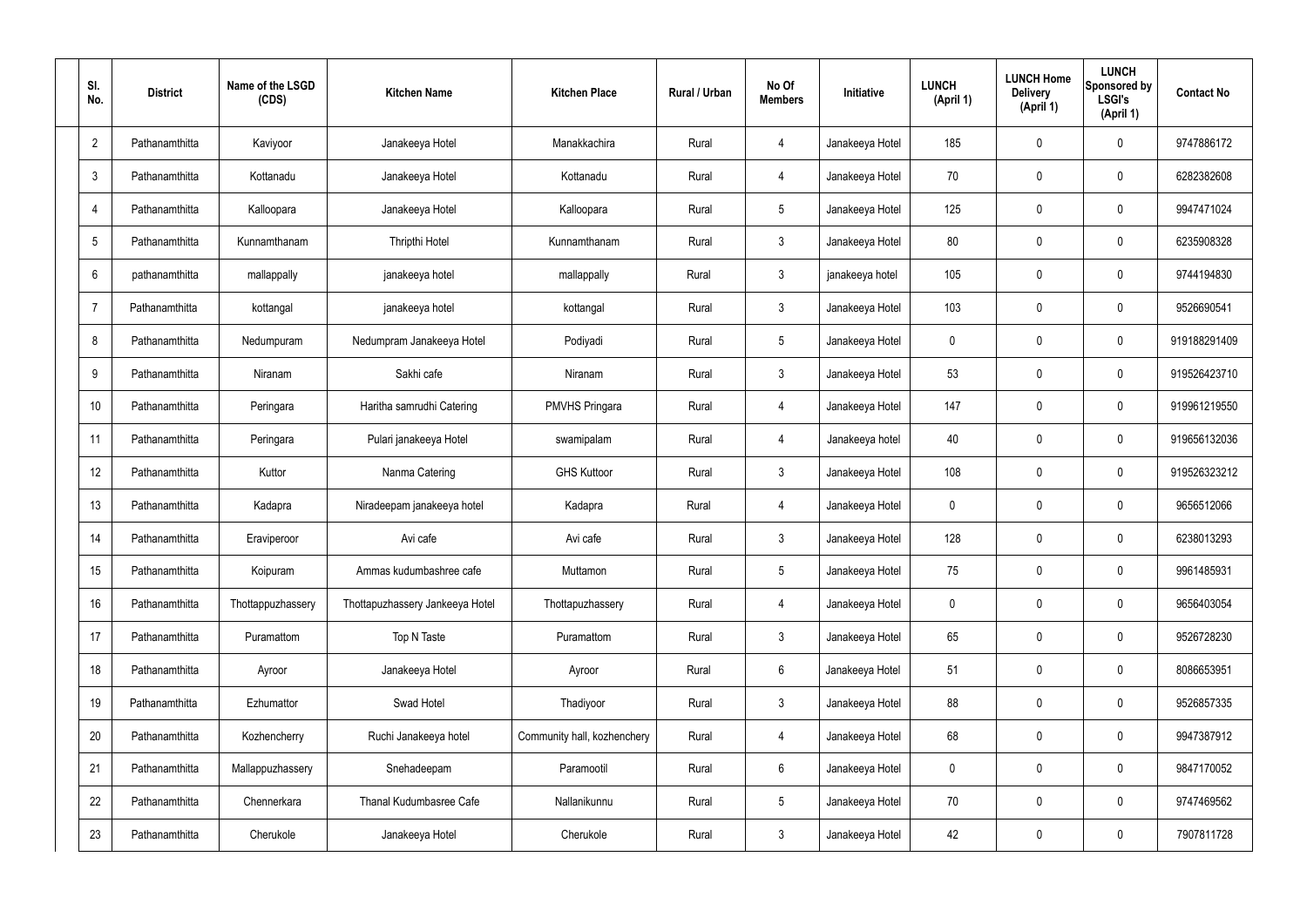|    | SI.<br>No. | <b>District</b> | Name of the LSGD<br>(CDS) | <b>Kitchen Name</b>        | <b>Kitchen Place</b>   | Rural / Urban | No Of<br><b>Members</b> | Initiative      | <b>LUNCH</b><br>(April 1) | <b>LUNCH Home</b><br><b>Delivery</b><br>(April 1) | <b>LUNCH</b><br>Sponsored by<br><b>LSGI's</b><br>(April 1) | <b>Contact No</b> |
|----|------------|-----------------|---------------------------|----------------------------|------------------------|---------------|-------------------------|-----------------|---------------------------|---------------------------------------------------|------------------------------------------------------------|-------------------|
|    | 24         | Pathanamthitta  | Elanthoor                 | Janakeeya Hotel            | Vary                   | Rural         | $\overline{4}$          | Janakeeya Hotel | 30 <sup>°</sup>           | 0                                                 | $\mathbf 0$                                                | 9946047385        |
|    | 25         | Pathanamthitta  | naranganam                | janakeeya hotel            | kadammanitta           | Rural         | $\mathbf{3}$            | janakeeya hotel | 67                        | 0                                                 | $\pmb{0}$                                                  | 9744478962        |
|    | 26         | Pathanamthitta  | Omalloor                  | Janakeeya Hotel            | Omalloor               | Rural         |                         | Janakeeya Hotel | 0                         | 0                                                 | $\mathbf 0$                                                |                   |
|    | 27         | Pathanamthitta  | Chittar                   | Chittar janakiya hotel     | Koothattukulam         | Rural         | $\mathbf{3}$            | Janakeeya Hotel | 187                       | 0                                                 | $\pmb{0}$                                                  | 9072374618        |
|    | 28         | Pathanamthitta  | Naranammoozhi             | Thanima                    | Arakkamon              | Rural         | $\mathbf{3}$            | Janakeeya Hotel | $\mathbf 0$               | 0                                                 | $\mathbf 0$                                                | 9605021278        |
|    | 29         | Pathanamthitta  | Perunadu                  | Perunadu Janakeeya Hotel   | Perunadu               | Rural         | $5\phantom{.0}$         | Janakeeya Hotel | $\mathbf 0$               | 0                                                 | $\pmb{0}$                                                  |                   |
| 58 | 30         | Pathanamthitta  | Ranni-Angadi              | Angadi Janakeeya Hotel     | Thoodathil church hall | Rural         | $5\phantom{.0}$         | Janakeeya Hotel | 94                        | 0                                                 | $\mathbf 0$                                                | 9961190622        |
|    | 31         | Pathanamthitta  | Ranni-Pazhavangadi        | Navami Hotel               | Makkappuzha            | Rural         | $\overline{4}$          | Janakeeya Hotel | $\mathbf 0$               | 0                                                 | $\mathbf 0$                                                | 9562135824        |
|    | 32         | Pathanamthitta  | Seethathodu               | Thanima catering unit      | Seethathodu            | Rural         | $5\phantom{.0}$         | Janakeeya Hotel | 125                       | $\boldsymbol{0}$                                  | $\mathbf 0$                                                | 9747622310        |
|    | 33         | Pathanamthitta  | Ranni                     | Janakeeya Hotel            | Ranni                  | Rural         | 4                       | Janakeeya Hotel | 89                        | 0                                                 | $\mathbf 0$                                                | 99462338752       |
|    | 34         | Pathanamthitta  | Vechhoochira              | Annapoorneswary hotel      | Venkurinji             | Rural         | 4                       | Janakeeya Hotel | 188                       | 0                                                 | $\boldsymbol{0}$                                           | 8547264134        |
|    | 35         | Pathanamthitta  | Vadasserikara             | Thannal Janakeeya Hotel    | Vadasserikara          | Rural         | $5\phantom{.0}$         | Janakeeya Hotel | 104                       | 0                                                 | $\boldsymbol{0}$                                           | 8590107684        |
|    | 36         | Pathanamthitta  | Vallickodu                | Janakeeya Hotel            | Vallicodu              | Rural         | $5\phantom{.0}$         | Janakeeya Hotel | 107                       | 0                                                 | $\mathbf 0$                                                | 8547121591        |
|    | 37         | Pathanamthitta  | Pramadom                  | Aishwarya Janakeeya Hotel  | Pramadom               | Rural         | $\mathbf{3}$            | Janakeeya Hotel | 70                        | $\mathbf 0$                                       | $\mathbf 0$                                                | 9495312020        |
|    | 38         | Pathanamthitta  | Aruvappulam               | Janakeeya Hotel            | Kallely                | Rural         | $\mathbf{3}$            | Janakeeya Hotel | 89                        | $\mathbf 0$                                       | $\mathbf 0$                                                | 9656700499        |
|    | 39         | Pathanamthitta  | mylapra                   | Manna janakeeya hotel      | mylapra                | Rural         | $\mathbf{3}$            | janakeeya hotel | $\mathbf 0$               | $\mathbf 0$                                       | $\mathbf 0$                                                | 9961750470        |
|    | 40         | Pathanamthitta  | Thannithodu               | Flowers janakeeya hotel    | Thannithodu            | Rural         | $\mathbf{3}$            | Janakeeya hotel | 138                       | $\mathbf 0$                                       | $\mathbf 0$                                                | 9061295035        |
|    | 40         | Pathanamthitta  | Malayappuzha              | Janakeeya Hotel            | Malayappuzha           | Rural         | $\mathbf{3}$            | Janakeeya Hotel | 217                       | $\mathbf 0$                                       | $\mathbf 0$                                                |                   |
|    | 41         | Pathanamthitta  | Konni                     | Janakeeya Hotel            | Konni                  | Rural         | $\mathbf{3}$            | Janakeeya Hotel | $\mathbf 0$               | $\mathbf 0$                                       | $\mathbf 0$                                                |                   |
|    | 43         | Pathanamthitta  | Kalanjoor                 | Kalanjoor janakeeya Hotel  | Kalanjoor              | Rural         | $\overline{4}$          | Janakeeya Hotel | 146                       | 0                                                 | $\mathbf 0$                                                | 6238045066        |
|    | 44         | Pathanamthitta  | Ezhamkulam                | Swad Catering Unit         | Enathu                 | Rural         | $5\,$                   | Janakeeya Hotel | 180                       | 0                                                 | $\mathbf 0$                                                | 9747243317        |
|    | 45         | Pathanamthitta  | Kodumon                   | Ruchiyidam Janakeeya Hotel | Kodumon                | Rural         | $\overline{7}$          | Janakeeya Hotel | 58                        | $\pmb{0}$                                         | $\boldsymbol{0}$                                           | 75611017112       |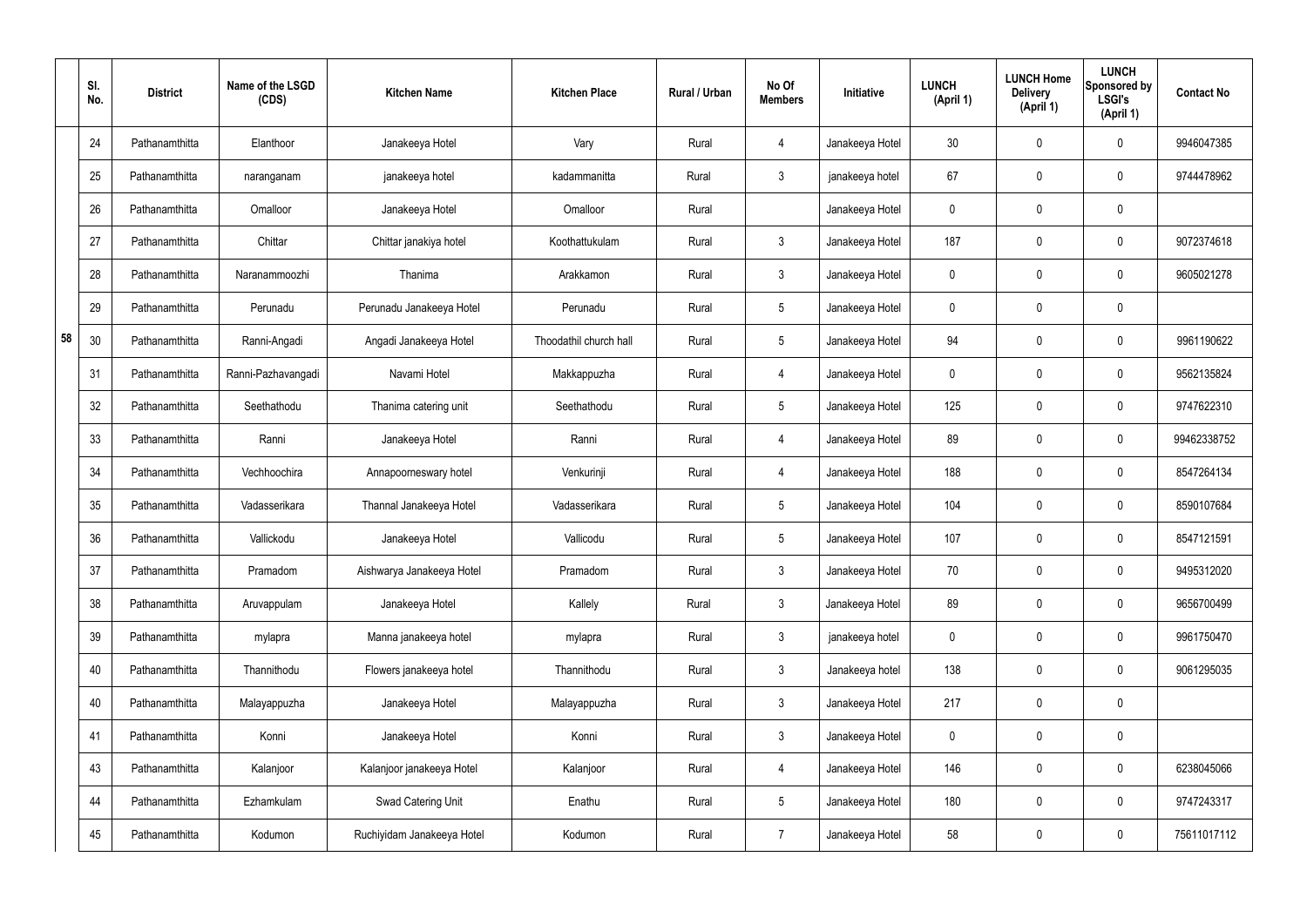|                 | SI.<br>No.      | <b>District</b>    | Name of the LSGD<br>(CDS) | <b>Kitchen Name</b>           | <b>Kitchen Place</b>                 | <b>Rural / Urban</b> | No Of<br><b>Members</b> | Initiative      | <b>LUNCH</b><br>(April 1) | <b>LUNCH Home</b><br><b>Delivery</b><br>(April 1) | <b>LUNCH</b><br>Sponsored by<br><b>LSGI's</b><br>(April 1) | <b>Contact No</b> |
|-----------------|-----------------|--------------------|---------------------------|-------------------------------|--------------------------------------|----------------------|-------------------------|-----------------|---------------------------|---------------------------------------------------|------------------------------------------------------------|-------------------|
|                 | 46              | Pathanamthitta     | Erathu                    | Janakeeya Hotel               | Erathu                               | Rural                | 4                       | Janakeeya Hotel | 245                       | $\mathbf 0$                                       | $\mathbf 0$                                                | 9645102262        |
|                 | 47              | Pathanamthitta     | Enadimangalam             | Janakeeya Hotel               | Elamannoor                           | Rural                | 4                       | Janakeeya Hotel | 121                       | $\mathbf 0$                                       | $\mathbf 0$                                                |                   |
|                 | 48              | Pathanamthitta     | Kadampanadu               | Janakeeya Hotel               | Mannady                              | Rural                | $\mathbf{3}$            | Janakeeya Hotel | 76                        | $\mathbf 0$                                       | $\mathbf 0$                                                |                   |
|                 | 49              | Pathanamthitta     | Pallickal                 |                               |                                      | Rural                |                         | Janakeeya Hotel | 217                       | $\mathbf 0$                                       | $\mathbf 0$                                                |                   |
|                 | 50              | Pathanamthitta     | Thumpamon                 | Ruchi Cafe                    | Mampilali                            | Rural                | $5\overline{)}$         | Janakeeya Hotel | 185                       | $\mathbf 0$                                       | $\mathbf 0$                                                | 9188300026        |
|                 | 51              | Pathanamthitta     | Kulanada                  | Bhagyalekshmi cafe unit       | Kaipuzha                             | Rural                | $\mathbf{3}$            | Janakeeya Hotel | 0                         | $\mathbf 0$                                       | $\mathbf 0$                                                |                   |
|                 | 52              | Pathanamthitta     | Pandalam Thekkekara       | Pandalam Thekkekara           | Thatta                               | Rural                | 3                       | Janakeeya Hotel | 128                       | $\mathbf 0$                                       | $\mathbf 0$                                                | 9526224922        |
|                 | 53              | Pathanamthitta     | Aranmula                  | Janakeeya Hotel               | Aranmula                             | Rural                | $5\phantom{.0}$         | Janakeeya Hotel | 18                        | $\mathbf 0$                                       | $\mathbf 0$                                                | 9656296503        |
|                 | 54              | Pathanamthitta     | Mezhuveli                 | Thripthi Janakeeya Hotel      | Mezhuveli                            | Rural                | $\mathfrak{Z}$          | Janakeeya Hotel | 20                        | $\mathbf 0$                                       | $\mathbf 0$                                                | 9495265971        |
|                 | 55              | Pathanamthitta     | Adoor                     | Amma Catering Unit            | Adoor                                | Urban                | $5\phantom{.0}$         | Janakeeya Hotel | 14                        | $\mathbf 0$                                       | $\mathbf 0$                                                | 8606887490        |
|                 | 56              | Pathanamthitta     | Pandalam                  | Ruchi catering                | Sivarenjini Auditorium               | Urban                | $5\phantom{.0}$         | Janakeeya Hotel | $\overline{7}$            | $\mathbf 0$                                       | $\mathbf 0$                                                | 9846212739        |
|                 | 57              | Pathanamthitta     | Thiruvalla East           | janakeeya hotel               | near private bus stand<br>thiruvalla | Urban                | $5\phantom{.0}$         | Janakeeya Hotel | 328                       | $\boldsymbol{0}$                                  | $\mathbf 0$                                                | 919847729416      |
|                 | 58              | Pathanamthitta     | <b>Thiruvalla West</b>    | janakeeya hotel               | kizhakkan muthoor                    | Urban                | $5\phantom{.0}$         | Janakeeya Hotel | 0                         | $\mathbf 0$                                       | $\mathbf 0$                                                | 919656132036      |
|                 | 59              | Pathanamthitta     | Pathanamthitta            | Janakeeya Hotel               | Near Municipality Office             | Urban                | $5\phantom{.0}$         | Janakeeya Hotel | 32                        | $\mathbf 0$                                       | $\mathbf 0$                                                |                   |
| 58 <sub>5</sub> |                 |                    |                           |                               |                                      |                      | <b>229</b>              |                 | 5021                      | $\bullet$                                         | $\bullet$                                                  |                   |
|                 |                 | Thiruvananthapuram | Parassala                 | Bhagyalekshmi janakeeya hotel | Mundaplavila                         | Rural                | $5\phantom{.0}$         | Janakeeya Hotel | 302                       | $\boldsymbol{0}$                                  | $\pmb{0}$                                                  | 9895463718        |
|                 | $\overline{2}$  | Thiruvananthapuram | Karode                    | Karode janakeeya hotel        | Paavaara,<br>pazhaya uchakkada       | Rural                | $5\phantom{.0}$         | Janakeeya Hotel | 125                       | $\pmb{0}$                                         | $\mathbf 0$                                                | 9605122139        |
|                 | $\mathbf{3}$    | Thiruvananthapuram | Thirupuram                | Thirupuram janakeeya hotel    | Pazhayakada                          | Rural                | $5\phantom{.0}$         | Janakeeya Hotel | 325                       | $\boldsymbol{0}$                                  | $\mathbf 0$                                                | 7034723987        |
|                 | $\overline{4}$  | Thiruvananthapuram | Chenkal                   | Karuna janakeeya hotel        | Udiyankulangara                      | Rural                | $5\overline{)}$         | Janakeeya Hotel | 150                       | $\boldsymbol{0}$                                  | $\mathbf 0$                                                | 9746726109        |
|                 | $5\phantom{.0}$ | Thiruvananthapuram | Kulathoor                 | Nakshatra janakeeya hotel     | Attapuram                            | Rural                | $5\phantom{.0}$         | Janakeeya Hotel | 288                       | $\boldsymbol{0}$                                  | $\mathbf 0$                                                | 8301924221        |
|                 | 6               | Thiruvananthapuram | Neyyattinkara 1           | Oottupura                     | Neyyattinkara                        | Urban                | $5\phantom{.0}$         | Janakeeya Hotel | 108                       | $\boldsymbol{0}$                                  | $\mathbf 0$                                                | 8129192485        |
|                 | 7               | Thiruvananthapuram | Neyyattinkara 1           | Cafesree Janakeeya Hotel      | Vazhimukku                           | Urban                | $5\phantom{.0}$         | Janakeeya Hotel | 140                       | $\boldsymbol{0}$                                  | $\pmb{0}$                                                  | 9995604997        |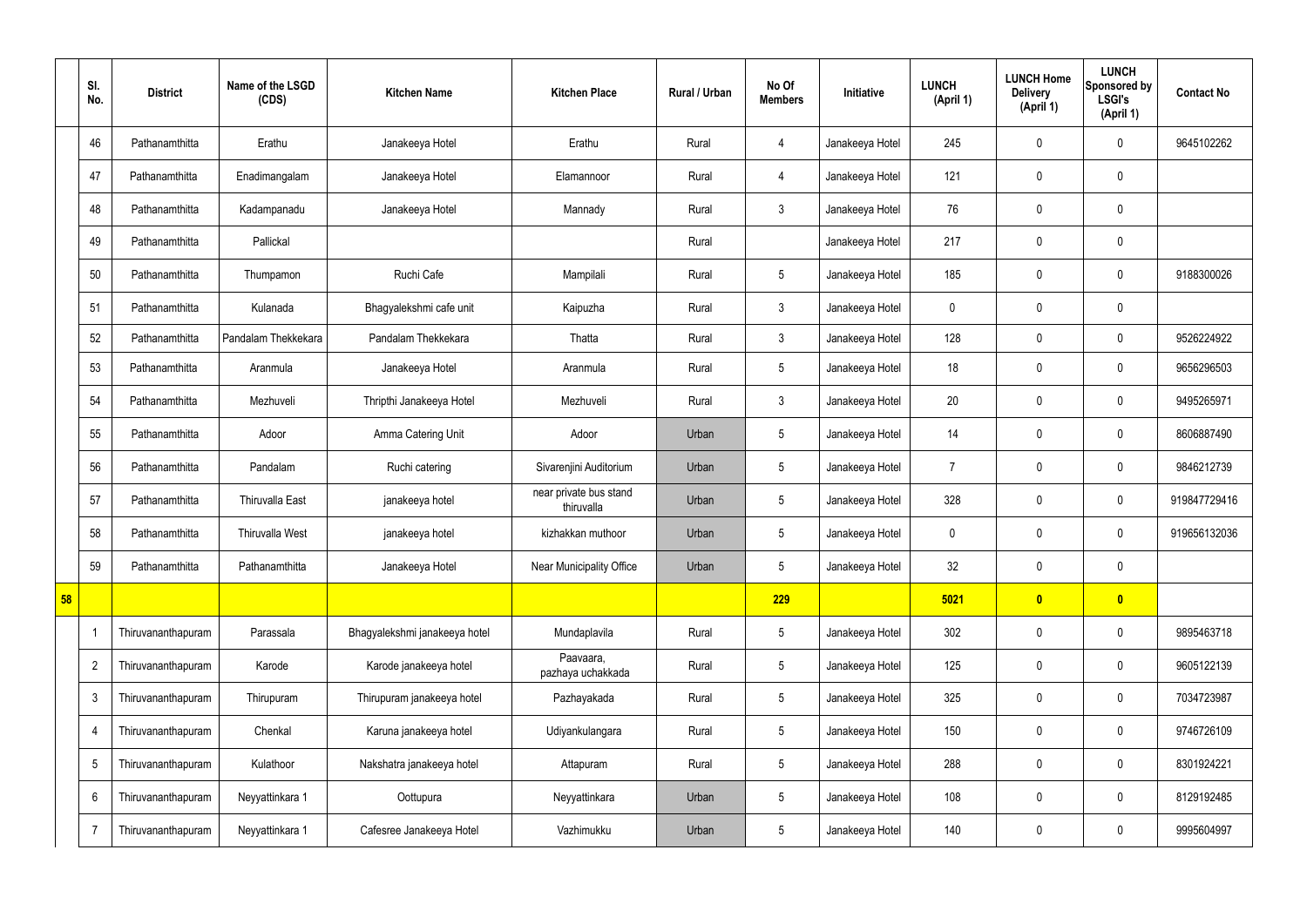| SI.<br>No. | <b>District</b>    | Name of the LSGD<br>(CDS) | <b>Kitchen Name</b>                       | <b>Kitchen Place</b>                       | Rural / Urban | No Of<br><b>Members</b> | Initiative      | <b>LUNCH</b><br>(April 1) | <b>LUNCH Home</b><br><b>Delivery</b><br>(April 1) | <b>LUNCH</b><br>Sponsored by<br><b>LSGI's</b><br>(April 1) | <b>Contact No</b> |
|------------|--------------------|---------------------------|-------------------------------------------|--------------------------------------------|---------------|-------------------------|-----------------|---------------------------|---------------------------------------------------|------------------------------------------------------------|-------------------|
| 8          | Thiruvananthapuram | Neyyattinkara 1           | Thripthi janakeeya Hotel                  | perumpazhuthoor                            | urban         | 4                       | janakeeya Hotel | 109                       | 0                                                 | $\mathbf 0$                                                | 6282944199        |
| 9          | Thiruvananthapuram | Neyyattinkara 2           | Harsha catering unit                      | Neyyattinkara                              | Urban         | $5\phantom{.0}$         | Janakeeya Hotel | 115                       | 0                                                 | $\mathbf 0$                                                | 9048822770        |
| 10         | Thiruvananthapuram | Neyyattinkara 2           | Devarose Janakeeya Hotel                  | Amaravila                                  | Urban         | $5\phantom{.0}$         | Janakeeya Hotel | 163                       | 0                                                 | $\mathbf 0$                                                | 9995028659        |
| 11         | Thiruvananthapuram | Kollayil                  | ems janakeeya hotel                       | Dhanuvachapuram                            | Rural         | $5\phantom{.0}$         | Janakeeya Hotel | 144                       | 0                                                 | $\mathbf 0$                                                | 8157880624        |
| 12         | Thiruvananthapuram | Kunnathukal               | Aiswarya Janakeeya Hotel -<br>Kunnathukal | Kuruwad, paliyodu                          | Rural         | $\mathbf{3}$            | Janakeeya Hotel | 108                       | 0                                                 | $\mathbf 0$                                                | 9539549507        |
| 13         | Thiruvananthapuram | Vellarada                 | Eden Janakeeya Hotel                      | Panachamoodu, Vellarada                    | Rural         | $5\phantom{.0}$         | Janakeeya Hotel | 152                       | 0                                                 | $\mathbf 0$                                                | 8547973305        |
| 14         | Thiruvananthapuram | Vellarada                 | Chandrika Janakeeya Hotel - Vellarada     | Vellarada                                  | Rural         | 6                       | Janakeeya Hotel | 900                       | 0                                                 | $\mathbf 0$                                                | 9539366295        |
| 15         | Thiruvananthapuram | Aryankode                 | Aryan Janakeeya Hotel - Aryankode         | Aryankode                                  | Rural         | $5\phantom{.0}$         | Janakeeya Hotel | 146                       | 0                                                 | $\mathbf 0$                                                | 9746905408        |
| 16         | Thiruvananthapuram | Aryankode                 | stree souhritha jh                        | chemboor                                   | Rural         | $5\phantom{.0}$         | Janakeeya Hotel | 58                        | 0                                                 | $\boldsymbol{0}$                                           |                   |
| 17         | Thiruvananthapuram | Ottashekharamangala<br>m  | Minnaram Janakeeya Hotel                  | Kuravara, Near<br>Ottashekharamangalam UPS | Rural         | 4                       | Janakeeya Hotel | 122                       | 0                                                 | $\boldsymbol{0}$                                           | 9567553161        |
| 18         | Thiruvananthapuram | Kollayil                  | Janakeeya Hotel                           | Mylakkara                                  | Rural         | $5\phantom{.0}$         | Janakeeya Hotel | 145                       | 0                                                 | $\mathbf 0$                                                | 9605076268        |
| 19         | Thiruvananthapuram | perunkadavila             | shankholi janakeeya hotel                 | perunkadavila                              | rural         | $\mathbf{3}$            | Janakeeya Hotel | 156                       | 0                                                 | $\boldsymbol{0}$                                           |                   |
| 20         | Thiruvananthapuram | Amboori                   | Janakeeya Hotel                           | Amboori                                    | Rural         | $5\phantom{.0}$         | Janakeeya Hotel | 136                       | 0                                                 | 0                                                          | 9747169098        |
| 21         | Thiruvananthapuram | Athiyanoor                | Kudumbashree janakeeya hotel              | Venpakal                                   | Rural         | 4                       | Janakeeya Hotel | 156                       | 0                                                 | $\mathbf 0$                                                | 919562752580      |
| 22         | Thiruvananthapuram | Kottukal                  | Vismaya janakeeya hotel                   | Uchakkada                                  | Rural         | $5\phantom{.0}$         | Janakeeya Hotel | 650                       | 0                                                 | $\mathbf 0$                                                | 6282447041        |
| 23         | Thiruvananthapuram | Kottukal                  | Udaya janakeeya Hotel                     | Punnakkulam                                | Rural         | 4                       | Janakeeya Hotel | 114                       | 0                                                 | $\mathbf 0$                                                |                   |
| 24         | Thiruvananthapuram | Karumkulam                | Alil Janakeeya Hotel                      | Pallam                                     | Rural         | $5\phantom{.0}$         | Janakeeya Hotel | 123                       | 0                                                 | $\mathbf 0$                                                | 917736513673      |
| 25         | Thiruvananthapuram | Venganoor                 | Venganoor Ruchi janakeeya hotel           | Peringamala                                | Rural         | 10                      | Janakeeya Hotel | 0                         | 0                                                 | $\pmb{0}$                                                  | 9656309710        |
| 26         | Thiruvananthapuram | Vilavoorkkal              | Priyam Janakeeya Hotel                    | Chanthamukku, Peyadu Jn                    | Rural         | $5\phantom{.0}$         | Janakeeya Hotel | 296                       | 0                                                 | $\mathbf 0$                                                | 7902504494        |
| 27         | Thiruvananthapuram | Vilavoorkal               | Vilavoorkal janakeeya hotel               | Pottayil                                   | Rural         | $5\phantom{.0}$         | Janakeeya Hotel | 277                       | 0                                                 | $\mathbf 0$                                                | 9497883130        |
| 28         | Thiruvananthapuram | Kalliyoor                 | Stree Shakthi Janakeeya Hotel             | Kalliyoor                                  | Rural         | $5\phantom{.0}$         | Janakeeya Hotel | 123                       | 0                                                 | $\mathbf 0$                                                | 9074998782        |
| 29         | Thiruvananthapuram | Maranalloor               | Mayooram Janakeeya Hotel                  | Mannadikkonam                              | Rural         | 4                       | Janakeeya Hotel | 145                       | 0                                                 | $\pmb{0}$                                                  | 9847371025        |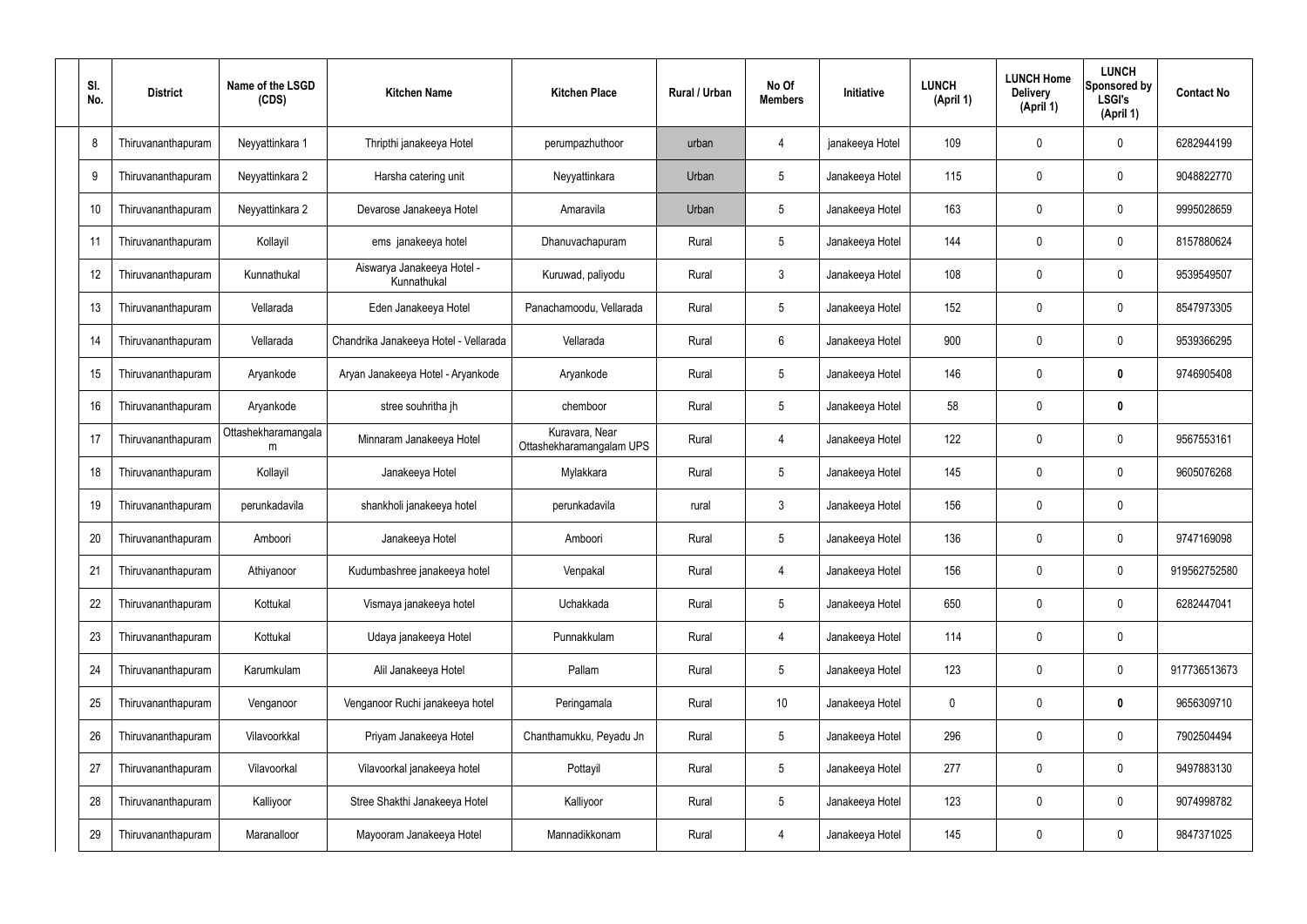| SI.<br>No. | <b>District</b>    | Name of the LSGD<br>(CDS)                    | <b>Kitchen Name</b>                           | <b>Kitchen Place</b>                              | Rural / Urban | No Of<br><b>Members</b> | Initiative      | <b>LUNCH</b><br>(April 1) | <b>LUNCH Home</b><br><b>Delivery</b><br>(April 1) | <b>LUNCH</b><br>Sponsored by<br><b>LSGI's</b><br>(April 1) | <b>Contact No</b> |
|------------|--------------------|----------------------------------------------|-----------------------------------------------|---------------------------------------------------|---------------|-------------------------|-----------------|---------------------------|---------------------------------------------------|------------------------------------------------------------|-------------------|
| 30         | Thiruvananthapuram | Pallichal                                    | Vandhanam Janakeeya hotel                     | Naruvamoodu                                       | Rural         | 4                       | Janakeeya Hotel | 145                       | 0                                                 | $\mathbf 0$                                                | 9562636222        |
| 31         | Thiruvananthapuram | Vilappil                                     | Sreebhadra janakeey a hotel                   | peyad                                             | Rural         | $5\phantom{.0}$         | Janakeeya Hotel | 156                       | 0                                                 | $\mathbf 0$                                                | 919496194745      |
| 32         | Thiruvananthapuram | Malayinkeezhu                                | Thapasya janakeeya hotel                      | Aruvacode                                         | Rural         | $5\phantom{.0}$         | Janakeeya Hotel | 178                       | 0                                                 | 0                                                          | 9074329707        |
| 3,3        | Thiruvananthapuram | balaramapuram                                | Karunya                                       | balaramapuram                                     | ruralww       | $5\phantom{.0}$         | Janakeeya Hotel | 108                       | 0                                                 | $\mathbf 0$                                                |                   |
| 34         | Thiruvananthapuram | Andoorkonam                                  | Thiruvathira janakeeya hotel                  | Kaniyapuram                                       | Rural         | 3                       | Janakeeya Hotel | 126                       | 0                                                 | $\mathbf 0$                                                | 8921698989        |
| 35         | Thiruvananthapuram | Kadinamkulam                                 | Sabarmathi janakeeya hotel                    | Chitattumukku                                     | Rural         | 4                       | Janakeeya Hotel | 159                       | $\mathbf{0}$                                      | $\mathbf 0$                                                |                   |
| 36         | Thiruvananthapuram | Azhoor                                       | Kudumbadsree janakeeya hotel                  | Azhoor                                            | Rural         | 4                       | Janakeeya Hotel | 112                       | $\mathbf{0}$                                      | $\mathbf 0$                                                | 8129060294        |
| 37         | Thiruvanathapuram  | Pothencode                                   | Pothencode Kudumbashree Janakeeya<br>hotel    | Pothencode ayiroorppara<br>Farmers centre         | Rural         | $5\phantom{.0}$         | Janakeeya Hotel | 148                       | $\mathbf{0}$                                      | $\mathbf 0$                                                | 9037832338        |
| 38         | Thiruvananthapuram | Mangalapuram                                 | Mangalapuram Kudumbashree<br>Janakeeya Hotel  | Managalapuram Junction,<br>Near Panchayath Office | Rural         | $5\phantom{.0}$         | Janakeeya Hotel | 178                       | 0                                                 | $\mathbf 0$                                                | 9995459534        |
| 39         | Thiruvananthapuram | Mangalapuram                                 | Swad Kudumbashree Janakeeya hotel             | Murukkumpuzha                                     | Rural         | $\mathbf{3}$            | Janakeeya Hotel | 112                       | 0                                                 | 0                                                          | 8281624670        |
| 40         | Thiruvananthapuram | Mangalapuram                                 | Ruchisagaram Kudumbashree<br>Janakeeya Hotel  | Chembakamangalam                                  | Rural         | $5\phantom{.0}$         | Janakeeya Hotel | 136                       | 0                                                 | 0                                                          | 8139079929        |
| 41         | Thiruvanathapuram  | <b>TVM Corporation CDS</b>                   | Krishnakripa Janakeeya hotel                  | Anayara                                           | Urban         | 5                       | Janakeeya Hotel | 145                       | 0                                                 | 0                                                          | 9745823832        |
| 42         | Thiruvanathapuram  | <b>TVM Corporation CDS</b>                   | Vanitha Janakeeya Hotel                       | Manvila                                           | Urban         | 4                       | Janakeeya Hotel | 156                       | 0                                                 | 0                                                          | 8129412369        |
| 43         | Thiruvanathapuram  | <b>TVM Corporation CDS</b>                   | Bhagyalekshmi Kudumbashree<br>Janakeeya Hotel | <b>EK Nayanar Trust, Medical</b><br>College       | Urban         | $6\phantom{.}6$         | Janakeeya Hotel | 148                       | 0                                                 | $\mathbf 0$                                                |                   |
| 44         | Thiruvanathapuram  | <b>TVM Corporation CDS</b>                   | Tripthi Janakeeya Hotel                       | Pallithura                                        | Urban         | $\mathfrak{Z}$          | Janakeeya Hotel | 156                       | $\mathbf 0$                                       | $\mathbf 0$                                                | 9387738568        |
| 45         | Thiruvanathapuram  | <b>TVM Corporation CDS</b>                   | soubhagya janakeeya Hotel                     | kazhakoottam                                      | Urban         | $\mathfrak{Z}$          | janakeeya Hotel | 189                       | 0                                                 | $\mathbf 0$                                                | 8921555192        |
| 46         | Thiruvanathapuram  | <b>TVM Corporation CDS</b>                   | Uthradam Janakeeya Hotel                      | Pattom                                            | Urban         | $\mathfrak{Z}$          | janakeeya Hotel | 123                       | 0                                                 | $\mathbf 0$                                                | 8281062575        |
| 47         | Thiruvananthapuram | <b>TVM Corporation CDS</b>                   | Kismath Janakeeya Hotel                       | Pottakuzhi                                        | Urban         | $\mathfrak{Z}$          | Janakeeya Hotel | 145                       | 0                                                 | $\mathbf 0$                                                | 8281088923        |
| 48         | Thiruvananthapuram | <b>TVM Corporation CDS</b>                   | Anugraha janakeeya Hotel                      | sreekaryam                                        | Urban         | 4                       | Janakeeya Hotel | 145                       | $\boldsymbol{0}$                                  | $\pmb{0}$                                                  |                   |
| 49         | Thiruvananthapuram | <b>TVM Corporation CDS</b><br>2              | janakeeya hotel                               | mannarakkonam                                     | Urban         | $\mathfrak{Z}$          | Janakeeya Hotel | 156                       | 0                                                 | $\mathbf 0$                                                | 8129179622        |
| 50         | Thiruvananthapuram | <b>TVM Corporation CDS</b>                   | Salt and Pepper                               | Poomalliyoorkkonam                                | Urban         | $\mathfrak{Z}$          | Janakeeya Hotel | 148                       | $\boldsymbol{0}$                                  | $\mathbf 0$                                                | 8593986935        |
| 51         | Thiruvananthapuram | <b>TVM Corporation CDS</b><br>$\mathfrak{p}$ | Sreebhadra Janakeeya Hotel                    | Pettah                                            | Urban         | 4                       | Janakeeya Hotel | 156                       | 0                                                 | $\boldsymbol{0}$                                           | 9847227647        |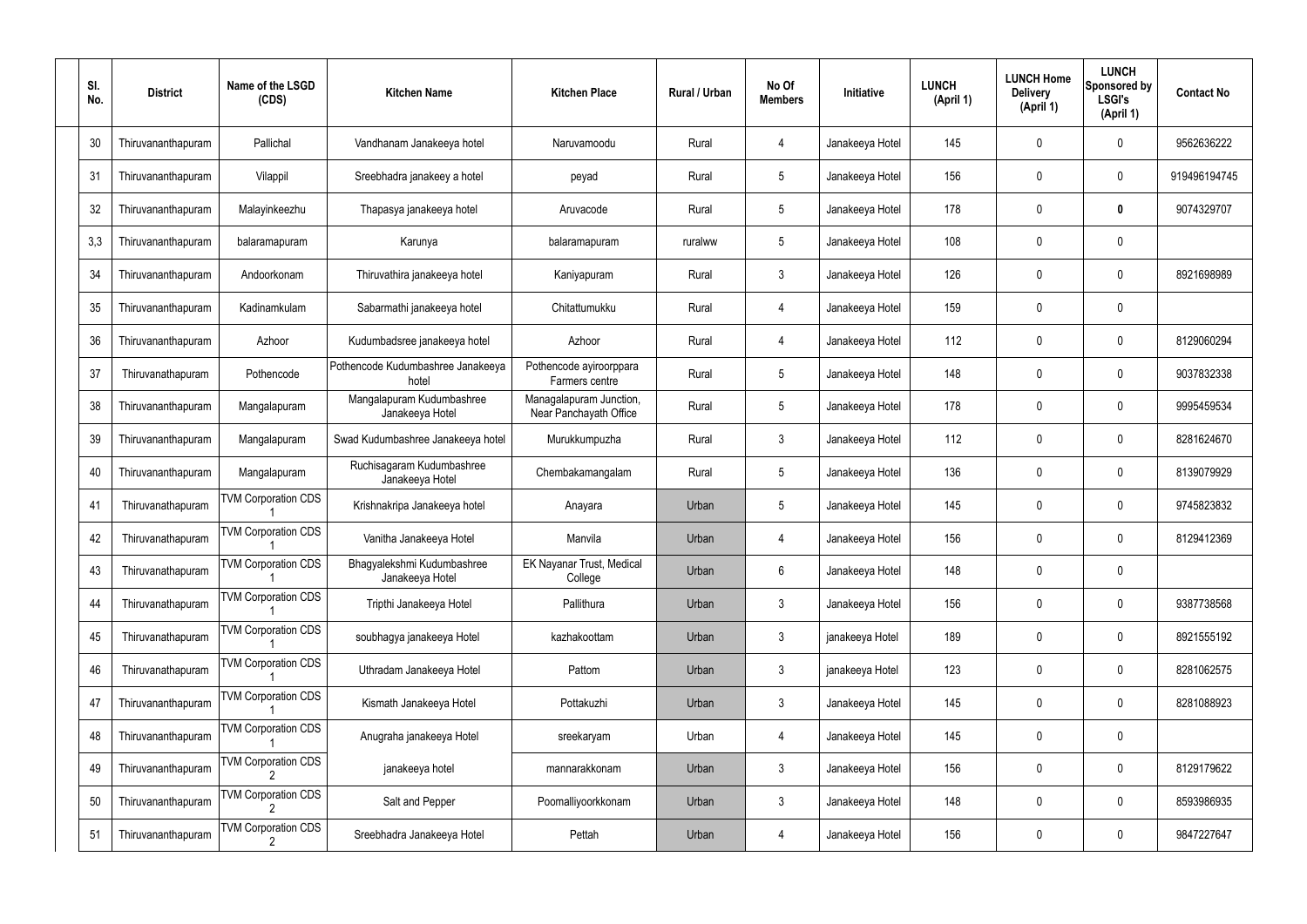|     | SI.<br>No. | <b>District</b>    | Name of the LSGD<br>(CDS)  | <b>Kitchen Name</b>                  | <b>Kitchen Place</b>                              | Rural / Urban | No Of<br><b>Members</b> | Initiative      | <b>LUNCH</b><br>(April 1) | <b>LUNCH Home</b><br><b>Delivery</b><br>(April 1) | <b>LUNCH</b><br>Sponsored by<br><b>LSGI's</b><br>(April 1) | <b>Contact No</b> |
|-----|------------|--------------------|----------------------------|--------------------------------------|---------------------------------------------------|---------------|-------------------------|-----------------|---------------------------|---------------------------------------------------|------------------------------------------------------------|-------------------|
|     | 52         | Thiruvananthapuram | <b>TVM Corporation CDS</b> | kalavara Janakeeya Hotel             | vattiyoorkavu                                     | Urban         | $\mathbf{3}$            | Janakeeya Hotel | 178                       | 0                                                 | $\mathbf 0$                                                | 9847655426        |
|     | 53         | Thiruvananthapuram | <b>TVM Corporation CDS</b> | punartham kudumbashree               | kudappanakunnu                                    | Urban         | $\mathbf{3}$            | Janakeeya Hotel | 156                       | $\mathbf 0$                                       | $\mathbf 0$                                                | 9747115789        |
|     | 54         | Thiruvananthapuram | <b>TVM Corporation CDS</b> | peroor JH                            | Palayam                                           | Urban         | $\mathbf{3}$            | Janakeeya Hotel | 145                       | 0                                                 | $\boldsymbol{0}$                                           | 8086119633        |
| 110 | 55         | Thiruvananthapuram | Aryanadu                   | Aryanad Janakeeya Hotel              | Aryanad                                           | Rural         | 6                       | Janakeeya Hotel | 108                       | $\mathbf 0$                                       | $\mathbf 0$                                                | 9207447839        |
|     | 56         | Thiruvananthapuram | Kuttichal                  | Kutichal Janakeeya Hotel             | Kuttichal                                         | Rural         | $5\overline{)}$         | Janakeeya Hotel | 169                       | $\mathbf 0$                                       | $\mathbf 0$                                                | 9446331479        |
|     | 57         | Thiruvananthapuram | Poovachal                  | Poovachal Janakeeya Hotel            | Poovachal Panchayath                              | Rural         | $5\phantom{.0}$         | Janakeeya Hotel | 169                       | $\mathbf 0$                                       | $\mathbf 0$                                                | 9495225046        |
|     | 58         | Thiruvananthapuram | Vithura                    | Navodaya Janakeeya hotel             | Koppam, Vithura                                   | Rural         | 4                       | Janakeeya Hotel | 123                       | $\mathbf 0$                                       | $\mathbf 0$                                                | 9946837014        |
|     | 59         | Thiruvananthapuram | Tholicode                  | Tholicode Janakeeya Hotel            | Pulimoodu, Near Bharath<br>Petrol Pump, Tholicode | Rural         | 4                       | Janakeeya Hotel | 145                       | $\mathbf 0$                                       | $\mathbf 0$                                                | 9539995862        |
|     | 60         | Thiruvananthapuram | uzhamalackal               | mazhavil jh                          | Puthukulangara                                    | Rural         | $5\overline{)}$         | Janakeeya Hotel | 178                       | $\mathbf 0$                                       | $\mathbf 0$                                                | 96457 54988       |
|     | 61         | Thiruvananthapuram | <b>TVPM Corpn CDS 4</b>    | Maithri Janakeeya Hotel              | Poozhyakkunnu, Nemom, TVM                         | Urban         | 5                       | Janakeeya Hotel | 457                       | $\mathbf 0$                                       | $\mathbf 0$                                                | 9846905594        |
|     | 62         | Thiruvananthapuram | TVPM. Corpn. CDS III       | Janatha hotel                        | Over bridge                                       | Urban         | 9                       | Janakeeya Hotel | 156                       | $\mathbf 0$                                       | $\mathbf 0$                                                | 919746149160      |
|     | 63         | Thiruvananthapuram | TVPM. Corpn. CDS III       | Asraya Janakeeya Hotel               | <b>DPI</b>                                        | Urban         | 4                       | Janakeeya Hotel | 123                       | $\mathbf 0$                                       | $\mathbf 0$                                                | 918113008306      |
|     | 64         | Thiruvananthapuram | TVPM. Corpn. CDS III       | Ruchikkoott                          | Mudavanmukal                                      | Urban         | 4                       | Janakeeya Hotel | 148                       | 0                                                 | $\mathbf 0$                                                | 917907579424      |
|     | 65         | Thiruvananthapuram | TVPM. Corpn. CDS IV        | Janakeeya hotel tvm corporation cds4 | Vallakkadavu                                      | Urban         | 5                       | Janakeeya Hotel | 155                       | $\mathbf 0$                                       | $\mathbf 0$                                                | 8129795072        |
|     | 66         | Thiruvananthapuram | TVPM. Corpn. CDS IV        | Karuna Janakeeya Hotel               | Avaduthura                                        | Urban         | $5\phantom{.0}$         | Janakeeya Hotel | 230                       | $\mathbf 0$                                       | $\mathbf{3}$                                               | 9567523799        |
|     | 67         | Thiruvananthapuram | Anadu                      | Nanma anad                           | Govt LPS Anad                                     | Rural         | $\overline{4}$          | Janakeeya Hotel | 166                       | $\mathbf 0$                                       | $\mathbf 0$                                                | 9645709754        |
|     | 68         | Thiruvananthapuram | Vembayam                   | Liya canteen                         | Perumboor near panchayath<br>office               | Rural         | $5\phantom{.0}$         | Janakeeya Hotel | 148                       | $\mathbf 0$                                       | $\mathbf 0$                                                | 9544337362        |
|     | 69         | Thiruvananthapuram | Vembayam                   | Four's Janakeeya Hotel               | Naduveli Konchira                                 | Rural         | 4                       | Janakeeya Hotel | 169                       | 0                                                 | $\mathbf 0$                                                | 9526253578        |
|     | 70         | Thiruvananthapuram | Nedumangad 1               | Subhiksham                           | Irinjayam                                         | Urban         | 4                       | Janakeeya Hotel | 148                       | 0                                                 | $\mathbf 0$                                                | 9745606588        |
|     | 71         | Thiruvananthapuram | Nedumangad 1               | Ootupura                             | Pazhakutty                                        | Urban         | 6                       | Janakeeya Hotel | 108                       | 0                                                 | $\mathbf 0$                                                | 7510910614        |
|     | 72         | Thiruvananthapuram | Nedumangad 2               | Niravu                               | Near ksrtc bus stand                              | Urban         | 4                       | Janakeeya Hotel | 144                       | 0                                                 | $\mathbf 0$                                                | 9645958207        |
|     | 73         | Thiruvananthapuram | Nedumangad 2               | Ruchiyidam                           | <b>Near Municipality</b>                          | Urban         | $\mathbf 0$             | Janakeeya Hotel | 302                       | 0                                                 | $\overline{0}$                                             | 9846371353        |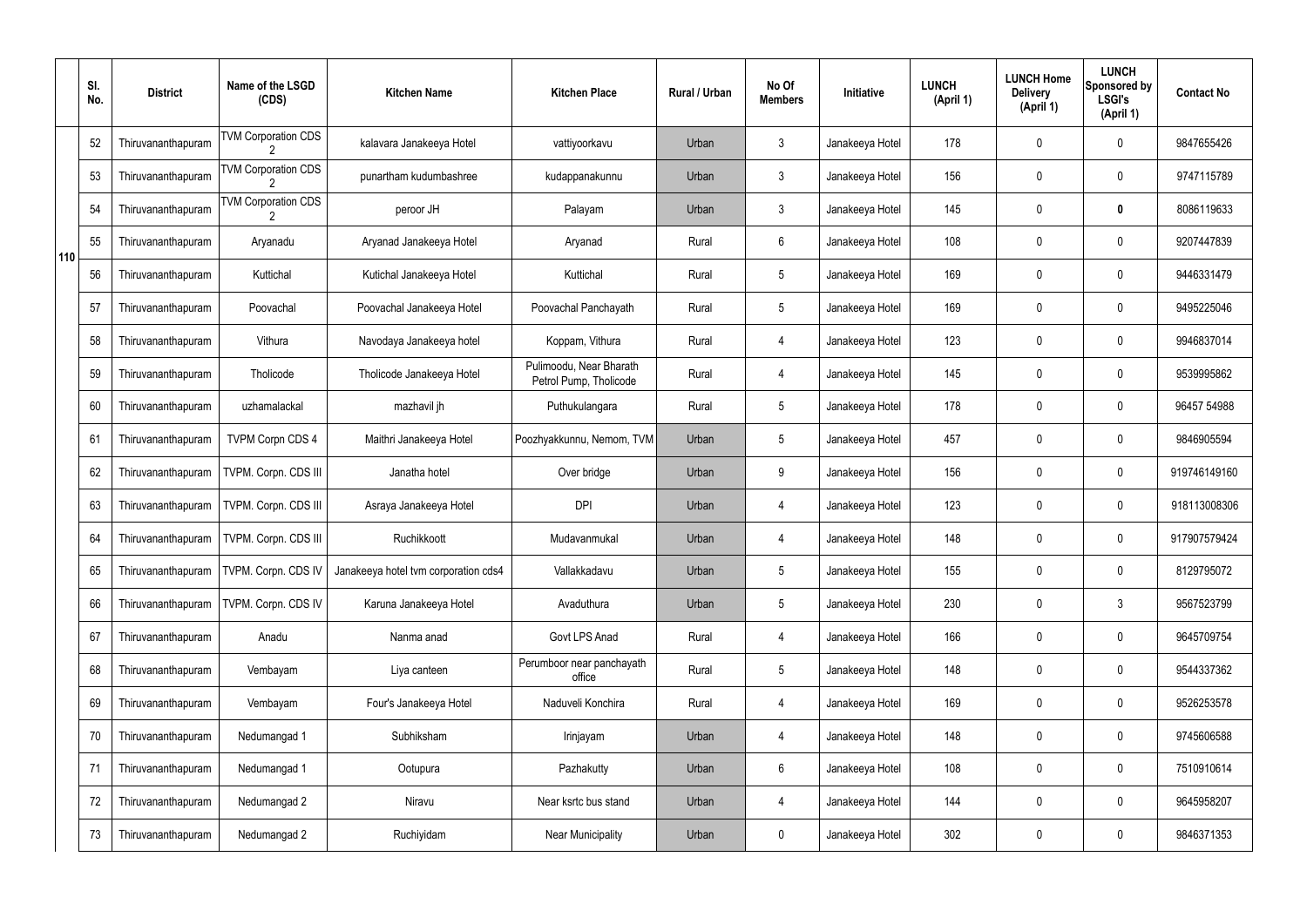| SI.<br>No. | <b>District</b>    | Name of the LSGD<br>(CDS) | <b>Kitchen Name</b>                 | <b>Kitchen Place</b>                      | Rural / Urban | No Of<br><b>Members</b> | Initiative      | <b>LUNCH</b><br>(April 1) | <b>LUNCH Home</b><br><b>Delivery</b><br>(April 1) | <b>LUNCH</b><br>Sponsored by<br><b>LSGI's</b><br>(April 1) | <b>Contact No</b> |
|------------|--------------------|---------------------------|-------------------------------------|-------------------------------------------|---------------|-------------------------|-----------------|---------------------------|---------------------------------------------------|------------------------------------------------------------|-------------------|
| 74         | Thiruvananthapuram | Karakulam                 | Karakulam Vanitha hotel             | Karakulam Junction                        | Rural         | 4                       | Janakeeya Hotel | 108                       | 0                                                 | $\mathbf 0$                                                | 9747176668        |
| 75         | Thiruvananthapuram | Panavoor                  | Kudumbashree vanitha hotel          | HI auditorium near panavoor<br>panchayath | Rural         | 6                       | Janakeeya Hotel | 116                       | 0                                                 | $\mathbf 0$                                                | 9526740817        |
| 76         | Thiruvananthapuram | Aruvikara                 | Nanma                               | Aruvikara junction                        | Rural         | $\mathbf{3}$            | Janakeeya hotel | 136                       | 0                                                 | $\mathbf 0$                                                | 8606524464        |
| 77         | Thiruvananthapuram | Pullampara                | Janakeeya Hotel                     | Kalumkinmukham                            | Rural         | $5\phantom{.0}$         | Janakeeya Hotel | 125                       | 0                                                 | $\mathbf 0$                                                |                   |
| 78         | Thiruvananthapuram | Pangode                   | Bhagyalekshmi janakeeya hotel       | Pangodu Panchayath Hall                   | Rural         | $5\phantom{.0}$         | Janakeeya Hotel | 109                       | 0                                                 | $\mathbf 0$                                                |                   |
| 79         | Thiruvananthapuram | Manickal                  | Janakeeya hotel                     | Pirappancode                              | Rural         | 6                       | Janakeeya Hotel | 158\$                     | 0                                                 | $\mathbf 0$                                                | 9745874522        |
| 80         | Thiruvananthapuram | Vamanapuram               | Pournami Kalamachal                 | Kalamachal                                | Rural         | $5\phantom{.0}$         | Janakeeya Hotel | 178                       | 0                                                 | $\mathbf 0$                                                | 9846825964        |
| 81         | Thiruvananthapuram | kallara                   | Amma janakeeya hotel                | kallara                                   | rural         | 4                       | Janakeeya Hotel | 155                       | 0                                                 | $\mathbf 0$                                                | 8111891405        |
| 82         | Thiruvananthapuram | nellanad                  | Nellanad janakeeya hotel            | keezhayikkonam                            | rural         | 6                       | Janakeeya Hotel | 109                       | 0                                                 | $\mathbf 0$                                                | 9946994811        |
| 83         | Thiruvananthapuram | Pazhayakunnummel          | Chaitanya janakeeya hotel           | Pazhayakunnumel                           | Rural         | $5\phantom{.0}$         | Janakeeya Hotel | 114                       | 0                                                 | $\boldsymbol{0}$                                           | 9496997201        |
| 84         | Thiruvananthapuram | Karavaram                 | Takkolam, Karavaram janakeeya hotel | Pullurmukk, kallambalam                   | Rural         | $5\phantom{.0}$         | Janakeeya Hotel | 136                       | 0                                                 | 0                                                          | 9539723288        |
| 85         | Thiruvananthapuram | Kilimanoor                | Tanima vanitha canteen              | Kilimanoor                                | Rural         | 4                       | Janakeeya Hotel | 142                       | 0                                                 | $\boldsymbol{0}$                                           | 9846657166        |
| 86         | Thiruvananthapuram | Pulimath                  | Iswarya catering unit               | Pulimath, Karet                           | Rural         | 4                       | Janakeeya Hotel | 178                       | 0                                                 | 0                                                          | 9645514593        |
| 87         | Thiruvananthapuram | Navaikkulam               | Kudumbashree janakeeya hotel        | Kadambaattukonam                          | Rural         | $5\phantom{.0}$         | Janakeeya Hotel | 115                       | 0                                                 | $\mathbf 0$                                                | 9400619476        |
| 88         | Thiruvananthapuram | Nagaroor                  | Janakeeya Hotel                     | Altharamoodu                              | Rural         | $5\phantom{.0}$         | Janakeeya Hotel | 72                        | 0                                                 | $\mathbf 0$                                                | 7034964806        |
| 89         | Thiruvananthapuram | Pallikal                  | pallikkal janakeeya hotel           | pakalkkuri                                | rural         | 4                       | Janakeeya Hotel | 169                       | 0                                                 | $\mathbf 0$                                                | 9447886364        |
| 90         | Thiruvananthapuram | Madavoor                  | Madavoor janakeeya hotel            | madavoor                                  | rural         | $5\phantom{.0}$         | Janakeeya Hotel | 109                       | 0                                                 | $\pmb{0}$                                                  | 9526206002        |
| 91         | Thiruvananthapuram | Chirayinkeezh             | Sevenstar Janakeeya Hotel           | Sarkkara                                  | Rural         | $5\phantom{.0}$         | Janakeeya Hotel | 144                       | 0                                                 | $\mathbf 0$                                                | 8921556636        |
| 92         | Thiruvananthapuram | Kadaykkavoor              | Karmalamatha Janakeeya Hotel        | Kadakkavoor                               | Rural         | $5\phantom{.0}$         | Janakeeya Hotel | 158                       | 0                                                 | $\mathbf 0$                                                | 9645405591        |
| 93         | Thiruvananthapuram | Mudakkal                  | Sarovaram Janakeeya Hotel           | Valakkadu                                 | Rural         | $\mathbf{3}$            | Janakeeya Hotel | 114                       | 0                                                 | $\mathbf 0$                                                | 8086240900        |
| 94         | Thiruvananthapuram | Vakkom                    | Jananai Janakeeya Hotel             | SN Junction, Jeeva Dhara                  | Rural         | $5\phantom{.0}$         | Janakeeya Hotel | 123                       | 0                                                 | $\mathbf 0$                                                | 8137014724        |
| 95         | Thiruvananthapuram | Vakkom                    | Diya Janakeeya Hotel                | Panayile Kadavu                           | Rural         | $\sqrt{5}$              | Janakeeya Hotel | 145                       | 0                                                 | $\pmb{0}$                                                  | 8590439391        |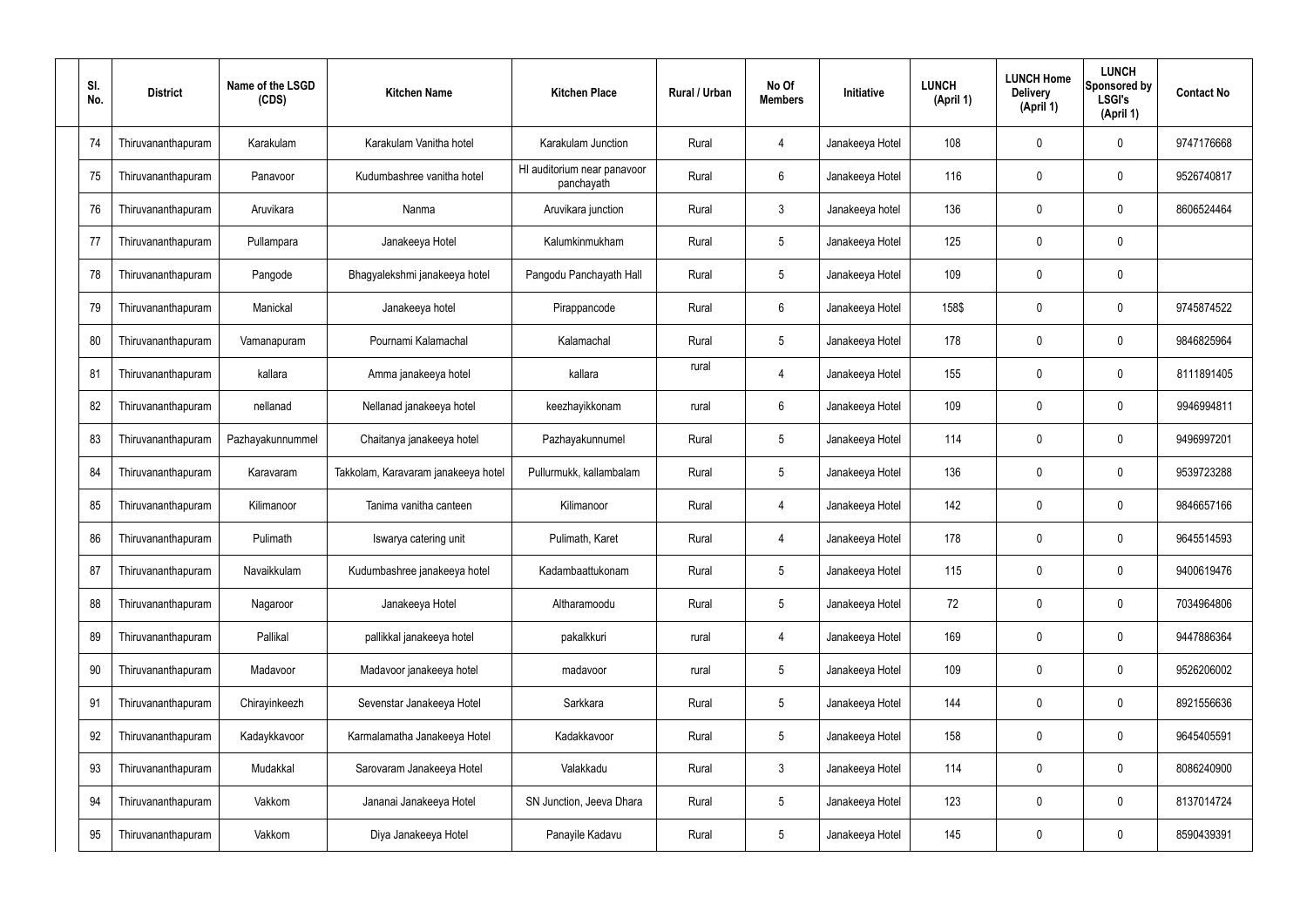|     | SI.<br>No.      | <b>District</b>    | Name of the LSGD<br>(CDS) | <b>Kitchen Name</b>                | <b>Kitchen Place</b>                             | Rural / Urban | No Of<br><b>Members</b> | Initiative      | <b>LUNCH</b><br>(April 1) | <b>LUNCH Home</b><br><b>Delivery</b><br>(April 1) | <b>LUNCH</b><br>Sponsored by<br><b>LSGI's</b><br>(April 1) | <b>Contact No</b> |
|-----|-----------------|--------------------|---------------------------|------------------------------------|--------------------------------------------------|---------------|-------------------------|-----------------|---------------------------|---------------------------------------------------|------------------------------------------------------------|-------------------|
|     | 96              | Thiruvananthapuram | Kizhuvilam                | Kudumbashree vanitha canteen       | Kizhuvillam                                      | Rural         | 4                       | Janakeeya Hotel | 156                       | $\mathbf 0$                                       | $\mathbf 0$                                                | 9747361312        |
|     | 97              | Thiruvananthapuram | Anchuthengu               | Swad Janakeeya Hotel               | Anchuthengu                                      | Rural         | $5\overline{)}$         | Janakeeya Hotel | 148                       | $\mathbf 0$                                       | $\mathbf 0$                                                |                   |
|     | 98              | Thiruvananthapuram | Attingal                  | Bhagyashree janakeeya hotel        | Attingal                                         | Urban         | $5\phantom{.0}$         | Janakeeya Hotel | 108                       | $\mathbf 0$                                       | $\mathbf 0$                                                | 9539968503        |
|     | 99              | Thiruvananthapuram | Cherunniyoor              | Lekshmi janakeeya hotel            | Dhalavapuram                                     | Rural         | $\mathbf{3}$            | Janakeeya Hotel | $\mathbf 0$               | $\mathbf 0$                                       | $\mathbf 0$                                                | 9995391999        |
|     | 100             | Thiruvananthapuram | Chemmaruthi               | Dreams janakeeya hotel             | Mavinmoodu, muthana                              | Rural         | $5\overline{)}$         | Janakeeya Hotel | $\mathbf 0$               | $\mathbf 0$                                       | $\mathbf 0$                                                | 8129240185        |
|     | 101             | Thiruvananthapuram | Chemmaruthi               | Natturuchi janakeeya hotel         | Panayara&sivapuram                               | Rural         | 5                       | Janakeeya Hotel | 69                        | $\mathbf 0$                                       | $\mathbf 0$                                                | 8129240185        |
|     | 102             | Thiruvananthapuram | Chemmaruthi               | Bhanusree                          | Chavadimukku                                     | Rural         | $\overline{4}$          | Janakeeya Hotel | 75                        | $\mathbf 0$                                       | $\mathbf 0$                                                | 8129240185        |
|     | 103             | Thiruvananthapuram | Chemmaruthi               | saphalyam janakeeya Hotel          | chemmaruthi                                      | Rural         | $5\overline{)}$         | Janakeeya hotel | 23                        | $\mathbf 0$                                       | $\mathbf 0$                                                | 9539925641        |
|     | 104             | Thiruvananthapuram | Manamboor                 | Manamboor janakeeya hotel          | Kavalayoor                                       | Rural         | $\overline{4}$          | Janakeeya Hotel | $\mathbf 0$               | $\mathbf 0$                                       | 0\$                                                        | 9074388684        |
|     | 105             | Thiruvananthapuram | Edava                     | Sreenandha janakeeyahotel          | Kaappil                                          | Rural         | $5\overline{)}$         | Janakeeya Hotel | $\mathbf 0$               | $\mathbf 0$                                       | $\mathbf 0$                                                | 9895337334        |
|     | 106             | Thiruvananthapuram | Elakamon                  | Sreenarayana janakeeya hotel       | Elakamon                                         | Rural         | $\overline{7}$          | Janakeeya Hotel | $\mathbf 0$               | $\mathbf 0$                                       | $\mathbf 0$                                                | 8086637798        |
|     | 107             | Thiruvananthapuram | Elakamon                  | kudumbashree janakeeya hotel       | Elakamon                                         | Rural         | $5\overline{)}$         | janakeeya hotel | $\mathbf 0$               | $\mathbf 0$                                       | $\mathbf 0$                                                | 8590725126        |
|     | 108             | Thiruvananthapuram | Vettoor                   | Kashi janakeeya hotel              | Vettoor                                          | Rural         | 4                       | Janakeeya Hotel | 42                        | 0                                                 | $\mathbf 0$                                                | 9061547396        |
|     | 109             | Thiruvananthapuram | Ottoor                    | Kudumbashree Janakeeya hotel       | ottoor                                           | rural         | $\mathbf{3}$            | Janakeeya Hotel | 18                        | $\pmb{0}$                                         | $\mathbf 0$                                                | 8590570561        |
|     | 110             | Thiruvanathapuram  | Varkala                   | Janakeeya hotel                    | Varkala municipality                             | Urban         | $5\overline{)}$         | Janakeeya Hotel | $\mathbf 0$               | $\pmb{0}$                                         | $\mathbf 0$                                                | 8943261611        |
| 110 |                 |                    |                           |                                    |                                                  |               | 501                     |                 | 16378                     | $\mathbf{0}$                                      | $\overline{7}$                                             |                   |
|     |                 | Thrissur           | Kadangodu                 | Janakeeya Hotel Kadangod           | Kadangod                                         | Rural         | $\overline{4}$          | Janakeeya Hotel | 78                        | 34                                                | $\overline{7}$                                             |                   |
|     | $\overline{2}$  | Thrissur           | Chalakudy                 | Thripthy Janakeeya Hotel Chalakudy | North Busstand Chalakudy                         | Urban         | $\overline{4}$          | Janakeeya Hotel | 242                       | 135                                               | $\mathbf 0$                                                |                   |
|     | $\mathbf{3}$    | Thrissur           | Pananchery                | Pananchery Janakeeya Hotel         | Pattikkad                                        | Rural         | $5\overline{)}$         | Janakeeya Hotel | 169                       | 73                                                | $\mathbf 0$                                                |                   |
|     | $\overline{4}$  | Thrissur           | Kadavallur                | Janakeeya Hotel Kadavalloor        | Panjayath Compound                               | Rural         | $\overline{4}$          | Janakeeya Hotel | 91                        | 74                                                | $\mathbf 0$                                                |                   |
|     | $5\phantom{.0}$ | Thrissur           | Kattoor                   | Janakeeya Hotel Kattoor            | Kudumbashree Vipanana<br>Kendram, Katoor Bazzar, | Rural         | $5\phantom{.0}$         | Janakeeya Hotel | 114                       | 34                                                | $\mathbf 0$                                                |                   |
|     | $6\phantom{.}6$ | Thrissur           | Elavally                  | Janakeeya Hotel Elavally           | <b>Elavally Panchayath</b><br>Compound           | Rural         | $\overline{4}$          | Janakeeya Hotel | 182                       | $\pmb{0}$                                         | $\mathbf 0$                                                |                   |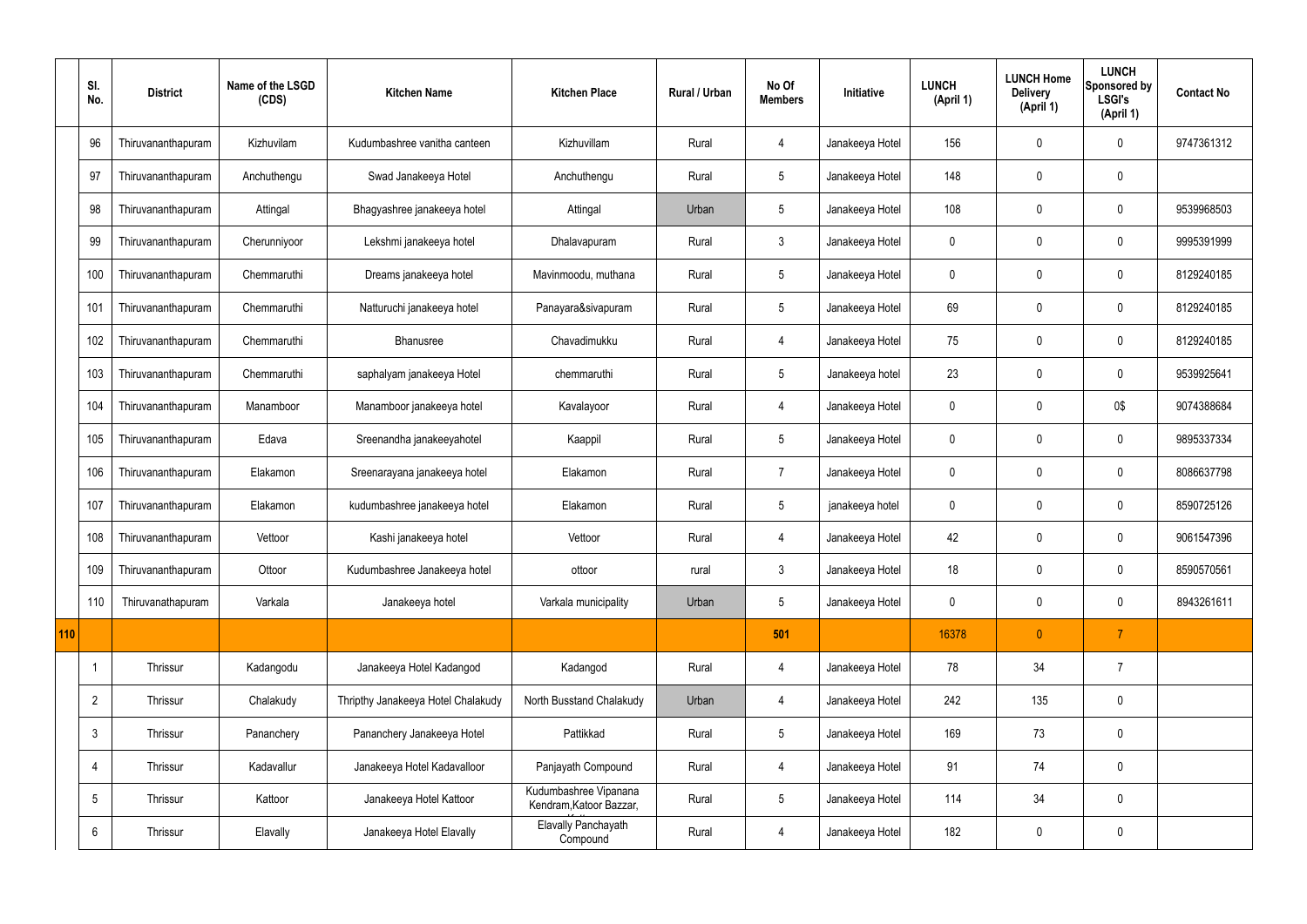| SI.<br>No.     | <b>District</b> | Name of the LSGD<br>(CDS) | <b>Kitchen Name</b>                             | <b>Kitchen Place</b>                       | Rural / Urban | No Of<br><b>Members</b> | Initiative      | <b>LUNCH</b><br>(April 1) | <b>LUNCH Home</b><br><b>Delivery</b><br>(April 1) | <b>LUNCH</b><br>Sponsored by<br><b>LSGI's</b><br>(April 1) | <b>Contact No</b> |
|----------------|-----------------|---------------------------|-------------------------------------------------|--------------------------------------------|---------------|-------------------------|-----------------|---------------------------|---------------------------------------------------|------------------------------------------------------------|-------------------|
| $\overline{7}$ | Thrissur        | Paralam                   | Paralam Janakeeya Hotel                         | Nanma Kudumbashree<br>canteen              | Rural         | $\mathfrak{Z}$          | Janakeeya Hotel | 0                         | 69                                                | $\mathbf 0$                                                |                   |
| 8              | Thrissur        | Kadukutty                 | Uppum Mulakum Janakeeya Hotel<br>Kadukutty      | Kottamuri Junction                         | Rural         | $5\overline{)}$         | Janakeeya Hotel | 52                        | 40                                                | $\pmb{0}$                                                  |                   |
| 9              | Thrissur        | Thrissur 2                | Kuttanellur Janakeeya Hotel                     | Kuttanellur                                | Urban         | $5\phantom{.0}$         | Janakeeya Hotel | 45                        | 0                                                 | $\mathbf 0$                                                |                   |
| 10             | Thrissur        | Pazhayannur               | Janakeeya Hotel, Pazhayanoor                    | Pazhayannur Panchayath                     | Rural         | $\overline{4}$          | Janakeeya Hotel | 218                       | 0                                                 | $\mathbf 0$                                                |                   |
| 11             | Thrissur        | Aloor                     | Aloor Janakeeya Hotel                           | Aloor                                      | Rural         | $5\overline{)}$         | Janakeeya Hotel | 82                        | 44                                                | $\mathbf 0$                                                |                   |
| 12             | Thrissur        | Muriyad                   | Jankeeya Hotel, Muriyad                         | Karuna Canteen, Muriyad                    | Rural         | $5\phantom{.0}$         | Janakeeya Hotel | 67                        | 0                                                 | $\mathbf 0$                                                |                   |
| 13             | Thrissur        | Valapad                   | Janakeeya Hotel Valapad                         | Valapad Chanthapadi                        | Rural         | $6\phantom{.}$          | Janakeeya Hotel | 132                       | 0                                                 | 6                                                          |                   |
| 14             | Thrissur        | Kaipamangalam             | Kaipamngalam Janakeeya Hotel                    | Kaipamangalam Panchayath                   | Rural         | $\mathbf{3}$            | Janakeeya Hotel | 202                       | 0                                                 | $\overline{2}$                                             |                   |
| 15             | Thrissur        | Annamanada                | Snehitha Catering                               | Annamanada                                 | Rural         | $5\phantom{.0}$         | Janakeeya Hotel | 0                         | 41                                                | $\mathbf 0$                                                |                   |
| 16             | Thrissur        | Vellangallur              | Janakeeya Hotel Vellangallur                    | Panchayath Community Hall                  | Rural         | 6                       | Janakeeya Hotel | 49                        | 38                                                | $\pmb{0}$                                                  |                   |
| 17             | Thrissur        | Pavaratty                 | Janakeeya Hotel Pavaratty                       | Akashaya Vanitha Canteen                   | Rural         | $\mathbf{3}$            | Janakeeya Hotel | 141                       | 0                                                 | $\mathbf 0$                                                |                   |
| 18             | Thrissur        | Edathiruthy               | Janakeeya Hotel Edathuruthi (Nalinam<br>Stores) | Opposite of GLPS,<br>Chenthrappinni Centre | Rural         | $\overline{4}$          | Janakeeya Hotel | 137                       | 0                                                 | $\mathbf 0$                                                |                   |
| 19             | Thrissur        | Adatt                     | Janakeeya Hotel Adat                            | Muthuvara                                  | Rural         | $\overline{7}$          | Janakeeya Hotel | 0                         | 75                                                | $\mathbf 0$                                                |                   |
| 20             | Thrissur        | Irinjalakuda 1            | Janakeeya Hotel Irinjalakuda Cds1               | Irinjalakuda Muncipality                   | Urban         | 4                       | Janakeeya Hotel | 85                        | $\mathbf 0$                                       | $\pmb{0}$                                                  |                   |
| 21             | Thrissur        | Parapookkara              | Janakeeya Hotel , Parapookkara                  | Panchayath Canteen                         | Rural         | $5\phantom{.0}$         | Janakeeya Hotel | 60                        | 0                                                 | $\pmb{0}$                                                  |                   |
| 22             | Thrissur        | Puthanchira               | Annapoorna Janakeeya Hotel<br>Puthenchira       | Panchayath Community Hall                  | Rural         | $5\phantom{.0}$         | Janakeeya Hotel | 46                        | 36                                                | $\pmb{0}$                                                  |                   |
| 23             | Thrissur        | SreeNarayanapuram         | Sree Narayana Puram Janakeeya<br>Hotel          | Sreenarayanapuram<br>Panchayath            | Rural         | $5\phantom{.0}$         | Janakeeya Hotel | 216                       | 0                                                 | $1\$                                                       |                   |
| 24             | Thrissur        | Nadathara                 | Nadathara Janakeeya Hotel                       | Moorkanikkara                              | Rural         | $5\phantom{.0}$         | Janakeeya Hotel | 43                        | 48                                                | $0\$                                                       |                   |
| 25             | Thrissur        | Vallachira                | Vallachira Janakeeya Hotel                      | Vallachira Gramapanchayath                 | Rural         | $\overline{4}$          | Janakeeya Hotel | 0                         | 49                                                | $\mathbf 0$                                                |                   |
| 26             | Thrissur        | Poyya                     | Janakeeya Hotel , Poyya                         | Poyya Junction                             | Rural         | $5\phantom{.0}$         | Janakeeya Hotel | 19                        | 16                                                | $\pmb{0}$                                                  |                   |
| 27             | Thrissur        | Wadakanchery 1            | Vrindavan Janakeeya Hotel                       | Ottupara                                   | Urban         | $5\phantom{.0}$         | Janakeeya Hotel | 177                       | 63                                                | $\mathbf 0$                                                |                   |
| 28             | Thrissur        | Varandarappilly           | Janakeeya Hotel                                 | Varandarappilly Panchayath                 | Rural         | $5\phantom{.0}$         | Janakeeya Hotel | 128                       | 35                                                | $\pmb{0}$                                                  |                   |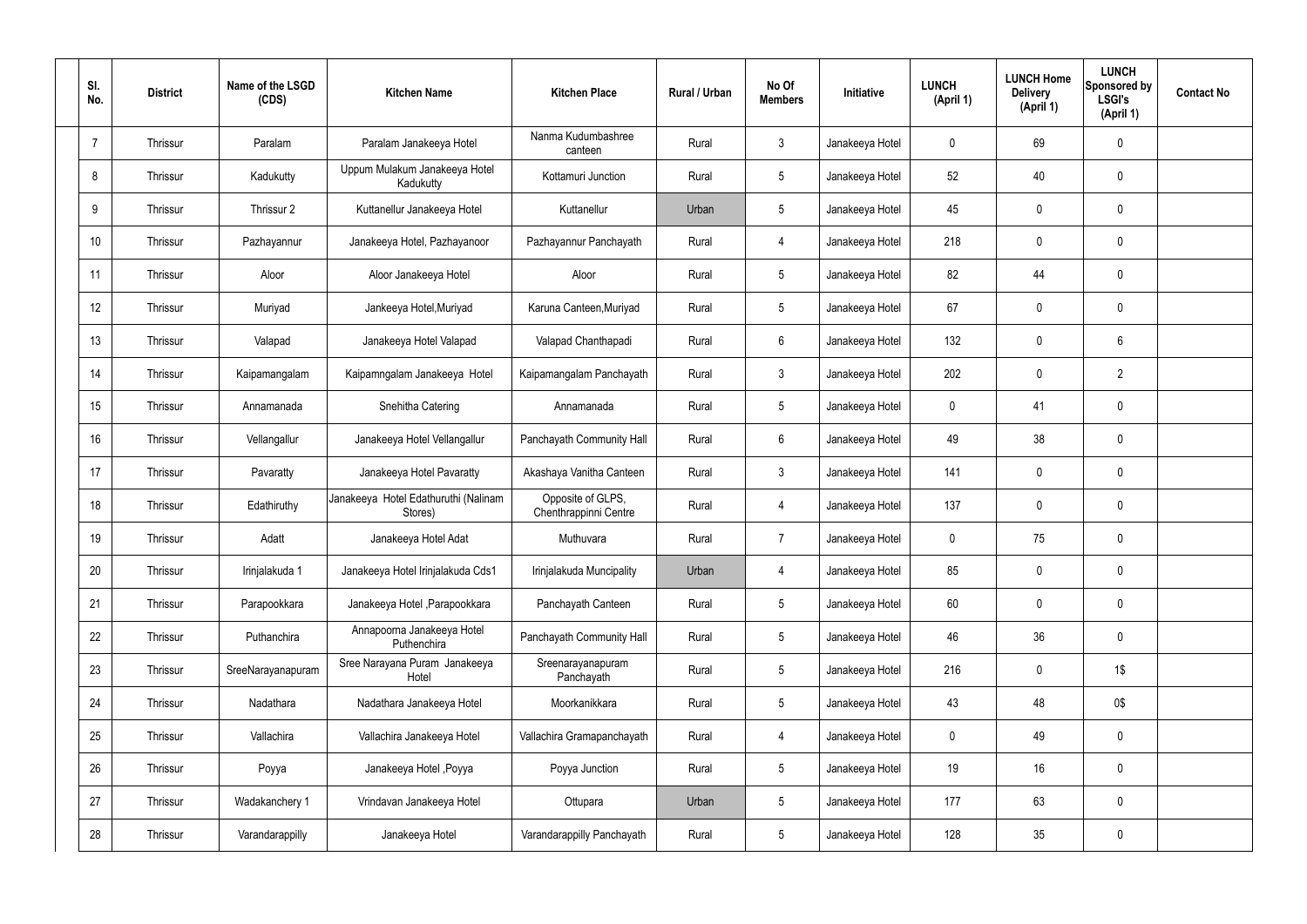|    | SI.<br>No. | <b>District</b> | Name of the LSGD<br>(CDS) | <b>Kitchen Name</b>                        | <b>Kitchen Place</b>                         | Rural / Urban | No Of<br><b>Members</b> | Initiative      | <b>LUNCH</b><br>(April 1) | <b>LUNCH Home</b><br><b>Delivery</b><br>(April 1) | <b>LUNCH</b><br>Sponsored by<br><b>LSGI's</b><br>(April 1) | <b>Contact No</b> |
|----|------------|-----------------|---------------------------|--------------------------------------------|----------------------------------------------|---------------|-------------------------|-----------------|---------------------------|---------------------------------------------------|------------------------------------------------------------|-------------------|
|    | 29         | Thrissur        | Nenmanikkara              | Vanitha Janakeeya Hotel                    | Paliyekkara, Nenmanikkara<br>Gramapanchayath | Rural         | $5\phantom{.0}$         | Janakeeya Hotel | 59                        | 18                                                | $\mathbf 0$                                                |                   |
|    | 30         | Thrissur        | Kodakara                  | Nanma Janakeeya Hotel                      | Kodakara Bus Stand                           | Rural         | $5\overline{)}$         | Janakeeya Hotel | 248                       | 241                                               | $\mathbf 0$                                                |                   |
|    | 31         | Thrissur        | Thekkumkkara              | Janakeeya Hotel Thekkumkara                | Vanitha Canteen, Thekkumkara                 | Rural         | 4                       | Janakeeya Hotel | 75                        | $\mathbf 0$                                       | $\mathbf 0$                                                |                   |
|    | 32         | Thrissur        | Alagappa Ngar             | Janakeeya Hotel                            | Amballur                                     | Rural         | $5\overline{)}$         | Janakeeya Hotel | 195                       | 40                                                | $\mathbf 0$                                                |                   |
|    | 33         | Thrissur        | Kolazhy                   | Janakeeya Hotel Kolazhy                    | <b>ZMLP School</b>                           | Rural         | 4                       | Janakeeya Hotel | 0                         | 70                                                | $\mathbf 0$                                                |                   |
|    | 34         | Thrissur        | Manalur                   | Janakeeya Hotel Manalur                    | Govt High School, Manaloor                   | Rural         | $6\overline{6}$         | Janakeeya Hotel | 72                        | 12                                                | $\pmb{0}$                                                  |                   |
|    | 35         | Thrissur        | Arimpur                   | Janakeeya Hotel Arimbur                    | Kudumbashree Vanitha<br>Canteen , Arimbur    | Rural         | $5\overline{)}$         | Janakeeya Hotel | 200                       | 50                                                | $\mathbf 0$                                                |                   |
|    | 36         | Thrissur        | Thanniyam                 | Thannyam Janakeeya Hotel                   | Peringottukara                               | Rural         | 4                       | Janakeeya Hotel | 55                        | 14                                                | $\mathbf 0$                                                |                   |
|    | 37         | Thrissur        | Madakkathara              | Madakkathara Annapoorna Janakeeya<br>Hotel | Madakkathara                                 | Rural         | $6\overline{6}$         | Janakeeya Hotel | 86                        | 38                                                | $\overline{2}$                                             |                   |
|    | 38         | Thrissur        | Athirappilly              | Panchayath Kudumbashree Canteen            | Athirappilly                                 | Rural         | $\mathbf{3}$            | Janakeeya Hotel | 0                         | 0                                                 | $\mathbf 0$                                                |                   |
|    | 39         | Thrissur        | Kodassery                 | Five Star Janakeeya Hotel                  | Kodassery                                    | Rural         | 4                       | Janakeeya Hotel | 159                       | 61                                                | $\pmb{0}$                                                  |                   |
|    | 40         | Thrissur        | Mattathur                 | Karunya<br>kudumbShree                     | Vellikkulangara                              | Rural         | 4                       | Janakeeya Hotel | 231                       | 145                                               | $\mathbf 0$                                                |                   |
|    | 41         | Thrissur        | Koratty                   | Ruchi Janakeeya Hotel                      | Koratty                                      | Rural         | 4                       | Janakeeya Hotel | 81                        | 33                                                | $\mathbf 0$                                                |                   |
|    | 42         | Thrissur        | Thrikkoor                 | Susthira Janakeeya Hotel                   | Alengaad                                     | Rural         | $3\phantom{a}$          | Janakeeya Hotel | 156                       | 42                                                | $\overline{4}$                                             |                   |
|    | 43         | Thrissur        | Venkitangu                | Ottupura<br>Janakeeya Hotel Vengidangu     | Vengidangu Panchayath                        | Rural         | $3\phantom{a}$          | Janakeeya Hotel | 192                       | 64                                                | $\mathbf 0$                                                |                   |
|    | 44         | Thrissur        | Padiyoor                  | Padiyoor<br>Janakeya Hotel                 | HDC School, Kakkathuruthy                    | Rural         | $5\overline{)}$         | Janakeeya Hotel | 64                        | 52                                                | $\mathbf 0$                                                |                   |
|    | 45         | Thrissur        | Pariyaram                 | Samridhi Janakeeya Hotel                   | Pariyaram                                    | Rural         | $5\overline{)}$         | Janakeeya Hotel | 109                       | 86                                                | $\mathbf 0$                                                |                   |
|    | 46         | Thrissur        | Wadakanchery cds2         | Janakeeya Hotel, Wadakanchery cds2         | Minaloor                                     | Urban         | $3\phantom{a}$          | Janakeeya Hotel | 120                       | 0                                                 | $\mathbf 0$                                                |                   |
|    | 47         | Thrissur        | Kodungaloor cds2          | Jathikka Janakeeya Hotel                   | Arakkulam                                    | Urban         | $\overline{4}$          | Janakeeya Hotel | 77                        | 0                                                 | $\mathbf 0$                                                |                   |
|    | 48         | Thrissur        | Punnayur                  | Kaipunnyam Janakeeya Hotel                 | Edakazhiyur                                  | Rural         | $5\overline{)}$         | Janakeeya Hotel | 103                       | 47                                                | $\mathbf 0$                                                |                   |
| 97 | 49         | Thrissur        | Velookkara                | Velookkara Janakeeya Hotel                 | Panchayath shopping complex                  | Rural         | $3\phantom{a}$          | Janakeeya Hotel | $\mathbf 0$               | 0                                                 | $\mathbf 0$                                                |                   |
|    | 50         | Thrissur        | Meloor                    | Thanima Janakeeya Hotel Meloor             | Meloor centre                                | Rural         | 4                       | Janakeeya Hotel | 252                       | 52                                                | $\pmb{0}$                                                  |                   |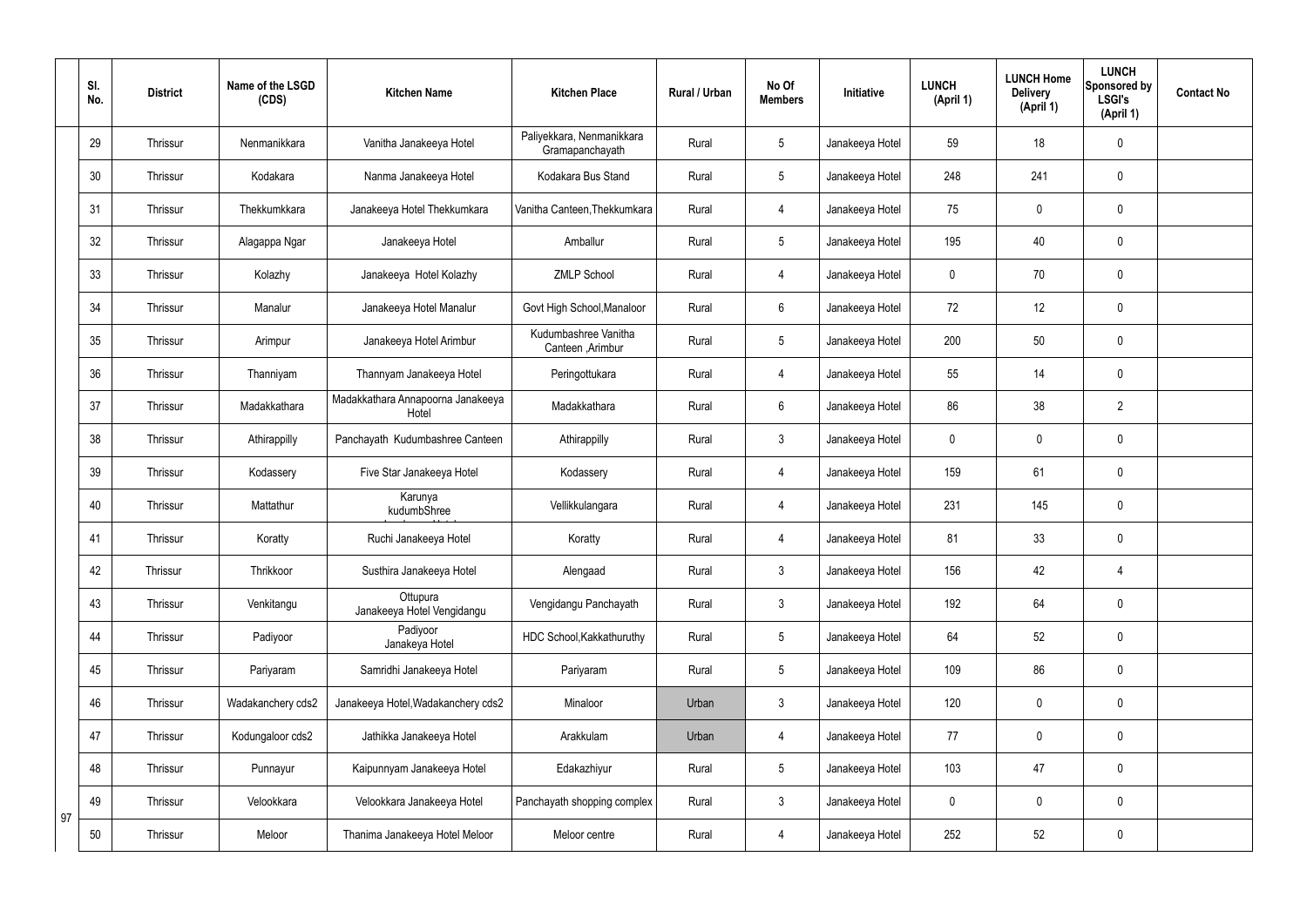| SI.<br>No. | <b>District</b> | Name of the LSGD<br>(CDS) | <b>Kitchen Name</b>               | <b>Kitchen Place</b>               | Rural / Urban | No Of<br><b>Members</b> | Initiative      | <b>LUNCH</b><br>(April 1) | <b>LUNCH Home</b><br><b>Delivery</b><br>(April 1) | <b>LUNCH</b><br>Sponsored by<br><b>LSGI's</b><br>(April 1) | <b>Contact No</b> |
|------------|-----------------|---------------------------|-----------------------------------|------------------------------------|---------------|-------------------------|-----------------|---------------------------|---------------------------------------------------|------------------------------------------------------------|-------------------|
| 51         | Thrissur        | Vallathol Nagar           | Janakeeya Hotel, Vallathol Nagar  | near youth welfare center          | rural         | $5\phantom{.0}$         | Janakeeya Hotel | 231                       | 0                                                 | $\mathbf 0$                                                |                   |
| 52         | Thrissur        | Eriyad                    | janakeeya Hotel, eriyad           | community hall                     | Rural         | $\overline{4}$          | Janakeeya Hotel | 0                         | 0                                                 | $\mathbf 0$                                                |                   |
| 53         | Thrissur        | Edavilangu                | Janakeeya Hotel, Edavilangu       | Edavilangu Center                  | Rural         | $\overline{4}$          | Janakeeya Hotel | 210                       | 0                                                 | $\mathbf 0$                                                |                   |
| 54         | Thrissur        | Avanoor                   | Janakeeya Hotel, Avanoor          | near panchayath office,<br>Avanoor | Rural         | $5\phantom{.0}$         | Janakeeya Hotel | 0                         | $\mathbf 0$                                       | $\mathbf 0$                                                |                   |
| 55         | Thrissur        | Mala                      | Janakeeya hotel Mala              | Near panchayath office, Mala       | Rural         | $\overline{4}$          | Janakeeya Hotel | 126                       | 28                                                | $\mathbf 0$                                                |                   |
| 56         | Thrissur        | Guruvayur1                | Guruvayur Janakeeya Hotel         | Guruvayur                          | Urban         | $\mathbf{3}$            | Janakeeya Hotel | 424                       | 249                                               | $\pmb{0}$                                                  |                   |
| 57         | Thrissur        | Vadakkekad                | Kudumbasree janakeeya hotel       | Nalam kallu                        | Rural         | $\overline{4}$          | Janakeeya Hotel | 80                        | 45                                                | $\mathbf 0$                                                |                   |
| 58         | Thrissur        | Kadappuram                | Kadappuram janakeeya hotel        | Kadappuram panchayath<br>building  | Rural         | $\overline{4}$          | Janakeeya Hotel | 0                         | $\mathbf 0$                                       | $\pmb{0}$                                                  |                   |
| 59         | Thrissur        | Chavakkad                 | Chavakkad Janakeeya hotel         | Chavakkad, near bus stand          | Urban         | $5\phantom{.0}$         | Janakeeya Hotel | 186                       | 56                                                | $\pmb{0}$                                                  |                   |
| 60         | Thrissur        | Engadiyoor                | pavithra janikeeya hotel          | Pokulangara                        | Rural         | $5\phantom{.0}$         | Janakeeya Hotel | 59                        | $\mathbf 0$                                       | $\mathbf 0$                                                |                   |
| 61         | Thrissur        | Varavoor                  | Friends janakeeya hotel, Varavoor | Thichur                            | Rural         | 3 <sup>1</sup>          | Janakeeya Hotel | 70                        | 0                                                 | $\pmb{0}$                                                  |                   |
| 62         | Thrisssur       | Punnayurkulam             | Punnayurkkulam janakeeya hotel    | Althara centre                     | Rural         | $5\phantom{.0}$         | Janakeeya Hotel | 119                       | 64                                                | $\pmb{0}$                                                  |                   |
| 63         | Thrissur        | Thiruwilamala             | Villuadry Janakeeya hotel         | Thiruwilamala                      | Rural         | $5\phantom{.0}$         | Janakeeya Hotel | 212                       | $\mathbf 0$                                       | $\pmb{0}$                                                  |                   |
| 64         | Thrissur        | Kattakampal               | Janakeeya Hotel Kattakampal       | Chirakkal                          | Rural         | $\overline{4}$          | Janakeeya Hotel | 43                        | 61                                                | $\pmb{0}$                                                  |                   |
| 65         | Thrissur        | Kandanassery              | kandanassery janakeeya hotel      | kandanassery                       | Rural         | $5\overline{)}$         | Janakeeya Hotel | 54                        | 32                                                | $\pmb{0}$                                                  |                   |
| 66         | Thrissur        | Kaiparambu                | Janakeeya Hotel Kaiparambu        | Near mundoor health center         | Rural         | $5\phantom{.0}$         | janakeeya hotel | 44                        | 43                                                | $\pmb{0}$                                                  |                   |
| 67         | Thrissur        | Thrissur 2(new)           | kitchen girls janakeeya hotel     | Olari                              | urban         | $\overline{4}$          | janakeeya hotel | 141                       | 137                                               | $\pmb{0}$                                                  |                   |
| 68         | Thrissur        | Kuzhur                    |                                   | kuzhur                             | Rural         | $\overline{4}$          | janakeeya hotel | 0                         | 0                                                 | $\mathbf 0$                                                |                   |
| 69         | Thrissur        | Chazhur                   | Chazur Janakeeya Hotel            | Pazhuvil Center                    | Rural         | $\overline{4}$          | janakeeya hotel | 67                        | 38                                                | $\pmb{0}$                                                  |                   |
| 70         | Thrissur        | Nattika                   | uttupura                          | Thriprayar                         | Rural         | $5\overline{)}$         | janakeeya hotel | 168                       | 0                                                 | $\mathbf 0$                                                |                   |
| 71         | Thrissur        | Thalikulam                | Nidhi janakeeya hotel             | Puthenthodu                        | Rural         | $5\phantom{.0}$         |                 | 222                       | 0                                                 | $\pmb{0}$                                                  |                   |
| 72         | Thrissur        | Vadanapilly               | vadanappilly janakeeya hotel      | vadanapilly                        | Rural         | $5\phantom{.0}$         | janakeeya hotel | 0                         | 0                                                 | $\pmb{0}$                                                  |                   |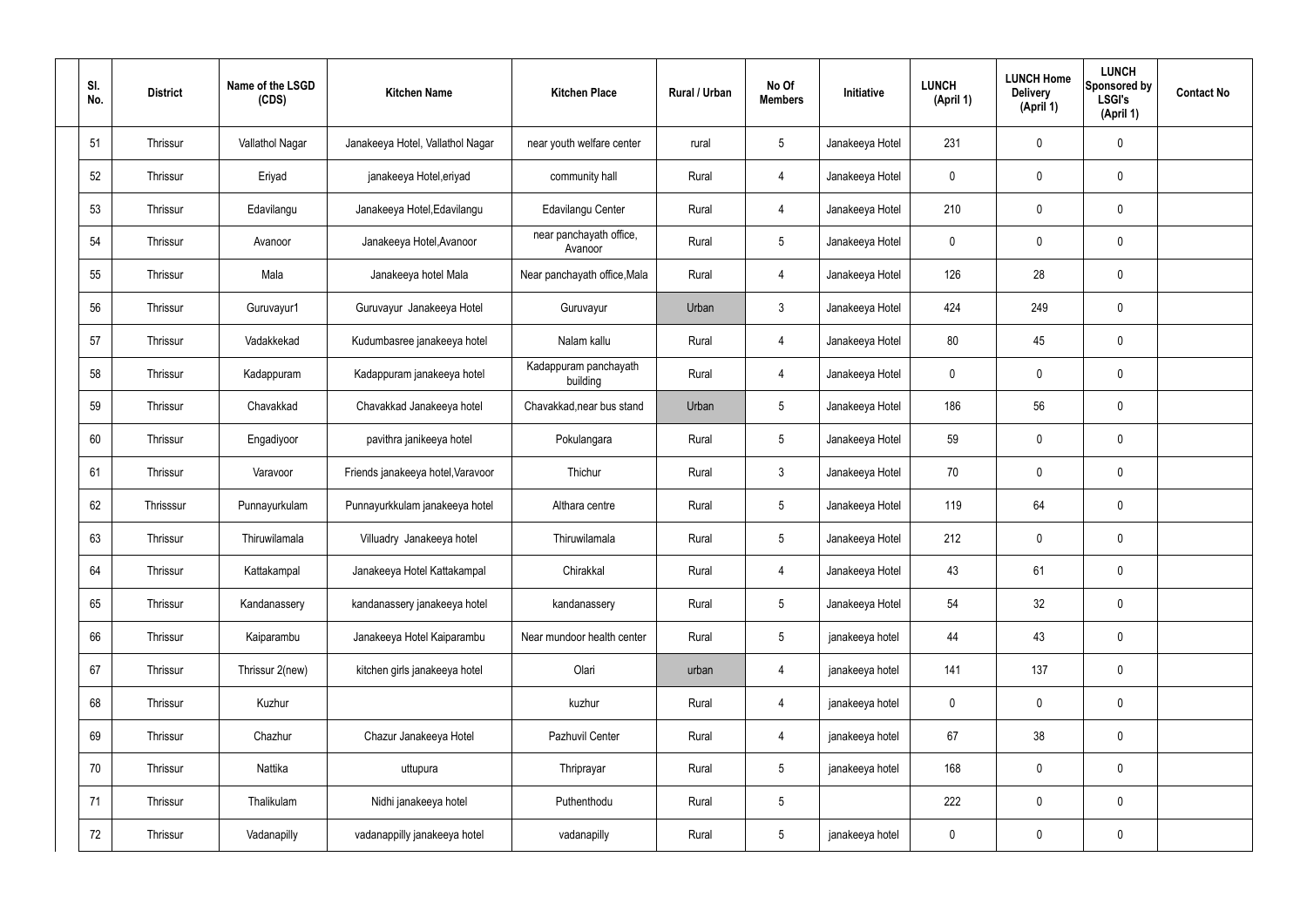| SI.<br>No. | <b>District</b> | Name of the LSGD<br>(CDS) | <b>Kitchen Name</b>         | <b>Kitchen Place</b>                   | Rural / Urban | No Of<br><b>Members</b> | Initiative      | <b>LUNCH</b><br>(April 1) | <b>LUNCH Home</b><br><b>Delivery</b><br>(April 1) | <b>LUNCH</b><br>Sponsored by<br><b>LSGI's</b><br>(April 1) | <b>Contact No</b> |
|------------|-----------------|---------------------------|-----------------------------|----------------------------------------|---------------|-------------------------|-----------------|---------------------------|---------------------------------------------------|------------------------------------------------------------|-------------------|
| 73         | Thrissur        | orumanayur                | orumanayur janakeeya hotel  | orumanayur                             | rural         | $5\phantom{.0}$         | janakeeya hotel | 78                        | 49                                                | $\mathbf 0$                                                |                   |
| 74         | Thrissur        | Panjal                    | Five-star Janakeeya hotel   | Panjal                                 | Rural         | $5\phantom{.0}$         | janakeeya hotel | 194                       | $\mathbf 0$                                       | $\pmb{0}$                                                  |                   |
| 75         | Thrissur        | veloor                    | Veloor Janakeeya hotel      | veloor                                 | Rural         | $5\phantom{.0}$         | janakeeya hotel | 65                        | 60                                                | $\pmb{0}$                                                  |                   |
| 76         | Thrissur        | Chowanoor                 | Chowanoor Janakeeya hotel   | Chowanoor                              | Rural         | $\mathbf{3}$            | janakeeya hotel | 100                       | 38                                                | $\pmb{0}$                                                  |                   |
| 77         | Thrissur        | Puthur                    | Puthur janakeeyahotel       | puthur                                 | Rural         | $5\phantom{.0}$         | janakeeya hotel | 62                        | 58                                                | $\pmb{0}$                                                  |                   |
| 78         | Thrissur        | Erumapetty                | subhiksha janakeeya hotel   | Erumapetty                             | Rural         | $5\phantom{.0}$         | janakeeya hotel | 147                       | 33                                                | $\pmb{0}$                                                  |                   |
| 79         | Thrissur        | Kondazhy                  | Santhwanam Janakeeya Hotel  | Kondazhy                               | Rural         | $\overline{4}$          | janakeeya hotel | 17                        | $\mathbf 0$                                       | $\pmb{0}$                                                  |                   |
| 80         | Thrissur        | Mullurkkara               | Kaniv Janakeeya Hotel       | Atoor                                  | Rural         | $\overline{4}$          | janakeeya hotel | $\mathbf 0$               | $\mathbf 0$                                       | $\pmb{0}$                                                  |                   |
| 81         | Thrissur        | Porkkulam                 | Porkulam janakeeya hotel    | Parempadam                             | Rural         | $5\phantom{.0}$         | Janakeeya hotel | $\mathbf 0$               | 75                                                | $\mathbf 0$                                                |                   |
| 82         | Thrissur        | Puthukkad                 | Puthukkad Janakeeya Hotel   | Puthukkad                              | Rural         | $5\phantom{.0}$         | Janakeeya hotel | 62                        | 22                                                | $\pmb{0}$                                                  |                   |
| 83         | Thrissur        | Choondal                  | Choondal Janakeeya Hotel    | <b>Kechery Centre</b>                  | Rural         | 8                       | Janakeeya Hotel | 0                         | $\mathbf 0$                                       | 0                                                          |                   |
| 84         | Thrissur        | Cherpu                    | Cherpu Janakeeya Hotel      | Cherpu                                 | Rural         | $\mathbf{3}$            | Janakeeya Hotel | $\mathbf 0$               | 73                                                | $\pmb{0}$                                                  |                   |
| 85         | Thrissur        | Mathilakam                | Mathilakam Janakeeya hotel  | Mathilakam gramapanchayath<br>compound | Rural         | $\mathbf{3}$            | Janakeeya hotel | 70                        | $\mathbf 0$                                       | 0                                                          |                   |
| 86         | Thrissur        | Anthikad                  | Anthikad Janakeeya hotel    | Anthikad                               | Rural         | $\overline{4}$          | Janakeeya hotel | 0                         | $\mathbf 0$                                       | $\mathbf 0$                                                | $\mathbf 0$       |
| 87         | Thrissur        | Mullassery                | Mullassery Janakeeya Hotel  | Mullassery centre                      | Rural         | $5\overline{)}$         | Janakeeya hotel | 103                       | 96                                                | $\pmb{0}$                                                  |                   |
| 88         | Thrissur        | Karalam                   | Karalam Janakeeya Hotel     |                                        | Rural         | $\overline{4}$          | Janakeeya hotel | 88                        | $\mathbf 0$                                       | $\pmb{0}$                                                  |                   |
| 89         | Thrissur        | Poomangalam               | Poomangalam Janakeeya Hotel | Edakkulam                              | Rural         | $\mathbf{3}$            | Janakeeya hotel | 62                        | 45                                                | $\mathbf 0$                                                |                   |
| 90         | Thrissur        | MG Kavu                   | Annapoorna Janakeeya Hotel  | MG Kavu                                | Rural         | $\overline{4}$          | Janakeeya hotel | 162                       | 65                                                | $\pmb{0}$                                                  |                   |
| 91         | Thrissur        | chelakkara                | Nila janakeeya hotel        | chelakkara                             | rural         | $5\overline{)}$         | janakeeya hotel | 138                       | $\mathbf 0$                                       | $\mathbf 0$                                                |                   |
| 92         | Thrissur        | Avinissery                | Avinissery Janakeeya Hotel  | Palakkal                               | Rural         | $\overline{4}$          | janakeeya hotel | 0                         | 89                                                | $\mathbf 0$                                                |                   |
| 93         | Thrissur        | Nadathara 2               | Grandmaas Janakeeya hotel   | Nadathara                              | Rural         | $5\phantom{.0}$         | Janakeeya Hotel | 102                       | 214                                               | $\pmb{0}$                                                  |                   |
| 94         | Thrissur        | Chavakkad                 | Janakeeya hotel             | Chavakkad                              | Urban         | $5\phantom{.0}$         | Janakeeya hotel | 202                       | $36\,$                                            | $\pmb{0}$                                                  |                   |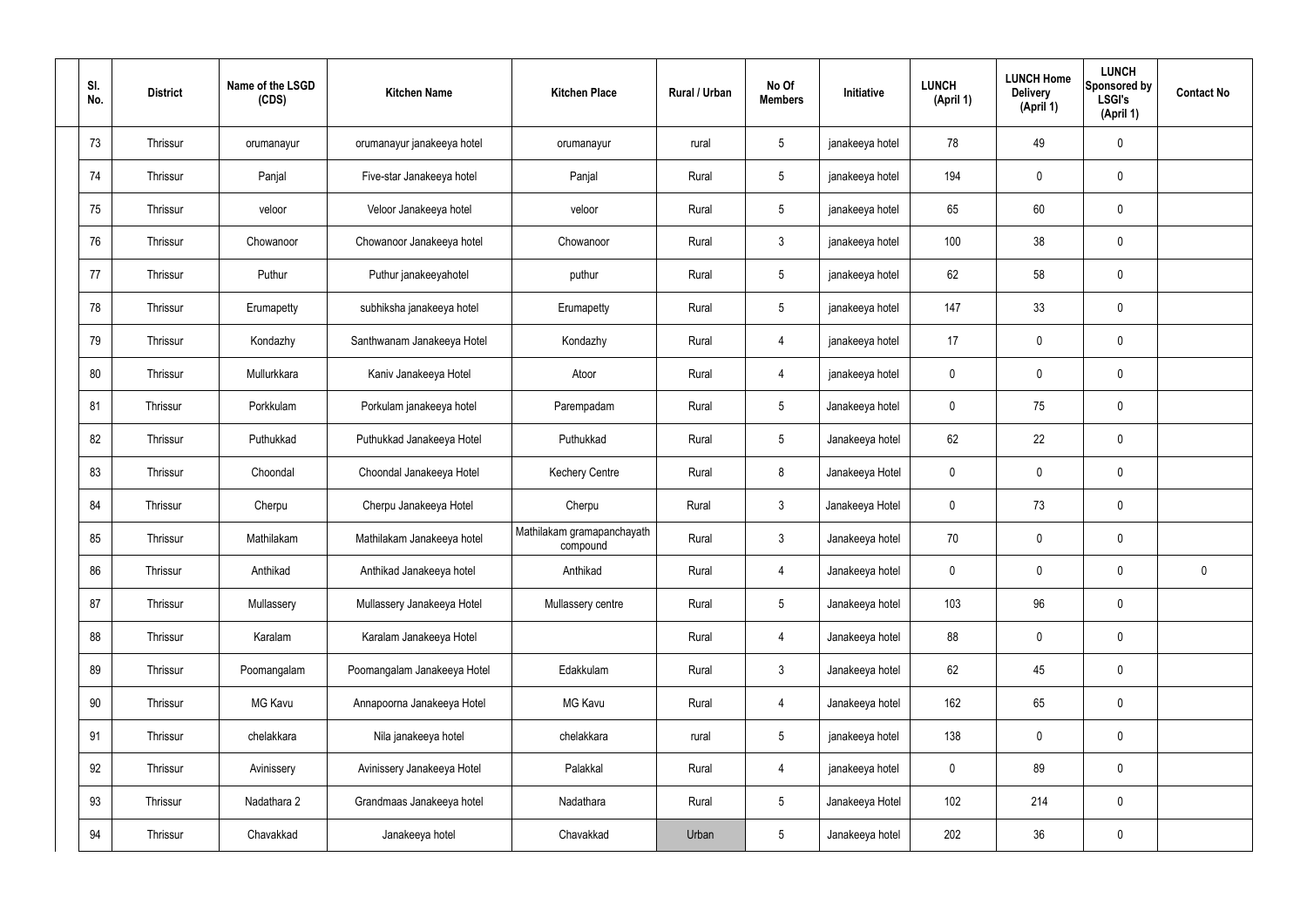|    | SI.<br>No.      | <b>District</b> | Name of the LSGD<br>(CDS) | <b>Kitchen Name</b>              | <b>Kitchen Place</b>                   | Rural / Urban | No Of<br><b>Members</b> | Initiative      | <b>LUNCH</b><br>(April 1) | <b>LUNCH Home</b><br><b>Delivery</b><br>(April 1) | <b>LUNCH</b><br>Sponsored by<br><b>LSGI's</b><br>(April 1) | <b>Contact No</b> |
|----|-----------------|-----------------|---------------------------|----------------------------------|----------------------------------------|---------------|-------------------------|-----------------|---------------------------|---------------------------------------------------|------------------------------------------------------------|-------------------|
|    | 95              | Thrissur        | Mala 2                    | Janakeeya hotel                  |                                        | Rural         | $5\phantom{.0}$         | janakeeya hotel | 167                       | 38                                                | $\mathbf 0$                                                |                   |
|    | 96              | Thrissur        | Thrissur1                 | Janakeeya hotel                  | Mannuthy                               | Urban         | $5\phantom{.0}$         | janakeeya hotel | 90                        | 14                                                | $\mathbf 0$                                                |                   |
|    | 97              | Thrissur        | Vadanappilly2             | Janakeeya hotel                  | Vadanappilly                           | Rural         | $3\phantom{a}$          | janakeeya hotel | 210                       | $\pmb{0}$                                         | $\mathbf 0$                                                |                   |
|    |                 |                 |                           |                                  |                                        |               | 433                     |                 | 9884                      | 3727                                              | 22                                                         |                   |
|    | 1               | Wayanad         | Vellamunda                | Thanima mess                     | 8/4 vellamuda                          | Rural         | $\overline{4}$          | janakeeya Hotel | 31                        | $\pmb{0}$                                         | $\mathbf 0$                                                | 7025659685        |
|    | $\overline{2}$  | Wayanad         | Thavinjal                 | Sobhagya Vanitha mess            | Thalappuzha<br>chungam                 | Rural         | 4                       | janakeeya Hotel | 162                       | $\mathbf 0$                                       | $\mathbf 0$                                                | 9497247541        |
|    | $\mathbf{3}$    | Wayanad         | Vythiri                   | Dharshana catering               | Vythiri                                | Rural         | 4                       | janakeeya Hotel | 132                       | $\mathbf 0$                                       | $\mathbf 0$                                                | 9074598184        |
|    | 4               | Wayanad         | Mullankolly               | Kairali catering group           | Mullankolli                            | Rural         | $\mathbf{3}$            | janakeeya Hotel | 220                       | $\mathbf 0$                                       | $\mathbf 0$                                                | 9526706627        |
|    | 5               | Wayanad         | Poothadi                  | Mary matha mess                  | Kenichira                              | Rural         | $5\overline{)}$         | janakeeya Hotel | 215                       | $\mathbf 0$                                       | $\mathbf 0$                                                | 9526376970        |
|    | 6               | Wayanad         | Meppadi                   | Cafe Kudumbashree                | Meppadi                                | Rural         | $5\phantom{.0}$         | janakeeya Hotel | 169                       | $\mathbf 0$                                       | $\mathbf 0$                                                | 9207935764        |
|    | 7               | Wayanad         | Pozhuthana                | Dhanya mess                      | Pozhuthana                             | Rural         | 3                       | janakeeya Hotel | 213                       | $\mathbf 0$                                       | $\mathbf 0$                                                | 8111838165        |
|    | 8               | Wayanad         | Thondernad                | Thanima canteen                  | Korom                                  | Rural         | 3                       | janakeeya Hotel | 226                       | $\mathbf 0$                                       | $\mathbf 0$                                                | 8943476943        |
|    | 9               | Wayanad         | Meenangady                | Haritham Janakeeya Hotel         | Opposite police station,<br>Meenangadi | Rural         | $6\phantom{.}$          | janakeeya Hotel | 104                       | $\mathbf 0$                                       | $\mathbf 0$                                                | 9526895975        |
|    | 10 <sup>°</sup> | Wayanad         | Nenmeni                   | Minnaram Mess and Chappathi Unit | Cheeral                                | Rural         | 5 <sup>5</sup>          | janakeeya Hotel | 227                       | $\pmb{0}$                                         | $\pmb{0}$                                                  | 8086835886        |
|    | 11              | Wayanad         | Thirunelli                | Adigamanai Mess and Catering     | Kartikulam                             | Rural         | $5\overline{)}$         | janakeeya Hotel | 157                       | $\pmb{0}$                                         | $\pmb{0}$                                                  | 9207406211        |
|    | 12              | Wayanad         | Mananthavady              | Dhanasree canteen                | Mananthavadi                           | Urban         | 5 <sub>5</sub>          | janakeeya Hotel | 171                       | $\pmb{0}$                                         | $\mathbf 0$                                                | 9496997382        |
|    | 13              | Wayanad         | Ambalavayal               | <b>Ruchi Catering</b>            | kalathuvayal                           | Rural         | $5\overline{)}$         | janakeeya Hotel | 285                       | $\pmb{0}$                                         | $\mathbf 0$                                                | 9495084437        |
| 28 | 14              | Wayanad         | Kaniyambetta              | sree Vinayaka                    | millumukk                              | rural         | $5\overline{)}$         | janakeeya Hotel | 301                       | $\pmb{0}$                                         | $\mathbf 0$                                                | 9061486938        |
|    | 15              | Wayanad         | Pulpally                  | Vinayaka catering                | Pulpally                               | Rural         | $5\overline{)}$         | janakeeya Hotel | 163                       | $\pmb{0}$                                         | $\mathbf 0$                                                | 9947319307        |
|    | 16              | Wayanad         | Noolpuzha                 | Friends catering                 | Naikketty                              | Rural         | $5\overline{)}$         | janakeeya Hotel | 272                       | $\pmb{0}$                                         | $\mathbf 0$                                                | 7558019388        |
|    | 17              | Wayanad         | Panamaram                 | Testy mess                       | Panamaram                              | Rural         | $\overline{4}$          | janakeeya Hotel | 254                       | $\pmb{0}$                                         | $\mathbf 0$                                                | 9605814620        |
|    | 18              | wayanad         | Moopainad                 | vanitha mess                     | vaduvanchal                            | Rural         | $5\overline{)}$         | janakeeya Hotel | 260                       | $\pmb{0}$                                         | $\boldsymbol{0}$                                           | 974596708         |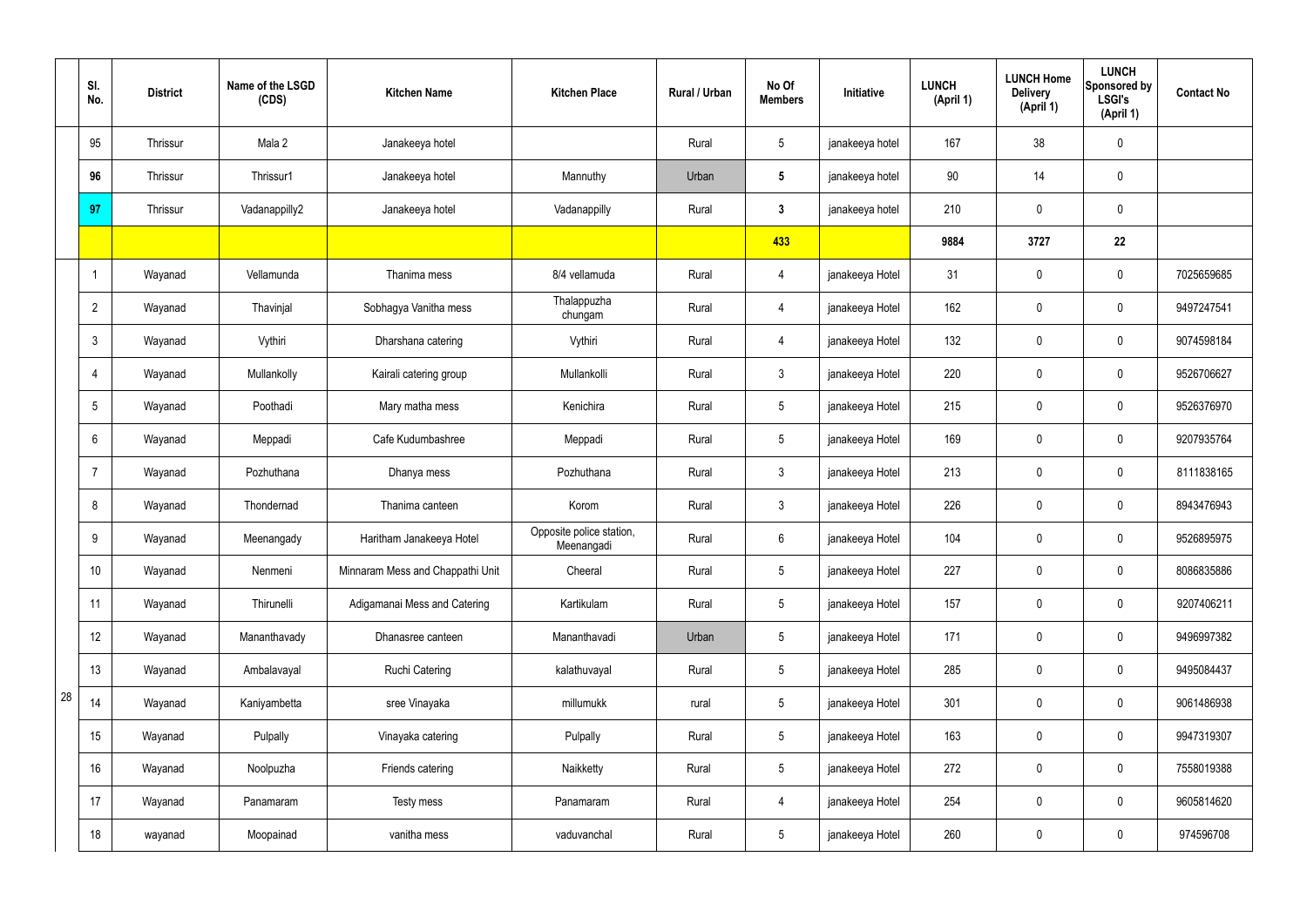| SI.<br>No. | <b>District</b> | Name of the LSGD<br>(CDS) | <b>Kitchen Name</b> | <b>Kitchen Place</b>           | Rural / Urban | No Of<br><b>Members</b> | Initiative      | <b>LUNCH</b><br>(April 1) | <b>LUNCH Home</b><br><b>Delivery</b><br>(April 1) | <b>LUNCH</b><br>Sponsored by<br><b>LSGI's</b><br>(April 1) | <b>Contact No</b> |
|------------|-----------------|---------------------------|---------------------|--------------------------------|---------------|-------------------------|-----------------|---------------------------|---------------------------------------------------|------------------------------------------------------------|-------------------|
| 19         | wayanad         | Edavaka                   | <b>Teasty Mess</b>  | Irumbupalam                    | Rural         | 4                       | janakeeya Hotel | 268                       | 0                                                 | $\mathbf 0$                                                | 9847842390        |
| 20         | wayanad         | kalpetta                  | shiya catering      | pallithazhe, kalpetta town     | urban         | $\mathfrak{Z}$          | janakeeya Hotel | 155                       | $\mathbf 0$                                       | $\pmb{0}$                                                  | 6282822890        |
| 21         | wayanad         | sulthan bathery           | preethis            | near telephone exchange        | urban         | $5\phantom{.0}$         | janakeeya Hotel | 0                         | 0                                                 | $\mathbf 0$                                                | 9961088393        |
| 22         | wayanad         | Muttil                    | swad cattering      | Muttil bus stand               | Rural         | $5\phantom{.0}$         | janakeeya Hotel | 437                       | 0                                                 | $\mathbf 0$                                                | 9074461322        |
| 23         | wayanad         | padinjarathara            | oruma               | padinjarathara town            | Rural         | 5                       | janakeeya Hotel | 223                       | $\mathbf 0$                                       | $\mathbf 0$                                                | 9495814542        |
| 24         | wayanad         | kalpetta                  | Anjuse cattering    | kalpetta town                  | Urban         | $5\phantom{.0}$         | janakeeya Hotel | 286                       | 0                                                 | $\mathbf 0$                                                | 9745883809        |
| 25         | wayanad         | Thariyode                 | Haritham            | kavumadham town                | Rural         | $\mathbf{3}$            | janakeeya Hotel | 0                         | 0                                                 | $\mathbf 0$                                                | 9074095457        |
| 26         | wayanad         | Mananthavady              | chothis mess        | Kozhikode road<br>Mananthavady | Urban         | $\mathfrak{Z}$          | janakeeya Hotel | 241                       | 0                                                 | $\mathbf 0$                                                | 9947376596        |
| 27         | wayanad         | vengapalli                | Annapoorna          | vengapalli town                | Rural         | 5                       | janakeeya Hotel | 243                       | 0                                                 | $\mathbf 0$                                                | 7592831851        |
| 28         | Wayanad         | Kottathara                | Jyothi vanitha mess | Venniyod                       | Rural         | $\mathfrak{Z}$          | janakeeya Hotel | 311                       | 0                                                 | $\mathbf 0$                                                | 9961844026        |
| 29         | Wayanad         | <b>Sulthan Bathery</b>    | Elite               | Mysore road, Bathery           | Urban         | $\mathbf{3}$            | janakeeya Hotel | 185                       | 0                                                 | 0                                                          | 9778180571        |
|            |                 |                           | 900                 |                                |               | 122                     |                 | 342                       | 0                                                 | $\mathbf{0}$                                               |                   |
| 29         |                 |                           |                     |                                | <b>TOTAL</b>  | 4638                    |                 | 6222                      | 10815                                             | 131                                                        |                   |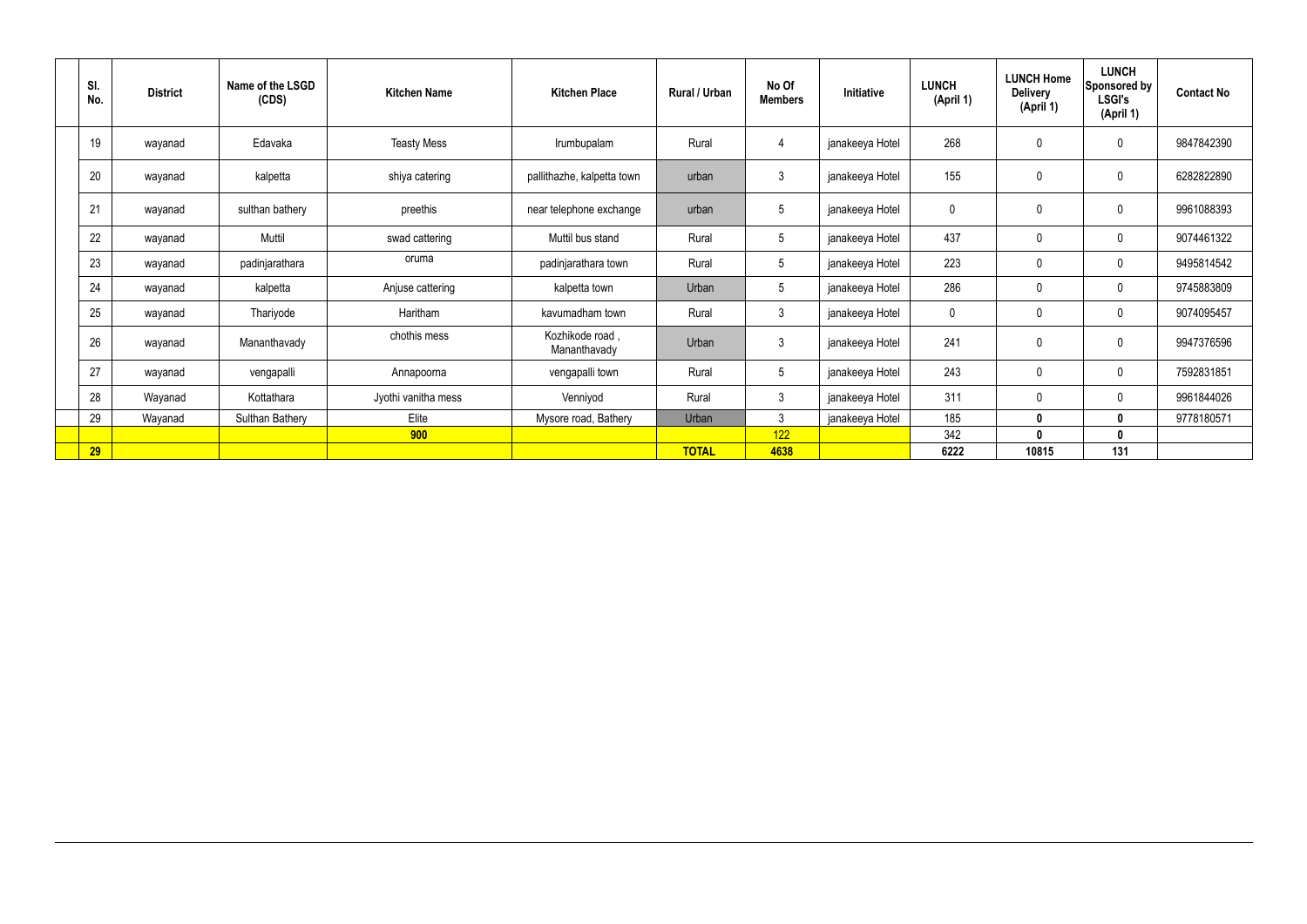| SI.<br>No. | <b>District</b> | Name of the LSGD<br>(CDS)                                                                        | <b>Kitchen Name</b>                                | <b>Kitchen Place</b>  | <b>Rural / Urban</b>            | No Of<br><b>Members</b> | Initiative                                                           | <b>LUNCH</b><br>(April 1) | <b>LUNCH Home</b><br><b>Delivery</b><br>(April 1) | <b>LUNCH</b><br>Sponsored by<br>LSGI's<br>(April 1) | <b>Contact No</b> |
|------------|-----------------|--------------------------------------------------------------------------------------------------|----------------------------------------------------|-----------------------|---------------------------------|-------------------------|----------------------------------------------------------------------|---------------------------|---------------------------------------------------|-----------------------------------------------------|-------------------|
|            |                 |                                                                                                  | STATUS OF JANAKEEYA HOTELS FUNCTIONING IN DISTRICT |                       |                                 |                         | STATUS OF FOOD DISTRIBUTED THROUGH JANAKEEYA HOTELS AS ON 01.04.2022 |                           |                                                   |                                                     |                   |
|            | <b>District</b> | <b>Total</b><br><b>Janakeeya Hotels</b>                                                          | <b>Rural Units</b>                                 | <b>Urban</b><br>units | <b>STATUS OF</b><br><b>FOOD</b> | Home<br><b>Delivery</b> | Food Sponsored<br>by LSGIs                                           |                           | <b>TOTAL Meals</b><br><b>Distributed</b>          |                                                     |                   |
|            | <b>TVM</b>      | 110                                                                                              | 79                                                 | 31                    | 16,378                          | $\overline{0}$          | $\overline{7}$                                                       |                           | 16,385                                            |                                                     |                   |
|            | <b>KLM</b>      | 82                                                                                               | 72                                                 | 10 <sup>°</sup>       | 13985                           | $\overline{0}$          | $6^{\circ}$                                                          |                           | 13,991                                            |                                                     |                   |
|            | PTA             | 59                                                                                               | 54                                                 | $\sqrt{5}$            | 4485                            | $\overline{0}$          | $\overline{0}$                                                       |                           | 4,485                                             |                                                     |                   |
|            | <b>ALP</b>      | 89                                                                                               | 80                                                 | $\overline{9}$        | 6344                            | 3896                    | 44                                                                   |                           | 10,284                                            |                                                     |                   |
|            | <b>KTM</b>      | 82                                                                                               | 74                                                 | 8 <sup>°</sup>        | 9368                            | 85                      | 8 <sup>°</sup>                                                       |                           | 9,461                                             |                                                     |                   |
|            | <b>IDK</b>      | 50                                                                                               | 49                                                 | $\blacktriangleleft$  | 6060                            | $\overline{0}$          | $\overline{0}$                                                       |                           | 6,060                                             |                                                     |                   |
|            | <b>EKM</b>      | 114                                                                                              | 81                                                 | 33                    | 4031                            | 914                     | $\overline{0}$                                                       |                           | 4,945                                             |                                                     |                   |
|            | <b>TSR</b>      | 97                                                                                               | 86                                                 | 11                    | 9,884                           | 3,727                   | 22                                                                   |                           | 13,633                                            |                                                     |                   |
|            | <b>PGT</b>      | $102$                                                                                            | 92                                                 | 10 <sup>°</sup>       | 15,043                          | $\overline{0}$          | 20                                                                   |                           | 15,063                                            |                                                     |                   |
|            | <b>MLP</b>      | 128                                                                                              | 107                                                | 21                    | 23,108                          | 5125                    | 19                                                                   |                           | 28,252                                            |                                                     |                   |
|            | <b>WYD</b>      | 29                                                                                               | 24                                                 | 5 <sub>5</sub>        | 342                             | $\overline{0}$          | $\overline{0}$                                                       |                           | 342                                               |                                                     |                   |
|            | <b>KKD</b>      | 106                                                                                              | 76                                                 | 30 <sup>°</sup>       | 31,080                          | 795                     | 11                                                                   |                           | 31,886                                            |                                                     |                   |
|            | <b>KNR</b>      | 91                                                                                               | 76                                                 | 15 <sub>1</sub>       | 18,902                          | $\overline{0}$          | 16                                                                   |                           | 18,918                                            |                                                     |                   |
|            | <b>KSG</b>      | 44                                                                                               | 38                                                 | 6 <sup>1</sup>        | 7424                            | $\overline{0}$          | $\pmb{0}$                                                            |                           | 7,424                                             |                                                     |                   |
|            | <b>Total</b>    | 1183                                                                                             | 988                                                | 195                   | 166,434                         | 14,542                  | 153                                                                  |                           | 181,129                                           |                                                     |                   |
|            |                 |                                                                                                  | 2256                                               |                       |                                 | 181,129                 |                                                                      |                           |                                                   |                                                     |                   |
|            | <b>Date</b>     | <b>Grand Total of meals</b><br><b>Distributed through</b><br>Janakeeya hotel as<br>on 01.04.2022 | Urban<br>units                                     | <b>Total</b><br>units | Rs. 20 /Lunch<br><b>Parcel</b>  | Home<br><b>Delivery</b> | <b>LUNCH</b><br>sponsored by<br><b>LSGIs</b>                         |                           | <b>Total Meals</b>                                |                                                     |                   |
|            |                 | 988                                                                                              | 195                                                | 1183                  | 166,434                         | 14,542                  | 153                                                                  |                           | 181,129                                           |                                                     |                   |